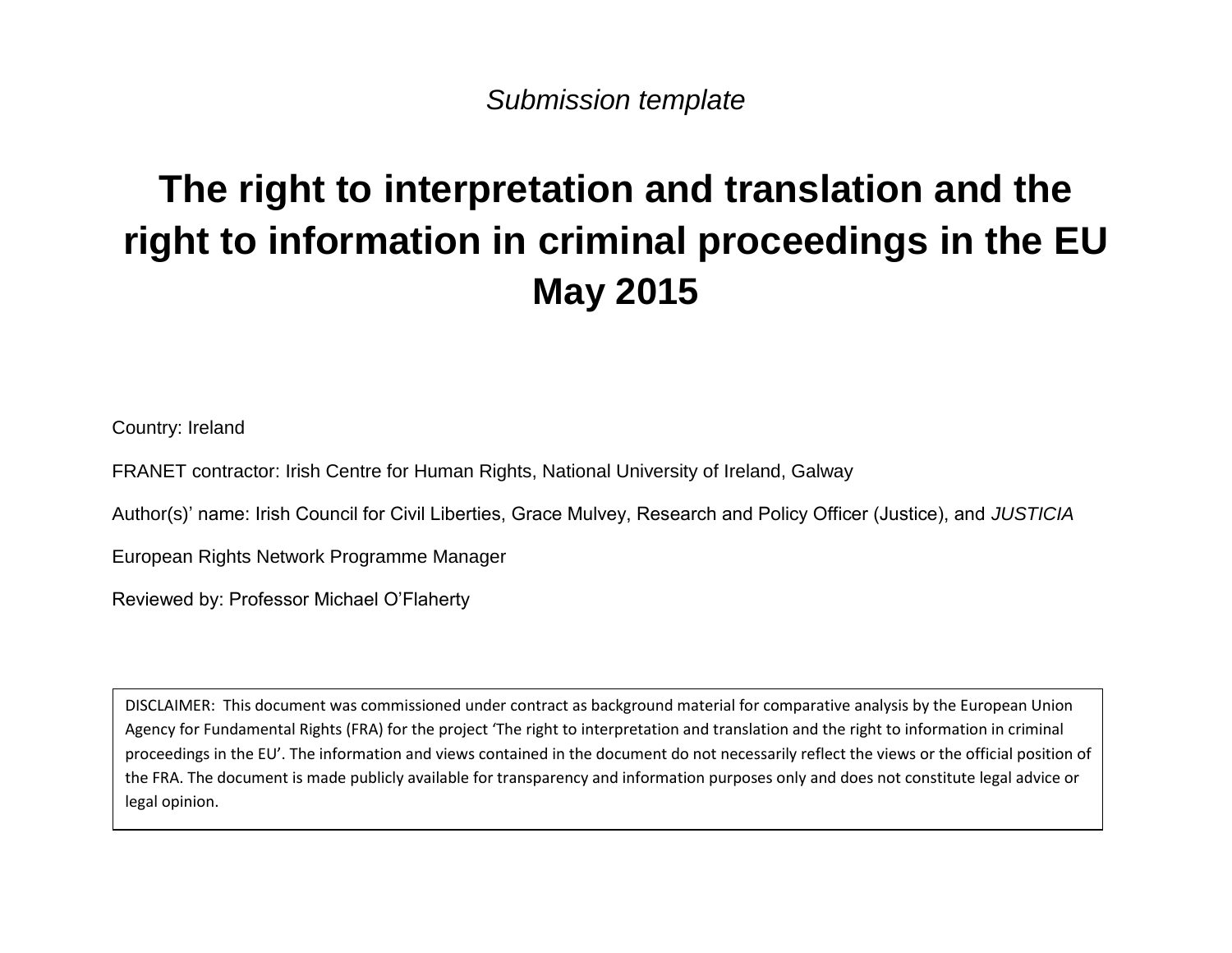## **Contents**

|                                                               | $\mathfrak{B}$<br>Section A: The right to interpretation and translation in criminal proceedings |    |  |
|---------------------------------------------------------------|--------------------------------------------------------------------------------------------------|----|--|
|                                                               | 1. Right to interpretation                                                                       | 5  |  |
|                                                               | 2. Right to translation of documents                                                             | 21 |  |
|                                                               | 3. Rights concerning both interpretation and translation                                         | 29 |  |
|                                                               |                                                                                                  |    |  |
| 51<br>Section B: Right to information in criminal proceedings |                                                                                                  |    |  |
|                                                               | 1. Provision of information on the procedural rights                                             | 51 |  |
|                                                               | 2. Letter of Rights                                                                              | 60 |  |
|                                                               | 3. Right to information about the accusation                                                     | 62 |  |
|                                                               | 4. Right of Access to Case Materials                                                             | 65 |  |
|                                                               | 5. Cross-cutting issues: Languages, complaint mechanisms, recording & special measures           | 69 |  |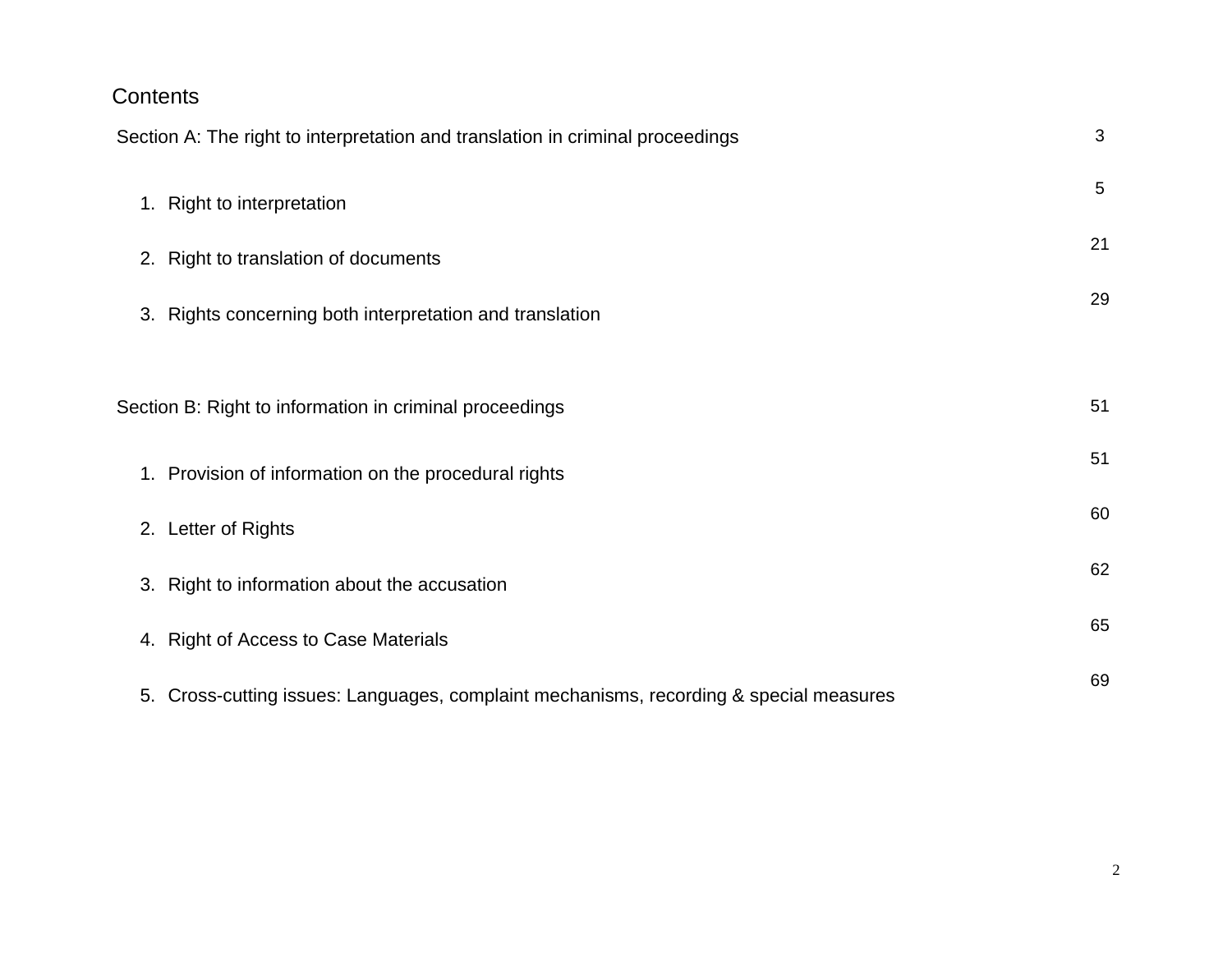## **QUESTIONS**

**As envisaged in the section on Research Methodology, please note that some questions require consultation with organisations and/or practitioners working in relevant fields covered by the research to cross-check findings from the desk research with respect to the way in which the examined rights are applied in practice (such as judges, lawyers, interpreters and translators or civil society organisations active in the field of legal assistance in criminal proceedings).**

### **SECTION A: The right to interpretation and translation in criminal proceedings**

#### **Stakeholder communications in relation to right to interpretation and translation:**

In order to cross-check the desk-based research findings below, and verify what occurs in practice, contact was made with the following key stakeholders: criminal practitioners (solicitors and barristers)\*, members of the judiciary,\*\* An Garda Síochána\*\*\*, the Department of Justice & Equality, the Irish Association of Interpreters and Translators and relevant academics.

\*A number of criminal practitioners were contacted with requests for assistance with a number of subsequent follow-up communications. Requests for information were submitted to two Senior Counsel (barristers), two Junior Counsel (barristers) and five solicitors, all of whom maintain busy criminal law practices. We received responses from two Junior Counsels and two solicitors. Responses received after 15 May 2015 will be inputted, where provided, in subsequent revisions.

\*\*Letters were sent to the Presidents of each Court. Communication was received from the Office of the Chief Justice of the Supreme Court indicating an interest in participating in the research, along with an offer to coordinate feedback on behalf of the Irish judiciary and the courts service. The judicial response is currently being coordinated through the Office of the Chief Justice, who are in the process of liaising with representatives of the judiciary from the District, Circuit and High Court, as well as the Court of Appeal, and the Courts Service. Correspondence received from the Courts Services indicated that a combined response to the research questions will be submitted prior to the 15 May 2015 deadline. The combined response of the Courts Service and the judiciary was received after 15 May 2015 and was inputted into this report. Please note that although this combined response has been signed off by the judiciary, it is indicated which responses are specifically attributed to the Judiciary and which are attributed to the Courts Service. Furthermore, please note in relation to Section B no answers from the Courts Service and Judiciary have been provided as they noted that the questionnaire "had already identified in that section relevant statutory provisions and case-law on disclosure, and it was considered that the remaining subject-matter of this Section is more appropriate for answer by the prosecution authorities." A letter of engagement was sent to the Director of Public Prosecutions requesting her office's participation in this research, a response to which was received on 2 July 2015. An official from the Office of the Director of Public Prosecutions provided responses only in relation to Section B and not Section A. This was due to the fact that the Courts Service and Judiciary had already provided sufficient response to Section A. When analysing the responses from the DPP official under Section B, it is important to be aware of the how the criminal process is organised in Ireland, i.e. An Garda Síochána and specialised investigating agencies conduct criminal investigations; most summary prosecutions in the District Court in relation to lesser offences are prosecuted by An Garda Siochana; Investigative Agencies prepare and submit files to the Office of the Director of Public (Dublin cases) in relation to more serious indictable offences. The prosecution authorities, i.e. DPP's Office in Dublin can conduct certain summary prosecutions in District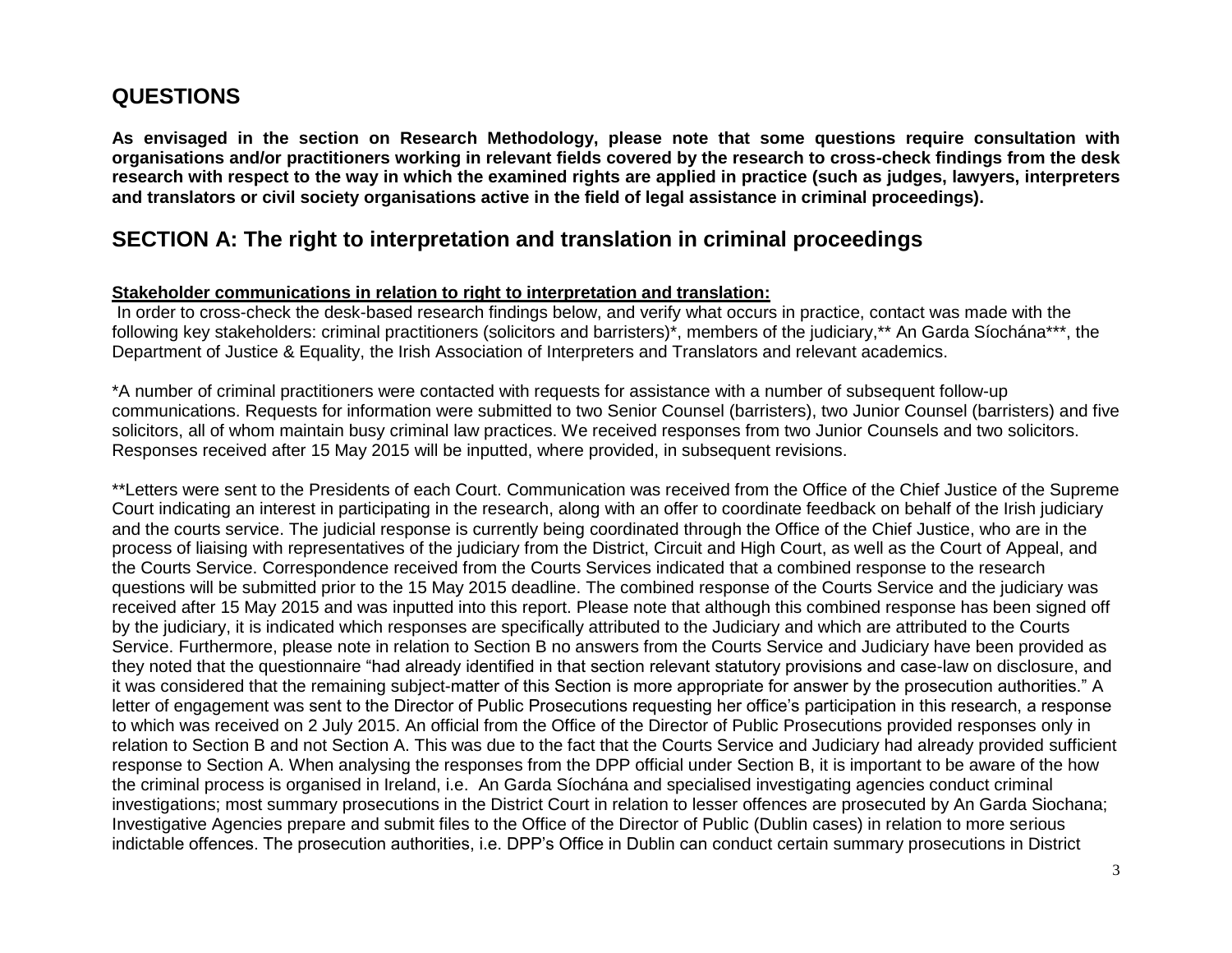Court, The DPP's office conducts all indicatable cases and directs initiation or continuance of a prosecution.<sup>1</sup>The information provided by the Office of the DPP official is on that basis. Any information provided in relation to summary offences is given on the basis of his personal experience as a defence lawyer.

A response was received from An Garda Síochána on 14 July 2015. It was noted that not all of the questions were answered by An Garda Síochána due to the fact that the "section that reviewed this was under intense pressure from a range of other priorities." Please note that minimal response was provided by an Garda Síochána in relation to Section A.

All research participants were requested to verify findings, cross-check inserted desk-based research with how said rights were applied in practice, provide additional useful information, and address any identifiable research gaps. Amended and consolidated versions, depending on the participant, of the questionnaire were sent to each participant. Where participants confirmed the deskbased research findings and/or had no additional information to add, no additional information was provided.

Please note the following documents, part of the package of documents submitted by the Irish Government to the European Commission as proof of compliance under the said directive, are not publicly available.

1. Quality assurance in Interpretation in Police interviews 14/05/2013

 $\overline{\phantom{a}}$ 

- 2. A Guide for Members of An Garda Síochána (Irish Police Force)using Interpreters and Translation during Criminal Investigations 01/01/2008
- 3. Quality assurance in Interpretation in Court Proceedings 14/12/2010 (See answer provided by the judiciary to question 3.2).

NB: Where respondents requested answers to be anonymised, no identifying information is provided.

<sup>&</sup>lt;sup>1</sup> For more information please see Director of Public Prosecutions at [https://www.dppireland.ie/about\\_us/criminal\\_process\\_chart/](https://www.dppireland.ie/about_us/criminal_process_chart/), accessed on 15/07/15.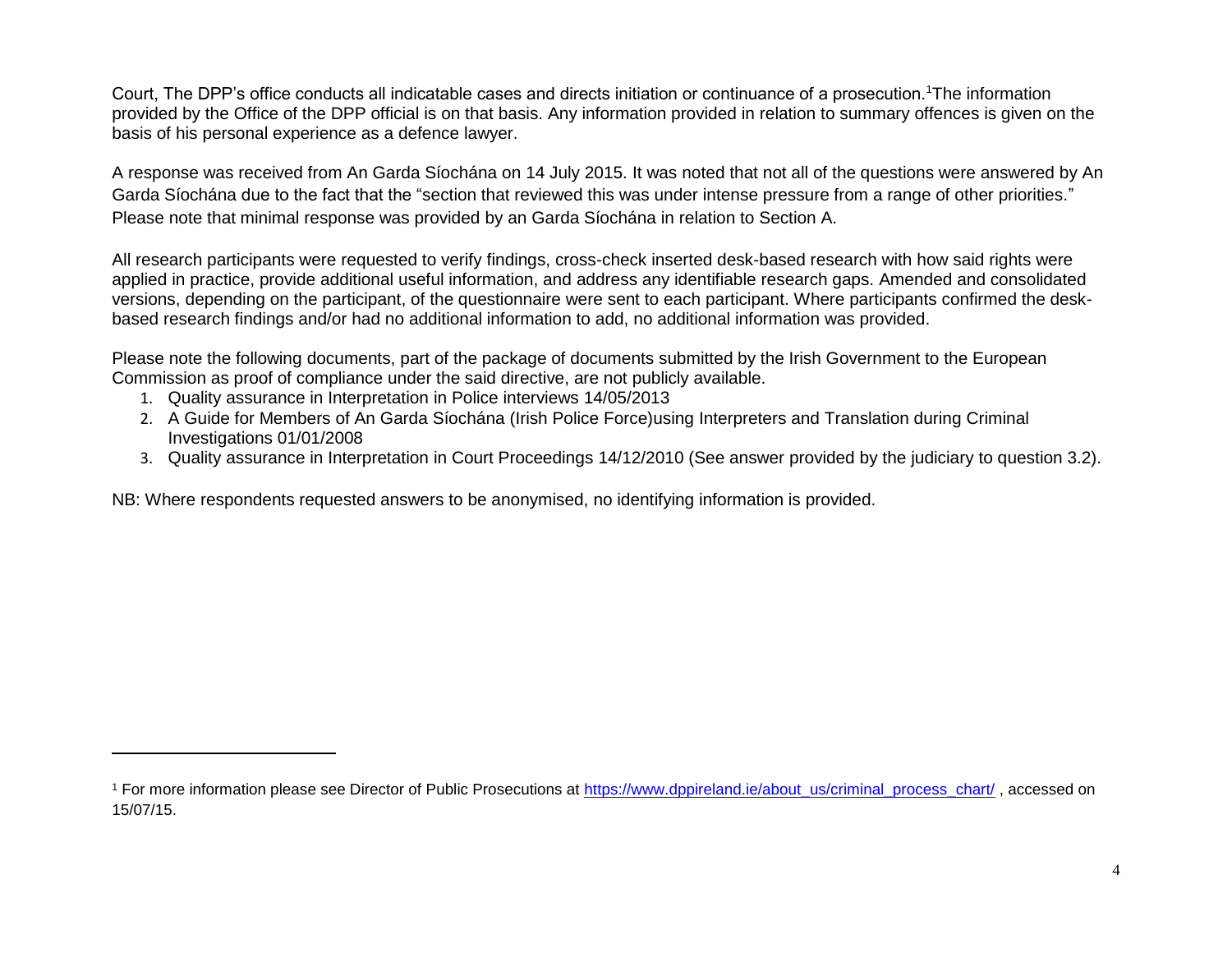#### **RIGHT TO INTERPRETATION**

| b) How it works in practice for the various stages of the proceedings to ascertain whether suspected or accused persons speak and |
|-----------------------------------------------------------------------------------------------------------------------------------|
|                                                                                                                                   |
|                                                                                                                                   |
|                                                                                                                                   |
| a) Pursuant to Regulations 4 (1), 4(2), and 12 of European Communities Act 1972 (Interpretation and Translation                   |
| for Persons in Custody in Garda Síochána Stations) Regulations, 2013 <sup>3</sup> the member in charge is responsible for         |
| determining the need for interpretation for an arrested person in custody. A member in charge is defined as a                     |
| member of An Garda Síochána (police force) who is in charge of the Garda Station (police station) at the time                     |
|                                                                                                                                   |

<sup>2</sup> See in particular Articles 2 and 4 and related recitals of Directive 2010/64/EU.

<sup>3</sup> Statutory Instrument No.564 of 2013 *European Communities Act 1972 (Interpretation and Translation for Persons in Custody in Garda Síochána Stations) Regulations, 2013* , available at < [http://www.irishstatutebook.ie/pdf/2013/en.si.2013.0564.pdf>](http://www.irishstatutebook.ie/pdf/2013/en.si.2013.0564.pdf), accessed on 05/03/15.

<sup>4</sup> Under Part I, Regulation 2, Statutory Instrument No.564 of 2013 *European Communities Act 1972 (Interpretation and Translation for Persons in Custody in Garda Síochána Stations) Regulations, 2013* , available at < [http://www.irishstatutebook.ie/pdf/2013/en.si.2013.0564.pdf>](http://www.irishstatutebook.ie/pdf/2013/en.si.2013.0564.pdf), accessed on 05/03/15, a "member" is defined as a member of the Garda Síochána, whereas the "member in charge" is given the meaning assigned to it by Regulation 4(1) of Statutory Instrument No.119 of 1987 *Criminal Justice Act, 1984 (Treatment of Persons in Custody in Garda Síochána Stations) Regulations, 1987*, available at [http://www.irishstatutebook.ie/1987/en/si/0119.html#zzsi119y1987a4>](http://www.irishstatutebook.ie/1987/en/si/0119.html#zzsi119y1987a4) , accessed on 05/03/15. Regulation 4 (1) of the *Criminal Justice Act, 1984 (Treatment of Persons in Custody in Garda Síochána Stations) Regulations, 1987*.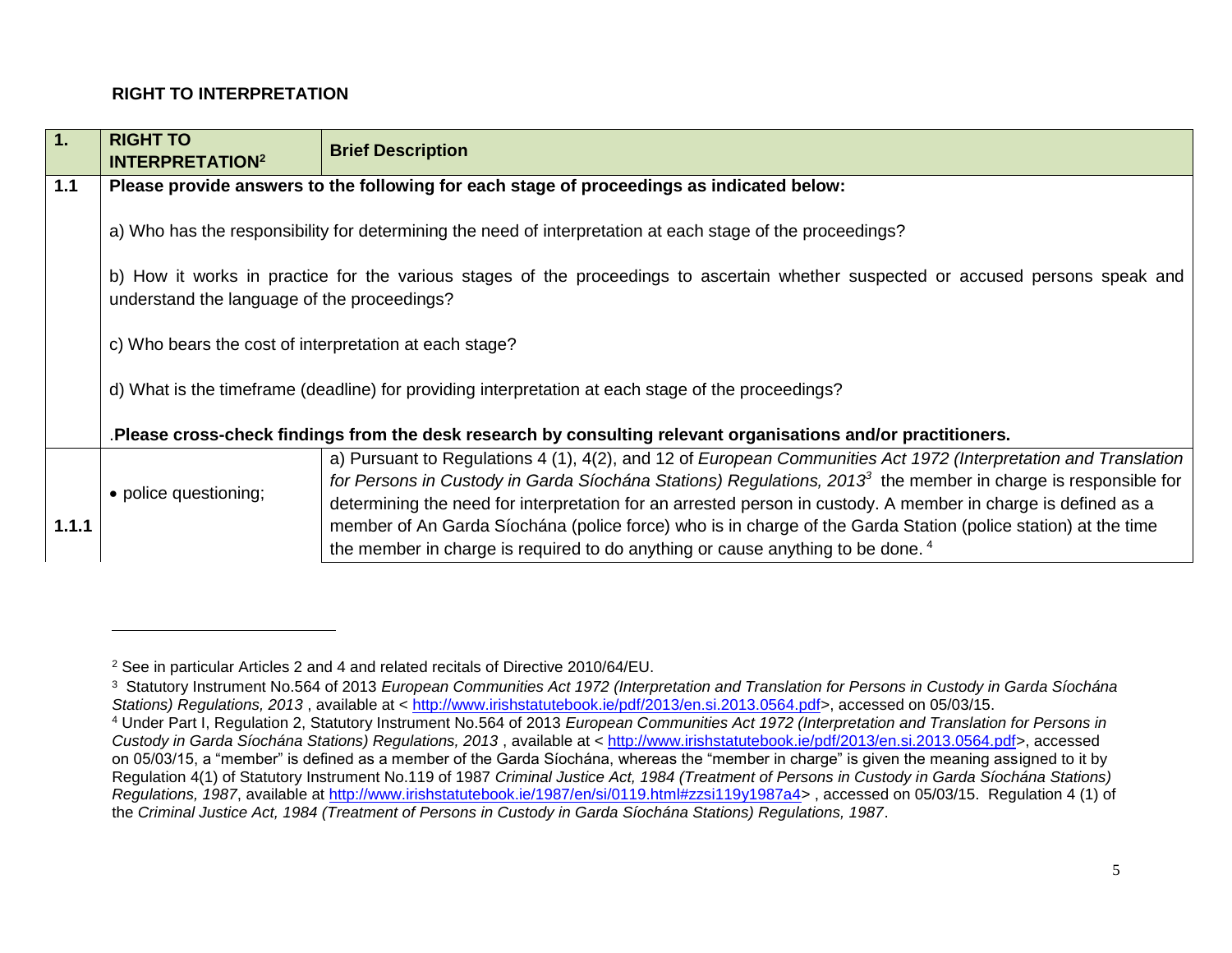| <b>Practitioner Comment:</b>                                                                                                        |
|-------------------------------------------------------------------------------------------------------------------------------------|
| Criminal practitioners have noted that in practice the member in charge of the investigating team will usually get                  |
| an interpreter, however the defence solicitor may have to ask for one from time to time. <sup>5</sup> Some criminal                 |
| practitioners have noted that the provision of interpreters can vary from Garda (police) station to police station. <sup>6</sup> It |
| appears that interpreters are widely provided at the police station for accused or suspected persons who clearly                    |
| have very little or no English. However, there are many cases in which the accused or suspected person has                          |
| basic or even conversational English, and an interpreter is not offered. In these cases it remains incumbent on                     |
| the solicitor to request the interpreter.                                                                                           |
| No response was provided by An Garda Síochána.                                                                                      |
|                                                                                                                                     |
| b) Under Regulation 4 (1) of the European Communities Act 1972 (Interpretation and Translation for Persons in                       |
| Custody in Garda Síochána Stations) Regulations, 2013 <sup>7</sup> "Where it appears to the member in charge, or the                |
| member in charge is made aware, that an arrested person may require interpretation while in custody, the                            |
| member in charge shall take such steps as are reasonable in all the circumstances to verify if the person                           |
| requires the assistance of an interpreter." Regulation 4 (2) of the said 2013 Regulations elaborates further on the                 |
| factors the member in charge shall consider when deciding whether an interpreter is required or not, namely                         |
| "whether interpretation is necessary to ensure that the arrested person knows the offence or other matter in                        |
| respect of which he or she has been arrested, will be able to communicate effectively with his or her solicitor and                 |
| will be able to appreciate the significance of questions put to him or her or of his or her answers during interview.               |
| " If any doubt exists, it is presumed that interpretation is required. <sup>8</sup>                                                 |
| In relation to persons with hearing or speech impediments the member in charge "shall make appropriate"                             |
| arrangements to take account of the person's circumstances." <sup>9</sup>                                                           |
| However, the process of how the member in charge ascertains whether suspected or accused persons speak                              |

<sup>5</sup> Ireland, solicitor.

<sup>&</sup>lt;sup>6</sup> Ireland, solicitor.

<sup>7</sup> Statutory Instrument No.564 of 2013 *European Communities Act 1972 (Interpretation and Translation for Persons in Custody in Garda Síochána Stations) Regulations, 2013* , available at < [http://www.irishstatutebook.ie/pdf/2013/en.si.2013.0564.pdf>](http://www.irishstatutebook.ie/pdf/2013/en.si.2013.0564.pdf), accessed on 05/03/15.

<sup>8</sup> Regulation 4 (2) of Statutory Instrument No.564 of 2013 *European Communities Act 1972 (Interpretation and Translation for Persons in Custody in Garda Síochána Stations) Regulations, 2013* , available at < [http://www.irishstatutebook.ie/pdf/2013/en.si.2013.0564.pdf>](http://www.irishstatutebook.ie/pdf/2013/en.si.2013.0564.pdf), accessed on 05/03/15.

<sup>9</sup> Regulation 12 of Statutory Instrument No.564 of 2013 *European Communities Act 1972 (Interpretation and Translation for Persons in Custody in Garda Síochána Stations) Regulations, 2013* , available at < [http://www.irishstatutebook.ie/pdf/2013/en.si.2013.0564.pdf>](http://www.irishstatutebook.ie/pdf/2013/en.si.2013.0564.pdf), accessed on 05/03/15.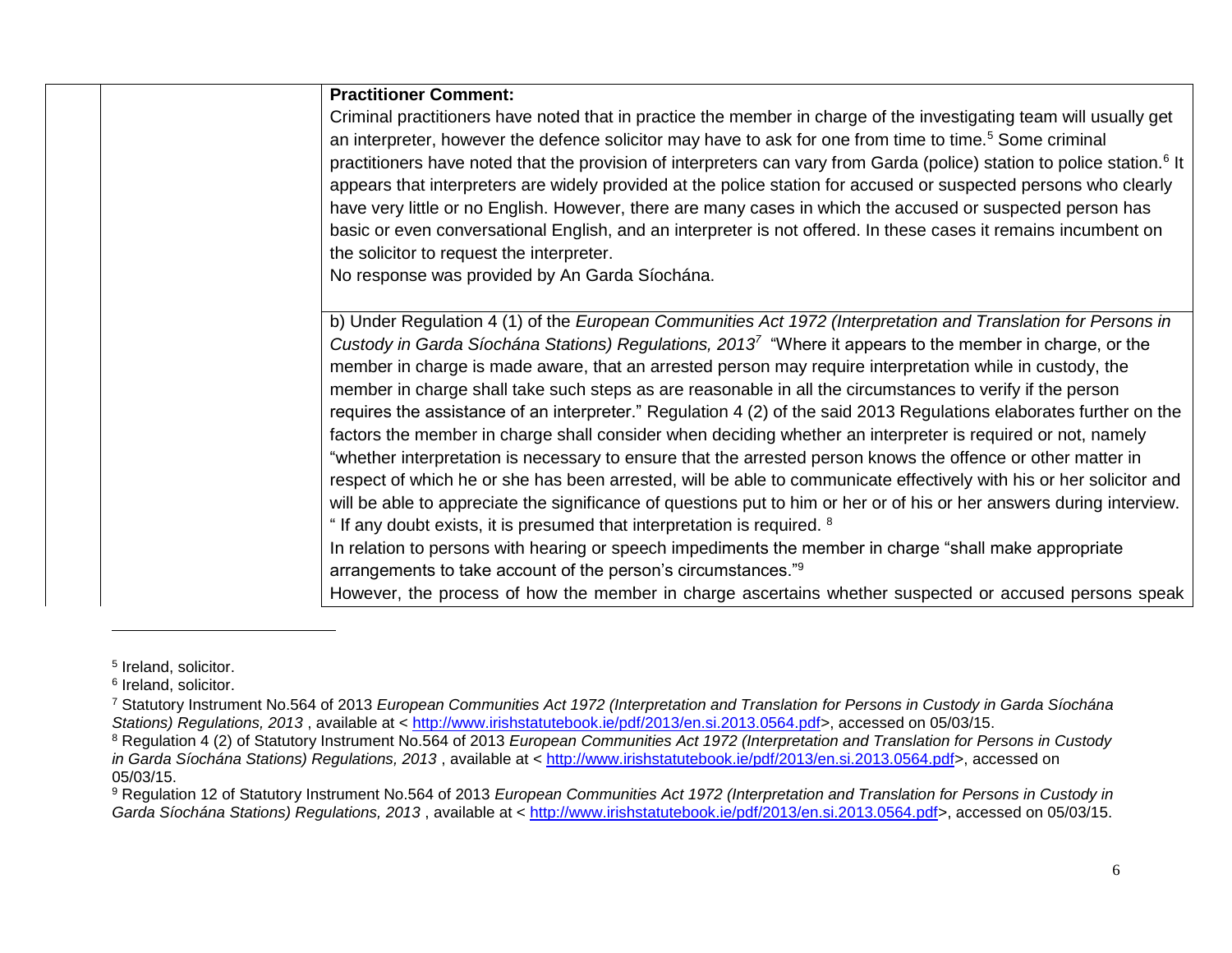and understand the language of the proceedings is not published. In its notification to the European Commission of the list of measures taken to implement the Directive, Ireland made reference to the document *A Guide for Members of An Garda Síochána (Irish Police Force) using Interpreters and Translation during Criminal*  Investigations, 01/01/2008.<sup>10</sup> However, a copy of this document has not been published.

#### **Practitioner Comment:**

One criminal practitioner noted "I doubt if members of An Garda Síochána are aware of their obligations and there are times when Gardaí will say it is up to the solicitor/defence to provide their own interpreter. This is problematic from a payment point of view as there is no payment scheme available unless the Gardaí request an interpreter." See answer provided under 1.1.1 (a) for more information regarding what happens in practice.<sup>11</sup> No response was provided by An Garda Síochána.

c) In accordance with section 3 of the *European Communities Act 1972 (Interpretation and Translation for Persons in Custody in Garda Síochána Stations) Regulations, 2013<sup>12</sup>* an arrested person in custody, who does not speak or understand the English language has the right to an interpreter "at no cost". No further guidance is provided in these Regulations.

Criminal Legal Aid is available for interpretation and translation claims on behalf of the defence under the criminal legal aid scheme, and such claims for payment from an interpretation/translation company must be submitted by the solicitor to Financial Shared Services (FSS), Department of Justice & Equality who will then process the claim and, as appropriate, make payment directly to the translation/interpretation provider.<sup>13</sup>

#### **Comment from An Garda Síochána:**

It has been noted that An Garda Síochána bear the cost for interpretation and translation during police questioning.

<sup>10</sup> Eur-Lex, National implementing measures, CELEX number of the Directive:72010L0064, available at [http://eur](http://eur-lex.europa.eu/search.html?DB_CELEX_OTHER=72010L0064*&qid=1418827274922&DTS_DOM=NATIONAL_LAW&type=advanced&lang=en&SUBDOM_INIT=MNE&DTS_SUBDOM=MNE&AU_CODED=IRL)[lex.europa.eu/search.html?DB\\_CELEX\\_OTHER=72010L0064\\*&qid=1418827274922&DTS\\_DOM=NATIONAL\\_LAW&type=advanced&lang=en&S](http://eur-lex.europa.eu/search.html?DB_CELEX_OTHER=72010L0064*&qid=1418827274922&DTS_DOM=NATIONAL_LAW&type=advanced&lang=en&SUBDOM_INIT=MNE&DTS_SUBDOM=MNE&AU_CODED=IRL) [UBDOM\\_INIT=MNE&DTS\\_SUBDOM=MNE&AU\\_CODED=IRL](http://eur-lex.europa.eu/search.html?DB_CELEX_OTHER=72010L0064*&qid=1418827274922&DTS_DOM=NATIONAL_LAW&type=advanced&lang=en&SUBDOM_INIT=MNE&DTS_SUBDOM=MNE&AU_CODED=IRL) , accessed on 05/03/15.

<sup>&</sup>lt;sup>11</sup> Ireland, solicitor.

<sup>&</sup>lt;sup>12</sup> Statutory Instrument No.564 of 2013 *European Communities Act 1972 (Interpretation and Translation for Persons in Custody in Garda Síochána Stations) Regulations, 2013* , available at < [http://www.irishstatutebook.ie/pdf/2013/en.si.2013.0564.pdf>](http://www.irishstatutebook.ie/pdf/2013/en.si.2013.0564.pdf), accessed on 05/03/15.

<sup>13</sup> Department of Justice and Equality website, *Criminal Legal Aid : Interpretation/Translation Claims*, 01/10/11, Available at < [http://www.justice.ie/en/JELR/Interpretation%20Translation%20Claims%20\(PDF%20-](http://www.justice.ie/en/JELR/Interpretation%20Translation%20Claims%20(PDF%20-22%20KB).pdf/Files/Interpretation%20Translation%20Claims%20(PDF%20-22%20KB).pdf)

[<sup>22%20</sup>KB\).pdf/Files/Interpretation%20Translation%20Claims%20\(PDF%20-22%20KB\).pdf>](http://www.justice.ie/en/JELR/Interpretation%20Translation%20Claims%20(PDF%20-22%20KB).pdf/Files/Interpretation%20Translation%20Claims%20(PDF%20-22%20KB).pdf),accessed on 05/03/15.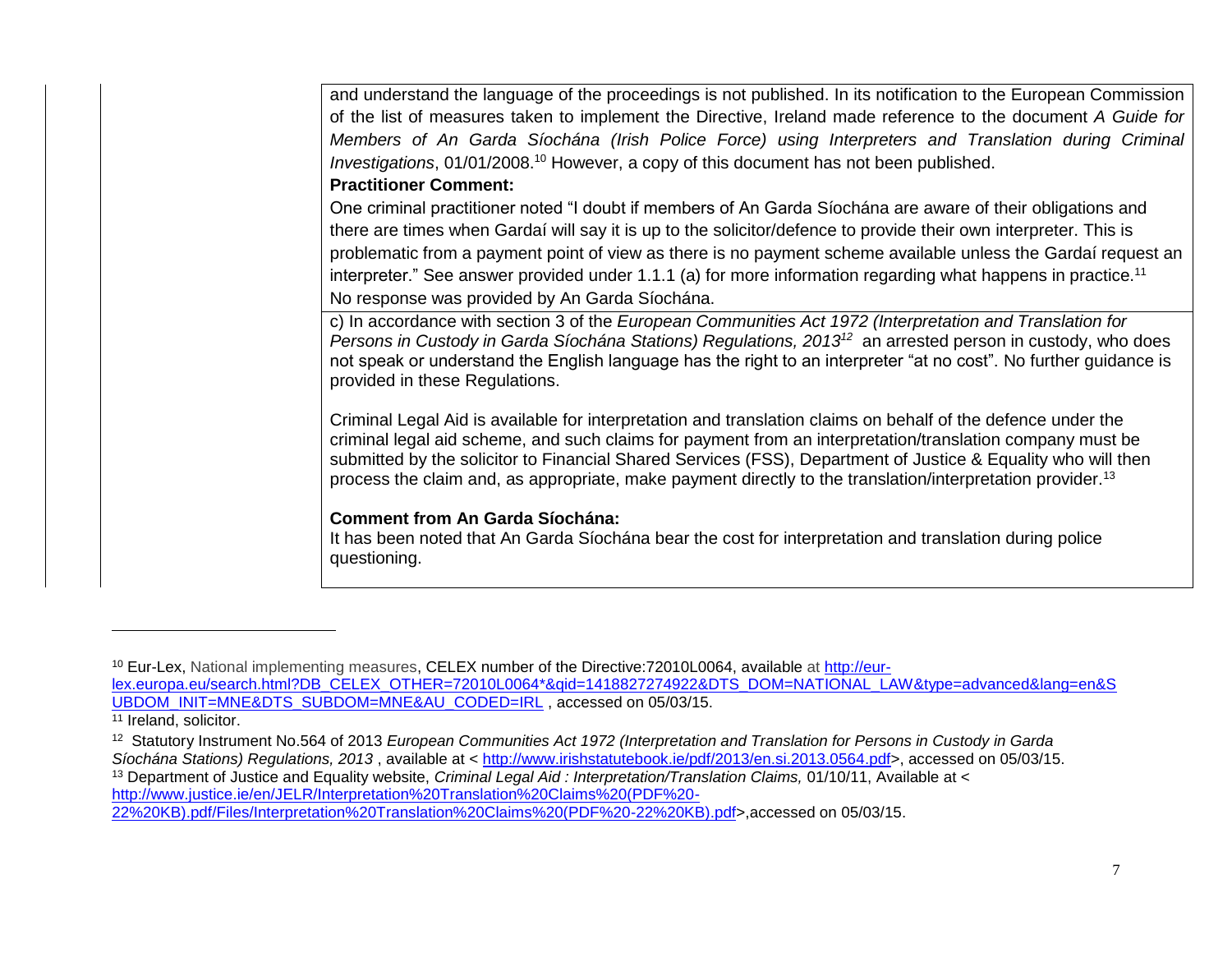| <b>Practitioner Comment:</b>                                                                                                                                                                                                                                                                                                                                                                                                                                                                                                                                                                                                                                                                                                                                                                                                                        |
|-----------------------------------------------------------------------------------------------------------------------------------------------------------------------------------------------------------------------------------------------------------------------------------------------------------------------------------------------------------------------------------------------------------------------------------------------------------------------------------------------------------------------------------------------------------------------------------------------------------------------------------------------------------------------------------------------------------------------------------------------------------------------------------------------------------------------------------------------------|
| It has been noted by a criminal practitioner "the problem with this system is that you do not know if legal aid is<br>going to be granted when you are in the station and there is no specific scheme to cover this situation." <sup>14</sup>                                                                                                                                                                                                                                                                                                                                                                                                                                                                                                                                                                                                       |
|                                                                                                                                                                                                                                                                                                                                                                                                                                                                                                                                                                                                                                                                                                                                                                                                                                                     |
| Comment from the Department of Justice and Equality (unofficial):                                                                                                                                                                                                                                                                                                                                                                                                                                                                                                                                                                                                                                                                                                                                                                                   |
| The Department of Justice & Equality has noted in their response that "Where an interpreter is engaged by the<br>Garda Síochánait is they who pay for the service. In the case of consultations between lawyer and client<br>interpretation can be claimed under the legal aid scheme where the client has been granted legal aid by the<br>court. Both Sis [Statutory Instruments] refer specifically to the provision of interpretation and translation to the<br>person "at no cost".                                                                                                                                                                                                                                                                                                                                                            |
| <b>Additional Comment:</b>                                                                                                                                                                                                                                                                                                                                                                                                                                                                                                                                                                                                                                                                                                                                                                                                                          |
| Dr. Mary Phelan, Chair of Irish Translators and Interpreters Association and Programme Chair of European<br>Masters in Translation Studies and MSc in Translation Technology, School of Applied Language and Intercultural<br>Studies, Dublin City University has noted that interpreters who work for the Garda are paid only €18 per hour.                                                                                                                                                                                                                                                                                                                                                                                                                                                                                                        |
| d) When it is decided that the assistance of an interpreter is required, the member in charge shall arrange for the<br>attendance of an interpreter at the Garda station without delay. <sup>15</sup>                                                                                                                                                                                                                                                                                                                                                                                                                                                                                                                                                                                                                                               |
| Research has noted that the length of time it takes to summon an interpreter can vary depending on the<br>availability of an interpreter in a particular language. <sup>16</sup> Although the Irish Courts have interpreted Article 38.1 of<br>the Irish Constitution, i.e. "No person shall be tried on any criminal charge save in due course of law", <sup>17</sup> to<br>implicitly include a constitutional right to a fair trial within a reasonable time, <sup>18</sup> is the constitutional right to a fair<br>trial under Article 38(1) it has been noted that as a general rule an interpreter will be provided in every court<br>appearance and in the police station investigation. An interpreter will be provided for consultations with lawyers<br>and none of this tends to delay the process although it can lengthen a trial. 19 |
|                                                                                                                                                                                                                                                                                                                                                                                                                                                                                                                                                                                                                                                                                                                                                                                                                                                     |

<sup>14</sup> Ireland, solicitor.

<sup>19</sup> Ireland, barrister.

<sup>15</sup> Regulation 4(3), Statutory Instrument No.564 of 2013 *European Communities Act 1972 (Interpretation and Translation for Persons in Custody in Garda Síochána Stations) Regulations, 2013* , available at < [http://www.irishstatutebook.ie/pdf/2013/en.si.2013.0564.pdf>](http://www.irishstatutebook.ie/pdf/2013/en.si.2013.0564.pdf), accessed on 05/03/15. <sup>16</sup> *JUSTICIA* European Rights Network, *Report on the Implementation of the Right to Interpretation and Translation Services in Criminal Proceedings,* December 2012, available at ,

[http://www.eujusticia.net/images/uploads/pdf/Report\\_Right\\_to\\_Interpretation\\_Justicia\\_December\\_2012.pdf](http://www.eujusticia.net/images/uploads/pdf/Report_Right_to_Interpretation_Justicia_December_2012.pdf) , accessed on 06/03/15, at p.24.

<sup>17</sup> Bunreacht na hÉireann, 29/12/1937, available at *McFarlane v DPP [2008] I.E.S.C. 7*., accessed on 06/03/15.

<sup>18</sup> See for example, *State (O'Connell) v Fawsitt* [1986] I.R. 362; *DPP v Bryne* [1994]2 I.R.236; *McFarlane v DPP [2008] I.E.S.C. 7*.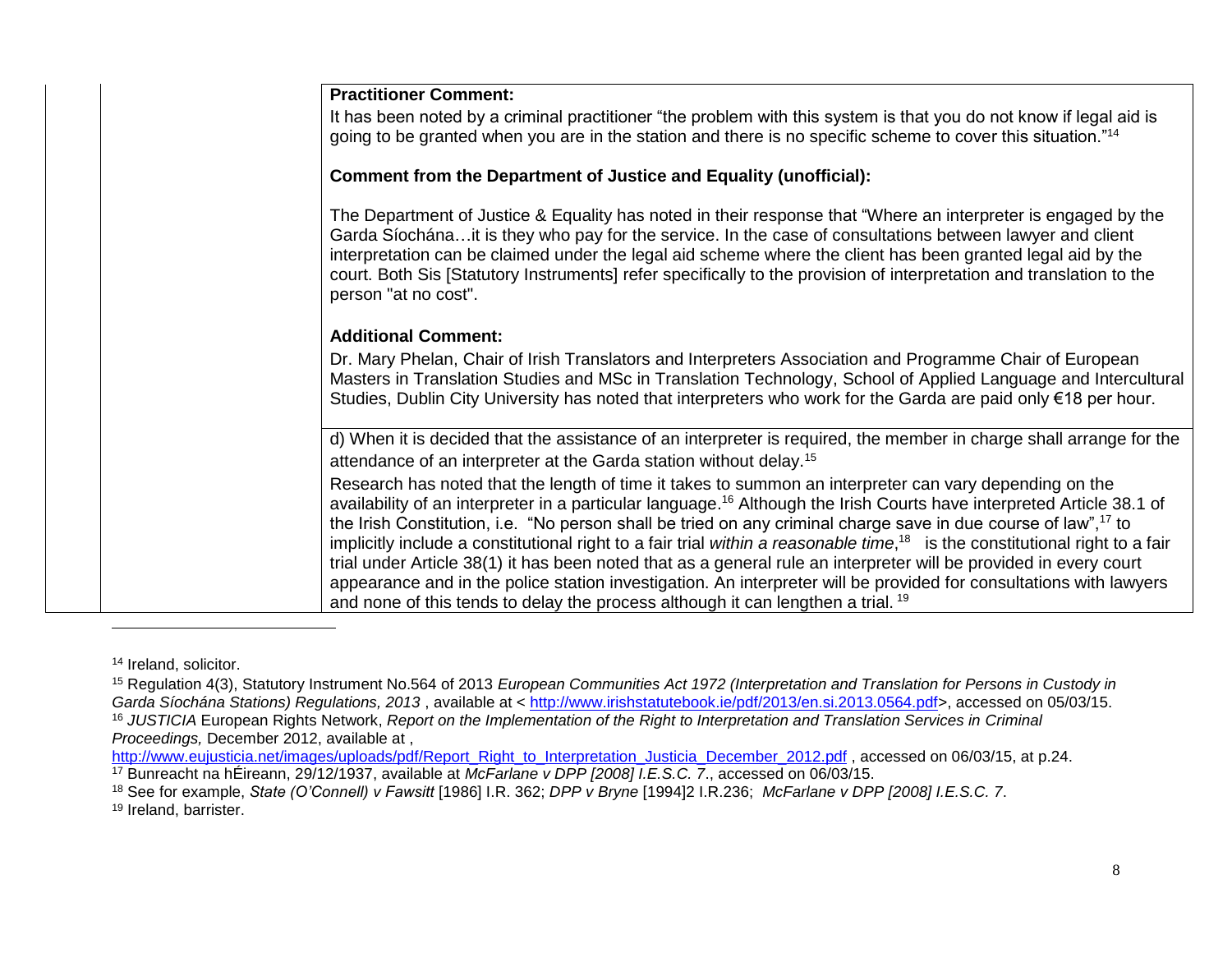|       |                   | No further publically available guidance is provided on what the timeframe (deadline) for providing interpretation<br>at police questioning.<br><b>Comment from An Garda Síochána:</b><br>It has been noted by An Garda Síochána that "a person will generally not be questioned in the absence of an                                                                                                                                                                                                                                                                                                                                                                                                                                                                                         |
|-------|-------------------|-----------------------------------------------------------------------------------------------------------------------------------------------------------------------------------------------------------------------------------------------------------------------------------------------------------------------------------------------------------------------------------------------------------------------------------------------------------------------------------------------------------------------------------------------------------------------------------------------------------------------------------------------------------------------------------------------------------------------------------------------------------------------------------------------|
|       |                   | interpreter save in extraordinary excusing circumstances such as the right to life."                                                                                                                                                                                                                                                                                                                                                                                                                                                                                                                                                                                                                                                                                                          |
|       |                   | <b>Practitioner Comment:</b><br>Criminal Practitioners have noted that if it is a planned detention of a person who does not speak English, the<br>police will usually prearrange the interpreter. However it has also been noted that there is no provision to extend<br>detention period to accommodate interpreter attendance, and thus the police have to work within the current<br>detention time limits. In addition, it has been noted by one criminal practitioner "I have come across situations<br>where Gardaí have waited hours for the arrival of a translator [interpreter]. I have also come across situations<br>where Gardaí have proceeded with interviews in circumstances where it is clear that the person being<br>investigated is struggling with the terminology."20 |
|       |                   | Comment from the Department of Justice and Equality (unofficial):<br>The Department of Justice & Equality have noted in their response "The wording of this question is somewhat<br>troublesome and it is difficult to provide an answer. It seems to suggest that interpretation exists in a vacuum.<br>There is no timeframe or deadline. However the time when it must be provided is related to the purpose for<br>which it is necessary. For example, for questioning in a station where interpretation is necessary then it must be<br>provided at the time of the questioning, similarly with court proceedings. In essence it must be provided at the<br>time when it is necessary."                                                                                                  |
|       | • court hearings; | a) Pursuant to Regulation 4 of the European Communities Act 1972 (Interpretation and Translation in Criminal<br>Proceedings) Regulations, 2013, the Court is responsible for determining the need of interpretation at all<br>hearings. <sup>21</sup>                                                                                                                                                                                                                                                                                                                                                                                                                                                                                                                                         |
| 1.1.2 |                   |                                                                                                                                                                                                                                                                                                                                                                                                                                                                                                                                                                                                                                                                                                                                                                                               |

<sup>20</sup> Ireland, solicitor.

<sup>21</sup> Statutory Instrument No.565 of 2013, *European Communities Act 1972 (Interpretation and Translation in Criminal Proceedings) Regulations, 2013*, available at [http://www.irishstatutebook.ie/pdf/2013/en.si.2013.0565.pdf,](http://www.irishstatutebook.ie/pdf/2013/en.si.2013.0565.pdf) accessed on 09/03/15.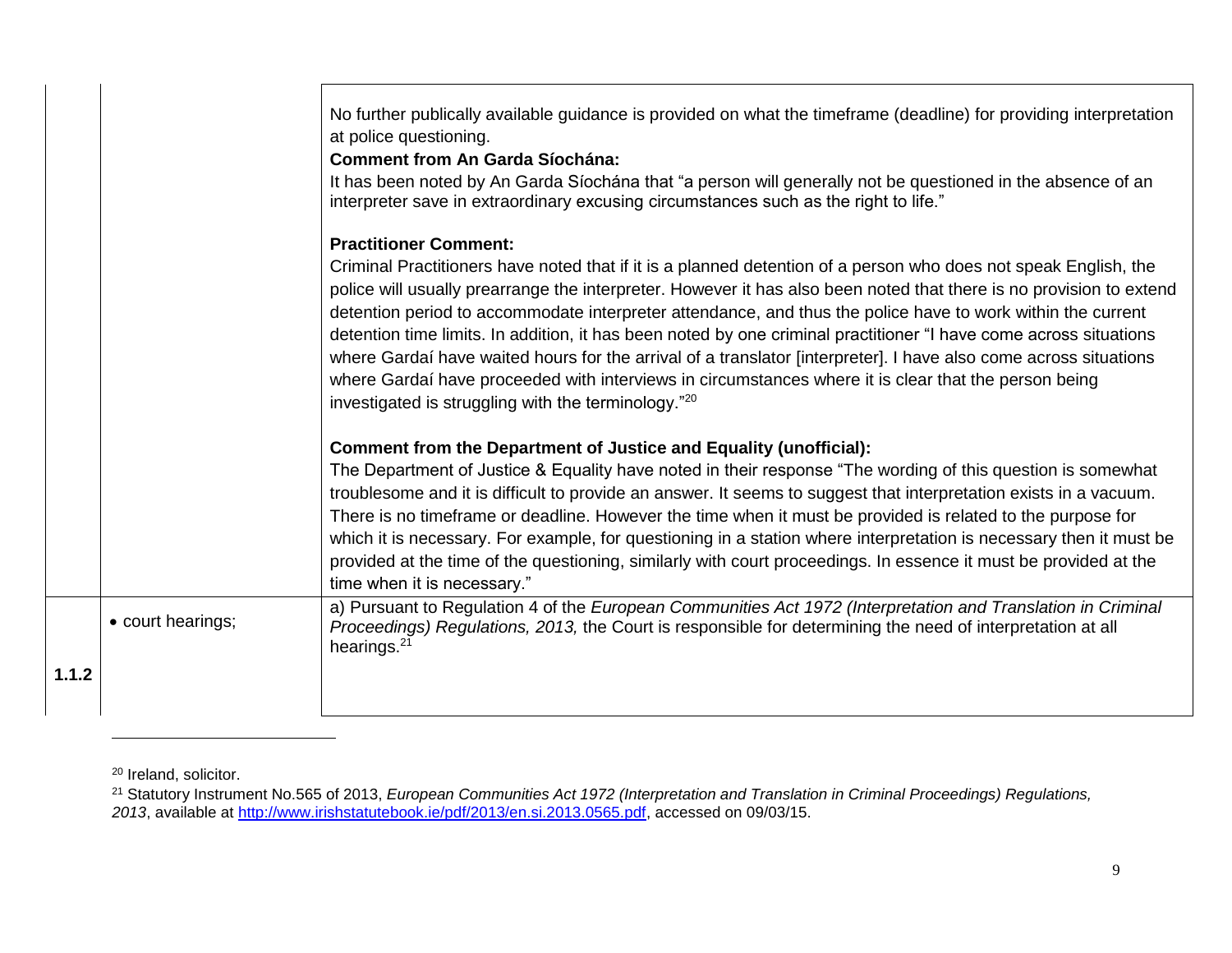| Comment from the judiciary:                                                                                                                                                                                                                                                                                                                                                                                                                                                                                                                                                                                                                                                                                                                                                                                                                                         |
|---------------------------------------------------------------------------------------------------------------------------------------------------------------------------------------------------------------------------------------------------------------------------------------------------------------------------------------------------------------------------------------------------------------------------------------------------------------------------------------------------------------------------------------------------------------------------------------------------------------------------------------------------------------------------------------------------------------------------------------------------------------------------------------------------------------------------------------------------------------------|
| "The court determines having regard to the accused's language ability whether there is a need for interpretation,<br>either<br>(a) on its own initiative,                                                                                                                                                                                                                                                                                                                                                                                                                                                                                                                                                                                                                                                                                                           |
| (b) on a request made by the accused or his/her legal representative for interpretation services or<br>(c) on the matter being drawn to the court's attention by the prosecution, where the accused appears without<br>legal representation."                                                                                                                                                                                                                                                                                                                                                                                                                                                                                                                                                                                                                       |
| <b>Practitioner Comment:</b>                                                                                                                                                                                                                                                                                                                                                                                                                                                                                                                                                                                                                                                                                                                                                                                                                                        |
| Criminal Practitioners have confirmed that the State is required to have an interpreter present in Court where it is<br>their application, and conversely the defence is required to confirm the attendance of an interpreter for<br>applications the defence bring, for example High Court Bail applications. <sup>22</sup> It has been noted by a criminal<br>practitioner that "Most judges are heavily swayed by the prosecuting Garda and the defence solicitor's views.<br>There have been a number of Judicial Review cases concerning the refusal to grant an interpreter." However, it<br>has also been noted that on the occasion, where the Court will make a determination on whether an interpreter is<br>needed, "more often than not, it is based on a question to the Accused as to whether they are willing to proceed<br>without a translator."23 |
| One practitioner recalled a case, albeit before the Directive came into force, where an accused brought his ten-<br>year old daughter to interpret for a road traffic offence before the Circuit Court. <sup>24</sup> Upon seeing this the<br>practitioner requested that an interpreter be provided at the Circuit Court and subsequently parties had to wait for<br>an available interpreter to arrive for the case. However, the child had been allowed to interpret in the District                                                                                                                                                                                                                                                                                                                                                                             |
| Court.                                                                                                                                                                                                                                                                                                                                                                                                                                                                                                                                                                                                                                                                                                                                                                                                                                                              |
| <b>Additional Comment:</b>                                                                                                                                                                                                                                                                                                                                                                                                                                                                                                                                                                                                                                                                                                                                                                                                                                          |
| Dr. Mary Phelan, Chair of Irish Translators and Interpreters Association and Programme Chair of European<br>Masters in Translation Studies and MSc in Translation Technology, School of Applied Language and Intercultural<br>Studies, Dublin City University has noted that interpreters those working in the courts are paid only €15 per<br>hour.                                                                                                                                                                                                                                                                                                                                                                                                                                                                                                                |

- <sup>22</sup> Ireland, solicitor.
- <sup>23</sup> Ireland, solicitor.
- <sup>24</sup> Ireland, barrister.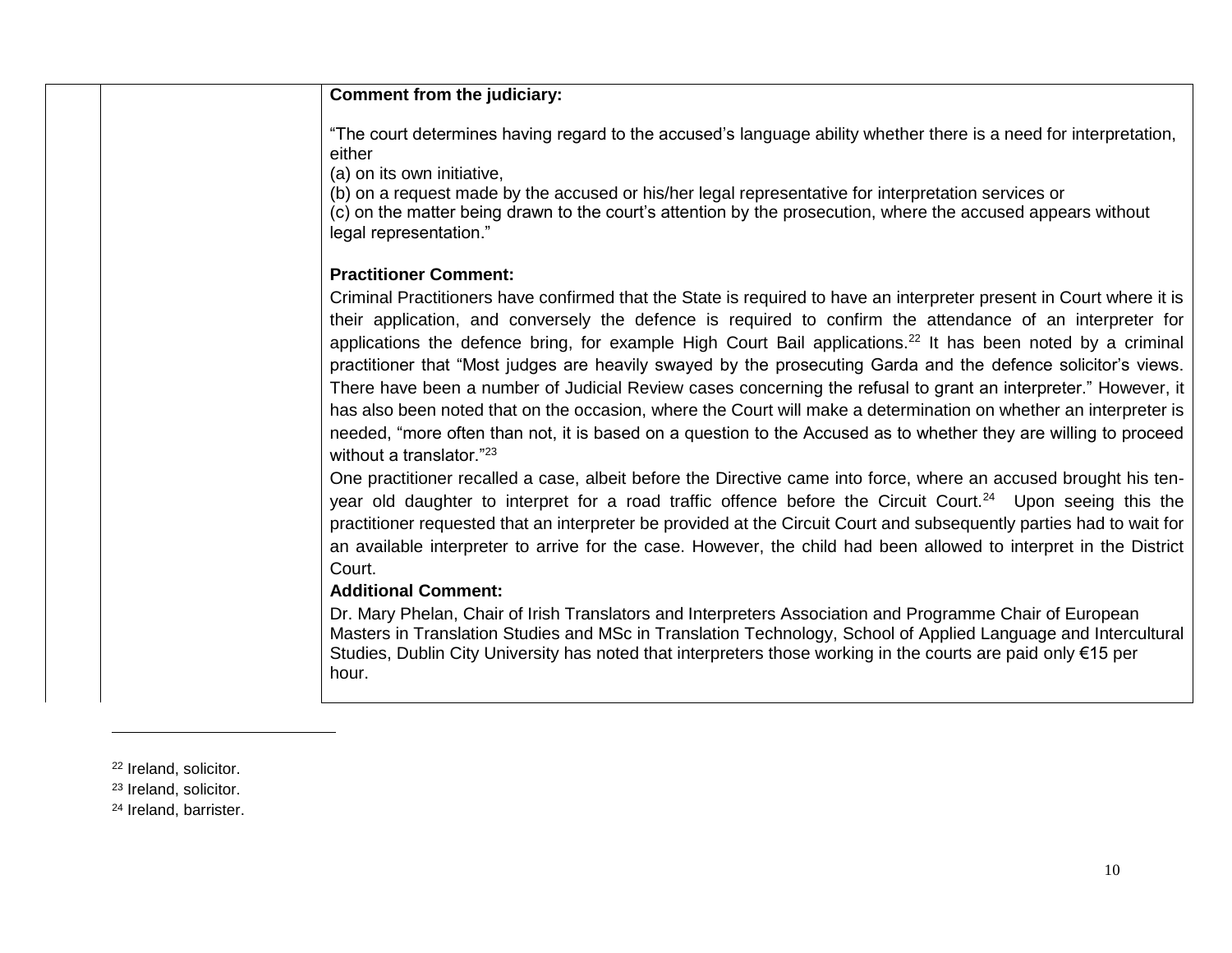<sup>25</sup> Regulations 3 and 4 Statutory Instrument No.565 of 2013, *European Communities Act 1972 (Interpretation and Translation in Criminal Proceedings) Regulations, 2013*, available at [http://www.irishstatutebook.ie/pdf/2013/en.si.2013.0565.pdf,](http://www.irishstatutebook.ie/pdf/2013/en.si.2013.0565.pdf) accessed on 09/03/15.

<sup>&</sup>lt;sup>26</sup> Regulation 4, Statutory Instrument No.565 of 2013, *European Communities Act 1972 (Interpretation and Translation in Criminal Proceedings) Regulations, 2013*, available at [http://www.irishstatutebook.ie/pdf/2013/en.si.2013.0565.pdf,](http://www.irishstatutebook.ie/pdf/2013/en.si.2013.0565.pdf) accessed on 09/03/15.

<sup>&</sup>lt;sup>27</sup> K.Waterhouse, *The Rise and Failure of Court Interpreting in Ireland,* (2010), available at [http://humanrights.ie/criminal-justice/guest-contribution](http://humanrights.ie/criminal-justice/guest-contribution-waterhouse-on-the-rise-and-failure-of-court-interpreting-in-ireland/)[waterhouse-on-the-rise-and-failure-of-court-interpreting-in-ireland/,](http://humanrights.ie/criminal-justice/guest-contribution-waterhouse-on-the-rise-and-failure-of-court-interpreting-in-ireland/) accessed on 09/03/15 as cited in *JUSTICIA* European Rights Network, *Report on the Implementation of the Right to Interpretation and Translation Services in Criminal Proceedings,* December 2012, available at [http://www.eujusticia.net/images/uploads/pdf/Report\\_Right\\_to\\_Interpretation\\_Justicia\\_December\\_2012.pdf](http://www.eujusticia.net/images/uploads/pdf/Report_Right_to_Interpretation_Justicia_December_2012.pdf) , accessed on 06/03/15, at p. 25.  $28$  Solicitor(No. 5)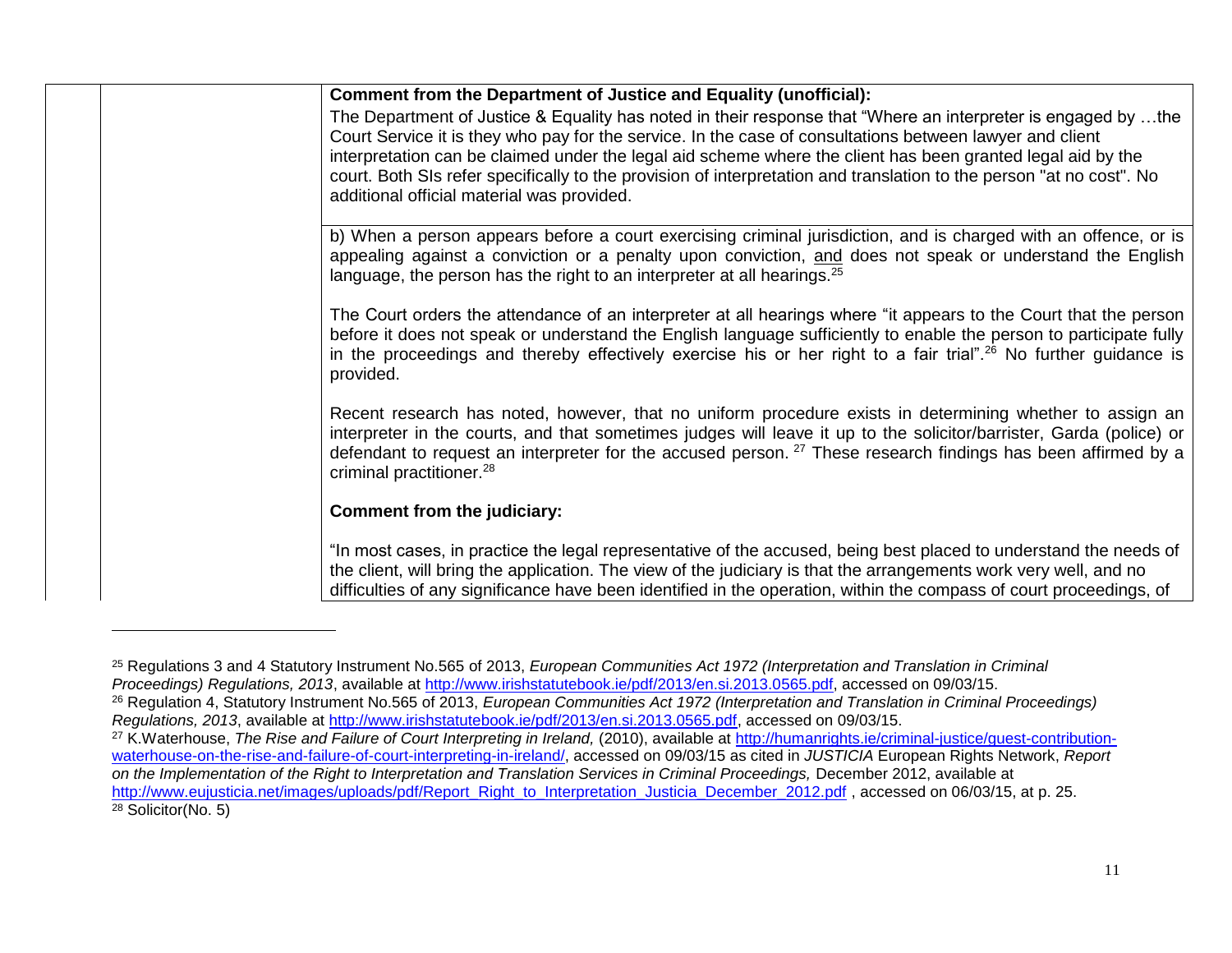| the translation and interpretation arrangements."                                                                                                                                                                                                   |
|-----------------------------------------------------------------------------------------------------------------------------------------------------------------------------------------------------------------------------------------------------|
| <b>Practitioner Comment:</b>                                                                                                                                                                                                                        |
| It has been noted by a criminal practitioner that "Often a judge will ask the accused or their legal representatives                                                                                                                                |
| if an interpreter is required. There does not appear to be a uniform procedure."29                                                                                                                                                                  |
| c) In accordance with section 3 of the European Communities Act 1972 (Interpretation and Translation in                                                                                                                                             |
| Criminal Proceedings) Regulations, 2013, where a person appears before a court and is charged with an offence                                                                                                                                       |
| or is appealing against a conviction or a penalty upon conviction, and does not speak or understand the English                                                                                                                                     |
| language, the person will be provided with the assistance of an interpreter "at no cost". 30 When the Court orders<br>the attendance of an interpreter, the Courts Service arranges and pays for this attendance. <sup>31</sup> No further guidance |
| is provided in these Regulations. In 2013 the Court Services spent $\epsilon$ 1.26 million on interpretation services. 32                                                                                                                           |
|                                                                                                                                                                                                                                                     |
| The document entitled the Criminal Legal Aid: Interpretation/Translation Claims document, which outlines the<br>conditions and good practice guidelines in relation to interpretation/translation service providers, notes that "The                |
| Criminal Legal Aid Scheme does not cover interpretation/translation services provided for in the court as it is the                                                                                                                                 |
| subject of a separate contract arranged by the Courts Service."33 This would indicate that the Courts Services do<br>bear the cost of translation at court hearings.                                                                                |
|                                                                                                                                                                                                                                                     |
| The Courts Policy Division of the Department of Justice & Equality confirmed that expenditure under the Criminal                                                                                                                                    |
| Legal Aid Scheme in respect of Interpretation/Translation services was €823,846 (2012) and €707,259 (2013).                                                                                                                                         |
| <b>Comment from the Courts Service:</b>                                                                                                                                                                                                             |
| "The Courts Service tenders for interpretation and translation services and currently has contracts with two                                                                                                                                        |

<sup>29</sup> Ireland, solicitor.

<sup>32</sup> Courts Service, *Annual Report 2013,* p. 11,available at

[22%20KB\).pdf/Files/Interpretation%20Translation%20Claims%20\(PDF%20-22%20KB\).pdf>](http://www.justice.ie/en/JELR/Interpretation%20Translation%20Claims%20(PDF%20-22%20KB).pdf/Files/Interpretation%20Translation%20Claims%20(PDF%20-22%20KB).pdf),accessed on 05/03/15.

<sup>30</sup> Statutory Instrument No.565 of 2013, *European Communities Act 1972 (Interpretation and Translation in Criminal Proceedings) Regulations, 2013*, available at [http://www.irishstatutebook.ie/pdf/2013/en.si.2013.0565.pdf,](http://www.irishstatutebook.ie/pdf/2013/en.si.2013.0565.pdf) accessed on 09/03/15.

<sup>31</sup> Regulation 5, Statutory Instrument No.565 of 2013, *European Communities Act 1972 (Interpretation and Translation in Criminal Proceedings) Regulations, 2013*, available at [http://www.irishstatutebook.ie/pdf/2013/en.si.2013.0565.pdf,](http://www.irishstatutebook.ie/pdf/2013/en.si.2013.0565.pdf) accessed on 09/03/15.

[http://www.courts.ie/Courts.ie/library3.nsf/%28WebFiles%29/BA7D7195FC5AAD7280257D1F0030ECD4/\\$FILE/Courts%20Service%20Annual%2](http://www.courts.ie/Courts.ie/library3.nsf/%28WebFiles%29/BA7D7195FC5AAD7280257D1F0030ECD4/$FILE/Courts%20Service%20Annual%20Report%202013.pdf) [0Report%202013.pdf,](http://www.courts.ie/Courts.ie/library3.nsf/%28WebFiles%29/BA7D7195FC5AAD7280257D1F0030ECD4/$FILE/Courts%20Service%20Annual%20Report%202013.pdf) accessed on 10/03/15. Note: 2014 Annual Report has yet to be published.

<sup>33</sup> Department of Justice and Equality website, *Criminal Legal Aid : Interpretation/Translation Claims*, 01/10/11, Available at < [http://www.justice.ie/en/JELR/Interpretation%20Translation%20Claims%20\(PDF%20-](http://www.justice.ie/en/JELR/Interpretation%20Translation%20Claims%20(PDF%20-22%20KB).pdf/Files/Interpretation%20Translation%20Claims%20(PDF%20-22%20KB).pdf)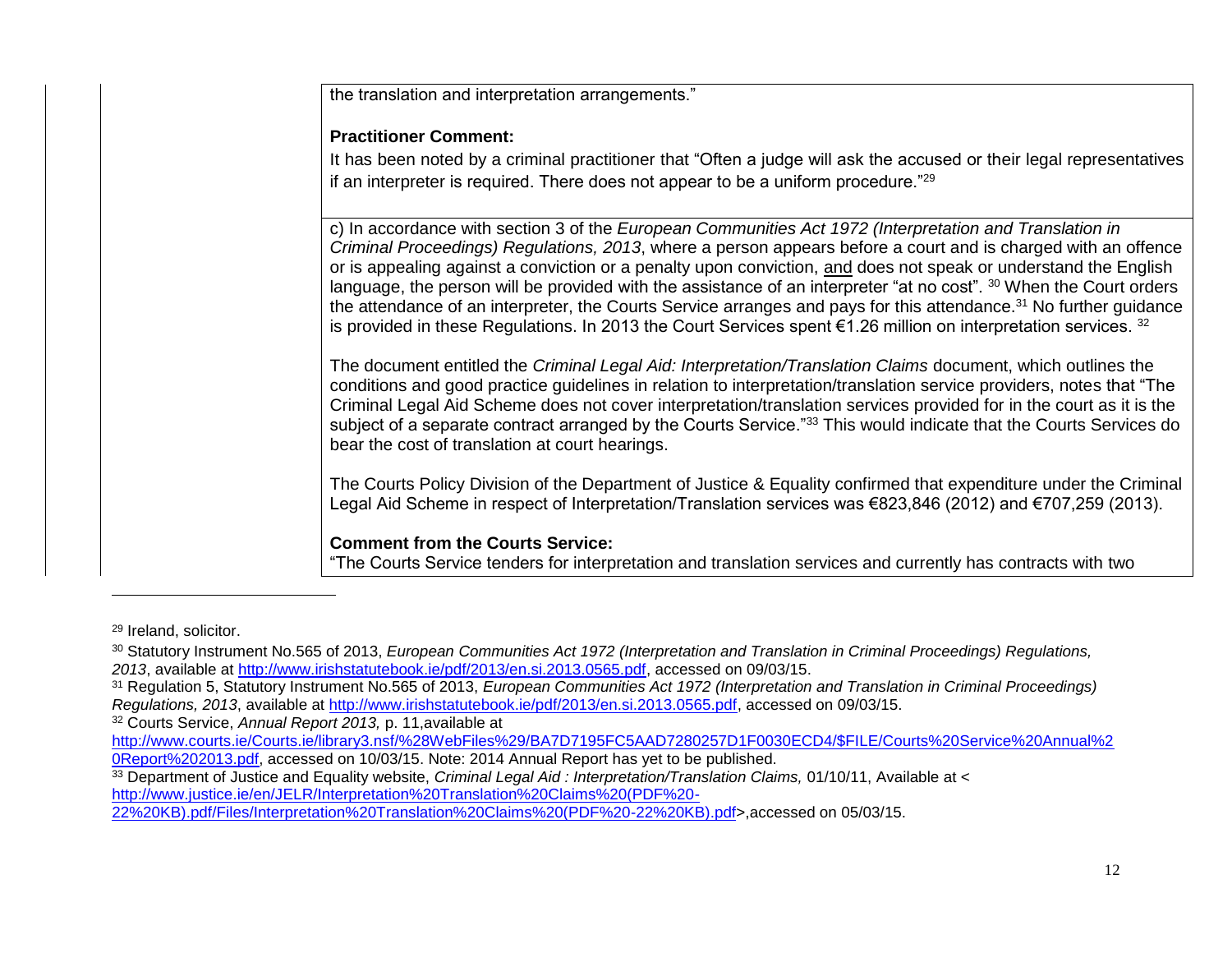| providers. When the court orders that an interpreter or translator be provided, the Courts Service books an<br>interpreter and meets the cost of this interpreter."                                                                                                                                                                                                                                                                                                                                                                                                                                                                                                             |
|---------------------------------------------------------------------------------------------------------------------------------------------------------------------------------------------------------------------------------------------------------------------------------------------------------------------------------------------------------------------------------------------------------------------------------------------------------------------------------------------------------------------------------------------------------------------------------------------------------------------------------------------------------------------------------|
|                                                                                                                                                                                                                                                                                                                                                                                                                                                                                                                                                                                                                                                                                 |
| d)No deadline for the provision of interpretation is provided in the European Communities Act 1972<br>(Interpretation and Translation in Criminal Proceedings) Regulations, 2013. <sup>34</sup> The Rules of the Superior Courts<br>note that interpreters shall be available to attend Courts "as required for the hearing of any cause or matter". <sup>35</sup>                                                                                                                                                                                                                                                                                                              |
| However, as previously stated, the Irish Courts have interpreted Article 38.1 of the Irish Constitution, i.e. "No<br>person shall be tried on any criminal charge save in due course of law", <sup>36</sup> to implicitly include a constitutional<br>right to a fair trial within a reasonable time, $37$ is the constitutional right to a fair trial under Article 38(1) it has been<br>noted that as a general rule an interpreter will be provided in every court appearance and in the police station<br>investigation. An interpreter will be provided for consultations with lawyers and none of this tends to delay the<br>process although it can lengthen a trial. 38 |
| <b>Comment from the Courts Service and the judiciary:</b>                                                                                                                                                                                                                                                                                                                                                                                                                                                                                                                                                                                                                       |
| "Time scales are determined by when cases are listed and adjourned etc. Requirements to provide interpreters<br>do not influence when cases are listed/adjourned. In urgent cases a delay of some hours may occur if an<br>interpreter is needed without prior notice to the Courts Service (e.g. a new arrest brought to the court directly).<br>Translations must be provided, in accordance with the SI, "as soon as is practicable". "                                                                                                                                                                                                                                      |
| The Courts Service further explained that there are two categories of interpreter bookings as follows:<br>a. Routine court booking – which generally relates to where the requirement for an interpreter is known in<br>advance to the court. In most instances this relates to requirements within the District Court where a requirement<br>exists for interpretation in a specified case(s) before the Court which will be dealt with on the day for which the<br>interpreter is booked. Routine bookings also relate to requirements where for example a trial may be may be<br>held over a number of days.                                                                 |

<sup>35</sup> Order 120 (1), Rules of the Superior Courts, available at

<http://www.courts.ie/rules.nsf/8652fb610b0b37a980256db700399507/6b924bdea9b16f0880256d2b0046b3a5?OpenDocument> , accessed on 09/03/15.

<sup>37</sup> See for example *State (O'Connell) v Fawsitt* [1986] I.R. 362; *DPP v Bryne* [1994]2 I.R.236; *McFarlane v DPP [2008] I.E.S.C. 7*.

<sup>38</sup> Ireland, barrister.

l

<sup>34</sup> Statutory Instrument No.565 of 2013, *European Communities Act 1972 (Interpretation and Translation in Criminal Proceedings) Regulations, 2013*, available at [http://www.irishstatutebook.ie/pdf/2013/en.si.2013.0565.pdf,](http://www.irishstatutebook.ie/pdf/2013/en.si.2013.0565.pdf) accessed on 09/03/15.

<sup>36</sup> Bunreacht na hÉireann, 29/12/1937; *McFarlane v DPP [2008] I.E.S.C. 7*., accessed on 06/03/15.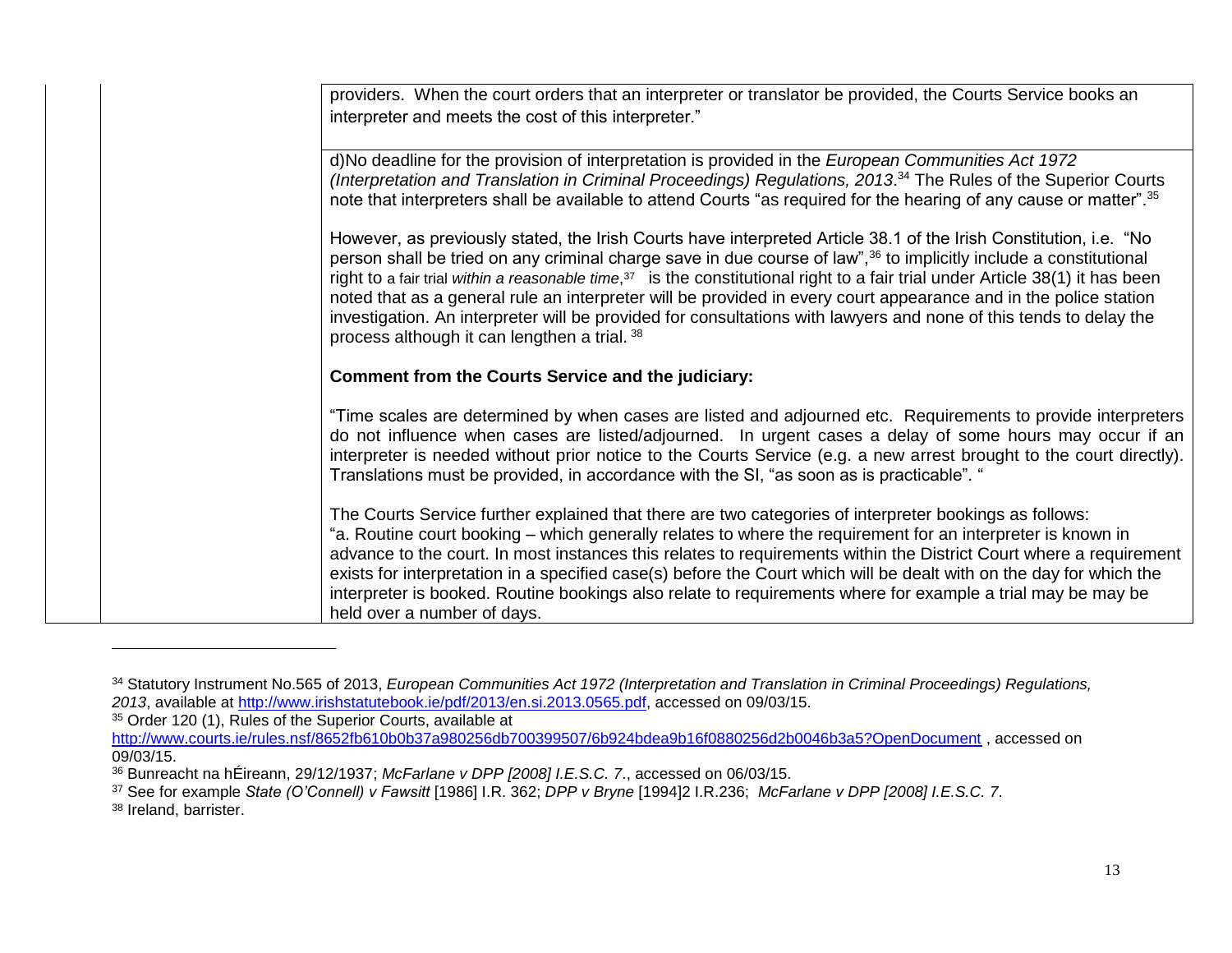|                                         | b. Urgent Attendance booking – which generally relates to instances where the requirement for an interpreter is<br>only made known to the court at short notice e.g. the evening before the court is scheduled to sit or on the day of<br>the sitting.<br>Providers have been required to provide a service/booking desk facility which clearly demonstrates the<br>competence to deliver a high availability and reliable booking system. The booking system facility must comply<br>with the following requirements:<br>i. Access to the booking desk must be available to staff of the Courts Service between the hours of 9am to<br>5.30pm Monday to Friday excluding public holidays for booking interpreters for routine court bookings<br>ii. For urgent attendance bookings the service provider must be in a position to provide a 24 hour 7 days per<br>week telephone booking service<br>iii. The Courts Service's preference in respect of routine court bookings is for an on-line booking system,<br>however alternatives will be considered which will provide a high level of availability and reliability<br>iv. A mechanism to advise the Courts Service staff member who booked an interpreter of any difficulties in<br>providing the service and the likely duration of any interruption<br>v. A mechanism for the escalation of booking calls within the service provider organisation where issues or<br>difficulties arise.<br>The view of the judiciary is that the arrangements work very well."<br><b>Practitioner Comment:</b><br>It has been noted by a criminal practitioner that "There is no timeframe for interpretation; however, very often a<br>case will have to be adjoured because an interpreter has not shown up for court; they were not requested, or,<br>even when they were requested they were not contacted by the courts office or the courts office has contacted<br>them on the morning of the case to see if anyone can attend."39 |
|-----------------------------------------|---------------------------------------------------------------------------------------------------------------------------------------------------------------------------------------------------------------------------------------------------------------------------------------------------------------------------------------------------------------------------------------------------------------------------------------------------------------------------------------------------------------------------------------------------------------------------------------------------------------------------------------------------------------------------------------------------------------------------------------------------------------------------------------------------------------------------------------------------------------------------------------------------------------------------------------------------------------------------------------------------------------------------------------------------------------------------------------------------------------------------------------------------------------------------------------------------------------------------------------------------------------------------------------------------------------------------------------------------------------------------------------------------------------------------------------------------------------------------------------------------------------------------------------------------------------------------------------------------------------------------------------------------------------------------------------------------------------------------------------------------------------------------------------------------------------------------------------------------------------------------------------------------------------------------------------------------------------------------------------|
| interim<br>• any necessary<br>hearings; | a) See answers to 1.1.2. No further guidance is provided.<br>Comment from the Courts Service and the judiciary:<br>As per 1.1.2 a)                                                                                                                                                                                                                                                                                                                                                                                                                                                                                                                                                                                                                                                                                                                                                                                                                                                                                                                                                                                                                                                                                                                                                                                                                                                                                                                                                                                                                                                                                                                                                                                                                                                                                                                                                                                                                                                    |
|                                         |                                                                                                                                                                                                                                                                                                                                                                                                                                                                                                                                                                                                                                                                                                                                                                                                                                                                                                                                                                                                                                                                                                                                                                                                                                                                                                                                                                                                                                                                                                                                                                                                                                                                                                                                                                                                                                                                                                                                                                                       |

<sup>39</sup> Ireland, barrister.

 $\overline{a}$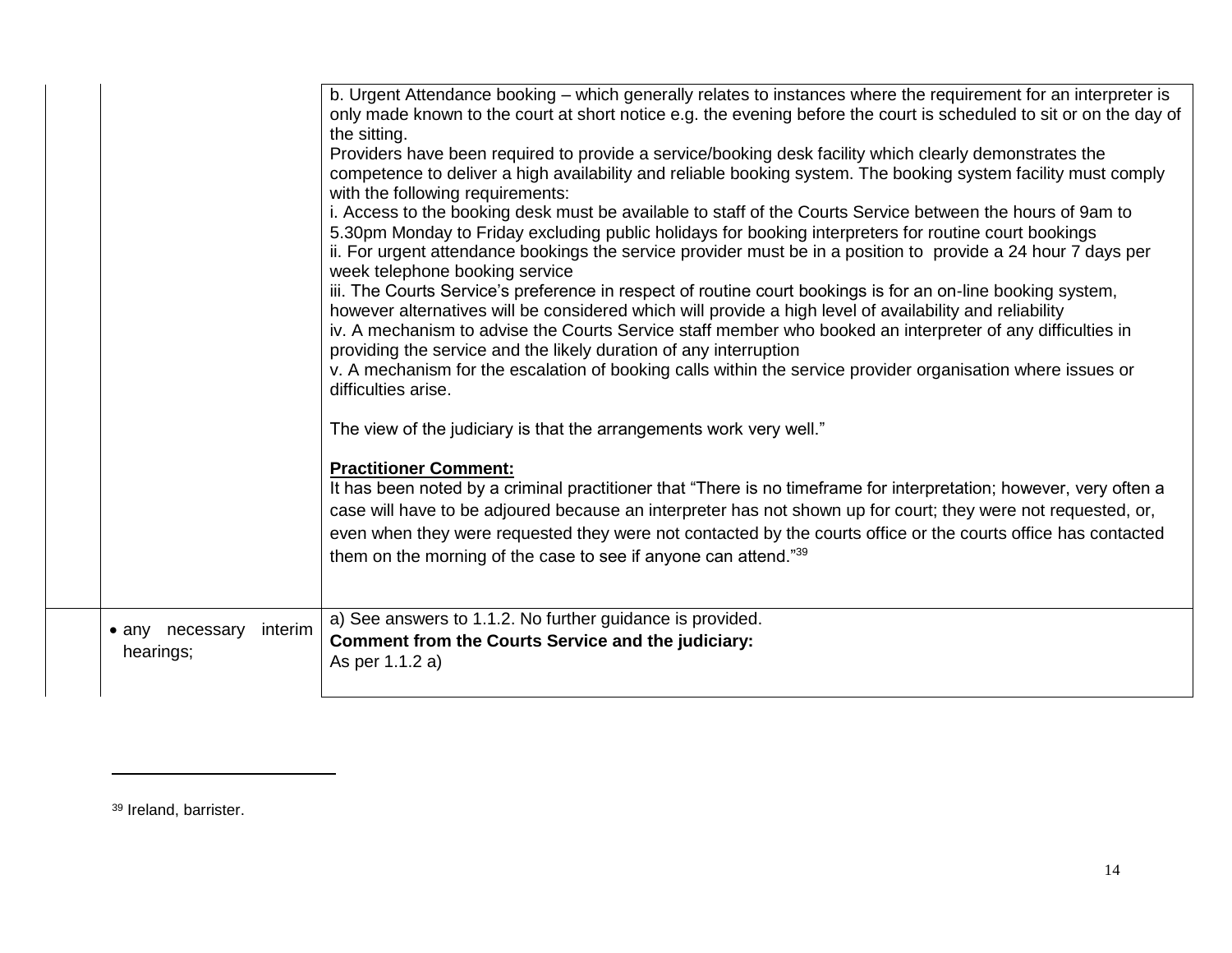| 1.1.3 |                                                                                                                                                                                                                                 | b) See answers to 1.1.2. No further guidance is provided.<br><b>Comment from the Courts Service and the judiciary:</b><br>As per 1.1.2 a)<br>c) See answers to 1.1.2. No further guidance is provided.<br><b>Comment from the judiciary:</b><br>"The view of the judiciary is that the arrangements work very well."<br>d) See answers to 1.1.2. No further guidance is provided.<br>Comment from the Courts Service and the judiciary:<br>See answer to 1.1.2 d).                                                                                                                                                                                                                                                                                                                                                                                                                                                                                                                                                                                                                                                                                                                                                                                                                   |
|-------|---------------------------------------------------------------------------------------------------------------------------------------------------------------------------------------------------------------------------------|--------------------------------------------------------------------------------------------------------------------------------------------------------------------------------------------------------------------------------------------------------------------------------------------------------------------------------------------------------------------------------------------------------------------------------------------------------------------------------------------------------------------------------------------------------------------------------------------------------------------------------------------------------------------------------------------------------------------------------------------------------------------------------------------------------------------------------------------------------------------------------------------------------------------------------------------------------------------------------------------------------------------------------------------------------------------------------------------------------------------------------------------------------------------------------------------------------------------------------------------------------------------------------------|
| 1.1.4 | communication<br>$\bullet$ any<br>suspects and<br>between<br>accused<br>persons<br>and<br>their legal counsel in<br>connection<br>with<br>direct<br>questioning<br>any<br><b>or</b><br>the<br>hearing<br>during<br>proceedings? | a) See answers to 1.1.1 and 1.1.2. No further guidance is provided.<br>An Garda Síochána, Code of Practice on Access to a Solicitor by Persons in Garda Custody notes that "The<br>guidelines for use of an interpreter by a suspect's solicitor is provided for in the following document which is<br>available on the Garda Portal "A Guide for members of An Garda Síochána using Interpreters and Translation<br>during Criminal Investigations." In this respect, the interpreter being used by An Garda Síochána to interview a<br>suspect can be used by the suspect's solicitor to assist in the giving of legal advice. If the suspect and/or solicitor<br>object to the use of the interpreter, the suspect/solicitor will be advised to make their own arrangements for an<br>interpreter. An Garda Síochána will provide a reasonable opportunity for a further interpreter to be located. If no<br>interpreter is present and a solicitor is of the opinion that one is required in order to facilitate the giving of legal<br>advice, then that solicitor must arrange for the interpreter to be present."40<br><b>Practitioner Comment:</b><br>Criminal practitioners have noted that if an interpreter is at the police station for the interview, they will also be |
|       |                                                                                                                                                                                                                                 | made available for the solicitor consultation. <sup>41</sup> However, it has also been noted that in cases where the<br>interpreter has not arrived at the police station the police at times press the solicitor to proceed with the client<br>consultation in the absence of an interpreter. It has further been noted that it is incumbent on the solicitor to often<br>press for the need of an interpreter and to ask for this request to be recorded in the custody record, if such                                                                                                                                                                                                                                                                                                                                                                                                                                                                                                                                                                                                                                                                                                                                                                                            |

<sup>40</sup> An Garda Síochána, Code of Practice on Access to a Solicitor by Persons in Garda Custody, April 2015, available at [http://garda.ie/Documents/User/Code%20of%20Practice%20on%20Access%20to%20a%20Solicitor%20by%20Persons%20in%20Garda%20Cust](http://garda.ie/Documents/User/Code%20of%20Practice%20on%20Access%20to%20a%20Solicitor%20by%20Persons%20in%20Garda%20Custody.pdf) [ody.pdf](http://garda.ie/Documents/User/Code%20of%20Practice%20on%20Access%20to%20a%20Solicitor%20by%20Persons%20in%20Garda%20Custody.pdf) , accessed on 21/06/15, P. 11

 $\overline{a}$ 

<sup>&</sup>lt;sup>41</sup> Ireland, solicitor.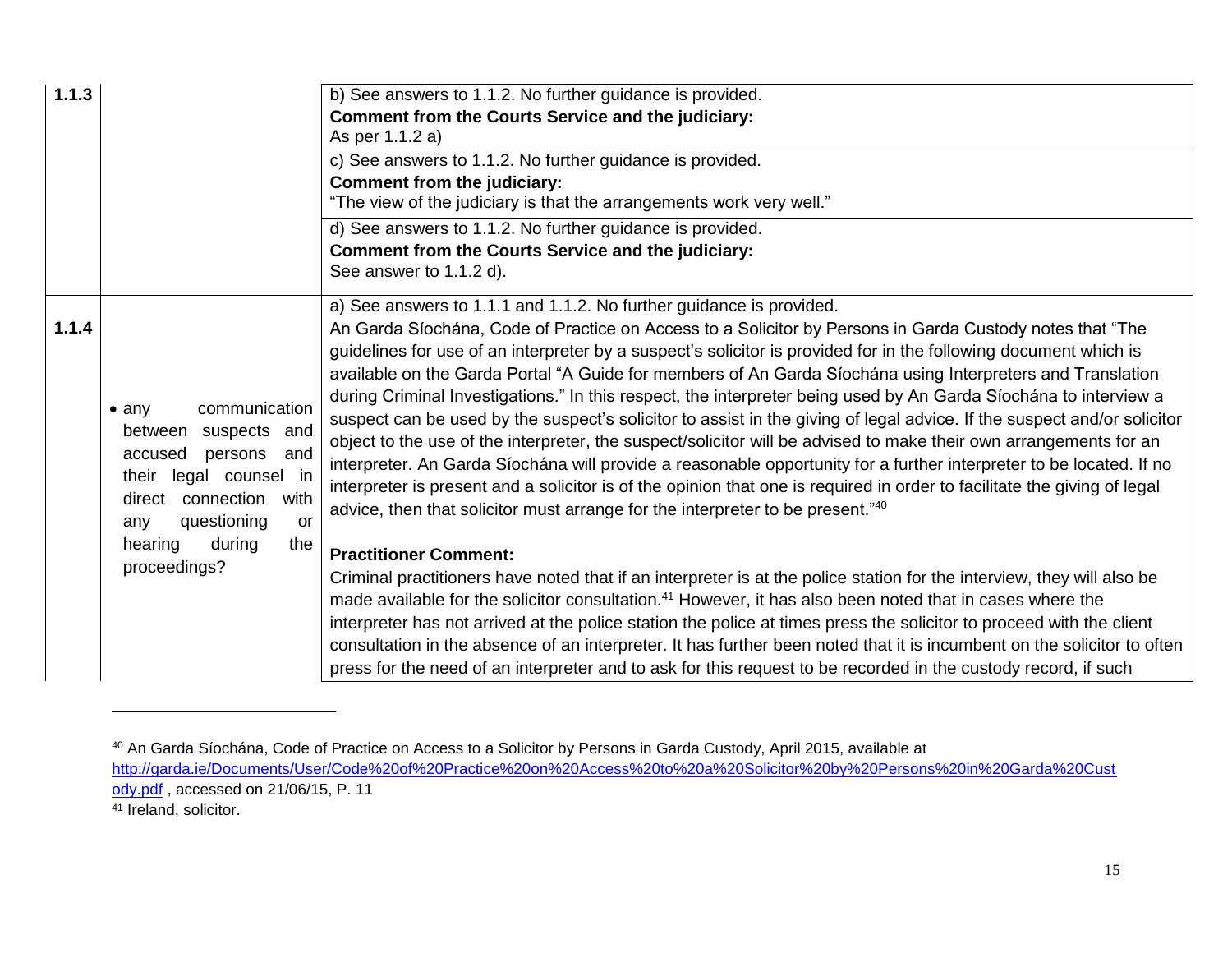|  | request is refused.                                                                                                                                      |
|--|----------------------------------------------------------------------------------------------------------------------------------------------------------|
|  | One particular criminal practitioner described a case (unreported) which involved three Asian co-accused, who                                            |
|  | had been charged with section 17 of the Misuse of Drugs Act 1997 (cultivating plants of the genus cannabis),                                             |
|  | section 15 and 17 of the Misuse of Drugs Act 1977, as amended (possession of cannabis for the purpose of                                                 |
|  | selling or supplying), and section 3 and 27 Misuse of Drugs Act 1977 (possession of cannabis of a value over €1                                          |
|  | million). <sup>42</sup> In this case, although the solicitor had the opportunity to meet with the co-accused individually in                             |
|  | prison in advance of the court hearing, the barrister, who was unable to attend this consultation at such late                                           |
|  | notice, was thus provided with only one interview with all three co-accused. This interview took place in the                                            |
|  | courtroom together with all the co-accused and one interpreter under pressure from the judge to make progress.<br><b>Comment from An Garda Síochána:</b> |
|  | It was noted by An Garda Síochána that "The Interpreter provided at the Garda station is independent                                                     |
|  | from the Garda Síochána and so can assist a suspect to communicate with his/her legal representative                                                     |
|  | while in custody. In proceedings, the Court can direct the presence of an interpreter. This service is                                                   |
|  | paid from the Garda Vote."                                                                                                                               |
|  |                                                                                                                                                          |
|  | The following further clarification was provided by An Garda Siochána, "Where an interpreter is                                                          |
|  | required during a person's detention in Garda Síochána custody then that service is at the cost of the                                                   |
|  | Garda Vote which means that the cost is borne by the Garda Siochána budget. Such interpretation                                                          |
|  | services are not paid for by the Courts Services. It is only when a person is before the courts that the                                                 |
|  | cost is borne by the Courts Service. The                                                                                                                 |
|  | Courts Service is responsible for providing an interpreter at court appearances."<br>b) See answers to 1.1.1, 1.1.2 and 1.1.4.                           |
|  | <b>Practitioner Comment:</b>                                                                                                                             |
|  |                                                                                                                                                          |
|  | In addition, a criminal practitioner noted that applications should be made more readily available for the use of                                        |
|  | interpreters for consultations outside of the court hours. It was noted that in practice a barrister may have to wait                                    |
|  | for the custody van to arrive at the court from prison, which is usually late, exacerbating matters. <sup>43</sup>                                       |

<sup>43</sup> Ireland, barrister.

<sup>42</sup> Ireland, barrister.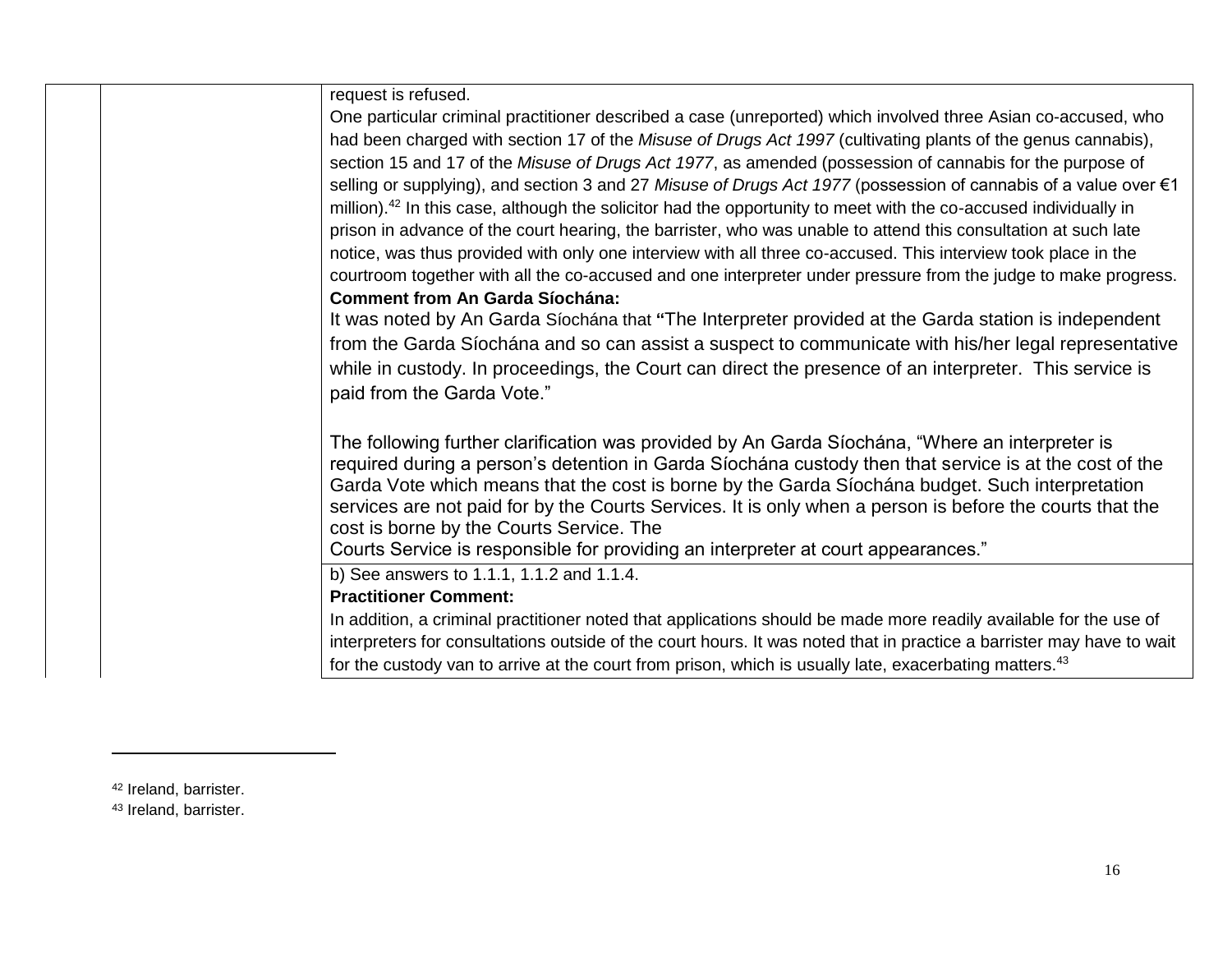|     |                                                                                                                                                    | c) Criminal Legal Aid is available for interpretation and translation claims on behalf of the defence under the<br>criminal legal aid scheme, and such claims for payment from an interpretation/translation company must be<br>submitted by the solicitor to Financial Shared Services (FSS), Department of Justice & Equality who will then<br>process the claim and, as appropriate, make payment directly to the translation/interpretation provider. <sup>44</sup><br>No further guidance is provided. |
|-----|----------------------------------------------------------------------------------------------------------------------------------------------------|-------------------------------------------------------------------------------------------------------------------------------------------------------------------------------------------------------------------------------------------------------------------------------------------------------------------------------------------------------------------------------------------------------------------------------------------------------------------------------------------------------------|
|     |                                                                                                                                                    | <b>Practitioner Comment:</b><br>Criminal practitioners have noted that there has not been a noticeable change since 7 May 2014, where,<br>following a Supreme Court judgment of DPP v Gormley & White, solicitors have been permitted to attend police<br>interviews with their clients. <sup>45</sup>                                                                                                                                                                                                      |
|     |                                                                                                                                                    | <b>Comment from the Department of Justice and Equality:</b><br>The Department of Justice & Equality noted that "in the case of consultations between lawyer and client<br>interpretation can be claimed under the legal aid scheme where the client has been granted legal aid by the<br>court. Both Sis [Statutory Instruments] refer specifically to the provision of interpretation and translation to the<br>person "at no cost"."                                                                      |
|     |                                                                                                                                                    | d) See answers to 1.1.1 and 1.1.2. No further guidance is provided.                                                                                                                                                                                                                                                                                                                                                                                                                                         |
| 1.2 | How do authorities ensure<br>interpretation into<br>rare/lesser known<br>languages where no<br>certified interpreters exist?<br>Please cross-check | No information publically available.<br><b>Comment from the Courts Service:</b><br>"The Courts Service asks interpretation companies to provide suitably qualified interpreters for as many<br>languages as feasible. If an unusual language cannot be provided locally, Courts Service has sourced<br>interpreters in the UK."                                                                                                                                                                             |
|     | findings from the desk<br>research by consulting<br>relevant organisations                                                                         | <b>Additional Comment from the Courts Service:</b><br>The Courts Service has clarified that the above practice would be very unusual indeed, noting that this was<br>mentioned to make the point that they will do whatever it takes to get an interpreter. The Courts Service further                                                                                                                                                                                                                      |

<sup>44</sup> Department of Justice and Equality website, *Criminal Legal Aid : Interpretation/Translation Claims,* 01/10/11, Available at < [http://www.justice.ie/en/JELR/Interpretation%20Translation%20Claims%20\(PDF%20-](http://www.justice.ie/en/JELR/Interpretation%20Translation%20Claims%20(PDF%20-22%20KB).pdf/Files/Interpretation%20Translation%20Claims%20(PDF%20-22%20KB).pdf) [22%20KB\).pdf/Files/Interpretation%20Translation%20Claims%20\(PDF%20-22%20KB\).pdf>](http://www.justice.ie/en/JELR/Interpretation%20Translation%20Claims%20(PDF%20-22%20KB).pdf/Files/Interpretation%20Translation%20Claims%20(PDF%20-22%20KB).pdf),accessed on 05/03/15.

<sup>45</sup> Ireland, solicitor.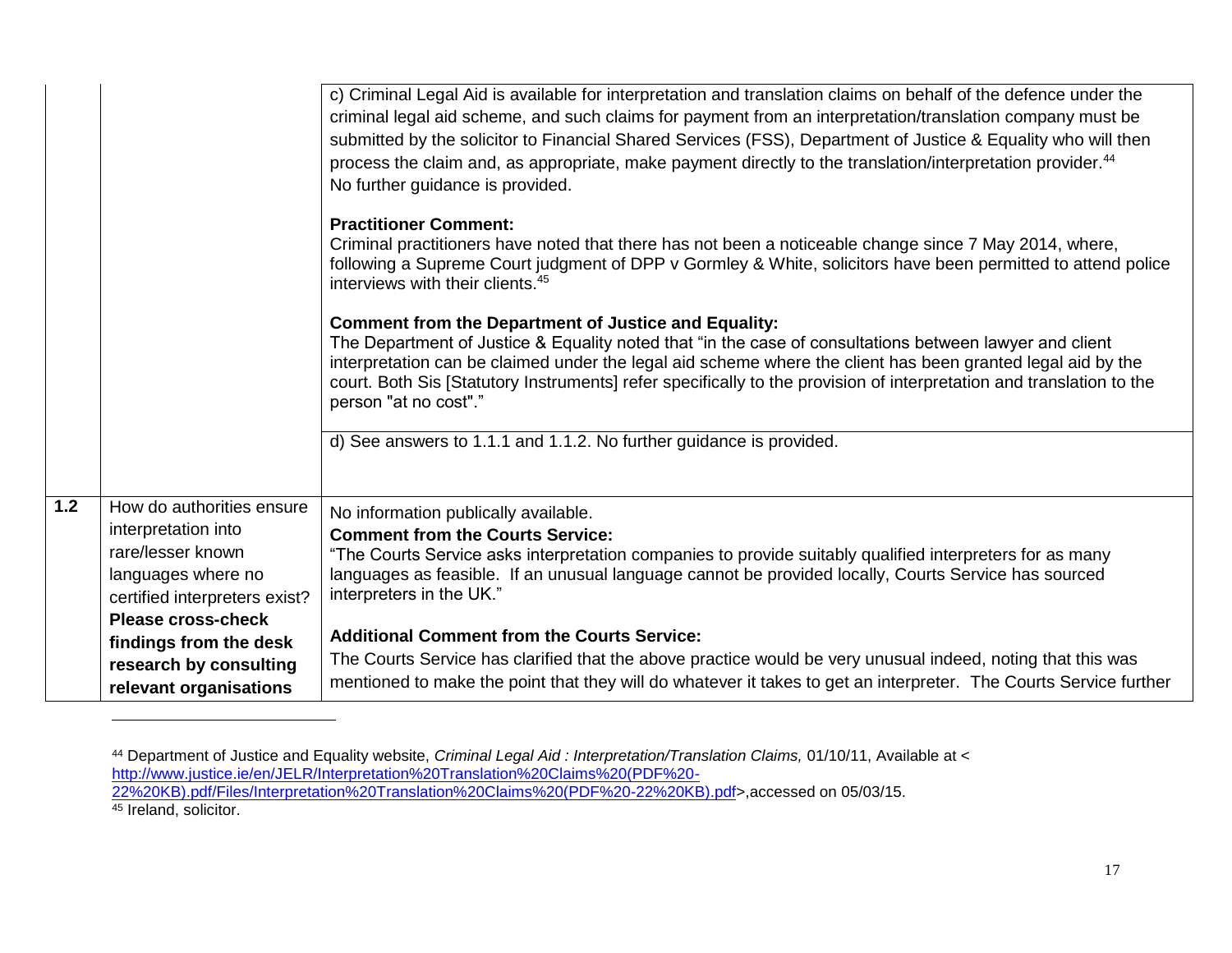|     | and/or practitioners.        | noted "In practice we can only speak of one instance when this happened and it was for interpreting sign                                                                                                                                    |
|-----|------------------------------|---------------------------------------------------------------------------------------------------------------------------------------------------------------------------------------------------------------------------------------------|
|     |                              | language into a foreign language. A sign language provider here recommended someone in the UK and we                                                                                                                                        |
|     |                              | contacted this person and sought a quote. The person travelled to Ireland and was present in court. It was not                                                                                                                              |
|     |                              | done by telephone or video conference."                                                                                                                                                                                                     |
|     |                              | <b>Practitioner Comment:</b>                                                                                                                                                                                                                |
|     |                              | However, it was noted by a criminal practitioner "I haven't seen a situation where an interpreter was not available                                                                                                                         |
|     |                              | in a Garda station or in court in the relevant language for many years."46                                                                                                                                                                  |
|     |                              | No response was provided by An Garda Síochána.                                                                                                                                                                                              |
| 1.3 |                              | In relation to police questioning, Regulation 4(4) of European Communities Act 1972 (Interpretation and                                                                                                                                     |
|     |                              | Translation for Persons in Custody in Garda Síochána Stations) Regulations, 2013 <sup>47</sup> notes that a member in                                                                                                                       |
|     |                              | charge will inform the arrested person of the decision that the assistance of an interpreter is not required and the                                                                                                                        |
|     | Please<br>describe           | reasons of this decision. No further guidance is published on whether the arrested person can challenge this                                                                                                                                |
|     | in place, if<br>procedures   | decision. However, it has been noted by a criminal practitioner "I am not aware of any such procedure."                                                                                                                                     |
|     | that<br>to<br>any,<br>ensure | In relation to court proceedings no specific mechanism is provided for. It appears that the only mechanism                                                                                                                                  |
|     | suspects<br>accused<br>or    | through which a person can challenge the Court's decision not to appoint an interpreter is through an                                                                                                                                       |
|     | persons have the right to    | appeal/judicial review. A judicial review is where a Court reviews the soundness of the decision-making process                                                                                                                             |
|     | challenge the decision that  | but not the decision itself.                                                                                                                                                                                                                |
|     | interpretation<br>is.<br>no  | Comment from the judiciary:                                                                                                                                                                                                                 |
|     | needed? Please cross-        |                                                                                                                                                                                                                                             |
|     | check findings from the      | "In so far as interpretation of court proceedings or translation of court documents are concerned, a determination                                                                                                                          |
|     | desk<br>research<br>by       | by a judge that no translation or interpretation was required is open to challenge by way of judicial review in the<br>case of a decision of the Circuit or District Court, and where a trial in any court proceeded without interpretation |
|     | relevant<br>consulting       | or translation where such was necessary for the trial, may also form the basis for an appeal against conviction                                                                                                                             |
|     | organisations<br>and/or      | or, as relevant, sentence."                                                                                                                                                                                                                 |
|     | practitioners.               |                                                                                                                                                                                                                                             |
|     |                              | <b>Practitioner Comment:</b>                                                                                                                                                                                                                |
|     |                              | It was confirmed by a criminal practitioner that there is no other mechanism. <sup>48</sup>                                                                                                                                                 |
|     |                              | <b>Comment from An Garda Síochána:</b>                                                                                                                                                                                                      |

<sup>46</sup> Ireland, solicitor.

l

<sup>47</sup> Statutory Instrument No.564 of 2013 *European Communities Act 1972 (Interpretation and Translation for Persons in Custody in Garda*  Síochána Stations) Regulations, 2013, available at < [http://www.irishstatutebook.ie/pdf/2013/en.si.2013.0564.pdf>](http://www.irishstatutebook.ie/pdf/2013/en.si.2013.0564.pdf), accessed on 05/03/15. 48 Ireland, solicitors.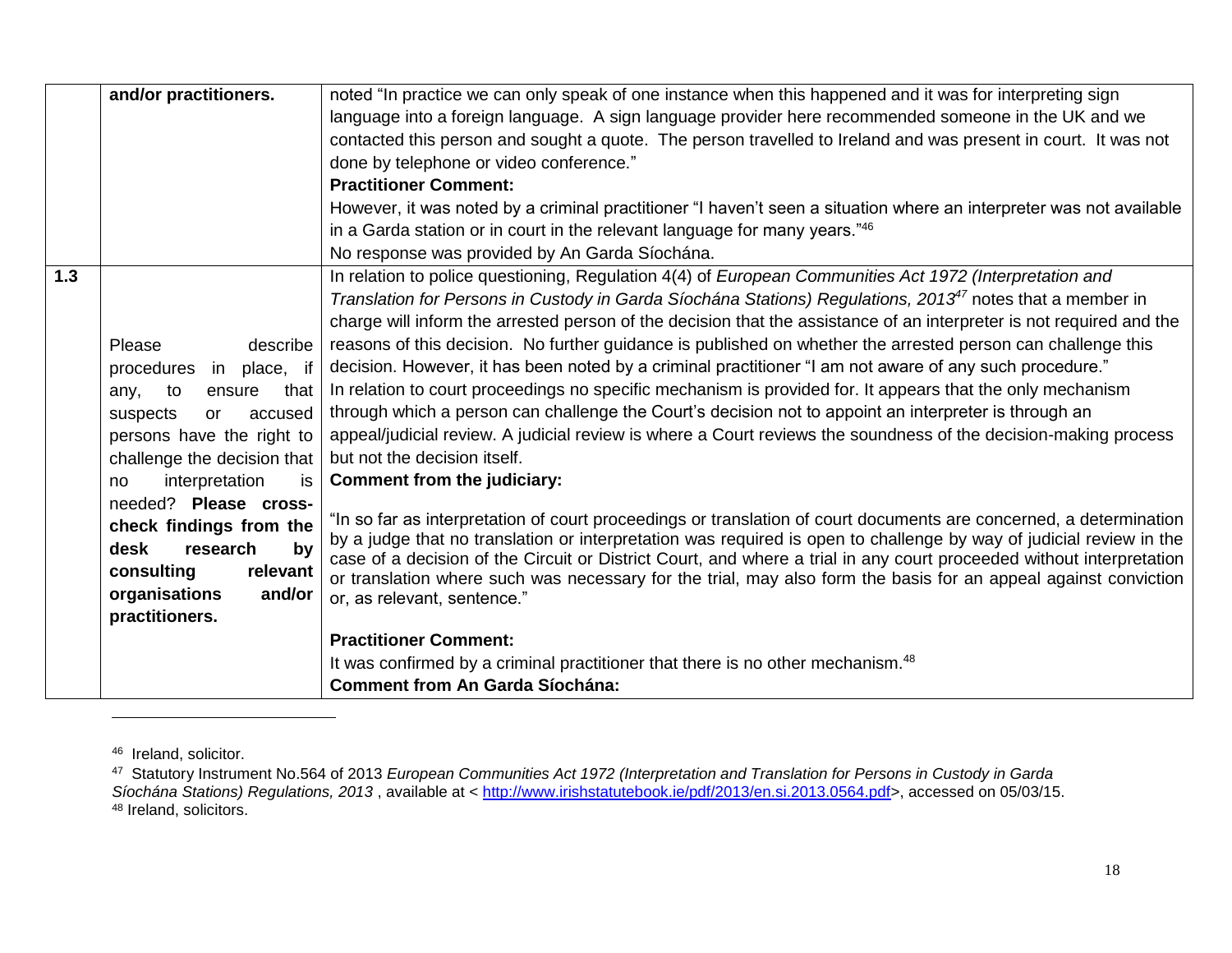|       | This was further confirmed by An Garda Síochána that this decision can be challenged before the trial court. |                                                                                                                                                                                                                                                                                                                                                                                                                                                                                                                                                                                                                                                                                                                    |  |  |  |
|-------|--------------------------------------------------------------------------------------------------------------|--------------------------------------------------------------------------------------------------------------------------------------------------------------------------------------------------------------------------------------------------------------------------------------------------------------------------------------------------------------------------------------------------------------------------------------------------------------------------------------------------------------------------------------------------------------------------------------------------------------------------------------------------------------------------------------------------------------------|--|--|--|
| $1.4$ | With regard to remote<br>interpretation via<br>communication<br>technologies :                               | No response was provided by An Garda Síochána in relation to 1.4.                                                                                                                                                                                                                                                                                                                                                                                                                                                                                                                                                                                                                                                  |  |  |  |
|       | communication<br>a)<br>Can<br>technologies<br>for<br>the<br>of<br>purpose<br>remote                          | In relation to police questioning "where the member in charge considers that, in all the circumstances, the<br>arrested person is not disadvantaged by the interpreter not being physically present at the station."49 No further<br>guidance is publically available. Requests for assistance were made to the Garda (police) Commissioner,<br>however no commitment has yet been made permitting members of the force to participate in the research. Any<br>late response will be inputted accordingly during the next round of revisions.<br><b>Comment from the Courts Service:</b><br>"The Courts Service does not at present provide remote interpretation, whether by telephone or video-conference."      |  |  |  |
|       | interpretation be used? If<br>so, at what stage(s) of the<br>proceedings?                                    | <b>Additional Comment:</b><br>In relation to court proceedings no guidance has been published. Dr. Mary Phelan, Chair of Irish Translators and<br>Interpreters Association and Programme Chair of European Masters in Translation Studies and MSc in<br>Translation Technology, School of Applied Language and Intercultural Studies, Dublin City University has noted<br>that she is aware of remote interpreting being used on occasion at Cloverhill Courthouse usually in relation to<br>short procedural issues rather than for an entire case.<br><b>Practitioner Comment:</b><br>However, it was noted by a criminal practitioner "I am not aware of any instances of remote interpretation". <sup>50</sup> |  |  |  |

<sup>49</sup> Regulation 6, Statutory Instrument No.564 of 2013 *European Communities Act 1972 (Interpretation and Translation for Persons in Custody in*  Garda Síochána Stations) Regulations, 2013, available at < [http://www.irishstatutebook.ie/pdf/2013/en.si.2013.0564.pdf>](http://www.irishstatutebook.ie/pdf/2013/en.si.2013.0564.pdf), accessed on 05/03/15. <sup>50</sup> Ireland, solicitor.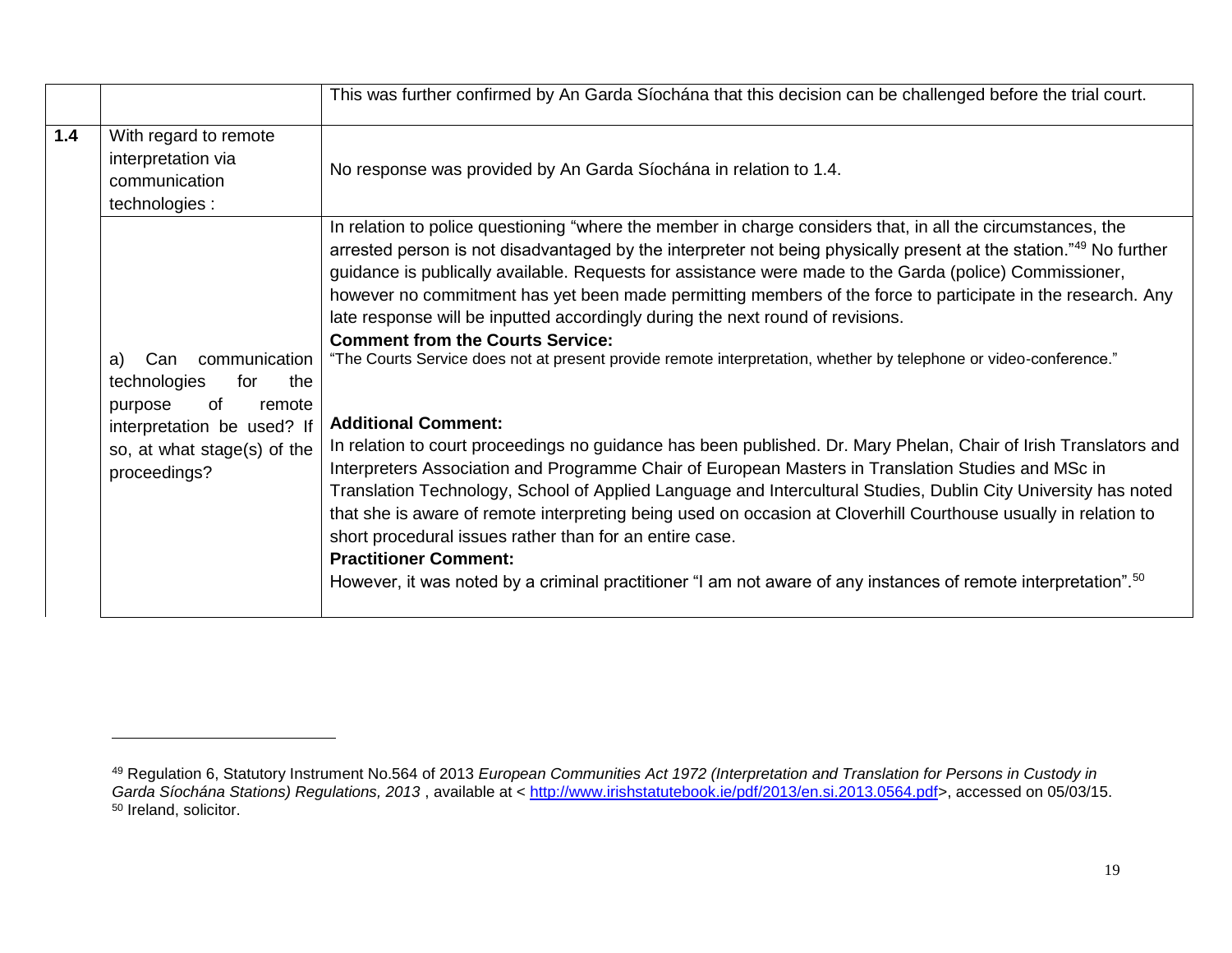| b) Which technologies are<br>used, if any<br>(videoconference,<br>telephone, internet, etc.)                                                                                                                                                                                                                                                                    | In relation to police questioning telephone or electronic means of communication. <sup>51</sup><br><b>Comment from the Courts Service:</b><br>See answer to 1.4 a). "The Courts Service does not at present provide remote interpretation, whether by telephone or<br>video-conference."<br>Dr. Mary Phelan, Chair of Irish Translators and Interpreters Association and Programme Chair of European<br>Masters in Translation Studies and MSc in Translation Technology, School of Applied Language and Intercultural<br>Studies, Dublin City University has noted that videoconference interpreting is used at Cloverhill Courthouse,<br>whereas telephone interpreting is sometimes used by the Garda (police) who had a contract with Language Line<br>in the UK to provide interpreters over the phone.<br>In relation to court proceedings no guidance has been published. The combined delayed response from the<br>judiciary and the courts service will be inputted accordingly during the next round of revisions |
|-----------------------------------------------------------------------------------------------------------------------------------------------------------------------------------------------------------------------------------------------------------------------------------------------------------------------------------------------------------------|-----------------------------------------------------------------------------------------------------------------------------------------------------------------------------------------------------------------------------------------------------------------------------------------------------------------------------------------------------------------------------------------------------------------------------------------------------------------------------------------------------------------------------------------------------------------------------------------------------------------------------------------------------------------------------------------------------------------------------------------------------------------------------------------------------------------------------------------------------------------------------------------------------------------------------------------------------------------------------------------------------------------------------|
| c) Do competent<br>authorities rely on the<br>tools developed in the<br>context of European e-<br>Justice (e.g. information<br>on courts with<br>videoconferencing<br>equipment provided on the<br>European E-justice<br>Portal)? Please cross-<br>check findings from the<br>desk research by<br>consulting relevant<br>organisations and/or<br>practitioners. | No guidance is publically available.<br><b>Comment from the Courts Service:</b><br>See answer to 1.4 a).                                                                                                                                                                                                                                                                                                                                                                                                                                                                                                                                                                                                                                                                                                                                                                                                                                                                                                                    |

<sup>51</sup> Regulation 6, Statutory Instrument No.564 of 2013 *European Communities Act 1972 (Interpretation and Translation for Persons in Custody in*  Garda Síochána Stations) Regulations, 2013, available at < [http://www.irishstatutebook.ie/pdf/2013/en.si.2013.0564.pdf>](http://www.irishstatutebook.ie/pdf/2013/en.si.2013.0564.pdf), accessed on 05/03/15.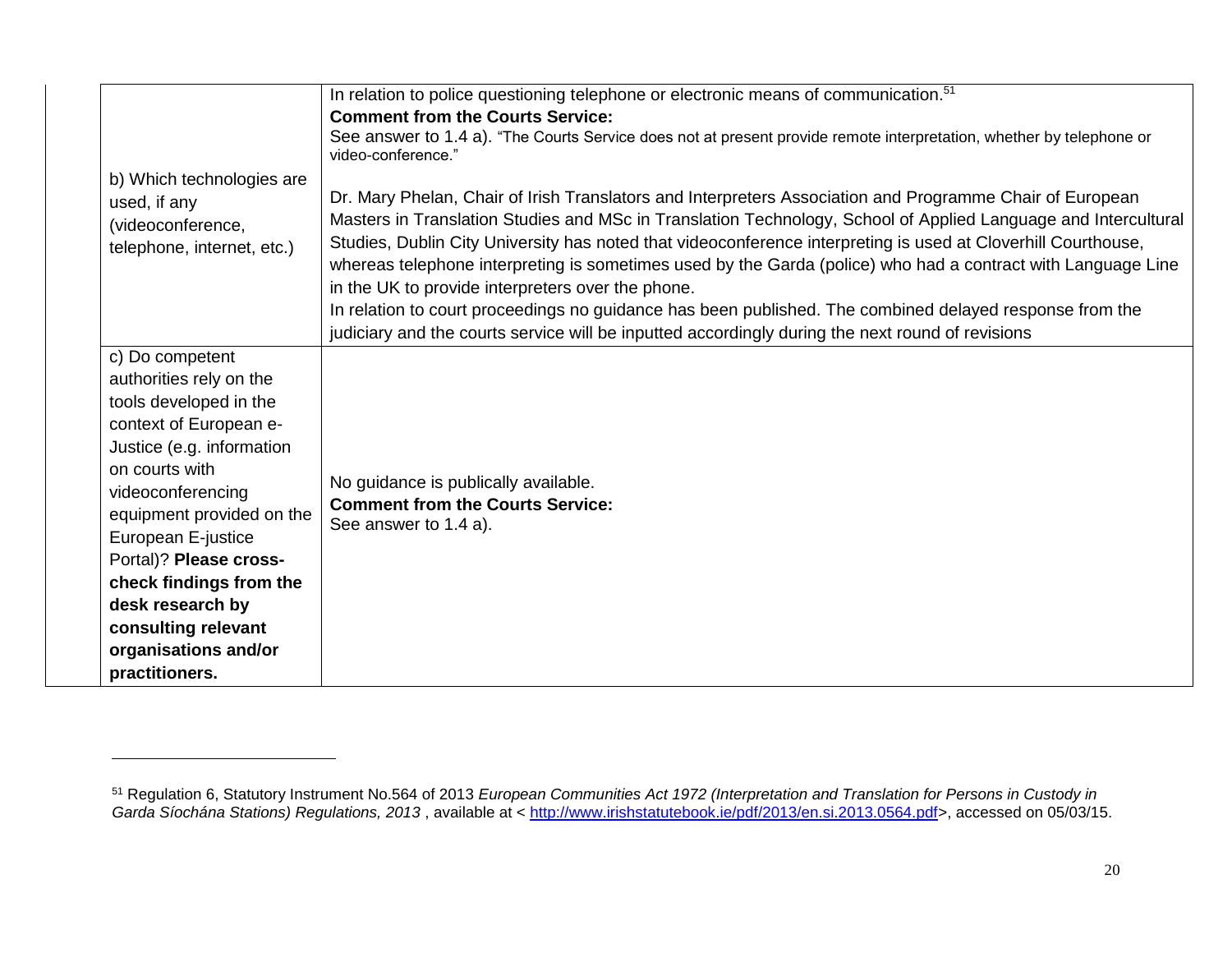|     | <b>TRAINING52</b>                                                                                                                                                                                                                                                                                                                                                                                                                                                                                                                                     | <b>Yes</b> | <b>No</b>                | <b>Brief Description</b>                                                                                                                                                                                                                                                                                                                                                                                                                                                                                                                                                                                                                                                                                                                                                                            |
|-----|-------------------------------------------------------------------------------------------------------------------------------------------------------------------------------------------------------------------------------------------------------------------------------------------------------------------------------------------------------------------------------------------------------------------------------------------------------------------------------------------------------------------------------------------------------|------------|--------------------------|-----------------------------------------------------------------------------------------------------------------------------------------------------------------------------------------------------------------------------------------------------------------------------------------------------------------------------------------------------------------------------------------------------------------------------------------------------------------------------------------------------------------------------------------------------------------------------------------------------------------------------------------------------------------------------------------------------------------------------------------------------------------------------------------------------|
| 1.5 | Are providers of judicial training requested to pay special<br>attention to the particularities of communicating with the<br>assistance of an interpreter so as to ensure efficient and<br>effective communication? If yes, briefly provide details.                                                                                                                                                                                                                                                                                                  |            | N                        | No guidance provided.<br>Comment from the judiciary:<br>"By the nature of the common law system, where judges<br>are appointed after considerable experience as legal<br>practitioners, judges by their training and experience will<br>be in a position to identify deficiencies in the manner in<br>which proceedings are being interpreted. Quite apart<br>from this consideration, however, the Committee on<br>Judicial Studies has availed of a specialised course on<br>language interpretation in the courts provided by the<br>Judicial Institute for Scotland."<br>It was confirmed in a follow-up phone-call that one<br>representative of the judiciary, known as a Rapporteur,<br>participated in the aforesaid training in March 2015, and<br>disseminated the materials upon return. |
| 2.  | <b>RIGHT TO TRANSLATION OF DOCUMENTS53</b>                                                                                                                                                                                                                                                                                                                                                                                                                                                                                                            |            | <b>Brief Description</b> |                                                                                                                                                                                                                                                                                                                                                                                                                                                                                                                                                                                                                                                                                                                                                                                                     |
| 2.1 | Please provide answers to the following for each stage of proceedings as indicated below:<br>a) Which documents (according to national law or established practice) are considered essential to translate in order to safeguard the<br>fairness of the proceedings?<br>b) Who bears the cost of translation at each stage?<br>c) What is the timeframe (deadline) for the translation of documents at each stage of the proceedings?<br>Please cross-check findings from the desk-research by consulting relevant organisations and/or practitioners. |            |                          |                                                                                                                                                                                                                                                                                                                                                                                                                                                                                                                                                                                                                                                                                                                                                                                                     |

l

<sup>52</sup> See in particular Article 6 and relevant recitals of Directive 2010/64/EU.

<sup>53</sup> See in particular Articles 3 and 4 and relevant recitals of Directive 2010/64/EU.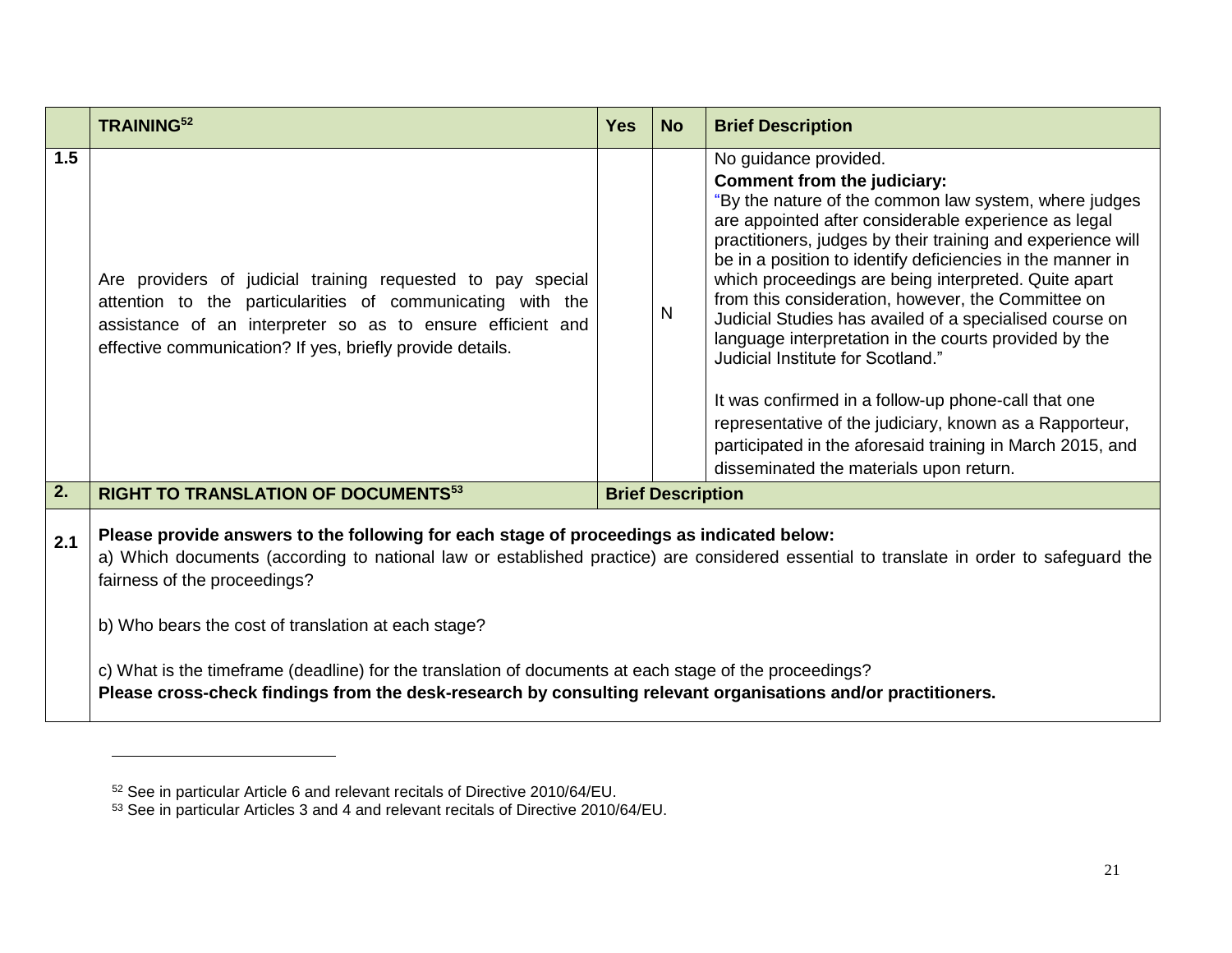| 2.1<br>.1 |                       | a) Where an arrested person has had the assistance of an interpreter<br>whilst in custody, a translation in the language in which the<br>interpretation was provided will be given of the following documents: the<br>arrest warrant; the charge sheet containing the particulars of the<br>offence; the recognisance entered into if arrested person released from<br>the police station on bail. <sup>54</sup>                                                                                                                                                                                                                                                                                                                                                                                                                                                                  |
|-----------|-----------------------|-----------------------------------------------------------------------------------------------------------------------------------------------------------------------------------------------------------------------------------------------------------------------------------------------------------------------------------------------------------------------------------------------------------------------------------------------------------------------------------------------------------------------------------------------------------------------------------------------------------------------------------------------------------------------------------------------------------------------------------------------------------------------------------------------------------------------------------------------------------------------------------|
|           | • police questioning; | <b>Practitioner Comment:</b><br>Criminal practitioners have noted that in practice charge sheets do not<br>arise at this time, i.e. during police questioning, but at the end of the<br>detention. Oral translations are given for the questions during the<br>interview. <sup>55</sup> Another criminal practitioner noted that they were not sure<br>whether this occurs in all cases. <sup>56</sup>                                                                                                                                                                                                                                                                                                                                                                                                                                                                            |
|           |                       | No response was provided by An Garda Síochána.<br>b) In accordance with section 3 of the European Communities Act 1972<br>(Interpretation and Translation for Persons in Custody in Garda Síochána<br>Stations) Regulations, 2013 <sup>57</sup> an arrested person in custody, who does not<br>speak or understand the English language has the right to the translation<br>"at no cost" of the documents specified in the said Regulations, namely the<br>arrest warrant; the charge sheet containing the particulars of the offence;<br>the recognisance entered into if arrested person released from the police<br>station on bail.<br>Criminal Legal Aid is available for interpretation and translation claims on<br>behalf of the defence under the criminal legal aid scheme, and such claims<br>for payment from an interpretation/translation company must be submitted |

 $\overline{a}$ 

<sup>54</sup> Regulations 8, 9 and 10 of Statutory Instrument No.564 of 2013 *European Communities Act 1972 (Interpretation and Translation for Persons in Custody in Garda Síochána Stations) Regulations, 2013* , available at < [http://www.irishstatutebook.ie/pdf/2013/en.si.2013.0564.pdf>](http://www.irishstatutebook.ie/pdf/2013/en.si.2013.0564.pdf), accessed on 06/03/15.

<sup>55</sup> Ireland, solicitor.

<sup>56</sup> Ireland, solicitor.

<sup>57</sup> Statutory Instrument No.564 of 2013 *European Communities Act 1972 (Interpretation and Translation for Persons in Custody in Garda Síochána Stations) Regulations, 2013* , available at < [http://www.irishstatutebook.ie/pdf/2013/en.si.2013.0564.pdf>](http://www.irishstatutebook.ie/pdf/2013/en.si.2013.0564.pdf), accessed on 05/03/15.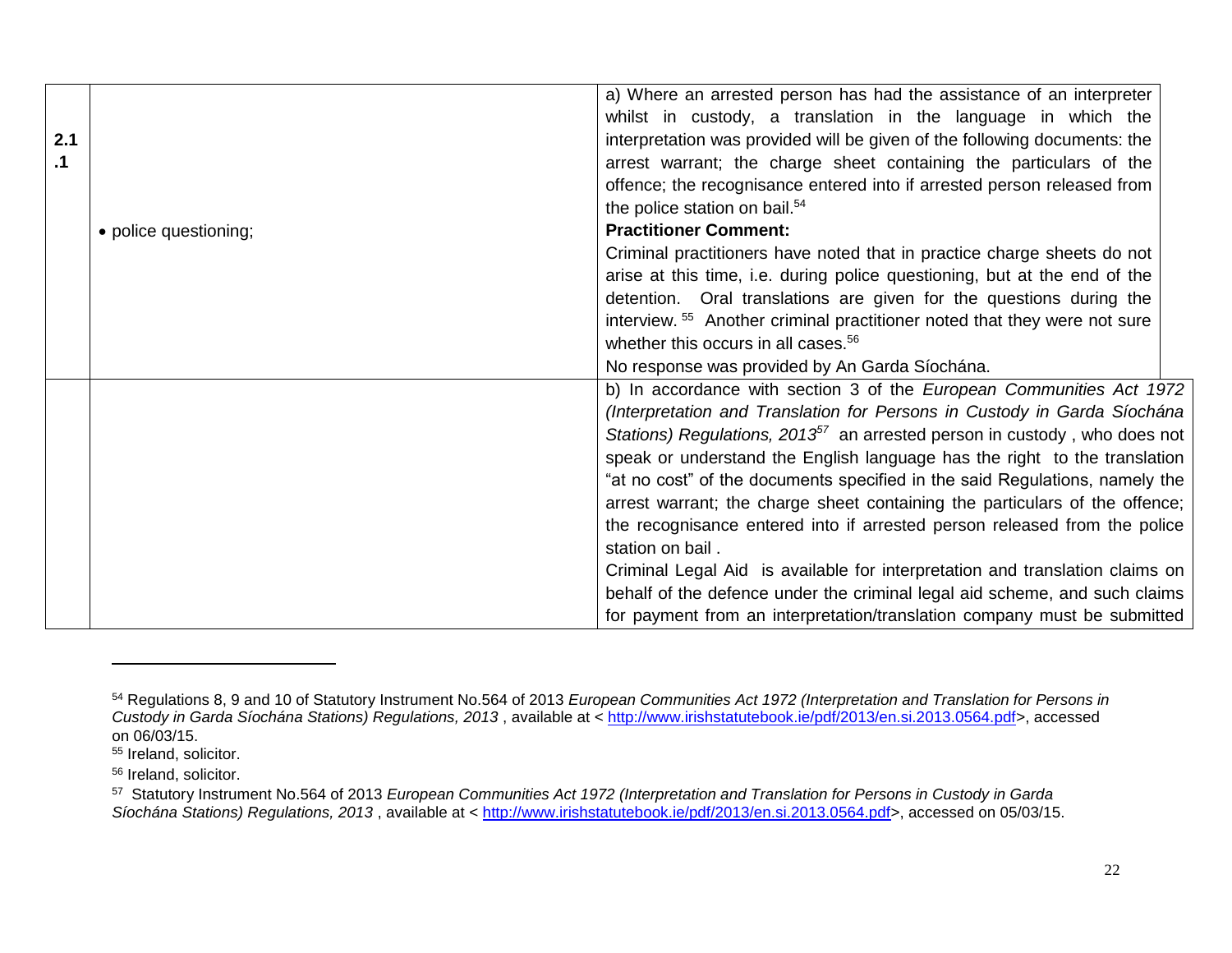| by the solicitor to Financial Shared Services (FSS), Department of Justice &                                                                                                                                                                                                                                                                                                                                                                                                                    |
|-------------------------------------------------------------------------------------------------------------------------------------------------------------------------------------------------------------------------------------------------------------------------------------------------------------------------------------------------------------------------------------------------------------------------------------------------------------------------------------------------|
| Equality, Deerpark Road, Killarney, Co. Kerry who will then process the                                                                                                                                                                                                                                                                                                                                                                                                                         |
| and, as appropriate, make payment directly to<br>claim<br>the                                                                                                                                                                                                                                                                                                                                                                                                                                   |
| translation/interpretation provider. <sup>58</sup>                                                                                                                                                                                                                                                                                                                                                                                                                                              |
| <b>Practitioner Comment:</b>                                                                                                                                                                                                                                                                                                                                                                                                                                                                    |
| It has been noted by a criminal practitioner "the problem with this system is<br>that you do not know if legal aid is going to be granted when you in the<br>station and there is no specific scheme to cover this situation."59                                                                                                                                                                                                                                                                |
| <b>Comment from An Garda Síochána:</b>                                                                                                                                                                                                                                                                                                                                                                                                                                                          |
| It has been noted that An Garda Siochana bear the cost for interpretation<br>and translation during police questioning.                                                                                                                                                                                                                                                                                                                                                                         |
|                                                                                                                                                                                                                                                                                                                                                                                                                                                                                                 |
|                                                                                                                                                                                                                                                                                                                                                                                                                                                                                                 |
|                                                                                                                                                                                                                                                                                                                                                                                                                                                                                                 |
|                                                                                                                                                                                                                                                                                                                                                                                                                                                                                                 |
| c) Translation of the documents specified in the European Communities Act<br>1972 (Interpretation and Translation for Persons in Custody in Garda<br>Síochána Stations) Regulations, 2013, <sup>60</sup> namely the arrest warrant; the<br>charge sheet containing the particulars of the offence; the recognisance<br>entered into if arrested person released from the police station on bail, are<br>to be provided "as soon as practicable". <sup>61</sup> No further guidance is provided. |
| No response was provided by An Garda Síochána.                                                                                                                                                                                                                                                                                                                                                                                                                                                  |

<sup>58</sup> Department of Justice and Equality website, *Criminal Legal Aid : Interpretation/Translation Claims,* 01/10/11, Available at < [http://www.justice.ie/en/JELR/Interpretation%20Translation%20Claims%20\(PDF%20-](http://www.justice.ie/en/JELR/Interpretation%20Translation%20Claims%20(PDF%20-22%20KB).pdf/Files/Interpretation%20Translation%20Claims%20(PDF%20-22%20KB).pdf) [22%20KB\).pdf/Files/Interpretation%20Translation%20Claims%20\(PDF%20-22%20KB\).pdf>](http://www.justice.ie/en/JELR/Interpretation%20Translation%20Claims%20(PDF%20-22%20KB).pdf/Files/Interpretation%20Translation%20Claims%20(PDF%20-22%20KB).pdf),accessed on 05/03/15. 59 Ireland, solicitor.

<sup>60</sup> Statutory Instrument No.564 of 2013 *European Communities Act 1972 (Interpretation and Translation for Persons in Custody in Garda Síochána Stations) Regulations, 2013* , available at < [http://www.irishstatutebook.ie/pdf/2013/en.si.2013.0564.pdf>](http://www.irishstatutebook.ie/pdf/2013/en.si.2013.0564.pdf), accessed on 05/03/15.

<sup>61</sup> Regulations 8, 9 and 10 of the Statutory Instrument No.564 of 2013 *European Communities Act 1972 (Interpretation and Translation for Persons in Custody in Garda Síochána Stations) Regulations, 2013* , available at < [http://www.irishstatutebook.ie/pdf/2013/en.si.2013.0564.pdf>](http://www.irishstatutebook.ie/pdf/2013/en.si.2013.0564.pdf), accessed on 06/03/15.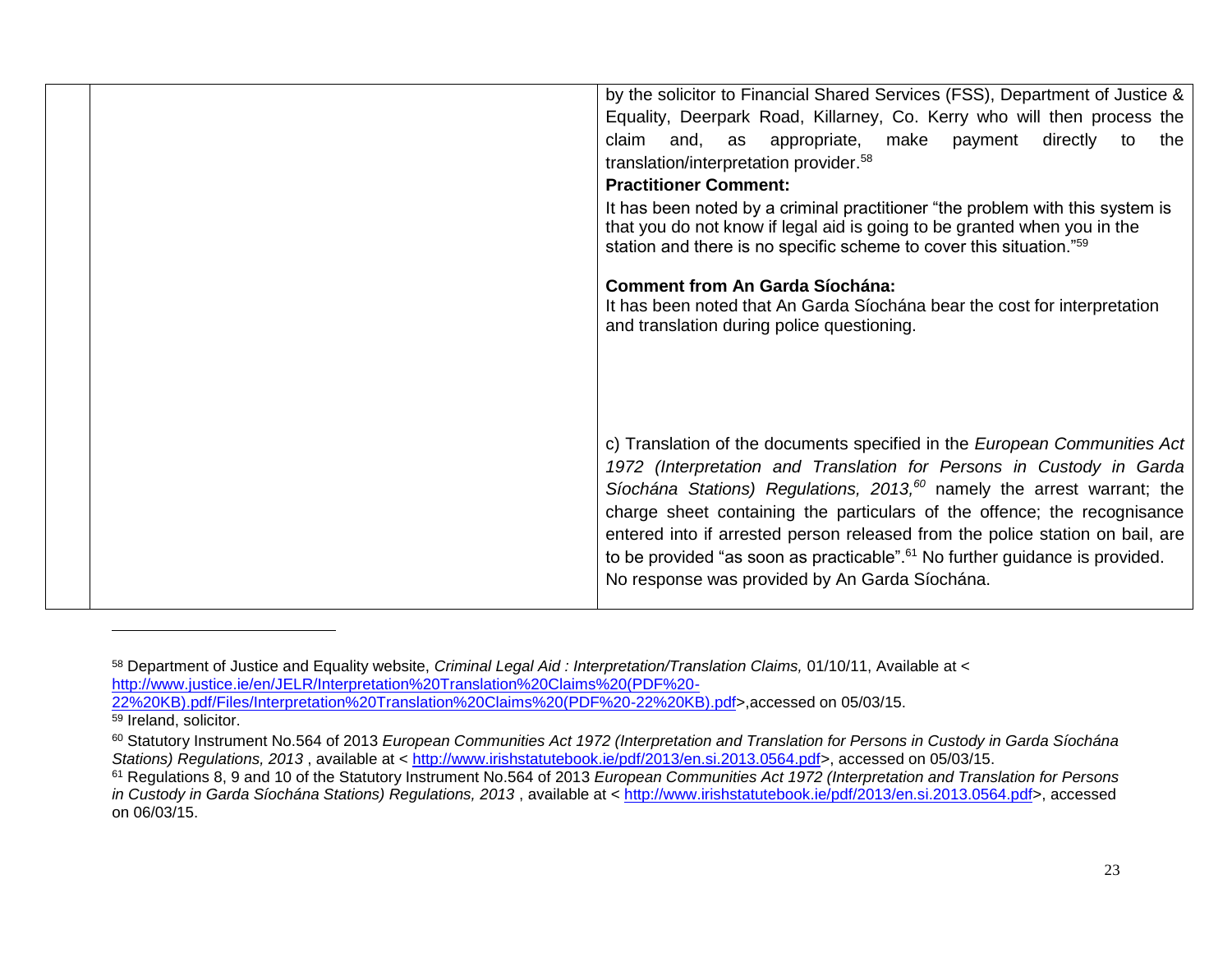|       |                   | a) Where the Court has already ordered an interpreter to attend all hearings, <sup>62</sup> it is provided that an oral        |
|-------|-------------------|--------------------------------------------------------------------------------------------------------------------------------|
|       |                   | translation or summary of any recognisance the person before the Court is required to enter into, or any                       |
| 2.1.2 |                   | committal or remand warrant by which the person is deprived of liberty." <sup>63</sup> A written translation of these          |
|       |                   | documents may be directed when the Court "considers it to be essential in the interests of justice". <sup>64</sup>             |
|       |                   | The Criminal Legal Aid: Interpretation/Translation Claims document refers to the cost per word/page of the                     |
|       |                   | "book of evidence". The book of evidence contains the evidence against the accused, as well as a summary of                    |
|       |                   | the charge. This document further notes that "the use of interpretation/translation companies engaged by the                   |
|       |                   | solicitor is limited to what is absolutely necessary in defence of the client." <sup>65</sup> No further guidance is provided. |
|       |                   | Comment from the judiciary:                                                                                                    |
|       | • court hearings; | "Recognisances in each case are translated orally by the interpreter assigned to interpret that case, where the                |
|       |                   | accused is willing to accept an oral translation. This allows the accused to take up bail without any undue delay."            |
|       |                   | <b>Practitioner Comment:</b>                                                                                                   |
|       |                   | A criminal practitioner noted that they "have not seen charge sheets in the District Court ever provided other than            |
|       |                   | in English. If the client is legally aided, the translators' services are certified by the judge. It was confirmed by a        |
|       |                   | criminal practitioner that in practice the book of evidence and other large documents may be translated. <sup>66</sup> At the  |
|       |                   | Circuit Court the translation of the book of evidence must be approved by the Department of Justice & Equality. It             |
|       |                   | was further noted that smaller documents such as charge sheets and warrants will generally not be certified for                |
|       |                   | translation, however it will be expected that the solicitor and interpreter will orally relay the content of these             |
|       |                   | documents to the accused. It has been noted by a criminal practitioner, that "In cases proceeded on indictment,                |
|       |                   | as a general rule, a translation of the book of evidence will be provided. Translation of further documents might              |

<sup>66</sup> Ireland, solicitor.

 $\overline{a}$ 

<sup>62</sup> In accordance with Regulation 4, Statutory Instrument No.565 of 2013, *European Communities Act 1972 (Interpretation and Translation in Criminal Proceedings) Regulations, 2013*, available at [http://www.irishstatutebook.ie/pdf/2013/en.si.2013.0565.pdf,](http://www.irishstatutebook.ie/pdf/2013/en.si.2013.0565.pdf) accessed on 09/03/15. <sup>63</sup> Regulation 8 (1) of Statutory Instrument No.565 of 2013, *European Communities Act 1972 (Interpretation and Translation in Criminal Proceedings) Regulations, 2013*, available at [http://www.irishstatutebook.ie/pdf/2013/en.si.2013.0565.pdf,](http://www.irishstatutebook.ie/pdf/2013/en.si.2013.0565.pdf) accessed on 09/03/15. <sup>64</sup> Regulation 8 (2) of Statutory Instrument No.565 of 2013, *European Communities Act 1972 (Interpretation and Translation in Criminal Proceedings) Regulations, 2013*, available at [http://www.irishstatutebook.ie/pdf/2013/en.si.2013.0565.pdf,](http://www.irishstatutebook.ie/pdf/2013/en.si.2013.0565.pdf) accessed on 09/03/15. <sup>65</sup> Department of Justice and Equality website, *Criminal Legal Aid : Interpretation/Translation Claims,* 01/10/11, Available at < [http://www.justice.ie/en/JELR/Interpretation%20Translation%20Claims%20\(PDF%20-](http://www.justice.ie/en/JELR/Interpretation%20Translation%20Claims%20(PDF%20-22%20KB).pdf/Files/Interpretation%20Translation%20Claims%20(PDF%20-22%20KB).pdf)

[<sup>22%20</sup>KB\).pdf/Files/Interpretation%20Translation%20Claims%20\(PDF%20-22%20KB\).pdf>](http://www.justice.ie/en/JELR/Interpretation%20Translation%20Claims%20(PDF%20-22%20KB).pdf/Files/Interpretation%20Translation%20Claims%20(PDF%20-22%20KB).pdf),accessed on 05/03/15.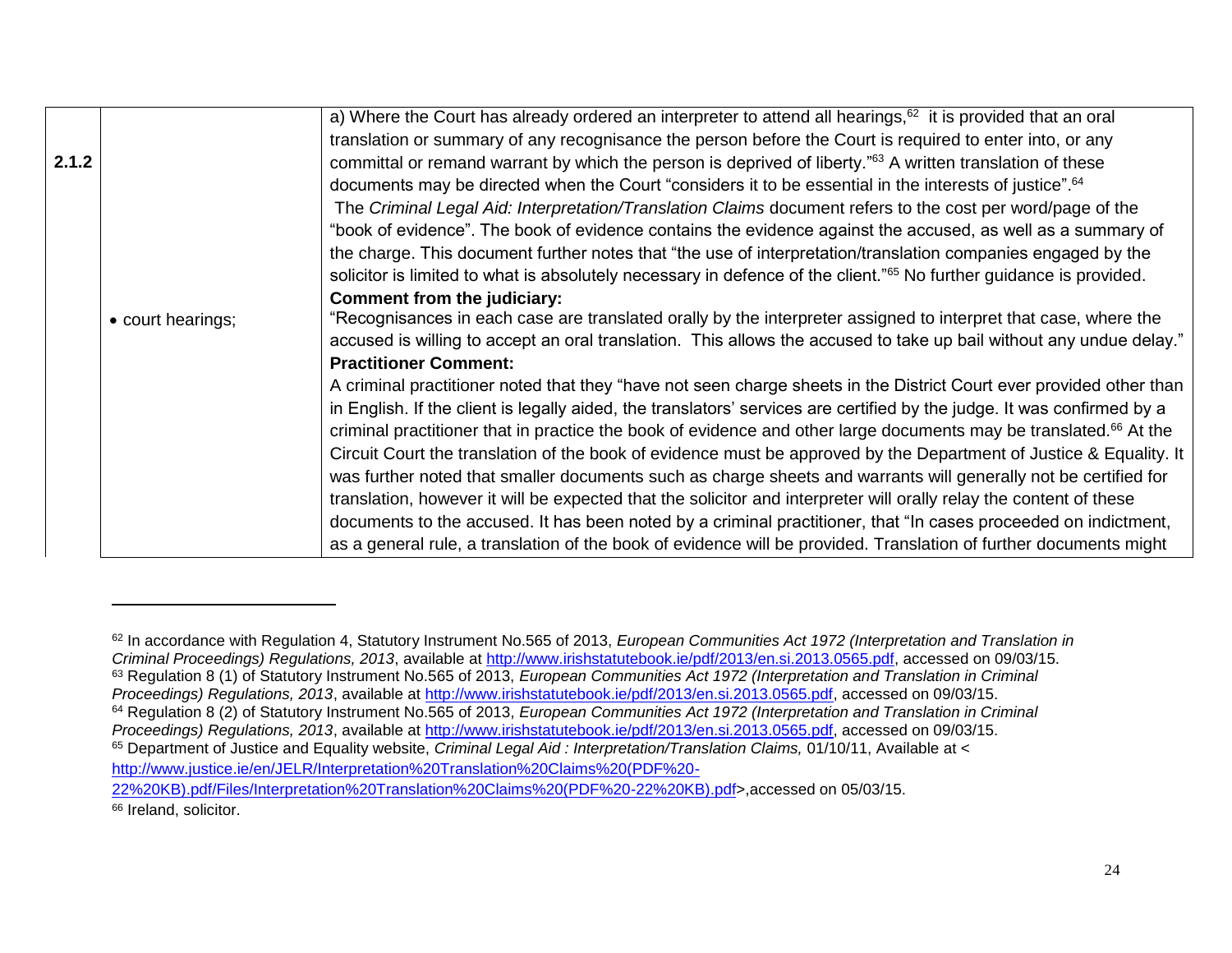| be provided on an ad hoc basic. In relation to an appeal, a translation of the written submissions and extracts of<br>the transcript might be provided." <sup>67</sup> |
|------------------------------------------------------------------------------------------------------------------------------------------------------------------------|
| A criminal practitioner also commented that "the situation in relation to extradition warrants is more complex.                                                        |
| Translation of pleadings will only be confirmed as being paid at the end of the case; therefore everyone is left in                                                    |
| uncertainty as to whether they will be paid. It makes it very difficult to engage experts and translators as the                                                       |
| solicitor cannot guarantee how much they will be paid, if at all." <sup>68</sup>                                                                                       |
| b) Who bears the cost of translation at each stage?                                                                                                                    |
| See 1.1.2 (c). No further guidance is provided specifically in relation to translation. However, it is worth noting                                                    |
| that the Criminal Legal Aid: Interpretation/Translation Claims document, which outlines the conditions and good                                                        |
| practice guidelines in relation to interpretation/translation service providers, does note that "The Criminal Legal                                                    |
| Aid Scheme does not cover interpretation/translation services provided for in the court as it is the subject of a                                                      |
| separate contract arranged by the Courts Service." <sup>69</sup> This would indicate that the Courts Services do bear the                                              |
| cost of translation at court hearings, although it is not very clear.                                                                                                  |
| See answer to $2.1.2$ (a)                                                                                                                                              |
| <b>Comment from the Courts Service and the judiciary:</b>                                                                                                              |
| See answer to 1.1.2 c) "The Courts Service tenders for interpretation and translation services and currently has                                                       |
| contracts with two providers. When the court orders that an interpreter or translator be provided, the Courts                                                          |
| Service books an interpreter and meets the cost of this interpreter."                                                                                                  |
| "Written translation is available, if required, for court hearings. However, the usual practice, to suit the accused's                                                 |
| convenience, is that an oral translation is provided for bail bonds."                                                                                                  |
|                                                                                                                                                                        |

<sup>&</sup>lt;sup>67</sup> Ireland, barrister.

<sup>&</sup>lt;sup>68</sup> Ireland, solicitor.

<sup>&</sup>lt;sup>69</sup> Department of Justice and Equality website, *Criminal Legal Aid : Interpretation/Translation Claims,* 01/10/11, Available at < [http://www.justice.ie/en/JELR/Interpretation%20Translation%20Claims%20\(PDF%20-](http://www.justice.ie/en/JELR/Interpretation%20Translation%20Claims%20(PDF%20-22%20KB).pdf/Files/Interpretation%20Translation%20Claims%20(PDF%20-22%20KB).pdf) [22%20KB\).pdf/Files/Interpretation%20Translation%20Claims%20\(PDF%20-22%20KB\).pdf>](http://www.justice.ie/en/JELR/Interpretation%20Translation%20Claims%20(PDF%20-22%20KB).pdf/Files/Interpretation%20Translation%20Claims%20(PDF%20-22%20KB).pdf),accessed on 05/03/15.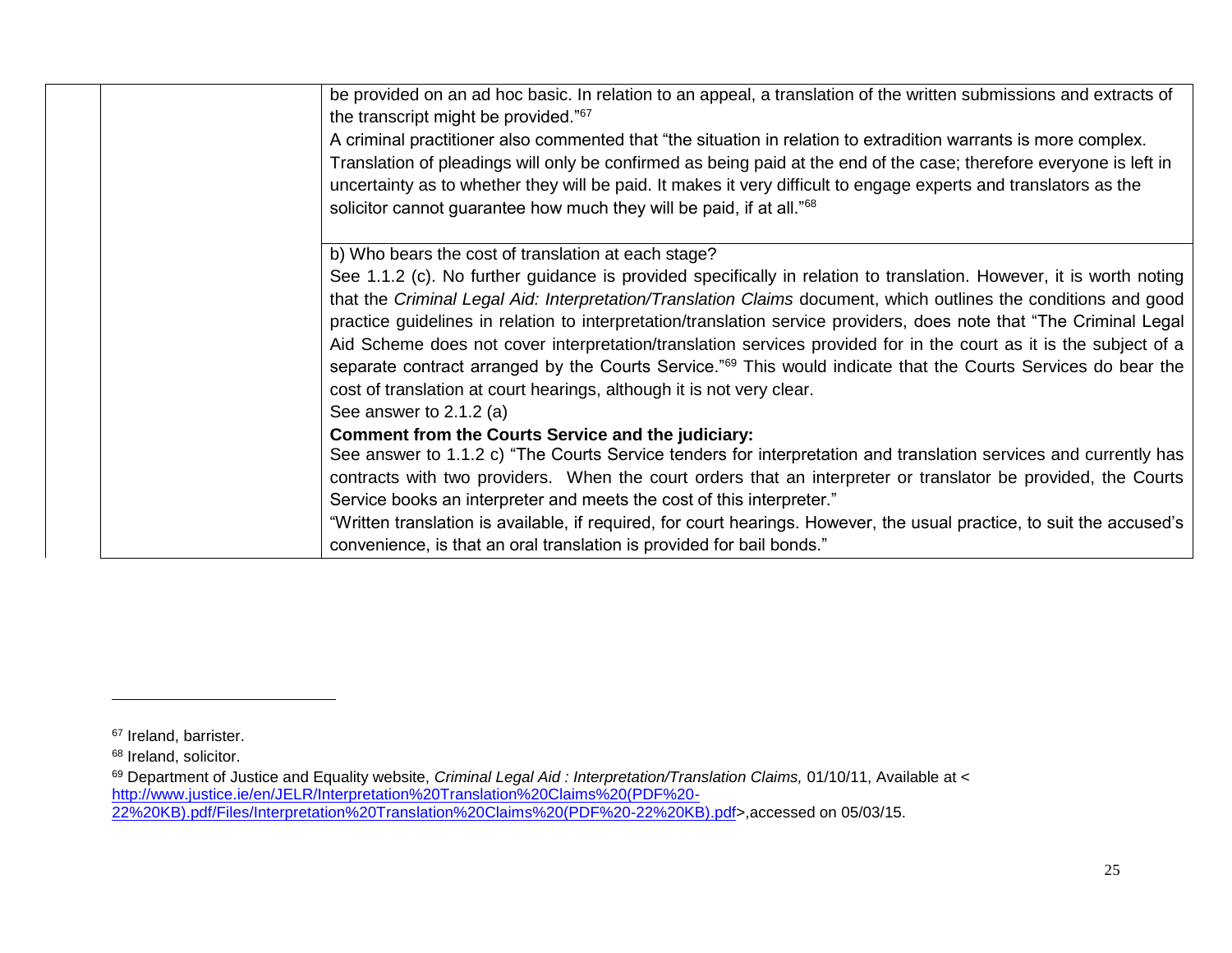| interpreter in court of any bail bonds etc. Other documents are given to the Prison Service and they may engage                           |
|-------------------------------------------------------------------------------------------------------------------------------------------|
|                                                                                                                                           |
| One criminal practitioner noted that "The book of evidence can take a long time to translate and the quality of the                       |
| translation varies according to the person involved. I know of a solicitor that is using a different translator rather                    |
| than the ones on the list to translate the book of evidence as he finds her much better than the one provided by                          |
|                                                                                                                                           |
| However, as previously stated, the Irish Courts have interpreted Article 38.1 of the Irish Constitution, i.e. "No                         |
| person shall be tried on any criminal charge save in due course of law", <sup>72</sup> to implicitly include a constitutional             |
| right to a fair trial within a reasonable time, <sup>73</sup> is the constitutional right to a fair trial under Article 38(1) it has been |
| noted that as a general rule an interpreter will be provided in every court appearance and in the police station                          |
| investigation. An interpreter will be provided for consultations with lawyers and none of this tends to delay the                         |
|                                                                                                                                           |
|                                                                                                                                           |

<sup>70</sup> Regulation 8 (2) of Statutory Instrument No.565 of 2013, *European Communities Act 1972 (Interpretation and Translation in Criminal Proceedings) Regulations, 2013*, available at [http://www.irishstatutebook.ie/pdf/2013/en.si.2013.0565.pdf,](http://www.irishstatutebook.ie/pdf/2013/en.si.2013.0565.pdf) accessed on 05/03/15. <sup>71</sup> Ireland, solicitor.

<sup>72</sup> Bunreacht na hÉireann, 29/12/1937, available at *McFarlane v DPP [2008] I.E.S.C. 7*., accessed on 06/03/15.

<sup>73</sup> See for example *State (O'Connell) v Fawsitt* [1986] I.R. 362; *DPP v Bryne* [1994]2 I.R.236; *McFarlane v DPP [2008] I.E.S.C. 7*.

<sup>74</sup> Ireland, barrister.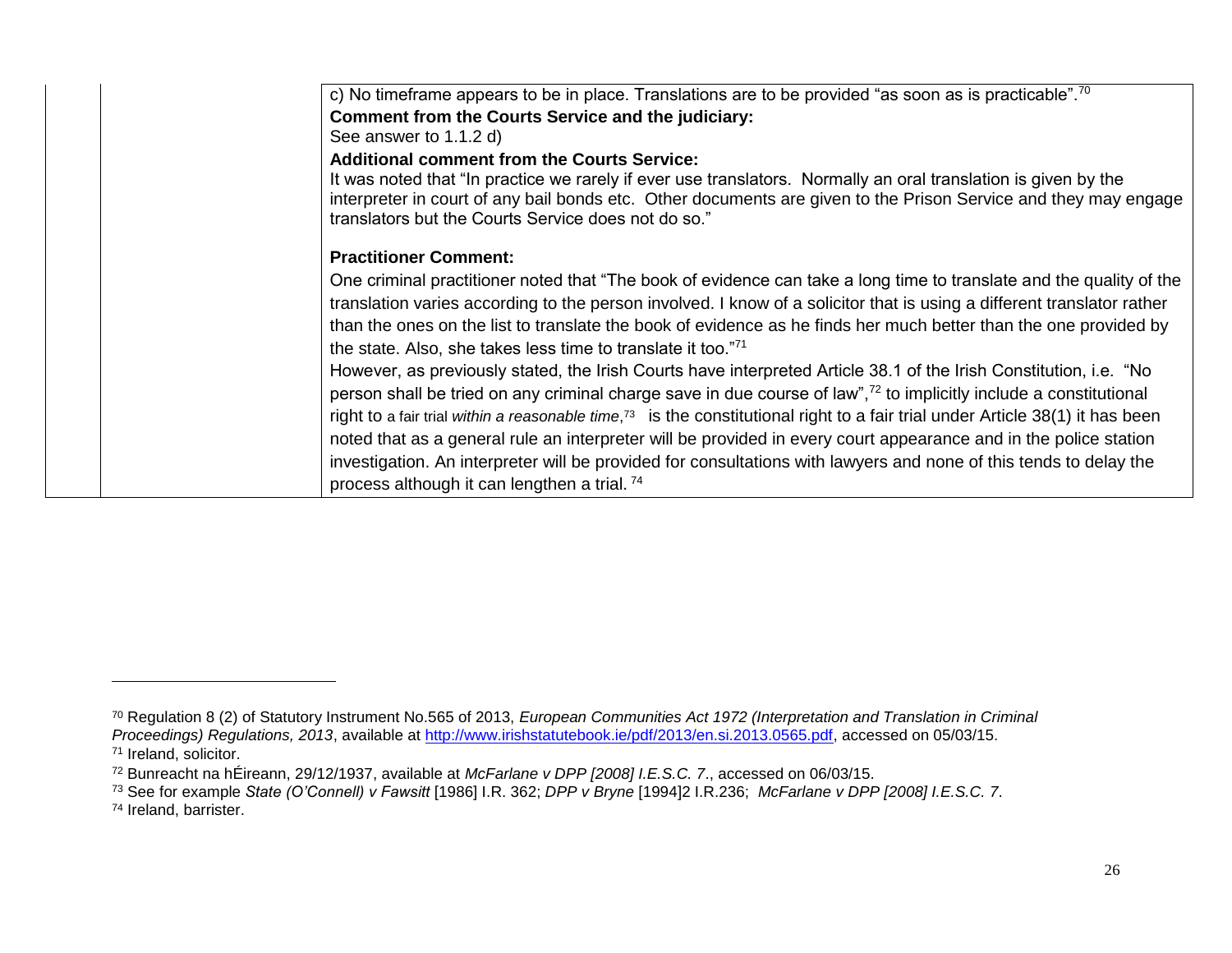|       |                                | a) See answers to 2.1.2 (a). No further guidance is provided.                                                              |
|-------|--------------------------------|----------------------------------------------------------------------------------------------------------------------------|
|       |                                | Comment from the judiciary:                                                                                                |
| 2.1.3 |                                | See answer to 2.1.2 a)                                                                                                     |
|       | interim<br>• any necessary     | b) See answers to 2.1.2 (b). No further guidance is provided.                                                              |
|       | hearings;                      | <b>Comment from the Courts Service and the judiciary:</b>                                                                  |
|       |                                | See answer to 1.1.2 c)                                                                                                     |
|       |                                | c) See answers to 2.1.2 (c). No further guidance is provided.                                                              |
|       |                                | <b>Comment from the Courts Service and the judiciary:</b>                                                                  |
|       |                                | See answer to 1.1.2 d)                                                                                                     |
|       |                                | a) The Criminal Legal Aid: Interpretation/Translation Claims document refers to the cost per word/page of the              |
| 2.1.4 |                                | "book of evidence". The book of evidence contains the evidence against the accused, as well as a summary of                |
|       |                                | the charge. This document further notes that "the use of interpretation/translation companies engaged by the               |
|       | communication<br>$\bullet$ any | solicitor is limited to what is absolutely necessary in defence of the client."75 No further guidance is provided. See     |
|       | between suspects and           | answers to 2.1.1 and 2.2.2.                                                                                                |
|       | accused<br>persons<br>and      | b) Criminal Legal Aid is available for interpretation and translation claims on behalf of the defence under the            |
|       | legal counsel in<br>their      | criminal legal aid scheme, and such claims for payment from an interpretation/translation company must be                  |
|       | connection<br>with<br>direct   | submitted by the solicitor to Financial Shared Services (FSS), Department of Justice & Equality who will then              |
|       | questioning<br><b>or</b>       | process the claim and, as appropriate, make payment directly to the translation/interpretation provider. <sup>76</sup> See |
|       | any<br>during<br>the           | answers to 2.1.1 and 2.2.2.                                                                                                |
|       | hearing                        |                                                                                                                            |
|       | proceedings?                   |                                                                                                                            |
|       |                                | c) No timeframe is provided for the translation of documents at this stage. See answers to 2.1.1 and 2.2.2.                |
|       |                                |                                                                                                                            |
|       |                                |                                                                                                                            |

<sup>75</sup> Department of Justice and Equality website, *Criminal Legal Aid : Interpretation/Translation Claims,* 01/10/11, Available at < [http://www.justice.ie/en/JELR/Interpretation%20Translation%20Claims%20\(PDF%20-](http://www.justice.ie/en/JELR/Interpretation%20Translation%20Claims%20(PDF%20-22%20KB).pdf/Files/Interpretation%20Translation%20Claims%20(PDF%20-22%20KB).pdf) [22%20KB\).pdf/Files/Interpretation%20Translation%20Claims%20\(PDF%20-22%20KB\).pdf>](http://www.justice.ie/en/JELR/Interpretation%20Translation%20Claims%20(PDF%20-22%20KB).pdf/Files/Interpretation%20Translation%20Claims%20(PDF%20-22%20KB).pdf),accessed on 05/03/15.

<sup>76</sup> Department of Justice and Equality website, *Criminal Legal Aid : Interpretation/Translation Claims,* 01/10/11, Available at < [http://www.justice.ie/en/JELR/Interpretation%20Translation%20Claims%20\(PDF%20-](http://www.justice.ie/en/JELR/Interpretation%20Translation%20Claims%20(PDF%20-22%20KB).pdf/Files/Interpretation%20Translation%20Claims%20(PDF%20-22%20KB).pdf) [22%20KB\).pdf/Files/Interpretation%20Translation%20Claims%20\(PDF%20-22%20KB\).pdf>](http://www.justice.ie/en/JELR/Interpretation%20Translation%20Claims%20(PDF%20-22%20KB).pdf/Files/Interpretation%20Translation%20Claims%20(PDF%20-22%20KB).pdf),accessed on 05/03/15.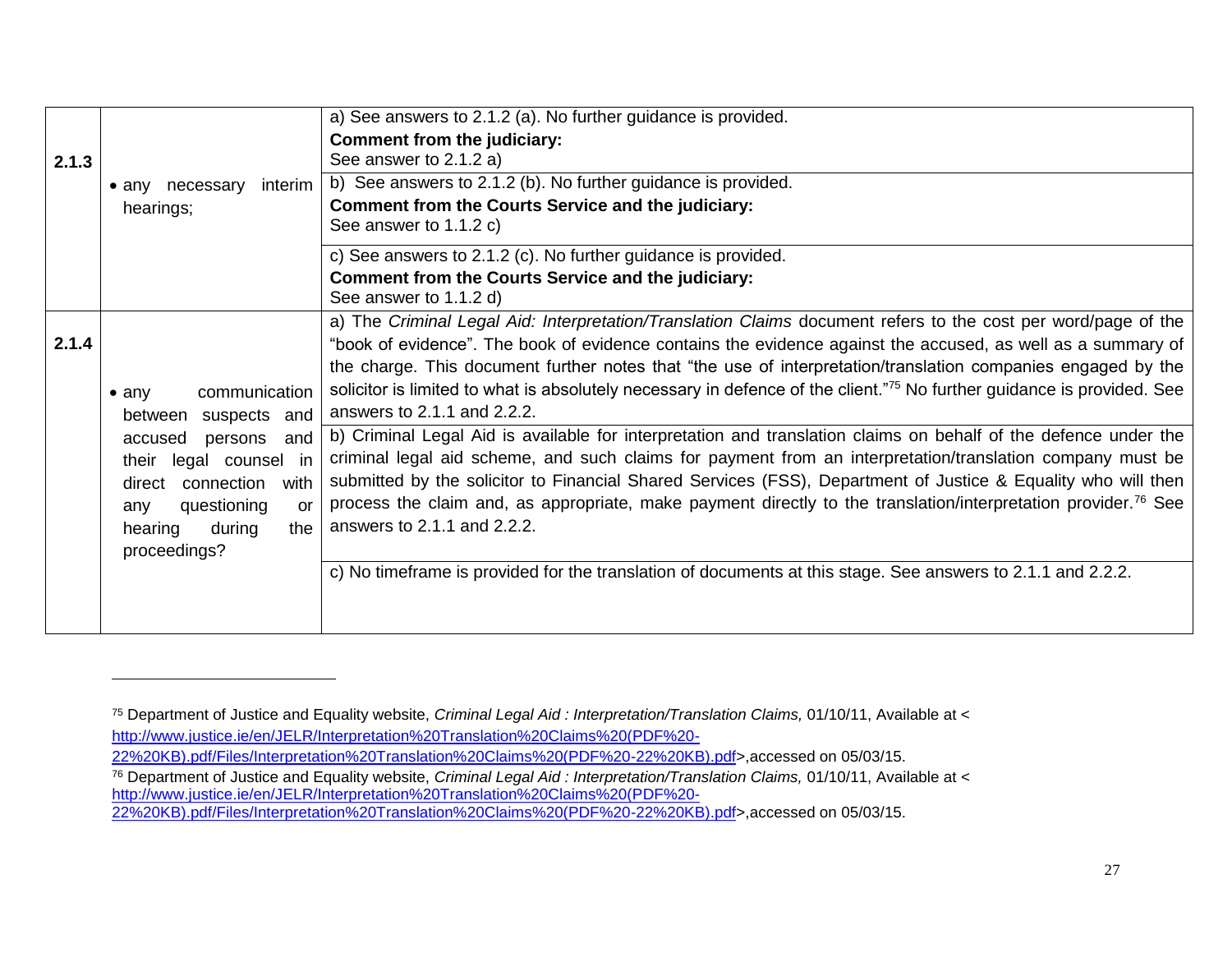| 2.2 |                               | Police force: Provision is made for "oral translation or summary of the document" pending the written                  |
|-----|-------------------------------|------------------------------------------------------------------------------------------------------------------------|
|     | How do the competent          | translation <sup>77</sup> of the documents specified in Regulations 8,9 and 10 of the European Communities Act 1972    |
|     | authorities<br>ascertain      | (Interpretation and Translation for Persons in Custody in Garda Síochána Stations) Regulations, 2013. <sup>78</sup> No |
|     | whether oral translation or   | further guidance is provided.                                                                                          |
|     | oral summary of essential     | Court authorities: Provision is made for an oral translation or a summary of document and a written translation is     |
|     | documents<br>be<br>may        |                                                                                                                        |
|     | provided<br>instead of a      | provided of the document if the Court considers it to be "essential in the interests of justice". <sup>79</sup>        |
|     | written translation? Please   | No further guidance is provided.                                                                                       |
|     |                               | Comment from the judiciary:                                                                                            |
|     | cross-check<br>findings       | "A written translation of all documents required to enable an accused to defend the case will be presented at no       |
|     | from the desk research        | cost to the accused. By way of exception, in view of the urgency attaching to facilitating an accused to take up       |
|     | by consulting<br>relevant     | bail, the court, at the request of the accused, will permit an oral translation by an interpreter of the recognisance  |
|     | organisations<br>and/or       | to be entered."                                                                                                        |
|     | practitioners.                |                                                                                                                        |
|     |                               | No response was provided by An Garda Síochána.                                                                         |
| 2.3 | describe<br>Please            | In relation to police questioning see answer 1.3. No further guidance is given.                                        |
|     | procedures<br>place, if<br>in | Comment from the judiciary:                                                                                            |
|     | that<br>to<br>ensure<br>any,  | See answer in 1.3.                                                                                                     |
|     | accused<br>suspects<br>or     | <b>Practitioner Comment:</b>                                                                                           |
|     | persons have the right to     | However, it has been noted by a criminal practitioner "I am not aware of any such procedure." In relation to court     |
|     | challenge the decision that   | proceedings no specific mechanism is provided for. <sup>80</sup> The only mechanism through which a person can         |
|     | no translation is needed?     | challenge the Court's decision not to translate a document is through an appeal/ a judicial review. A judicial         |
|     | <b>Please</b><br>cross-check  | review is where a Court reviews the soundness of the decision-making process but not the decision itself. It was       |
|     | findings from the desk        | confirmed by a criminal practitioner that there is no other mechanism. <sup>81</sup>                                   |

81 Ireland, solicitors.

<sup>77</sup> Regulation 11 of the Statutory Instrument No.564 of 2013 *European Communities Act 1972 (Interpretation and Translation for Persons in Custody in Garda Síochána Stations) Regulations, 2013* , available at < [http://www.irishstatutebook.ie/pdf/2013/en.si.2013.0564.pdf>](http://www.irishstatutebook.ie/pdf/2013/en.si.2013.0564.pdf), accessed on 06/03/15.

<sup>78</sup> Statutory Instrument No.564 of 2013 *European Communities Act 1972 (Interpretation and Translation for Persons in Custody in Garda Síochána Stations) Regulations, 2013*, available at < [http://www.irishstatutebook.ie/pdf/2013/en.si.2013.0564.pdf>](http://www.irishstatutebook.ie/pdf/2013/en.si.2013.0564.pdf), accessed on 05/03/15. <sup>79</sup> Regulation 8(1) and 8(2) of Statutory Instrument No.565 of 2013, *European Communities Act 1972 (Interpretation and Translation in Criminal* 

*Proceedings) Regulations, 2013*, available at [http://www.irishstatutebook.ie/pdf/2013/en.si.2013.0565.pdf,](http://www.irishstatutebook.ie/pdf/2013/en.si.2013.0565.pdf) accessed on 09/03/15. 80 Ireland, solicitor.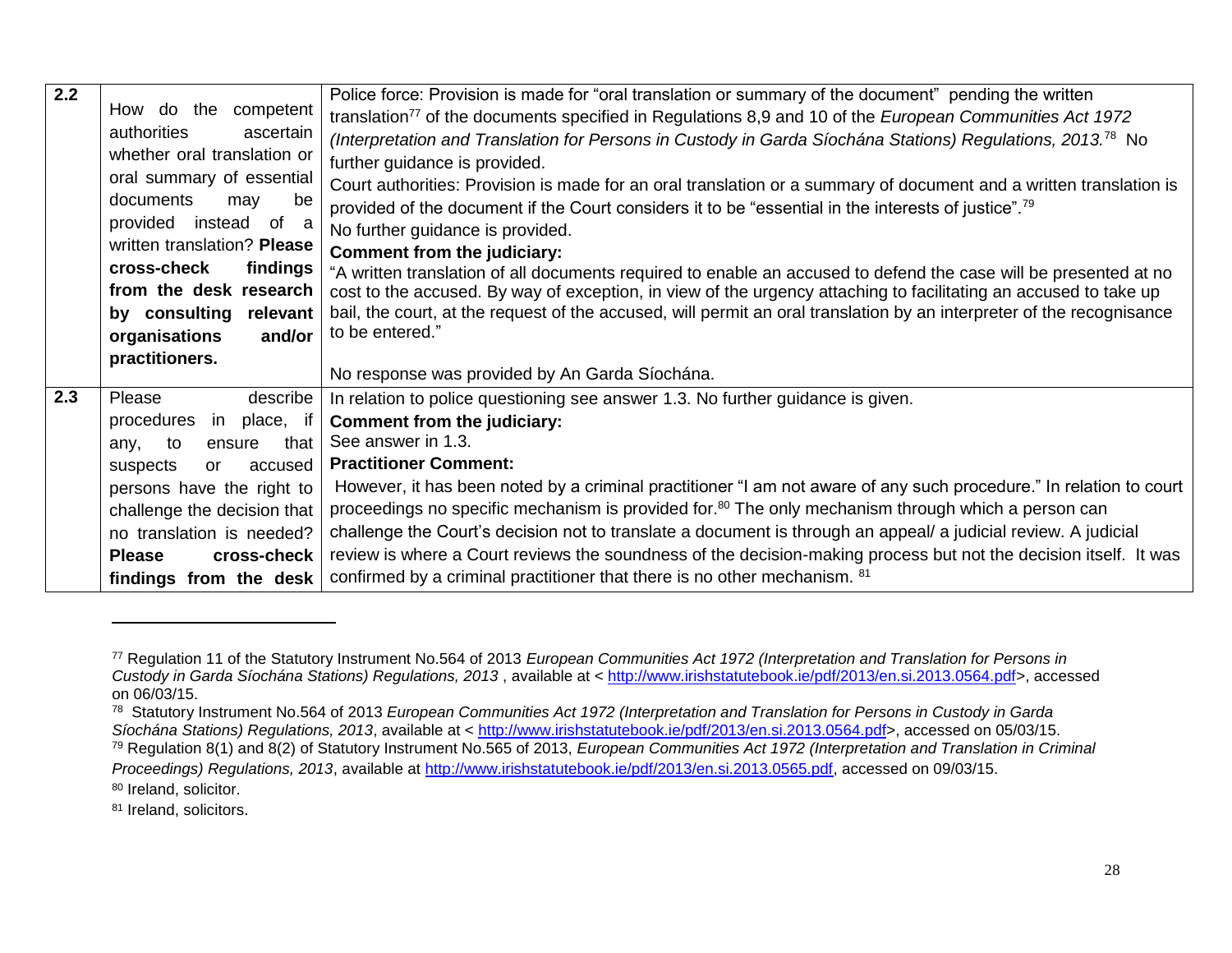|     | research by consulting<br>organisations<br>relevant<br>and/or practitioners.                                                                                 |            |           |                                                                                                                                                                                                                                                                                                                                                                                                                                                                                |
|-----|--------------------------------------------------------------------------------------------------------------------------------------------------------------|------------|-----------|--------------------------------------------------------------------------------------------------------------------------------------------------------------------------------------------------------------------------------------------------------------------------------------------------------------------------------------------------------------------------------------------------------------------------------------------------------------------------------|
|     |                                                                                                                                                              | <b>Yes</b> | <b>No</b> | <b>Brief Description</b>                                                                                                                                                                                                                                                                                                                                                                                                                                                       |
| 2.4 | Do all documents that the<br>suspected<br>or accused<br>person has to sign during<br>the proceedings have to<br>be translated?                               | n/a        | n/a       | No guidance provided.<br>Comment from the judiciary:<br>"The only document which would require to be signed by the accused is the recognisance, to<br>which reference has been made earlier."<br>The Department of Justice & Equality noted in their response "Both Sis [statutory instruments]<br>refer to the translation of recognisances which the person would be required to sign."<br>No response was provided by An Garda Síochána.                                    |
| 2.5 | Is it possible to waive the<br>right to translation of<br>documents and if so, what<br>form can it have and under<br>which conditions can it be<br>accepted? | n/a        | n/a       | No guidance provided.<br>Comment from the judiciary:<br>"Insofar as court documents are concerned, there is no provision for waiver of the right to a written<br>translation of documents save as indicated at 2.2 above."<br><b>Practitioner Comment:</b><br>The Department of Justice & Equality noted in their response "As a matter of policy it was decided<br>not to legislate to provide for a waiver of this right."<br>No response was provided by An Garda Síochána. |
| 3.  | <b>RIGHTS CONCERNING</b><br><b>BOTH INTERPRETATION</b><br><b>AND TRANSLATION82</b>                                                                           |            |           |                                                                                                                                                                                                                                                                                                                                                                                                                                                                                |
| 3.1 | With regard to use of<br>registers of interpreters<br>and translators in EU<br><b>Member States:</b>                                                         | <b>Yes</b> | <b>No</b> | <b>Brief Description</b>                                                                                                                                                                                                                                                                                                                                                                                                                                                       |
|     | a) Do national databases                                                                                                                                     |            | <b>No</b> | In 2013 the Courts Services relationship with interpreters was streamlined with country wide<br>services provided by a contracted supplier, which includes a back up service. <sup>83</sup> No further                                                                                                                                                                                                                                                                         |

<sup>82</sup> See in particular Article 5 and relevant recitals of Directive 2010/64/EU.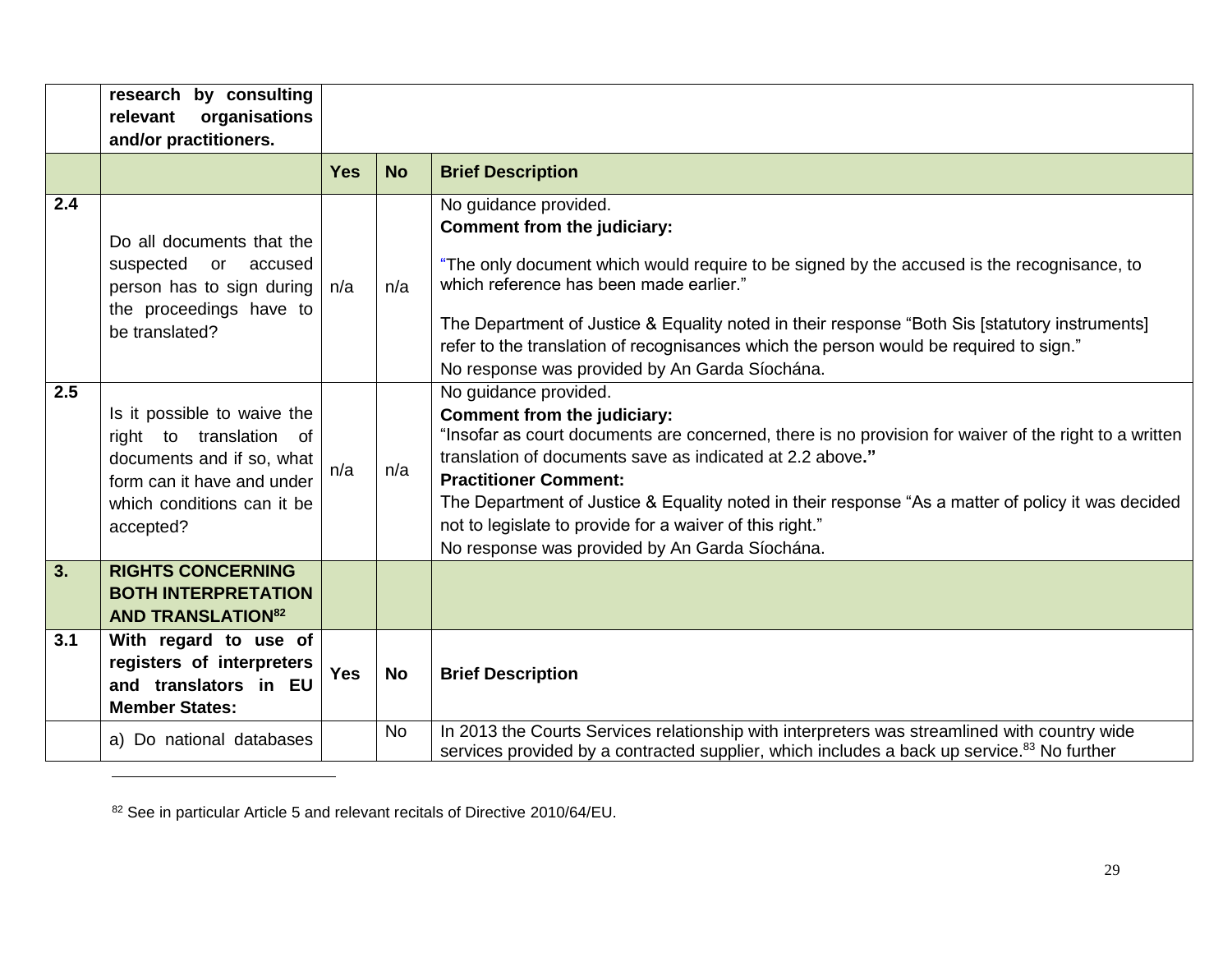| or registers exist for legal   |                 | information is published.                                                                                                                                                                                                                                                                                                                                                                                                                                            |
|--------------------------------|-----------------|----------------------------------------------------------------------------------------------------------------------------------------------------------------------------------------------------------------------------------------------------------------------------------------------------------------------------------------------------------------------------------------------------------------------------------------------------------------------|
| translators<br>and             |                 |                                                                                                                                                                                                                                                                                                                                                                                                                                                                      |
| interpreters?                  |                 | In relation to the provision of interpreters and translators in police questioning no information is<br>published. However, it has recently been noted by the Chairperson of the Irish Translators' and<br>Interpreters' Association that the An Garda Síochána (police) are also using contracted<br>interpreters/translators obtained through a tendering process. <sup>84</sup>                                                                                   |
|                                |                 | There does not appear to be any national database or register of interpreters and translators to<br>assist selection for communications between suspected or accused persons and their counsel.<br>Recent research has noted that a register of interpreters and translators is run voluntarily by the<br>Irish Translators' and Interpreters' Association. <sup>85</sup> This was confirmed by the Irish Translators and<br>Interpreters Association. <sup>86</sup> |
|                                |                 | <b>Comment from the Courts Service:</b>                                                                                                                                                                                                                                                                                                                                                                                                                              |
|                                |                 | "The Courts Service is not aware of any such database or register." It was noted that the first<br>procurement of contract interpreters was in 2005.                                                                                                                                                                                                                                                                                                                 |
|                                |                 | No response was provided by An Garda Síochána.                                                                                                                                                                                                                                                                                                                                                                                                                       |
| b)<br>Do<br>translators<br>and | No <sup>*</sup> | *In relation to the provision of interpreters and translators in Court proceedings, since 2013                                                                                                                                                                                                                                                                                                                                                                       |
| interpreters have<br>be<br>to  |                 | interpreters and translators are come from the contracted suppliers, whereas as noted in 3.1 (a), it                                                                                                                                                                                                                                                                                                                                                                 |

83 Courts Service, *Annual Report 2013,* available at

 $\overline{\phantom{a}}$ 

[http://www.courts.ie/Courts.ie/library3.nsf/%28WebFiles%29/BA7D7195FC5AAD7280257D1F0030ECD4/\\$FILE/Courts%20Service%20Annual%2](http://www.courts.ie/Courts.ie/library3.nsf/%28WebFiles%29/BA7D7195FC5AAD7280257D1F0030ECD4/$FILE/Courts%20Service%20Annual%20Report%202013.pdf) [0Report%202013.pdf](http://www.courts.ie/Courts.ie/library3.nsf/%28WebFiles%29/BA7D7195FC5AAD7280257D1F0030ECD4/$FILE/Courts%20Service%20Annual%20Report%202013.pdf) accessed on 11/03/15, P.11, and Mytenders Ireland, *AUG370295 - Request for Tenders ("RDT") for Provision of Managed Interpretation Services Contract Award, available at [http://www.mytenders.ie/search/show/search\\_view.aspx?ID=MAR405778&catID=136,](http://www.mytenders.ie/search/show/search_view.aspx?ID=MAR405778&catID=136)* accessed on 11/03/15.

84 Public Affairs Ireland, Issue no.100, Mary Phelan, *Three Centuries on, Ireland None the Wiser in Interpreter Provision*, December 2014, p.21, available at

[http://www.publicaffairsireland.com/system/journal\\_downloads/116/original/PAI%20100th%20Edition%20Web%20Version.pdf?1417776254](http://www.publicaffairsireland.com/system/journal_downloads/116/original/PAI%20100th%20Edition%20Web%20Version.pdf?1417776254) accessed on 10/03/15.

85 *JUSTICIA* European Rights Network, *Report on the Implementation of the Right to Interpretation and Translation Services in Criminal Proceedings,* December 2012, available at

[http://www.eujusticia.net/images/uploads/pdf/Report\\_Right\\_to\\_Interpretation\\_Justicia\\_December\\_2012.pdf](http://www.eujusticia.net/images/uploads/pdf/Report_Right_to_Interpretation_Justicia_December_2012.pdf) , accessed on 06/03/15, p. 34. 86 Irish Translators and Interpreters Association.<sup>86</sup> available at

[http://translatorsassociation.ie/component/option,com\\_docman/task,cat\\_view/gid,19/Itemid,16/,](http://translatorsassociation.ie/component/option,com_docman/task,cat_view/gid,19/Itemid,16/) accessed on 8/5/15.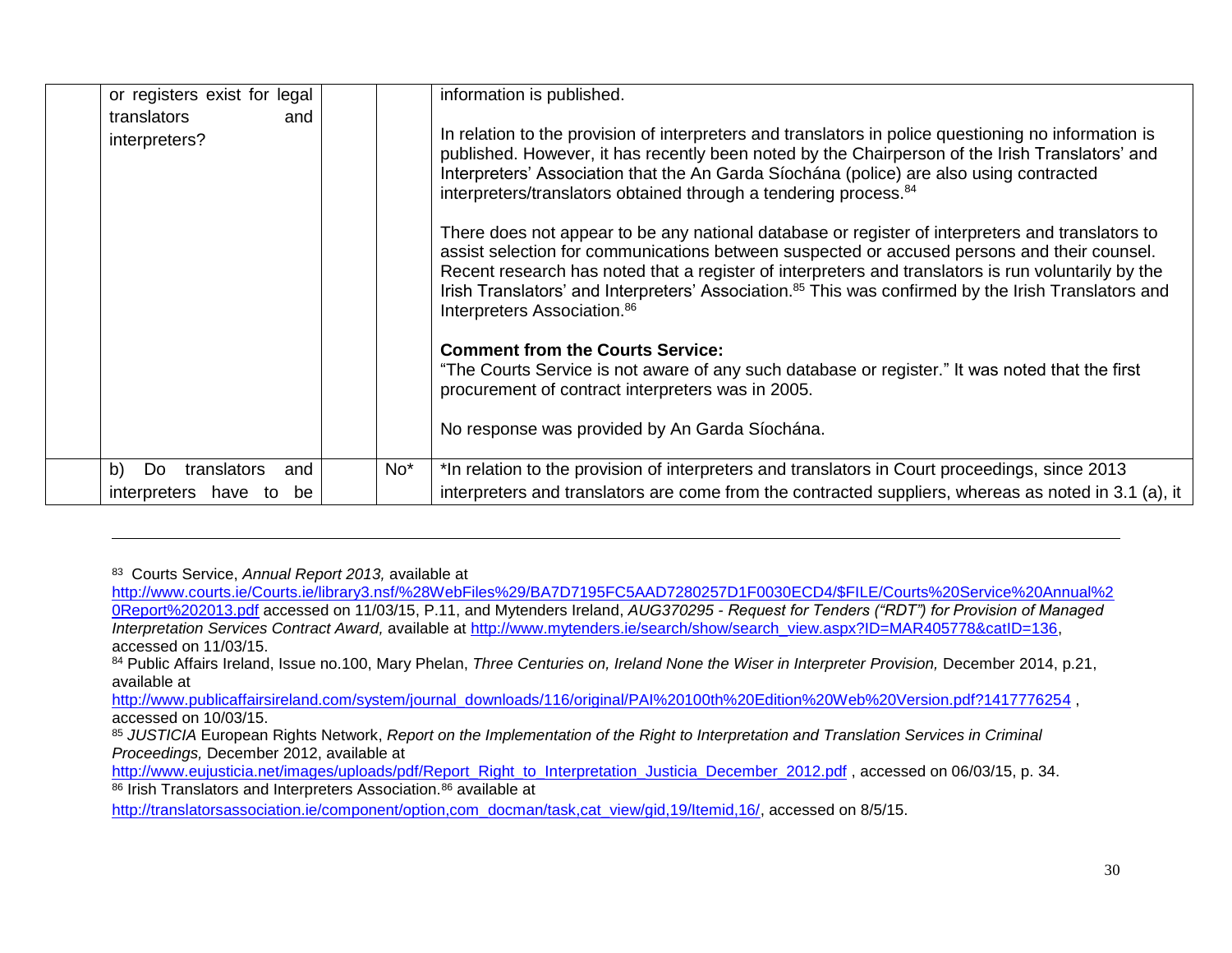| listed<br>in                                | appears that An Garda Síochána also use contracted suppliers.                                                                                                                                                                                                                                                                                                                                                                                                                                                                                                                                                                                                                                                                                                                                                                                                                                                                                                                                                                         |
|---------------------------------------------|---------------------------------------------------------------------------------------------------------------------------------------------------------------------------------------------------------------------------------------------------------------------------------------------------------------------------------------------------------------------------------------------------------------------------------------------------------------------------------------------------------------------------------------------------------------------------------------------------------------------------------------------------------------------------------------------------------------------------------------------------------------------------------------------------------------------------------------------------------------------------------------------------------------------------------------------------------------------------------------------------------------------------------------|
| databases/registers<br>for                  | It is unclear what the situation is in relation to obtaining an interpreter/translator to assist with                                                                                                                                                                                                                                                                                                                                                                                                                                                                                                                                                                                                                                                                                                                                                                                                                                                                                                                                 |
| their services to be used?                  | communications between suspected or accused persons and their counsel.                                                                                                                                                                                                                                                                                                                                                                                                                                                                                                                                                                                                                                                                                                                                                                                                                                                                                                                                                                |
| other<br>words,<br>is.<br>In.               | <b>Comment from the Courts Service:</b>                                                                                                                                                                                                                                                                                                                                                                                                                                                                                                                                                                                                                                                                                                                                                                                                                                                                                                                                                                                               |
| membership/registration                     | See answer to 3.1 a)                                                                                                                                                                                                                                                                                                                                                                                                                                                                                                                                                                                                                                                                                                                                                                                                                                                                                                                                                                                                                  |
| mandatory?                                  |                                                                                                                                                                                                                                                                                                                                                                                                                                                                                                                                                                                                                                                                                                                                                                                                                                                                                                                                                                                                                                       |
|                                             | No response was provided by An Garda Síochána.                                                                                                                                                                                                                                                                                                                                                                                                                                                                                                                                                                                                                                                                                                                                                                                                                                                                                                                                                                                        |
|                                             | <b>Brief Description:</b>                                                                                                                                                                                                                                                                                                                                                                                                                                                                                                                                                                                                                                                                                                                                                                                                                                                                                                                                                                                                             |
| Who has access to<br>C)<br>these databases? | If an interpreter is ordered by the Court, then the Courts Service "shall arrange for the attendance of the<br>interpreter", <sup>87</sup> if a member in charge (police) decided an interpreter is required then the member in charge "shall<br>arrangefor the attendance of an interpreter at the station". <sup>88</sup> As a result it appears that the Court Services and<br>An Garda Síochána (the police) have access to the contracted suppliers in these circumstances, whereas it is<br>unclear what the situation is in relation to obtaining an interpreter/translator to assist with communications<br>between suspected or accused persons and their counsel.<br>No further information is provided.<br><b>Comment from the Courts Service:</b><br>See answer to 3.1 a) In addition, it was noted that "The Courts Service does not take responsibility for<br>interpretation of consultations between the accused and his/her representative outside the courtroom."<br>No response was provided by An Garda Síochána. |
| $\mathsf{d}$<br>Which<br>professional       | <b>Brief Description:</b>                                                                                                                                                                                                                                                                                                                                                                                                                                                                                                                                                                                                                                                                                                                                                                                                                                                                                                                                                                                                             |
| qualifications are needed                   | Neither the Courts Services' nor An Garda Síochána (police) requests for tender in relation to interpreters                                                                                                                                                                                                                                                                                                                                                                                                                                                                                                                                                                                                                                                                                                                                                                                                                                                                                                                           |
| by:                                         | required a qualification in interpretation.                                                                                                                                                                                                                                                                                                                                                                                                                                                                                                                                                                                                                                                                                                                                                                                                                                                                                                                                                                                           |
| translators and                             | It has been noted that the 2012 Courts Service request for tender specified three levels of interpreters and that                                                                                                                                                                                                                                                                                                                                                                                                                                                                                                                                                                                                                                                                                                                                                                                                                                                                                                                     |
| interpreters                                | although tenderers had to provide details of any systems or training programmes "in place to verify compliance                                                                                                                                                                                                                                                                                                                                                                                                                                                                                                                                                                                                                                                                                                                                                                                                                                                                                                                        |

<sup>87</sup> Regulation 5 of Statutory Instrument No.565 of 2013, *European Communities Act 1972 (Interpretation and Translation in Criminal Proceedings) Regulations, 2013*, available at [http://www.irishstatutebook.ie/pdf/2013/en.si.2013.0565.pdf,](http://www.irishstatutebook.ie/pdf/2013/en.si.2013.0565.pdf) accessed on 09/03/15.

<sup>88</sup> Regulation 4 (3) of Statutory Instrument No.564 of 2013 *European Communities Act 1972 (Interpretation and Translation for Persons in Custody in Garda Síochána Stations) Regulations, 2013*, available at < [http://www.irishstatutebook.ie/pdf/2013/en.si.2013.0564.pdf>](http://www.irishstatutebook.ie/pdf/2013/en.si.2013.0564.pdf), accessed on 06/03/15.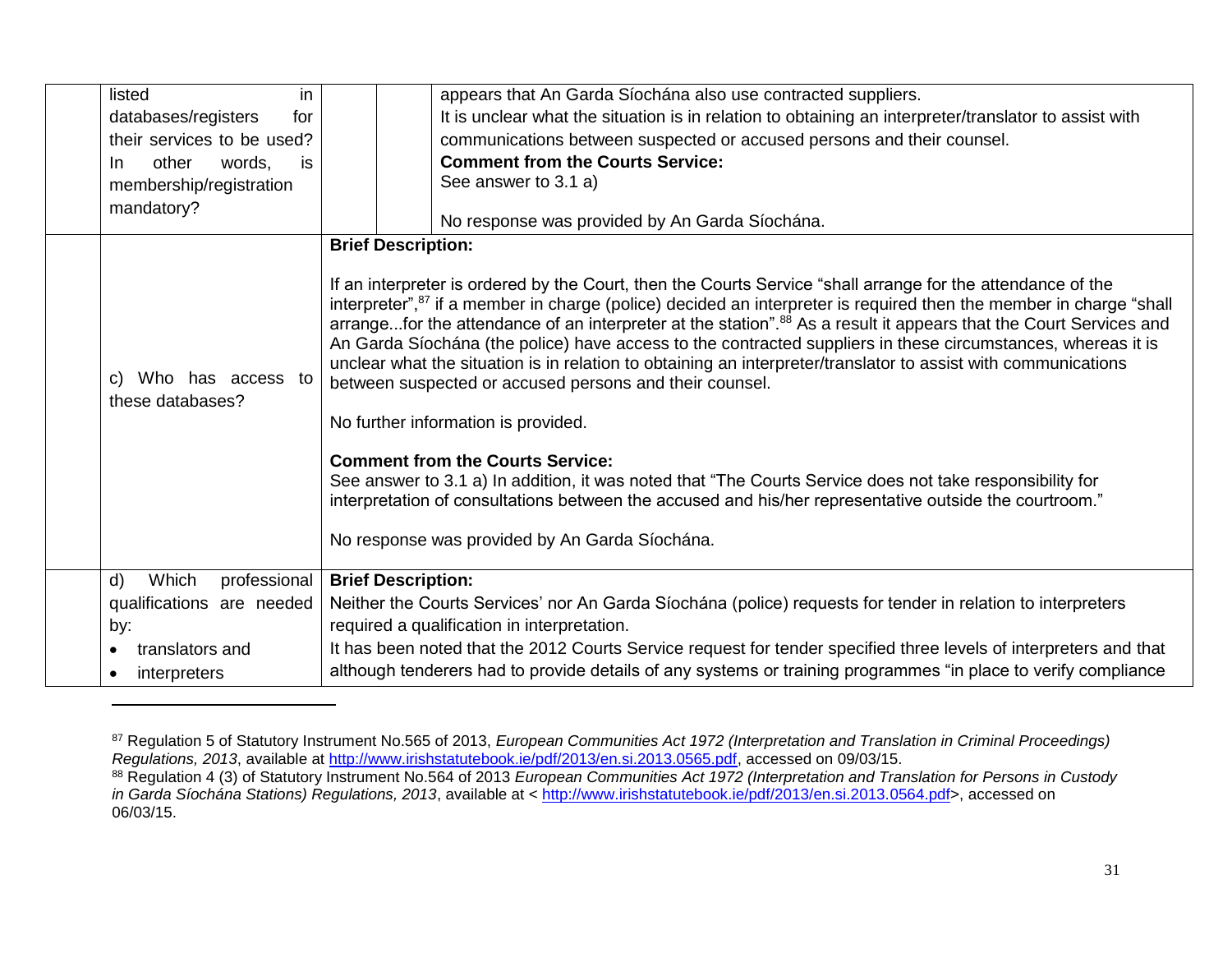| in order to be registered in | by interpreters utilised by the company with competency levels, professional standards and ethics", there was no            |
|------------------------------|-----------------------------------------------------------------------------------------------------------------------------|
| the database?                | requirement to have a qualification in interpretation. The first two levels did not require any minimum level of            |
|                              | education, and the third level only required any third level qualification undertaken in the language required. 89          |
|                              | It has further been noted that the 2013 Garda Síochána (police) request for tender required interpreters to have            |
|                              | a "FETAC level 5 standard of education at a minimum; seventy hours of interpreting experience; be trained                   |
|                              | interpreting techniques and should 'provide genuine and accurate interpretation'." <sup>90</sup> It has been recently noted |
|                              | that due to the lack of "a state system to train and test legal interpreters, the responsibility for standards has          |
|                              | been transferred to contractors". <sup>91</sup>                                                                             |
|                              | The Criminal Legal Aid: Interpretation/Translation Claims document, which provides guidance to solicitors who               |
|                              | engages an interpretation company, does not outline any professional qualifications that the interpreter/translator         |
|                              | needs. It does however note that as good practice an interpreter should have "linguistic competence, a                      |
|                              | professional attitude, an understanding of the legal process and of his/her duties and must ensure impartiality             |
|                              | and confidentiality." <sup>92</sup> No further guidance is required.                                                        |
|                              | <b>Comment from the Courts Service:</b>                                                                                     |
|                              | See answer to 3.1 a) In addition, see answer 3.2.                                                                           |
|                              | <b>Practitioner Comment:</b>                                                                                                |
|                              | A criminal practitioner has noted that "Anecdotal evidence suggests the standards of interpreters varies                    |
|                              | significantly. There is no requirement that they undergo any specific training. Often interpreters' sole qualification      |

[http://www.publicaffairsireland.com/system/journal\\_downloads/116/original/PAI%20100th%20Edition%20Web%20Version.pdf?1417776254](http://www.publicaffairsireland.com/system/journal_downloads/116/original/PAI%20100th%20Edition%20Web%20Version.pdf?1417776254), accessed on 10/03/15, p.21. The actual tender is not available online.

[http://www.publicaffairsireland.com/system/journal\\_downloads/116/original/PAI%20100th%20Edition%20Web%20Version.pdf?1417776254](http://www.publicaffairsireland.com/system/journal_downloads/116/original/PAI%20100th%20Edition%20Web%20Version.pdf?1417776254) , accessed on 10/03/15, p.21. The actual tender is not available online.

[http://www.publicaffairsireland.com/system/journal\\_downloads/116/original/PAI%20100th%20Edition%20Web%20Version.pdf?1417776254](http://www.publicaffairsireland.com/system/journal_downloads/116/original/PAI%20100th%20Edition%20Web%20Version.pdf?1417776254) , accessed on 10/03/15, p.21.

[22%20KB\).pdf/Files/Interpretation%20Translation%20Claims%20\(PDF%20-22%20KB\).pdf>](http://www.justice.ie/en/JELR/Interpretation%20Translation%20Claims%20(PDF%20-22%20KB).pdf/Files/Interpretation%20Translation%20Claims%20(PDF%20-22%20KB).pdf),accessed on 05/03/15.

l

<sup>89</sup> Public Affairs Ireland, Issue no.100, Mary Phelan, *Three Centuries on, Ireland None the Wiser in Interpreter Provision*, December 2014, available at

<sup>90</sup> Public Affairs Ireland, Issue no.100, Mary Phelan, *Three Centuries on, Ireland None the Wiser in Interpreter Provision,* December 2014, available at

<sup>91</sup> Public Affairs Ireland, Issue no.100, Mary Phelan, *Three Centuries on, Ireland None the Wiser in Interpreter Provision*, December 2014, available at

<sup>92</sup> Department of Justice and Equality website, *Criminal Legal Aid : Interpretation/Translation Claims*, 01/10/11, Available at < [http://www.justice.ie/en/JELR/Interpretation%20Translation%20Claims%20\(PDF%20-](http://www.justice.ie/en/JELR/Interpretation%20Translation%20Claims%20(PDF%20-22%20KB).pdf/Files/Interpretation%20Translation%20Claims%20(PDF%20-22%20KB).pdf)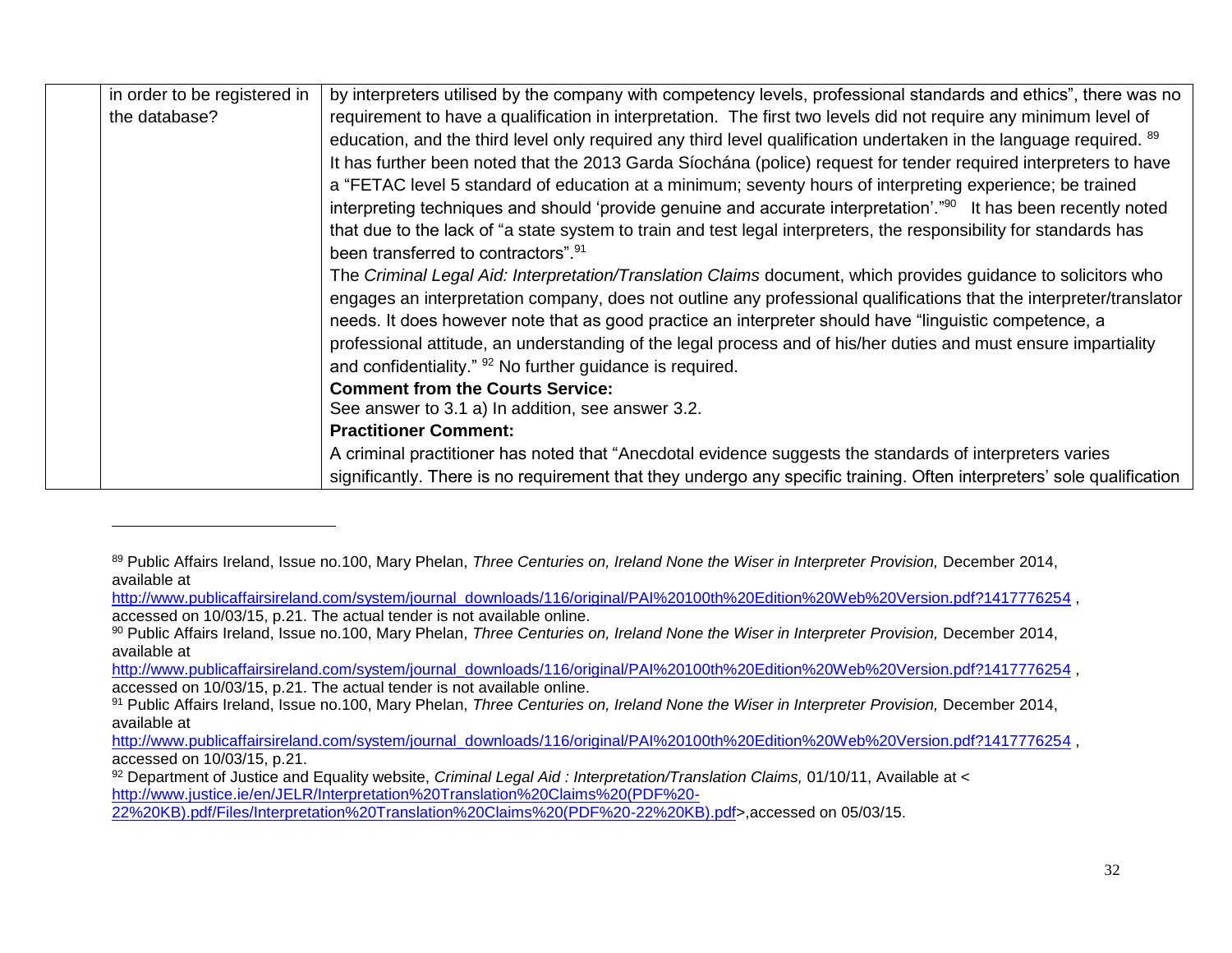|                                                                                                                                                                                                                     |                                                                                                                        | is that [their] ability to speak both languages fluently without any training in the importance of precision. It has |                                                                                                                                                                                                                                                                                                                                                                                                                                                                                                                                                                                                                                                                                                                                                                                                                                                                                                                                                                                                                                                                                                                                                                                                                                                                                                                                                                                                                                                                                                                                                                                                                                                                                                                                                                                                                                                                                                                                                                                                                                                                                                                 |  |  |  |
|---------------------------------------------------------------------------------------------------------------------------------------------------------------------------------------------------------------------|------------------------------------------------------------------------------------------------------------------------|----------------------------------------------------------------------------------------------------------------------|-----------------------------------------------------------------------------------------------------------------------------------------------------------------------------------------------------------------------------------------------------------------------------------------------------------------------------------------------------------------------------------------------------------------------------------------------------------------------------------------------------------------------------------------------------------------------------------------------------------------------------------------------------------------------------------------------------------------------------------------------------------------------------------------------------------------------------------------------------------------------------------------------------------------------------------------------------------------------------------------------------------------------------------------------------------------------------------------------------------------------------------------------------------------------------------------------------------------------------------------------------------------------------------------------------------------------------------------------------------------------------------------------------------------------------------------------------------------------------------------------------------------------------------------------------------------------------------------------------------------------------------------------------------------------------------------------------------------------------------------------------------------------------------------------------------------------------------------------------------------------------------------------------------------------------------------------------------------------------------------------------------------------------------------------------------------------------------------------------------------|--|--|--|
|                                                                                                                                                                                                                     | been suggested there is a widespread practice of using Google Translate to translate court documents. <sup>93</sup> By |                                                                                                                      |                                                                                                                                                                                                                                                                                                                                                                                                                                                                                                                                                                                                                                                                                                                                                                                                                                                                                                                                                                                                                                                                                                                                                                                                                                                                                                                                                                                                                                                                                                                                                                                                                                                                                                                                                                                                                                                                                                                                                                                                                                                                                                                 |  |  |  |
|                                                                                                                                                                                                                     | definition these problems are difficult to police."94                                                                  |                                                                                                                      |                                                                                                                                                                                                                                                                                                                                                                                                                                                                                                                                                                                                                                                                                                                                                                                                                                                                                                                                                                                                                                                                                                                                                                                                                                                                                                                                                                                                                                                                                                                                                                                                                                                                                                                                                                                                                                                                                                                                                                                                                                                                                                                 |  |  |  |
|                                                                                                                                                                                                                     |                                                                                                                        |                                                                                                                      | No response was provided by An Garda Síochána.                                                                                                                                                                                                                                                                                                                                                                                                                                                                                                                                                                                                                                                                                                                                                                                                                                                                                                                                                                                                                                                                                                                                                                                                                                                                                                                                                                                                                                                                                                                                                                                                                                                                                                                                                                                                                                                                                                                                                                                                                                                                  |  |  |  |
| e)<br>Are<br>there<br>any<br>requirements in place to<br>ensure the independence<br>0f<br>interpreters<br>and<br>translators? If yes, provide<br>a brief overview (for both<br>translators<br>and<br>interpreters). | <b>Yes</b>                                                                                                             | <b>No</b>                                                                                                            | No guidance provided. Only the Criminal Legal Aid: Interpretation/Translation Claims document,<br>which provides guidance to solicitors who engage an interpretation company, outlines the good<br>practice of the interpreter being impartial. <sup>95</sup> See answer to 3.2. (a) for more information.<br><b>NGO Comment:</b><br>It was noted by an NGO with experience of working with interpreters in criminal proceedings<br>stems from trafficking cases where the suspect/accused person is a suspected victim of<br>trafficking. MRCI raised the issue of cultural sensitivities, which are often overlooked especially in<br>the trafficking cases they are involved in there are not enough checks and balances to ensure that<br>the interpreter is not related to the trafficker. Moreover, it was noted that "In closed linguistic<br>communities this has been an issue in the past; whereby the interpreter has relayed information to<br>the alleged trafficker or has passed judgments in relation to the victim. As some of these cases<br>involve disclosing very delicate information such as health status, it is important to ensure that<br>issues like this do not arise." Further it was noted that in some cases certain information relayed at<br>the proceedings were "leaked" into the communities causing difficulties for the suspected victims.<br><b>Additional Comment:</b><br>It was further noted by Dr. Mary Phelan, Chair of Irish Translators and Interpreters Association<br>and Programme Chair of European Masters in Translation Studies and MSc in Translation<br>Technology, School of Applied Language and Intercultural Studies, Dublin City University that<br>there are no proper requirements in place, however interpreters are told to declare any conflict of<br>interest or prior interactions with clients and translators have to sign their documents so they can<br>be traced back to the translator. Dr. Phelan further noted that some of the contracted translation<br>companies have their own code of conduct for their employed interpreters. |  |  |  |

<sup>93</sup> Ireland, barrister.

<sup>94</sup> Ireland, barrister.

<sup>95</sup> Department of Justice and Equality website, *Criminal Legal Aid : Interpretation/Translation Claims,* 01/10/11, Available at < [http://www.justice.ie/en/JELR/Interpretation%20Translation%20Claims%20\(PDF%20-](http://www.justice.ie/en/JELR/Interpretation%20Translation%20Claims%20(PDF%20-22%20KB).pdf/Files/Interpretation%20Translation%20Claims%20(PDF%20-22%20KB).pdf) [22%20KB\).pdf/Files/Interpretation%20Translation%20Claims%20\(PDF%20-22%20KB\).pdf>](http://www.justice.ie/en/JELR/Interpretation%20Translation%20Claims%20(PDF%20-22%20KB).pdf/Files/Interpretation%20Translation%20Claims%20(PDF%20-22%20KB).pdf),accessed on 05/03/15.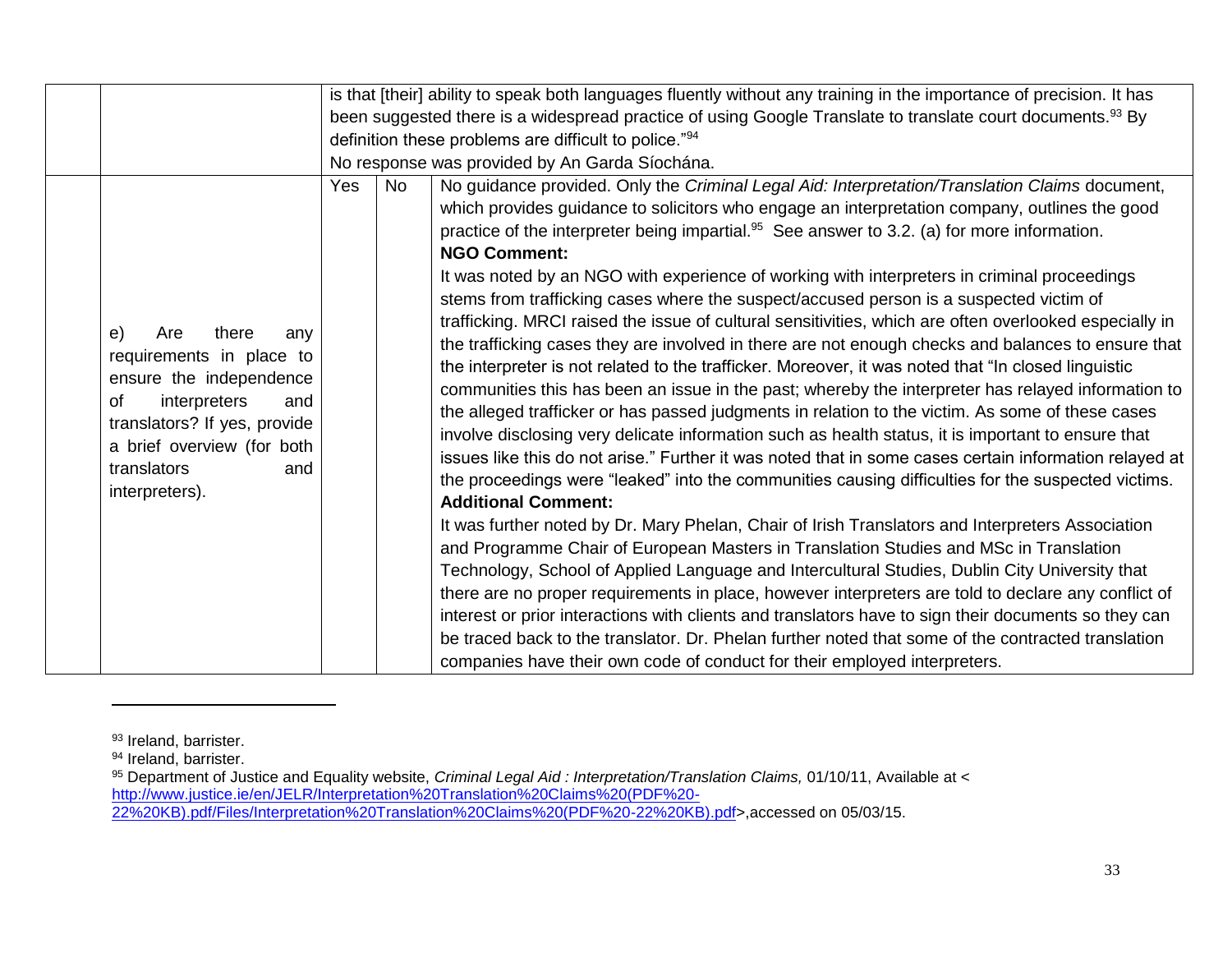|                                                                                                                                                                                                               |           | The Department of Justice & Equality have noted in their response that they believe there to be<br>some requirement contained within both the Garda Síochána and Courts' contract with the<br>translation companies in relation to independence. In relation to the Courts' contact with<br>translation companies, please see Section 3.2 a) of this questionnaire for further details.<br>No response was provided by An Garda Síochána.                                                                                                                                                                                                                                                                                                                                                                                                                                                    |
|---------------------------------------------------------------------------------------------------------------------------------------------------------------------------------------------------------------|-----------|----------------------------------------------------------------------------------------------------------------------------------------------------------------------------------------------------------------------------------------------------------------------------------------------------------------------------------------------------------------------------------------------------------------------------------------------------------------------------------------------------------------------------------------------------------------------------------------------------------------------------------------------------------------------------------------------------------------------------------------------------------------------------------------------------------------------------------------------------------------------------------------------|
| $f$ )<br>Is access to existing<br>provided<br>databases<br>through the <b>European e-</b><br>Justice portal? <sup>96</sup> How is<br>this register available to<br>legal counsel and relevant<br>authorities? | n/a       | $N/A$ . See answer to 3.1 (a)                                                                                                                                                                                                                                                                                                                                                                                                                                                                                                                                                                                                                                                                                                                                                                                                                                                                |
| g) Are criminal justice<br>institutions required to use<br>interpreters and<br>translators listed in these<br>registers?                                                                                      | <b>No</b> | The criminal justice institutions such as the Courts Services and An Garda Síochána use the<br>contracted suppliers. As the Courts Services relationship with interpreters was streamlined in<br>2013 through the provision by a contracted supplier, which includes a back up service. <sup>97</sup> No<br>further information is published.<br>However, the Court Services have noted that the 1st contract was put in place on 5th March 2007,<br>and the current contract is due to expire 6th February 2017 (with an option to extend for 1 year).<br>Dr. Phelan confirmed that the system first started in 2007 when LionBridge was awarded the<br>contract for all courts.<br>In relation to the provision of interpreters and translators in police questioning no information is<br>published. However, it has recently been noted by the Chairperson of the Irish Translators' and |

 $\overline{a}$ 

<sup>96</sup> <https://e-justice.europa.eu/home.do?plang=en&action=home>

<sup>97</sup> Courts Service, *Annual Report 2013,* available at

[http://www.courts.ie/Courts.ie/library3.nsf/%28WebFiles%29/BA7D7195FC5AAD7280257D1F0030ECD4/\\$FILE/Courts%20Service%20Annual%2](http://www.courts.ie/Courts.ie/library3.nsf/%28WebFiles%29/BA7D7195FC5AAD7280257D1F0030ECD4/$FILE/Courts%20Service%20Annual%20Report%202013.pdf) [0Report%202013.pdf](http://www.courts.ie/Courts.ie/library3.nsf/%28WebFiles%29/BA7D7195FC5AAD7280257D1F0030ECD4/$FILE/Courts%20Service%20Annual%20Report%202013.pdf) accessed on 11/03/15, P.11, and Mytenders Ireland, *AUG370295 - Request for Tenders ("RDT") for Provision of Managed Interpretation Services Contract Award,* available at [http://www.mytenders.ie/search/show/search\\_view.aspx?ID=MAR405778&catID=136,](http://www.mytenders.ie/search/show/search_view.aspx?ID=MAR405778&catID=136) accessed on 11/03/15.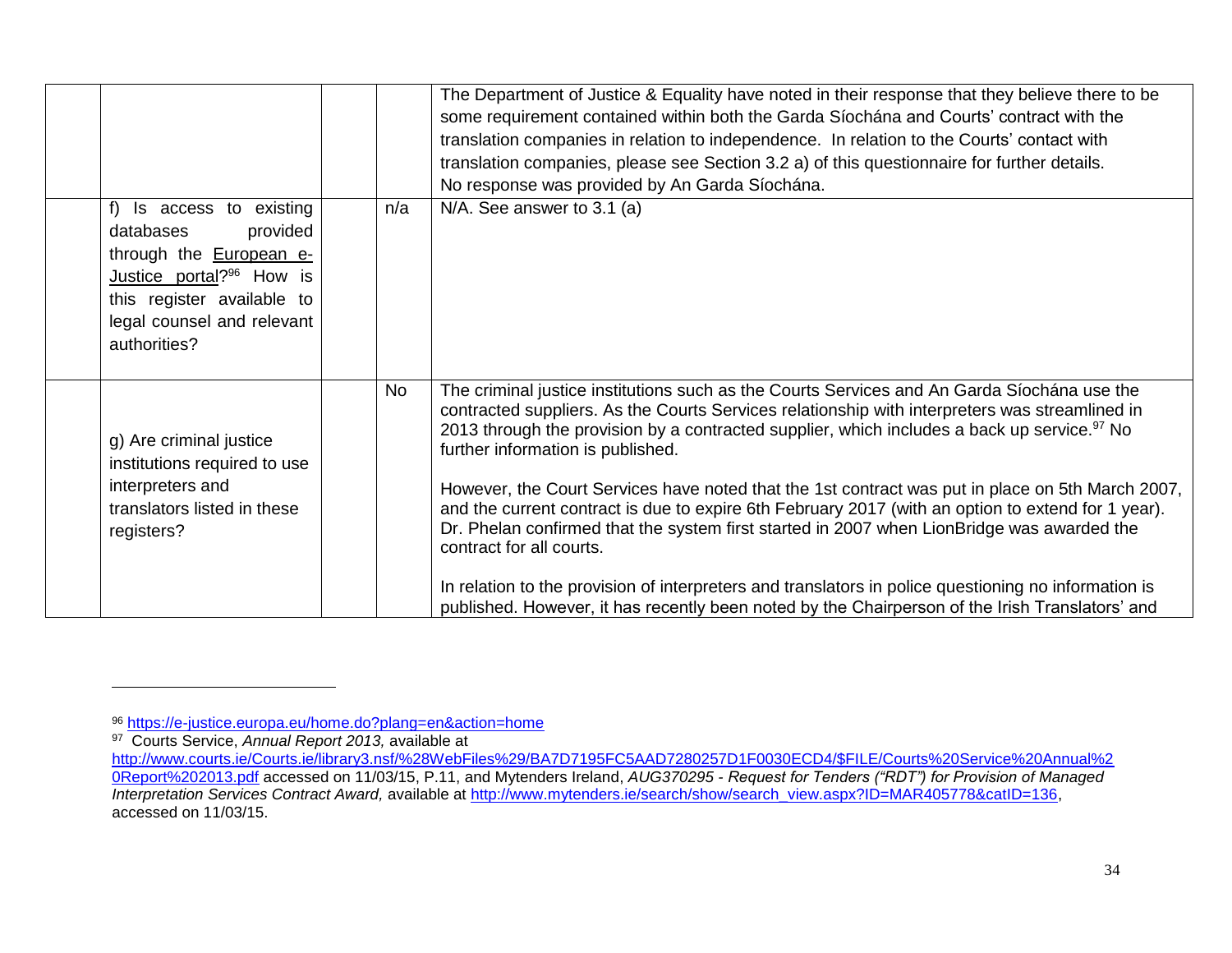| Interpreters' Association that the An Garda Síochána (police) are also using contracted<br>interpreters/translators obtained through a tendering process. <sup>98</sup>                                                                                                                                                                                                                                                                                                                                                                                                                                                                                |
|--------------------------------------------------------------------------------------------------------------------------------------------------------------------------------------------------------------------------------------------------------------------------------------------------------------------------------------------------------------------------------------------------------------------------------------------------------------------------------------------------------------------------------------------------------------------------------------------------------------------------------------------------------|
| There does not appear to be any national database or register of interpreters and translators to<br>assist selection for communications between suspected or accused persons and their counsel.<br>Recent research has noted that a register of interpreters and translators is run voluntarily by the<br>Irish Translators' and Interpreters' Association. <sup>99</sup>                                                                                                                                                                                                                                                                              |
| Please note: On 19 May 2015, the Office of Government Procurement (OGP) launched a<br>tendering competition to put a whole-of-government framework in place for multi-language<br>translation services. This call for tenders follows extensive consultation with a representative cross<br>section of language service providers and with the public bodies that are the large users of such<br>services, including An Garda Síochána, the Department of Justice & Equality, the Legal Aid<br>Board, the Department of Foreign Affairs and Trade, the Irish Naturalisation and Immigration<br>Service and the Local Government sector. <sup>100</sup> |
| <b>Practitioner Comment:</b><br>A criminal practitioner provided a redacted statement contained within a book of evidence in<br>relation to a garda (police) statement used during a criminal case, which was made by the suspect<br>to a Garda (police office) at the police station: "I spoke to Mr.X who had very limited English, he<br>informed Garda Y through his friend Z of[address/date of birth], who had fluent English, that he<br>had been drinking with a few friends at" Therefore this statement was taken without the use of<br>an official interpreter, but the suspect's friend. <sup>101</sup>                                    |
| The combined delayed response from the judiciary and the courts service will be inputted<br>accordingly during the next round of revisions.                                                                                                                                                                                                                                                                                                                                                                                                                                                                                                            |

<sup>98</sup> Public Affairs Ireland, Issue no.100, Mary Phelan, *Three Centuries on, Ireland None the Wiser in Interpreter Provision*, December 2014, p.21, available at:

[http://www.publicaffairsireland.com/system/journal\\_downloads/116/original/PAI%20100th%20Edition%20Web%20Version.pdf?1417776254](http://www.publicaffairsireland.com/system/journal_downloads/116/original/PAI%20100th%20Edition%20Web%20Version.pdf?1417776254) , accessed on 10/03/15.

<sup>99</sup> *JUSTICIA* European Rights Network, *Report on the Implementation of the Right to Interpretation and Translation Services in Criminal Proceedings,* December 2012, available at

[http://www.eujusticia.net/images/uploads/pdf/Report\\_Right\\_to\\_Interpretation\\_Justicia\\_December\\_2012.pdf](http://www.eujusticia.net/images/uploads/pdf/Report_Right_to_Interpretation_Justicia_December_2012.pdf) , accessed on 06/03/15, p. 34. <sup>100</sup> Per.Gov.ie, OGP to put in place whole-of-government framework for multi-language translation services, available at

[http://www.per.gov.ie/ogp-to-put-in-place-whole-of-government-framework-for-multi-language-translation-services/.](http://www.per.gov.ie/ogp-to-put-in-place-whole-of-government-framework-for-multi-language-translation-services/) Accessed on 25/05/15. <sup>101</sup> Ireland, barrister.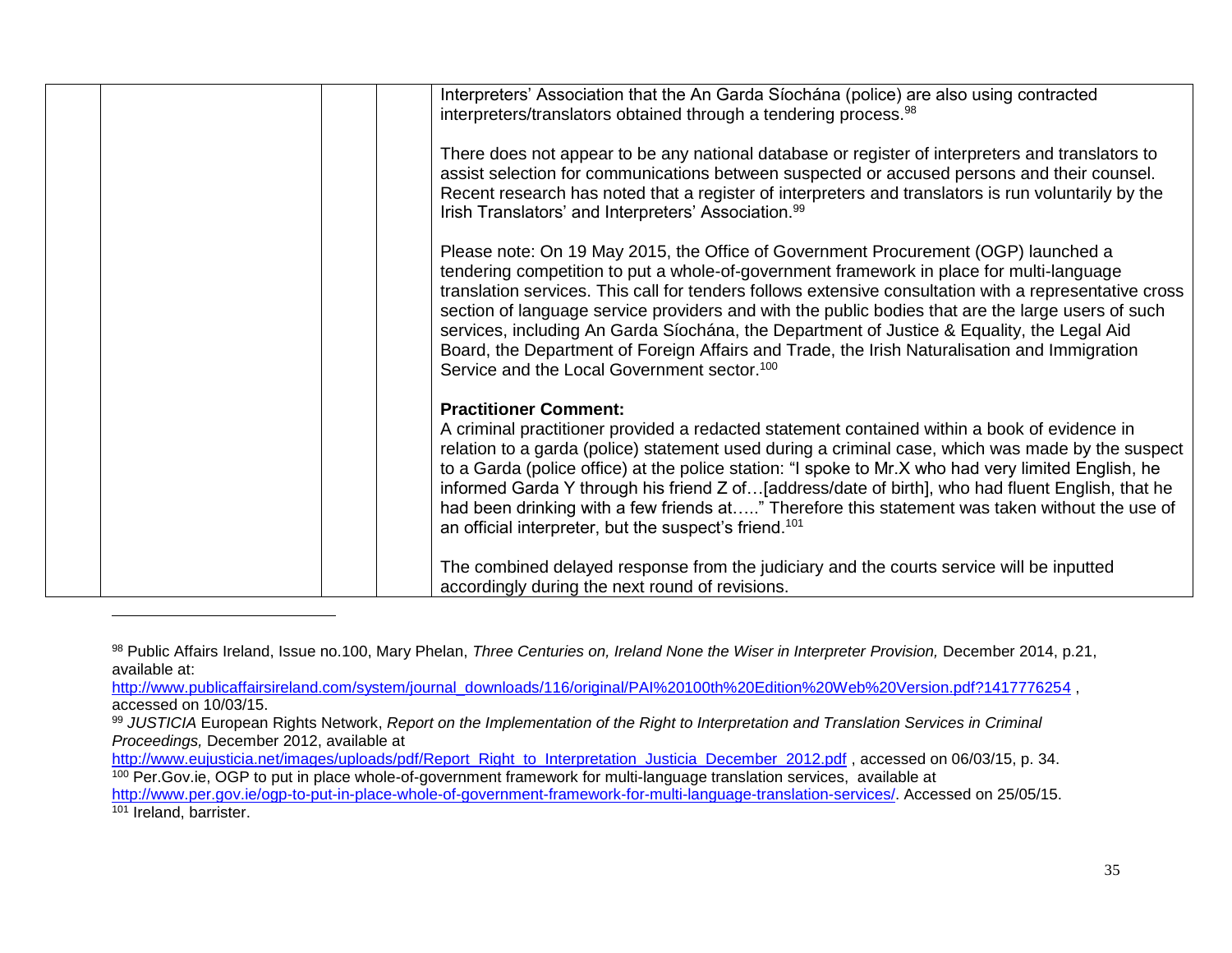|     |                                                                                                                                                                                                                                                                                                                  |     |           | No response was provided by An Garda Síochána.                                                                                                                                                                                                                                                                                                                                                                                                                                                                                                                                                                                                                                                                                                                                                                                                                                                                                                                                                                                                                                                                                                                                                                                                                                                                                                                                                                                                                                                                                                                                                                                                                                                                                                                                                                                                                                                                                                                                                                                                                                                                                                                                                                                                                                                                                                                                     |
|-----|------------------------------------------------------------------------------------------------------------------------------------------------------------------------------------------------------------------------------------------------------------------------------------------------------------------|-----|-----------|------------------------------------------------------------------------------------------------------------------------------------------------------------------------------------------------------------------------------------------------------------------------------------------------------------------------------------------------------------------------------------------------------------------------------------------------------------------------------------------------------------------------------------------------------------------------------------------------------------------------------------------------------------------------------------------------------------------------------------------------------------------------------------------------------------------------------------------------------------------------------------------------------------------------------------------------------------------------------------------------------------------------------------------------------------------------------------------------------------------------------------------------------------------------------------------------------------------------------------------------------------------------------------------------------------------------------------------------------------------------------------------------------------------------------------------------------------------------------------------------------------------------------------------------------------------------------------------------------------------------------------------------------------------------------------------------------------------------------------------------------------------------------------------------------------------------------------------------------------------------------------------------------------------------------------------------------------------------------------------------------------------------------------------------------------------------------------------------------------------------------------------------------------------------------------------------------------------------------------------------------------------------------------------------------------------------------------------------------------------------------------|
| 3.2 | With regard to other<br>mechanisms/procedures                                                                                                                                                                                                                                                                    | Yes | <b>No</b> | <b>Brief Description</b>                                                                                                                                                                                                                                                                                                                                                                                                                                                                                                                                                                                                                                                                                                                                                                                                                                                                                                                                                                                                                                                                                                                                                                                                                                                                                                                                                                                                                                                                                                                                                                                                                                                                                                                                                                                                                                                                                                                                                                                                                                                                                                                                                                                                                                                                                                                                                           |
|     | Are<br>there<br>other<br>a)<br>mechanisms<br>or<br>procedures in place<br>to<br>ensure the quality<br>and<br>independence<br>of<br>interpretation<br>and<br>translation<br>during<br>the<br>of<br>the<br>course<br>proceedings? Are there<br>any quality checks? Who<br>is responsible for carrying<br>them out? |     | <b>No</b> | When Ireland notified the European Commission of the list of measures taken to implement said<br>Directive, reference was made to two documents relating to quality of interpretation, namely,<br>Quality assurance in Interpretation in Police Interviews, 14/05/2013, and Quality Assurance in<br>Interpretation in Court Proceedings, 14/12/2010. Neither of which are available online, or<br>publically available.<br><b>Comment from the Courts Service:</b><br>In relation to Quality assurance in Interpretation in Police Interviews, 14/05/2013, and Quality<br>Assurance in Interpretation in Court Proceedings, 14/12/2010 it was noted that "It is presumed<br>that the Department of Justice and Equality referred to these documents, and reference should<br>be made to the Department for same."<br>In addition, it was noted that "The Courts Service's most recent Invitation to Tender for<br>interpretation and translation services made the following provision concerning quality of the<br>service to be provided:<br>"2.2.3"<br>Availability and Quality of Interpretation Resources.<br>Tenderers should indicate the numbers of interpreters for each of the 10 most frequently used<br>languages as specified in the first column of Appendix C (in this document referred to as<br>"the most frequently used languages") and each of the languages used less frequently as<br>specified in the second column of that Appendix (in this document referred to as "the less<br>frequently used languages") who will be available for each region and the location of each<br>interpreter concerned (taking into account the need for the Courts Service to manage the<br>expenses and service delivery for each Region). In this regard please complete Appendix<br>I-Language Resource - for each Region tendered.<br>The selected tenderer must be in a position to certify, based on objective criteria and verifiable<br>evidence as explained further below, that all persons to be engaged by the tenderer to<br>meet the interpretation requirements set out in this RFT have the necessary levels of<br>competence to provide a satisfactory level of assurance that the court will receive an<br>interpretation service to a standard of quality which will meet the requirements of due<br>process in the particular proceedings interpreted. |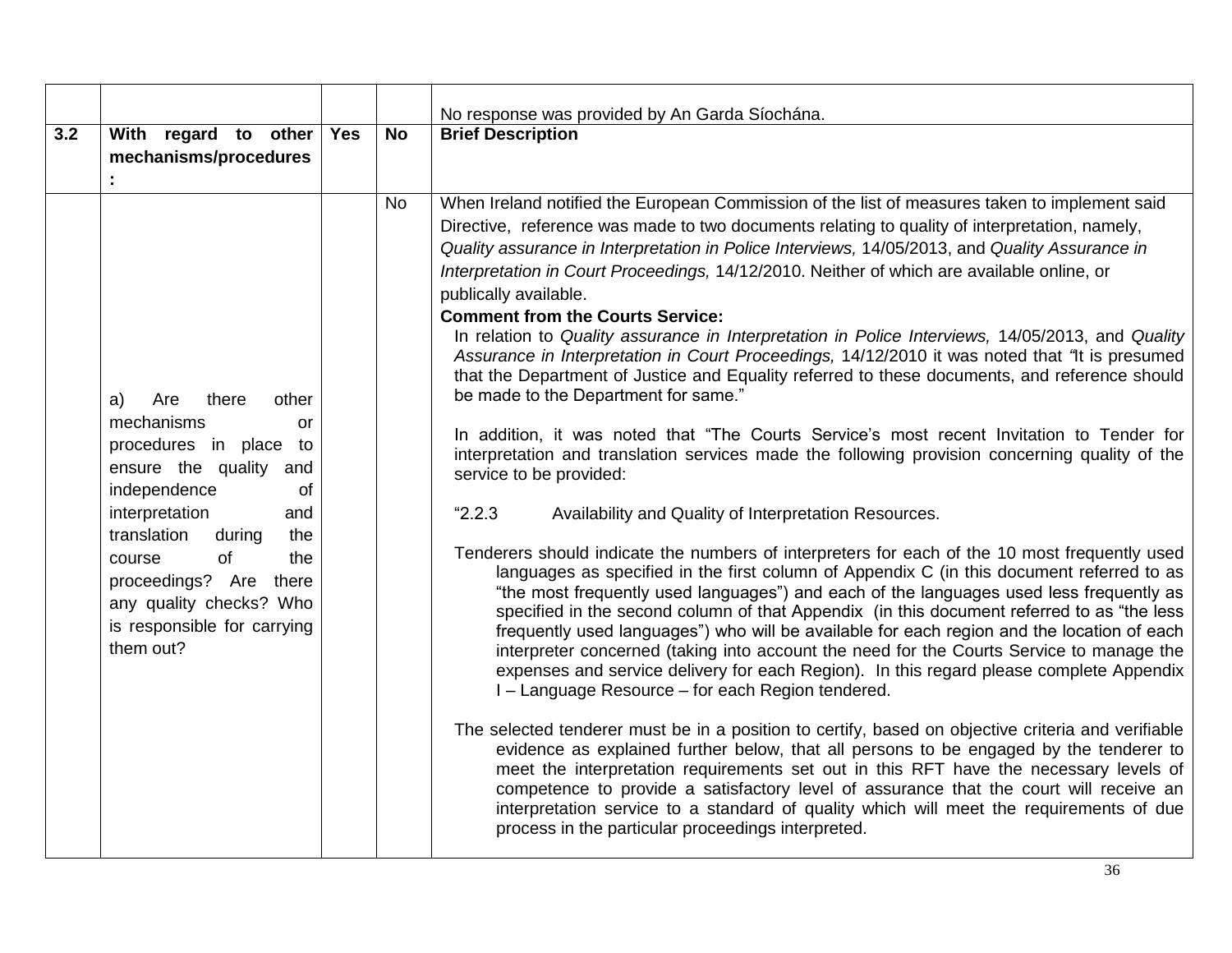|  | Appendix E to this invitation to tender sets out three objective levels of competency/proficiency<br>and tenderers are required to indicate the minimum standard they can provide on this<br>scale for each of the 10 most frequently used languages. This information must be<br>provided separately for each LOT for which a tender is being submitted in the format<br>detailed in the Table at Appendix E.                                                                                                                                          |
|--|---------------------------------------------------------------------------------------------------------------------------------------------------------------------------------------------------------------------------------------------------------------------------------------------------------------------------------------------------------------------------------------------------------------------------------------------------------------------------------------------------------------------------------------------------------|
|  | Tenderers should also submit a list of interpreters, their names, locations, the language (s) they<br>can interpret, the Level of competence claimed and the basis for that qualification. If the<br>basis is a certificate, diploma or any other document issued by an educational institution<br>the institution should be named. If the basis for claiming the level of competency is the<br>nationality of the person then the nationality should be given.                                                                                         |
|  | Where a tenderer claims Level 3 competence for an interpreter the following must be provided:<br>Documentary proof that the person is a native speaker of English (copy of a relevant<br>certificate from an Irish/English educational institution) with a third level qualification in the<br>language concerned (copy of relevant third level qualifications) OR a native speaker of the<br>language concerned (copy of passport) with a third level qualification in English (copy of<br>relevant third level qualification)                         |
|  | For the most frequently used languages, credit will be given in the evaluation process, on<br>production of documentary evidence, for the number of interpreters who are graded by the<br>tenderer as having Level 3 competence. For the less frequently used languages, credit will<br>be given in the evaluation process for the number of interpreters who are graded by the<br>tenderer as having Level 3 competence and the number of interpreters graded by the<br>tenderer as having Level 2 and Level 1 competence for each language concerned. |
|  | Tenderers may list interpreters for more than 1 Region but in doing so they it will be considered<br>that they are accepting the arrangements for cost of travel outlined in Section 2.2.7.                                                                                                                                                                                                                                                                                                                                                             |
|  | The Courts Service reserves the right to seek documentary proof of any qualifications claimed<br>and will seek evidence of these from a representative sample of interpreters of each<br>tenderer.                                                                                                                                                                                                                                                                                                                                                      |
|  | As mentioned above, the information requested above must be provided by each tenderer in<br>relation to each Lot being tendered for.                                                                                                                                                                                                                                                                                                                                                                                                                    |
|  | 2.2.4 Quality Control and Contract Management<br>The quality and efficiency of the Services provided under this contract will be closely monitored<br>by the Courts Service. The tenderer's capacity to provide a high level of quality control and                                                                                                                                                                                                                                                                                                     |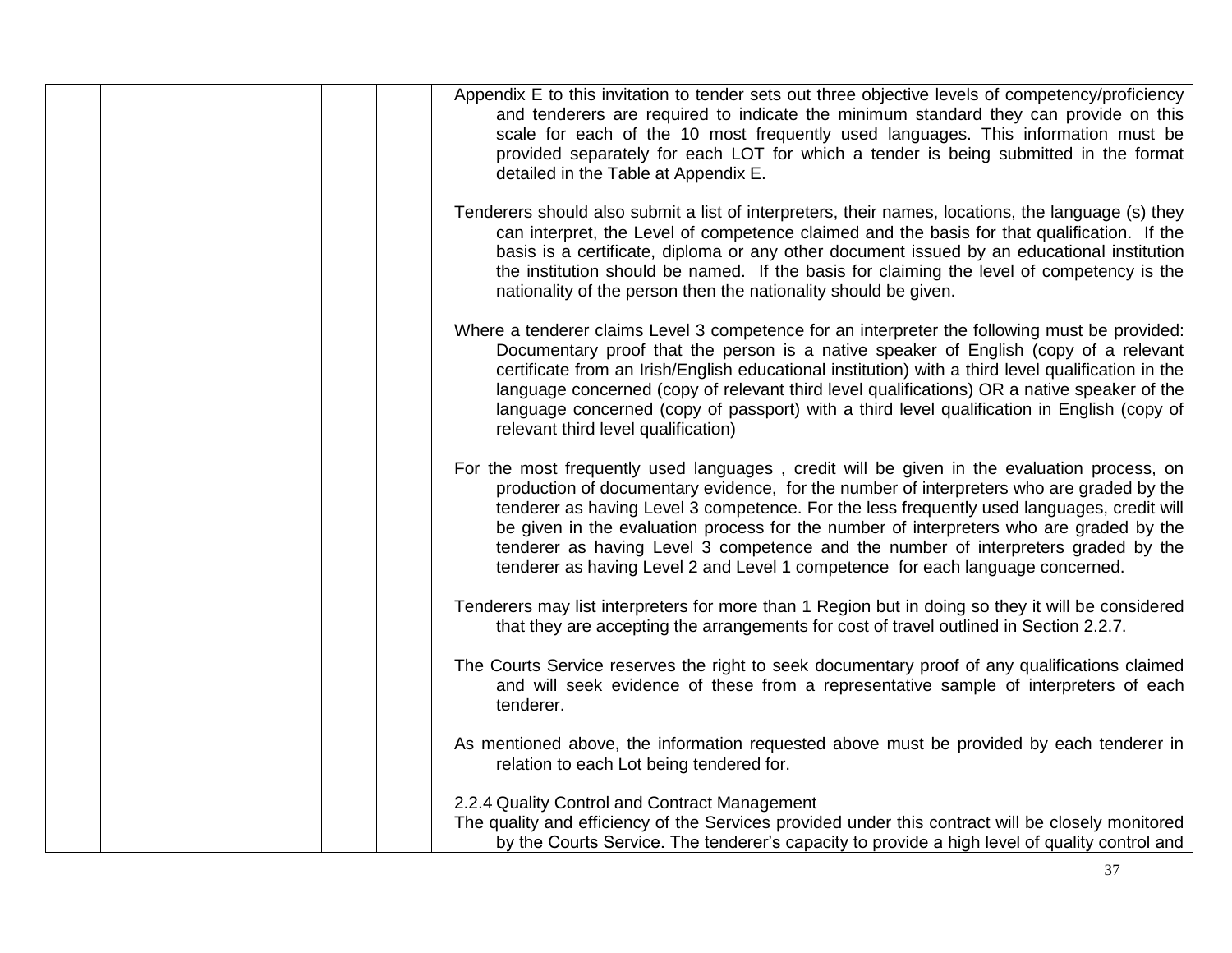|  | contract management is a key requirement of this procurement.                                                                                                                                                                                                                                                                                                                                                                                                                                                                                                                                                                                                          |
|--|------------------------------------------------------------------------------------------------------------------------------------------------------------------------------------------------------------------------------------------------------------------------------------------------------------------------------------------------------------------------------------------------------------------------------------------------------------------------------------------------------------------------------------------------------------------------------------------------------------------------------------------------------------------------|
|  | The selected tenderer(s) must be in a position to ensure that a high quality timely and complete<br>interpretation service will be provided for the duration of the contract. Responsibility for the<br>provision of such a quality service will rest with the successful tenderer(s). Any problems<br>that may arise with individual personnel providing Services under this contract must be<br>dealt with by the successful tenderer(s). However, the Courts Service reserves the right to<br>refuse to use individuals at short notice in the event of misbehaviour, breach of security or<br>confidentiality, non-adherence to standards or serious incompetence. |
|  | In response to this Section, tenderers must set out in detail the management structure they will<br>put in place to deliver the Services and, as a minimum, please provide the following<br>information:                                                                                                                                                                                                                                                                                                                                                                                                                                                               |
|  | Details of the staff resources and the responsibilities thereof which will be put in place to<br>a.<br>ensure proper administration of the Services and to ensure the requirements of the Courts<br>Service in terms of volume and quality of service delivery are met.                                                                                                                                                                                                                                                                                                                                                                                                |
|  | A chart of management structure and responsibilities of those staff managing the delivery<br>b.<br>of the Services.                                                                                                                                                                                                                                                                                                                                                                                                                                                                                                                                                    |
|  | Copies of C.V's. of those members of staff who will be managing the delivery of the<br>c.<br>Services (see Section 3.2.2 (c)).                                                                                                                                                                                                                                                                                                                                                                                                                                                                                                                                         |
|  | Information on the quality control and monitoring systems and processes that will apply to<br>d.<br>the Services and the reasons why these systems are capable of providing the Courts<br>Service with a high level of confidence that an excellent quality of service will be delivered                                                                                                                                                                                                                                                                                                                                                                               |
|  | An explanation of the arrangements that will be put in place to resolve the issue of non-<br>е.<br>attendance of interpreters, performance of interpreters and any other issues or problems<br>that may arise in relation to the delivery of the Services. The arrangements which are<br>outlined should include a time scale for resolving such issues.                                                                                                                                                                                                                                                                                                               |
|  | f.<br>Details of the arrangements they would propose to put in place for monitoring of any<br>contract arising from this procurement and specifically in relation to interaction with the<br>Courts Service in the context of reviewing the service at regular intervals.                                                                                                                                                                                                                                                                                                                                                                                              |
|  | A draft Service Level Agreement specifically outlining the service levels a tenderer would<br>g.<br>propose to commit to as part of any contract arising from this competition. The draft                                                                                                                                                                                                                                                                                                                                                                                                                                                                              |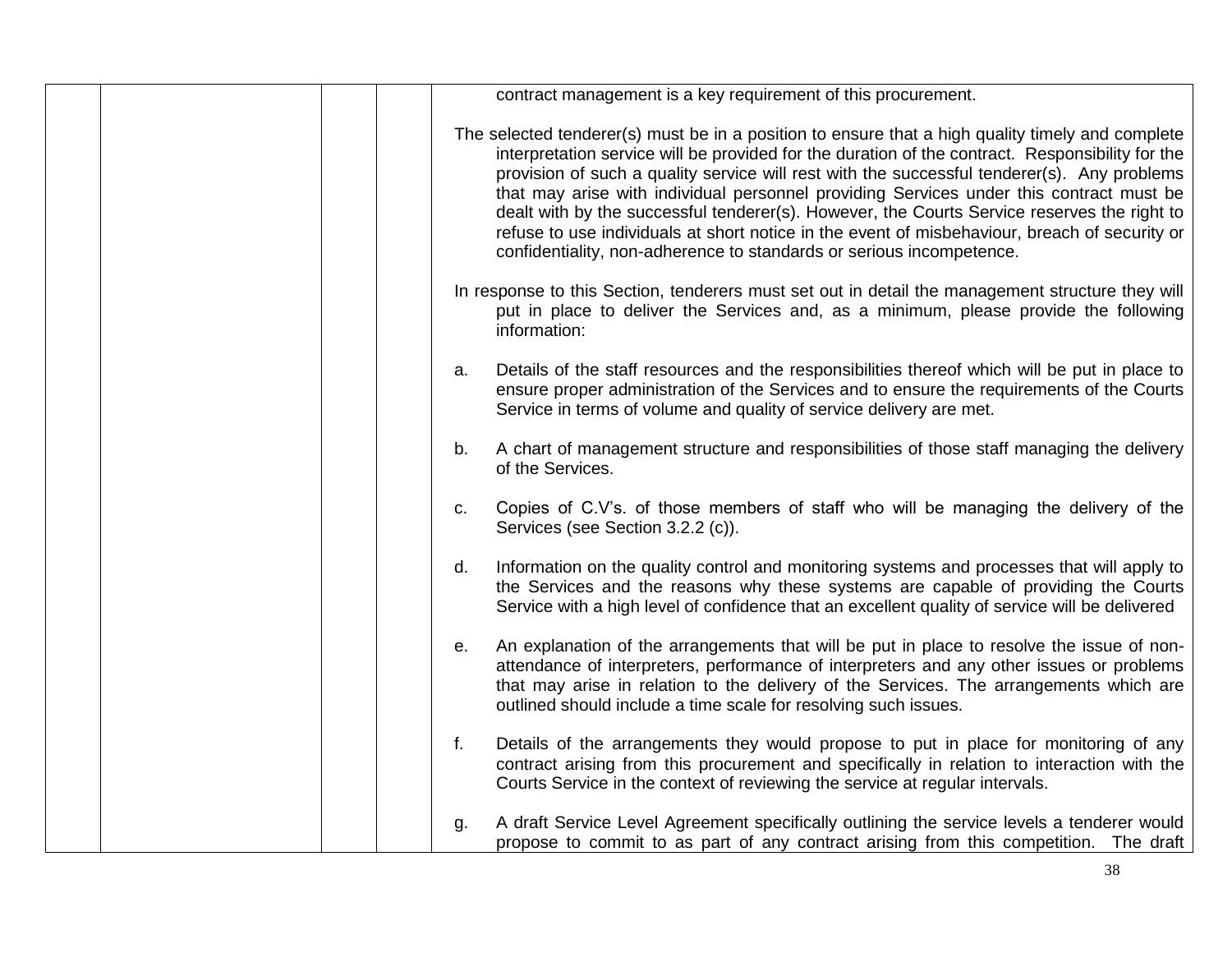|  | Service Level Agreement should specifically outline the response times offered for the 10<br>most frequently used languages and the less frequently used languages and also the<br>response times for standard bookings and for urgent attendance requirements. "Response<br>times" means the elapsed time between the booking being agreed between the service<br>provider and the Courts Service and the time of attendance in Court                                                                                                                                                                                               |
|--|--------------------------------------------------------------------------------------------------------------------------------------------------------------------------------------------------------------------------------------------------------------------------------------------------------------------------------------------------------------------------------------------------------------------------------------------------------------------------------------------------------------------------------------------------------------------------------------------------------------------------------------|
|  | Details of the reporting system that will be put in place in order to provide management<br>h.<br>and statistical information to the Courts Service and assist in the overall monitoring and<br>management of the Services contract. In this regard monthly reports are considered the<br>optimum requirement. Reports should as a minimum be capable of providing data on<br>interpreter usage by venue and language. Tenderers must provide a sample report which<br>they would propose to provide as standard, and a description of any additional reports<br>which they would consider useful in the management of the contract. |
|  | 2.2.5 Professional standards.                                                                                                                                                                                                                                                                                                                                                                                                                                                                                                                                                                                                        |
|  | Tenderers are invited to outline details of their training programmes for staff particularly<br>interpreters and other staff who would be directly involved in the delivery of the Services<br>under the contract subject to this RFT.                                                                                                                                                                                                                                                                                                                                                                                               |
|  | In response to this section, tenderers must provide in particular:                                                                                                                                                                                                                                                                                                                                                                                                                                                                                                                                                                   |
|  | Details of any systems or training programmes they have in place to verify compliance by<br>a.<br>interpreters utilised by the company with competency levels, professional standards and<br>ethics.                                                                                                                                                                                                                                                                                                                                                                                                                                 |
|  | Details of any health and safety training provided to staff and interpreters.<br>b.                                                                                                                                                                                                                                                                                                                                                                                                                                                                                                                                                  |
|  | Notwithstanding the foregoing, the Court Service reserves the right to require interpreters to<br>ensure at their own expense that interpreters undergo induction in respect of Court<br>processes and the court environment."                                                                                                                                                                                                                                                                                                                                                                                                       |
|  | The Courts Service in its most recent Invitation to Tender required as a general minimum<br>standard, that all interpreters provided shall be competent to interpret sworn testimony by<br>defendants and witnesses, submissions by lawyers and judges' rulings from English to the<br>language concerned and from the language concerned to English to a standard of quality which<br>will meet the requirements of due process in the particular proceedings interpreted. The Courts<br>Service set three levels of competence for interpretation for the purposes of the procurement<br>process thereunder, as follows:           |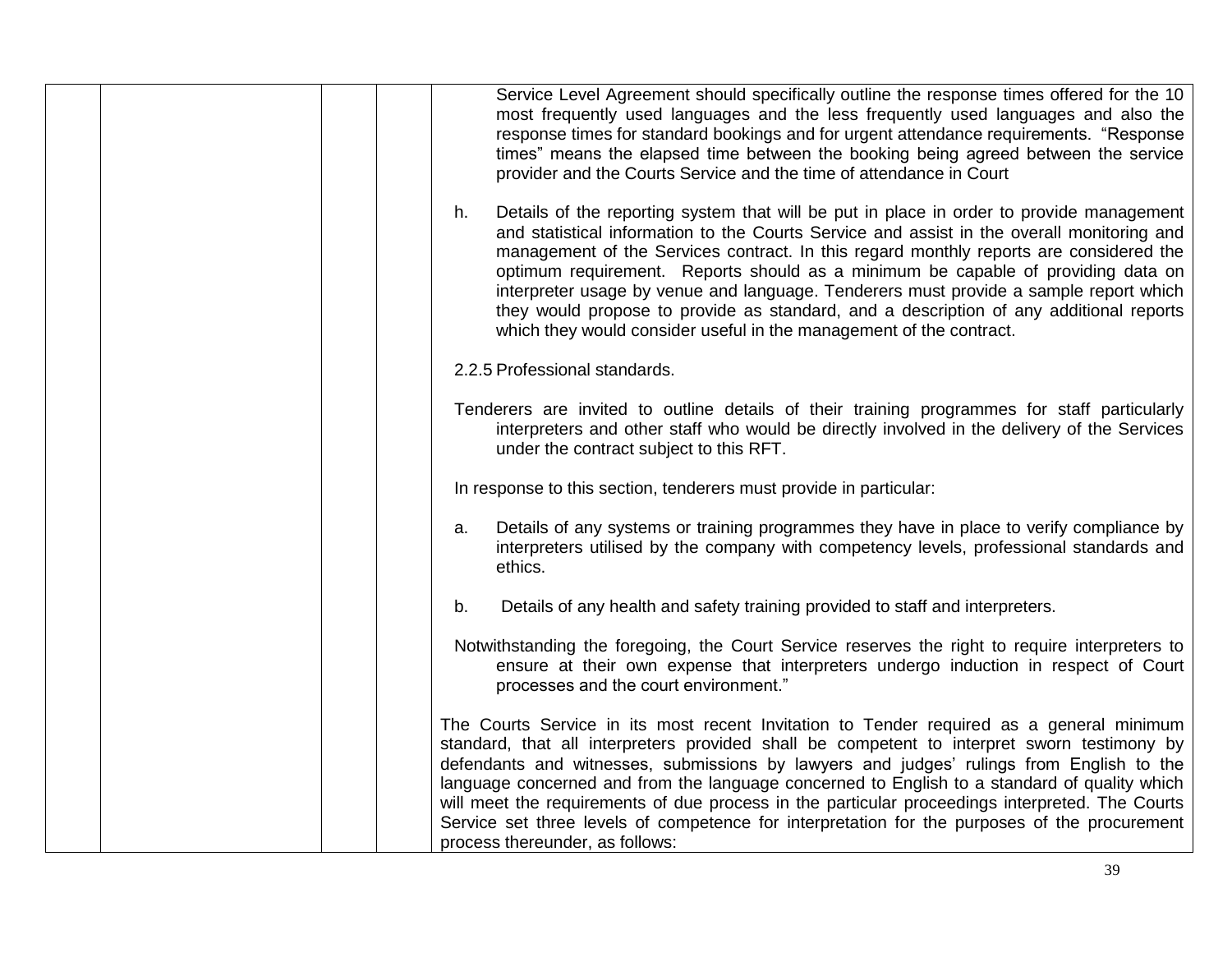|  | "Levels of competence for Interpretation                                                                                                                                                                                                                                                                                                                                                    |
|--|---------------------------------------------------------------------------------------------------------------------------------------------------------------------------------------------------------------------------------------------------------------------------------------------------------------------------------------------------------------------------------------------|
|  | Level 1 The person can demonstrate that they are competent in both English and the language                                                                                                                                                                                                                                                                                                 |
|  | concerned.<br>Level 2The person is a native speaker of the language concerned and can be shown to be<br>competent in English or is a native speaker of English and can be shown to be competent in the<br>language concerned.                                                                                                                                                               |
|  | Level 3The person is a native speaker of English with a third level qualification in the language<br>concerned or a native speaker of the language concerned with a third level qualification in<br>English."                                                                                                                                                                               |
|  | For that purpose, "native speaker" means a person who naturally acquired fluency in the relevant<br>language in early childhood and continues to use the spoken language in day-to-day life.                                                                                                                                                                                                |
|  | For the purposes of this document, "Third Level Qualification" means a qualification awarded by a<br>University, Institute of Technology or Higher / Further Education and Training Council that is<br>recognised as falling within or being equivalent to a Level 6 – Level 10 qualification, as defined by<br>the National Qualification Authority of Ireland's Qualification Framework." |
|  | The contracted interpreter was required to undertake that in the execution of the contract the<br>interpreters to be used will be of level 3 standard in the first instance, only where no level 3<br>interpreter is available will the Courts Service consider using a level 2 interpreter or where a level<br>2 interpreter is not available using a level 1 interpreter.                 |
|  | Insofar as independence is concerned, an interpreter for the court is required to swear to well and<br>truly interpret and explain all matters and things as shall be required of him / her "to the best of my<br>skill and understanding".                                                                                                                                                 |
|  | In any event, the judge retains ultimate control of the issue of whether the interpreter or translator<br>provided is sufficiently competent to discharge their function in a manner which vindicates the right<br>of the accused to a fair trial. "                                                                                                                                        |
|  | General Guidelines are provided for interpretation in court, as follows:<br>"General Guidelines for Interpreting in Court.                                                                                                                                                                                                                                                                  |
|  | The Courts Service will pay the supplier for the interpreters time spent in court from the time they<br>are booked to be in court or arrive in court only, to the time they finish interpreting, regardless of<br>the number of individuals the interpreting is provided for or the number of languages interpreted.                                                                        |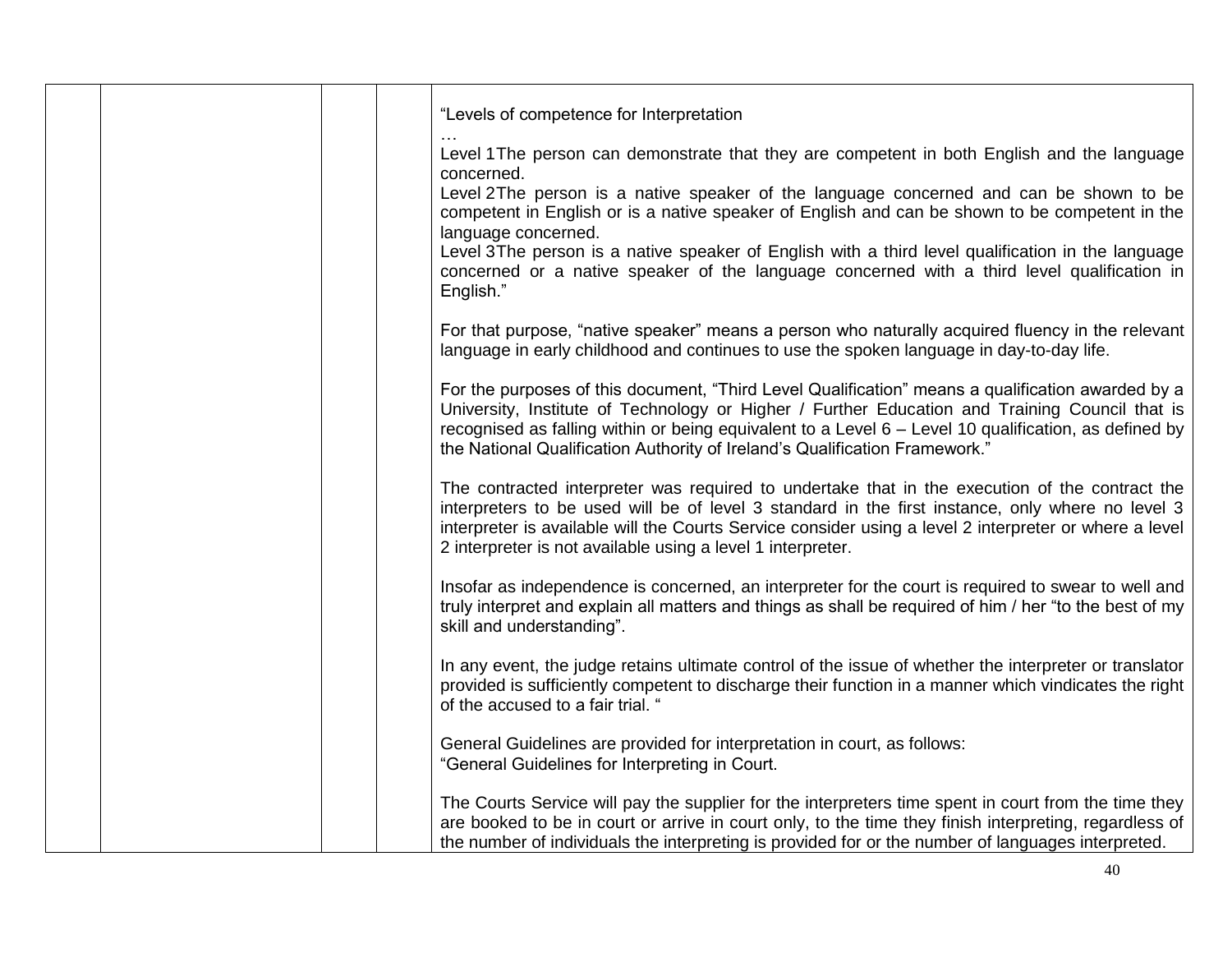|  | Interpretation services shall not be provided to parties other than the Court, without the<br>1 <sub>1</sub><br>expressed consent of the Court.                                                                                                                                                                                                                                                                                                                                                                                                                                                                                                                                                                                                                                                                                                                                                                                                                                                                                                                                                                                                                                                                                                                                                                                                                                                                                                                                                                                                                        |
|--|------------------------------------------------------------------------------------------------------------------------------------------------------------------------------------------------------------------------------------------------------------------------------------------------------------------------------------------------------------------------------------------------------------------------------------------------------------------------------------------------------------------------------------------------------------------------------------------------------------------------------------------------------------------------------------------------------------------------------------------------------------------------------------------------------------------------------------------------------------------------------------------------------------------------------------------------------------------------------------------------------------------------------------------------------------------------------------------------------------------------------------------------------------------------------------------------------------------------------------------------------------------------------------------------------------------------------------------------------------------------------------------------------------------------------------------------------------------------------------------------------------------------------------------------------------------------|
|  | 2.<br>Interpretation mode<br>Interpretation services are for Consecutive Interpretations only. That is, where the speaker<br>states a few phrases and then pauses while the interpreter interprets. Consecutive interpretation<br>is bidirectional. For this reason it is helpful to ask witnesses and all other parties addressing the<br>Court to keep their statements as short and precise as possible. Simultaneous interpretation is,<br>generally, not feasible in a courtroom for a variety of reasons including the need to install sound<br>proof interpreters' booths.                                                                                                                                                                                                                                                                                                                                                                                                                                                                                                                                                                                                                                                                                                                                                                                                                                                                                                                                                                                      |
|  | 3.<br>Interpreters' Responsibilities<br>3.1<br>The role of the interpreter is to:<br>Provide precise and accurate oral translation of the spoken word<br>Enable effective communication<br>Not to omit, add to, or offer an opinion on anything stated during the hearing.<br>3.2<br>The interpreter's role is to provide a channel of communication (including words, culture<br>and emotions). The interpreter will interpret as faithfully and precisely as possible without<br>additions, omissions or modifications. If a literal translation appears to be impossible, it may be<br>necessary for the interpreter to paraphrase to facilitate good comprehension.<br>The interpreter's role is neutral. The interpreter may not engage in any conversation with<br>3.3<br>defendants during the hearing.<br>The interpreter is bound by a duty of confidentiality and is not allowed to disclose, discuss,<br>3.4<br>use, or pass to any other persons any information gathered while performing his/her functions.<br>If ties exist (or appear to exist) between the interpreter and the defendant or if a conflict of<br>3.5<br>interest is involved, this will be reported to the Court.<br>3.6<br>In delivering interpretations services, the interpreters' client is the Judge, the Registrar,<br>and/or any member of staff of the Courts Service. For the purposes of this Protocol, any<br>defendant, solicitors, barristers, member of An Garda Síochána, witness or any other party, is not<br>considered to be the interpreter's client/service user. |
|  | Interpreters will observe punctuality; introduce themselves to the Registrar before the start<br>3.7<br>of proceedings and display their Company badge with their photograph at all times.<br>Interpreters may take notes during their assignments to:<br>3.8<br>guarantee accuracy<br>help remind themselves of details (dates, figures, etc)<br>an aid to memory<br>Taking notes is a singularly individual exercise. Therefore some interpreters do not take                                                                                                                                                                                                                                                                                                                                                                                                                                                                                                                                                                                                                                                                                                                                                                                                                                                                                                                                                                                                                                                                                                        |
|  | notes. Interpreters are instructed to destroy their notes after each case. These notes do not                                                                                                                                                                                                                                                                                                                                                                                                                                                                                                                                                                                                                                                                                                                                                                                                                                                                                                                                                                                                                                                                                                                                                                                                                                                                                                                                                                                                                                                                          |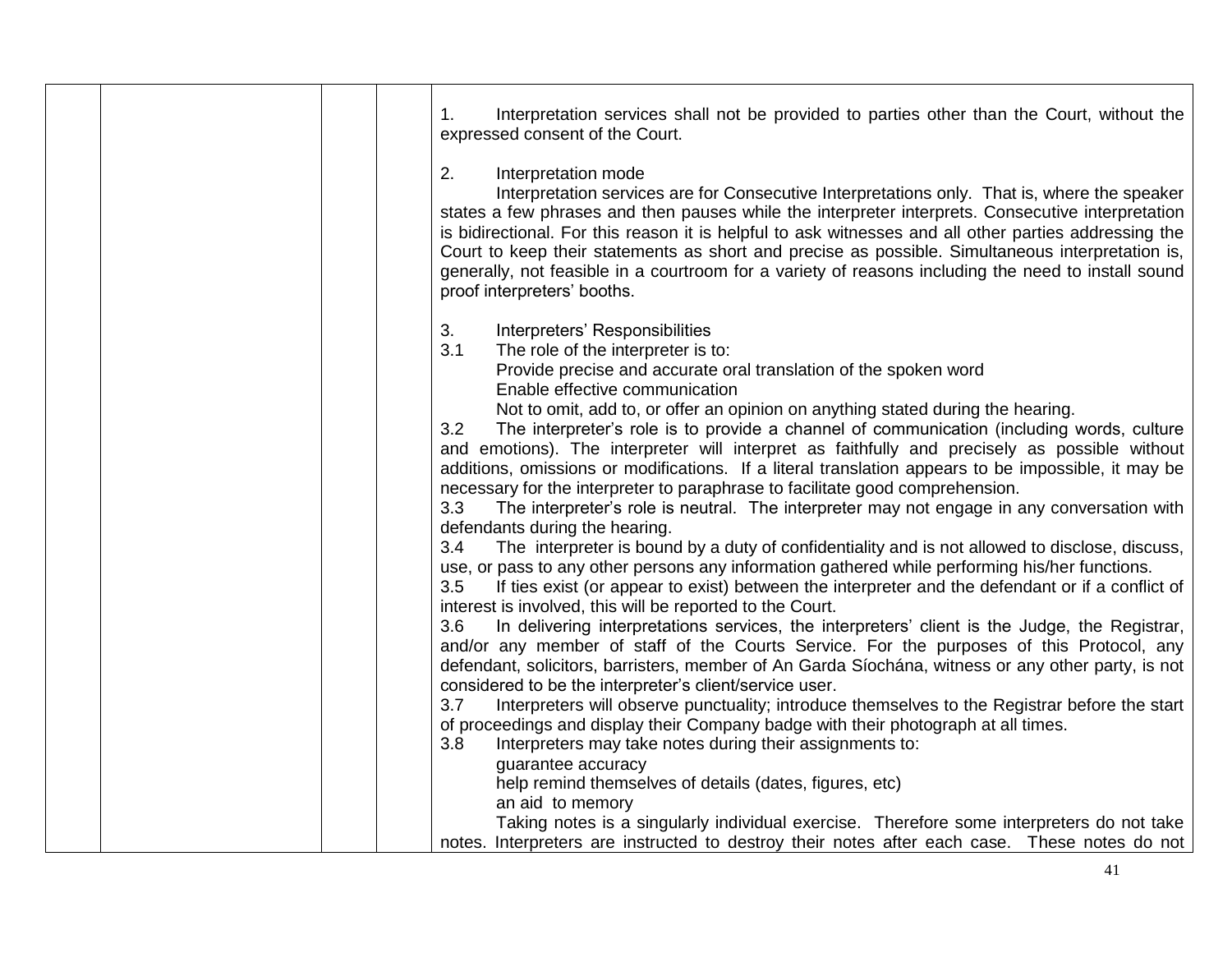| constitute legal documents nor should they be used as evidence at any stage.                                                                                                                               |
|------------------------------------------------------------------------------------------------------------------------------------------------------------------------------------------------------------|
| Interpreters will not give any opinions or volunteer any information, even if asked to do so.<br>3.9                                                                                                       |
| Their sole role is to provide interpretation services.                                                                                                                                                     |
| 3.10 Interpreters may consult their dictionaries during the course of their work to look up words                                                                                                          |
| or expressions that might be new to them. For some languages (e.g. tribal and rare languages)                                                                                                              |
| there are no dictionaries available.                                                                                                                                                                       |
| Interpreters will inform the Judge in the unlikely event that they make a mistake or<br>3.11                                                                                                               |
| encounter a term/word that they are not familiar with.                                                                                                                                                     |
| Interpreters will use the first person and never say "he said" or "she said".<br>3.12                                                                                                                      |
| Interpreters will refer to themselves at any point during the hearing as "the interpreter".<br>3.13                                                                                                        |
| That distinction is made to eliminate any confusion as to whom "I' refers.                                                                                                                                 |
| Interpreters will not interrupt defendants while giving evidence. If the defendant/witness<br>3.14                                                                                                         |
| makes long statements, the interpreter will not interrupt him/her. Although the interpreter might be                                                                                                       |
| taking notes, the interpretation might not be as accurate as it is in the case of short statements. It                                                                                                     |
| is the function of the Judge only to instruct defendants, and/or any other party in the case, to keep                                                                                                      |
| their statements short and precise or to allow for pauses in long answers as indicated at                                                                                                                  |
| paragraph 4 hereunder.                                                                                                                                                                                     |
| 3.15 The interpreter will abstain from giving any comments. If required by the Judge (or the                                                                                                               |
| interpreter), they may intervene to:-                                                                                                                                                                      |
| Clarify something he/she did not understand.                                                                                                                                                               |
| Inform the Judge if he/she is having communication problems with the non-English                                                                                                                           |
| speaker due to differences in dialect                                                                                                                                                                      |
| Inform the Judge if the defendant has a speech impediment                                                                                                                                                  |
| Indicate where his/her interpretation is impaired as a result of fatigue, illness, long                                                                                                                    |
| sentences or any other reason                                                                                                                                                                              |
| Indicate that the non-English speaker has changed languages                                                                                                                                                |
| Interpreters will translate swearwords accurately and literally.<br>3.16                                                                                                                                   |
| Interpreters will, as far is possible, endeavour to reflect the emotion/tone of the person they<br>3.17                                                                                                    |
| are interpreting for.                                                                                                                                                                                      |
| The interpreter will remain in Court until all cases requiring his/her services are disposed<br>3.18                                                                                                       |
| of.                                                                                                                                                                                                        |
| 3.19<br>Interpreters will dress appropriately for appearance in court.                                                                                                                                     |
| 3.20<br>Interpreters will not communicate with the witnesses or defendants other than to interpret.                                                                                                        |
|                                                                                                                                                                                                            |
| Courts Service/Judges' responsibilities<br>4.<br>4.1                                                                                                                                                       |
| Service users will state two or three sentences at a time and then pause to allow enough                                                                                                                   |
| time for the interpreter to interpret them into the other language. The Judge may, where possible,<br>instruct the other participants, to say two or three sentences only at a time. This will ensure that |
|                                                                                                                                                                                                            |
| the interpreter has enough time to translate fully and accurately all statements made.                                                                                                                     |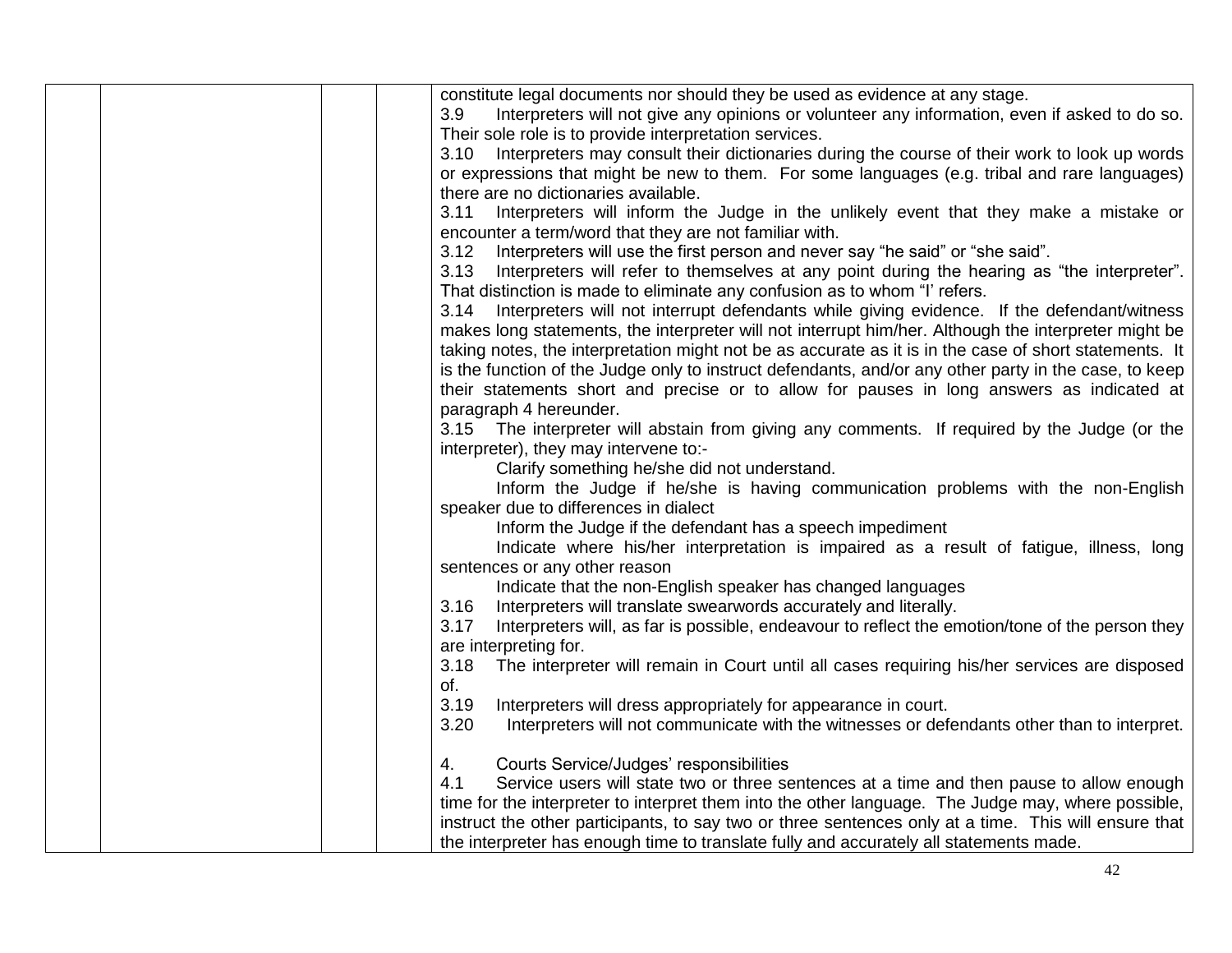| It is the function of the Judge only to stop the speaker after two or three sentences in order<br>4.2<br>to allow the interpreter interpret consecutive sentences. All parties should be advised at the<br>outset that they should pause, or will be asked to pause, after two to three sentences.<br>The presiding Judge has of course discretion in applying paragraphs 4.1 and 4.2 according<br>4.3<br>to the circumstances of the case. A presiding Judge may also ask a witness to speak more slowly<br>or more clearly if it appears that the interpreter has difficulty in following or keeping up with a<br>witness.<br>When considered necessary the presiding Judge will explain the role of interpreter to all<br>4.4<br>parties prior to the commencement of cases.<br>Where necessary, interpreters should be provided with a short briefing on the content of<br>4.5<br>the case prior to the hearing in certain situations. These could include:-<br>Where particular vulnerabilities or circumstances exist (e.g. cases involving minors,<br>sensitive cases, cases where defendants are prone to violence)<br>Where there are likely to be questions involving technical or medical terms or<br>abbreviations.<br>Service users will bear in mind that rare expressions and/or complex structures may not<br>4.6<br>translate accurately, especially in tribal languages. When such situations arise the interpreter will<br>indicate to the presiding Judge the nature of the difficulty in order to allow the witness to explain<br>what he or she means in another way.<br>Service users will not interrupt interpreters before they finish speaking and will ensure that<br>4.7<br>interpreters will not be interrupted by any other party whilst delivering their services.<br>The Court Registrar shall not sign the Interpreters attendance form until all cases requiring<br>4.8<br>their services have been dealt with.<br>Interpreters are contracted to provide a service to the Courts and shall not engage on a<br>4.9<br>personal basis or on behalf of any other person/company to provide a service to the Courts<br>Service at the same location on the same day." |
|------------------------------------------------------------------------------------------------------------------------------------------------------------------------------------------------------------------------------------------------------------------------------------------------------------------------------------------------------------------------------------------------------------------------------------------------------------------------------------------------------------------------------------------------------------------------------------------------------------------------------------------------------------------------------------------------------------------------------------------------------------------------------------------------------------------------------------------------------------------------------------------------------------------------------------------------------------------------------------------------------------------------------------------------------------------------------------------------------------------------------------------------------------------------------------------------------------------------------------------------------------------------------------------------------------------------------------------------------------------------------------------------------------------------------------------------------------------------------------------------------------------------------------------------------------------------------------------------------------------------------------------------------------------------------------------------------------------------------------------------------------------------------------------------------------------------------------------------------------------------------------------------------------------------------------------------------------------------------------------------------------------------------------------------------------------------------------------------------------------------------------------------------------------------------------------------------|
| The Courts Service subsequently provided a summary of material from the handbook for judges<br>on the Equal Treatment of Persons in Court, which contains material on the conduct of<br>proceedings involving persons with language or communication difficulties. inter alia -<br>• The legal framework surrounding the right to an interpreter<br>The need to be aware of linguistic difficulties<br>The role and responsibilities of the interpreter<br>Provision of guidance to the interpreter<br>The need for judicial supervision at all times<br>issues arising in the case of persons with a hearing or sight impairment.<br>$\bullet$<br>Full access to this document can only be granted with permission of the Committee for Judicial                                                                                                                                                                                                                                                                                                                                                                                                                                                                                                                                                                                                                                                                                                                                                                                                                                                                                                                                                                                                                                                                                                                                                                                                                                                                                                                                                                                                                                                    |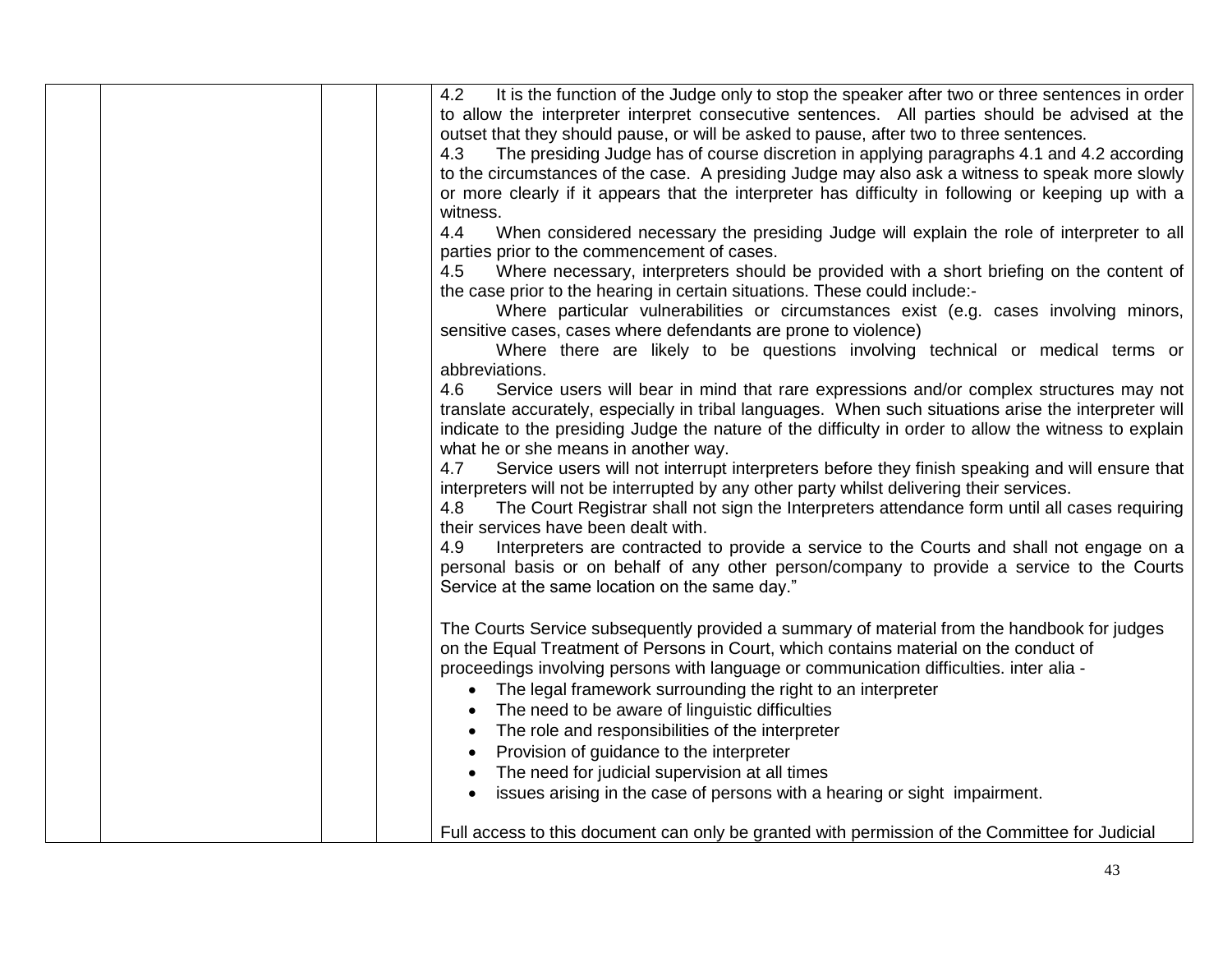|  | Studies subsequent to the submission of such a request. The next meeting of the Committee is in<br>early July.                                                                                                                                                                                                                                                                                                                                                                                                                                                                                                                                                                                                                                                                                                                      |
|--|-------------------------------------------------------------------------------------------------------------------------------------------------------------------------------------------------------------------------------------------------------------------------------------------------------------------------------------------------------------------------------------------------------------------------------------------------------------------------------------------------------------------------------------------------------------------------------------------------------------------------------------------------------------------------------------------------------------------------------------------------------------------------------------------------------------------------------------|
|  | <b>Practitioner Comment:</b>                                                                                                                                                                                                                                                                                                                                                                                                                                                                                                                                                                                                                                                                                                                                                                                                        |
|  | A criminal practitioner noted that they have had complaints from many accused persons regarding<br>the quality of the interpretation/translation provided, as well as "witness[ing] court interpreters who<br>are clearly not capable, sitting silently beside accused persons while their case is being dealt<br>with. <sup>102</sup> I have been told that a translator [interpreter] used her time to scold the accused for his<br>behaviour rather than translate [interpret] what was happening. I witnessed a translator<br>[interpreter] who could not grasp basic English, let alone translate [interpret] legal terms into her<br>native language. The judge halted proceedings so that another translator [interpreter] could be<br>found, but nothing was done about the greater problem. There appears to be no minimum |
|  | standard."                                                                                                                                                                                                                                                                                                                                                                                                                                                                                                                                                                                                                                                                                                                                                                                                                          |
|  | Another criminal practitioner has noted their concerns in relation to the translation of the<br>indictment and relayed an instance where the case was listed for arrangement, i.e. there would be<br>a presumption in this case that there would be a guilty plea, and after the charges were been read<br>out in English, interpreted, the accused first pleaded "not guilty", and subsequently "guilty" after<br>consulting their solicitor/barrister. Moreover, a criminal practitioner noted serious concerns in<br>relation to whether in certain circumstances the accused person actually understands the charges<br>before the court, and what plea he/she should make. <sup>103</sup><br><b>NGO Comment:</b>                                                                                                               |
|  | It was noted by an NGO with experience of working with interpreters in criminal proceedings                                                                                                                                                                                                                                                                                                                                                                                                                                                                                                                                                                                                                                                                                                                                         |
|  | stems from trafficking cases where the suspect/accused person is a suspected victim of                                                                                                                                                                                                                                                                                                                                                                                                                                                                                                                                                                                                                                                                                                                                              |
|  | trafficking, that they have heard antedotally through reliable sources of suspected victims pleading<br>guilty of charges due to incorrect interpretation and having to go through the process before<br>withdrawing their plea.                                                                                                                                                                                                                                                                                                                                                                                                                                                                                                                                                                                                    |

<sup>102</sup> Ireland, solicitor.

 $\overline{\phantom{a}}$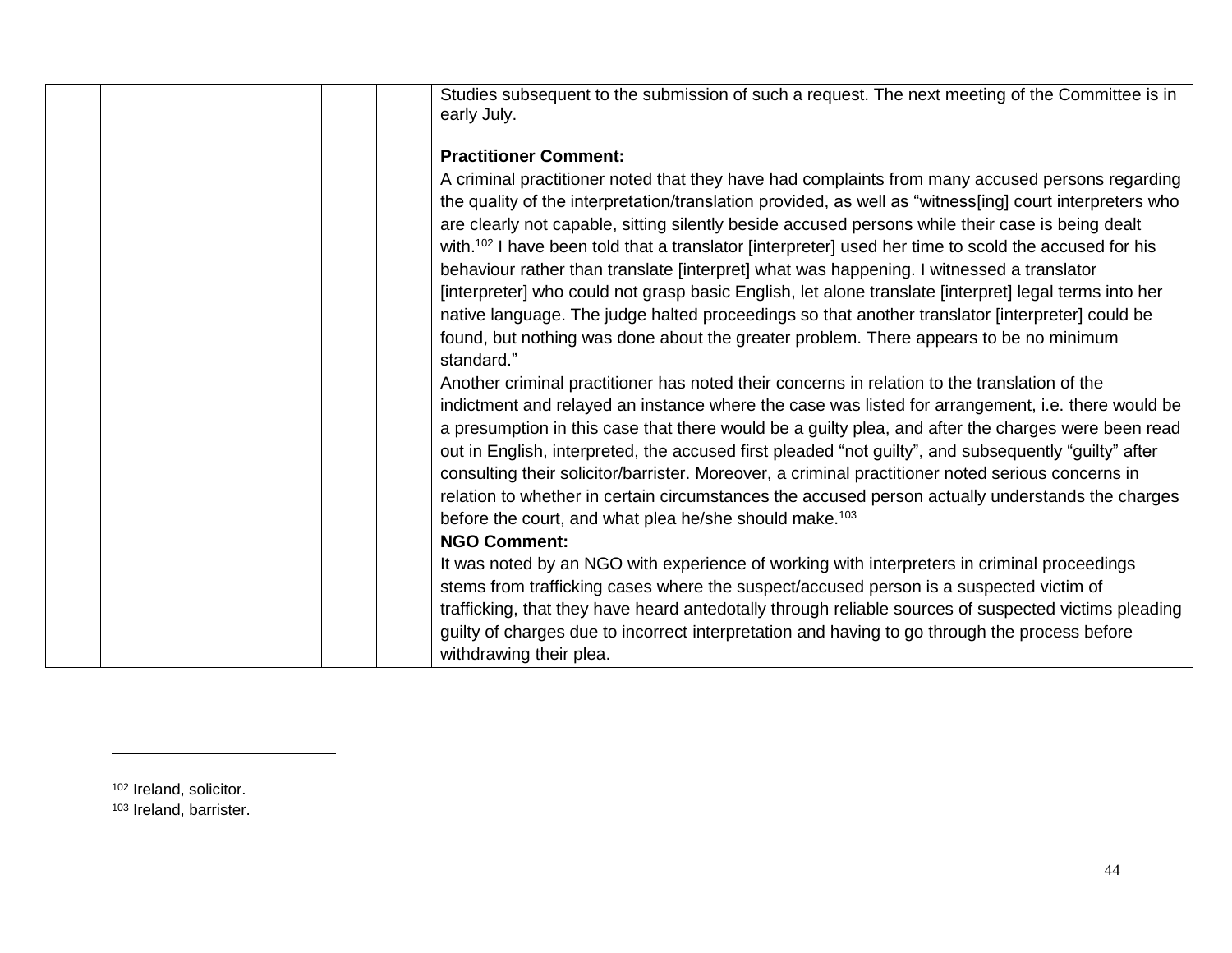|                           |     | <b>Practitioner Comment:</b>                                                                                                                                                                                                                                                                                                                                                                                                                                                                                                                                                                                                                                                                                                                                                                                                                                                                                                                                                                                                                                                                                                                                                               |
|---------------------------|-----|--------------------------------------------------------------------------------------------------------------------------------------------------------------------------------------------------------------------------------------------------------------------------------------------------------------------------------------------------------------------------------------------------------------------------------------------------------------------------------------------------------------------------------------------------------------------------------------------------------------------------------------------------------------------------------------------------------------------------------------------------------------------------------------------------------------------------------------------------------------------------------------------------------------------------------------------------------------------------------------------------------------------------------------------------------------------------------------------------------------------------------------------------------------------------------------------|
|                           |     | It has further been noted by a criminal practitioner that "Where an accused is interviewed on video<br>(which is mandatory) the interpretation can be scrutinised by another interpreter watching the<br>video which is made available to the accused." <sup>104</sup>                                                                                                                                                                                                                                                                                                                                                                                                                                                                                                                                                                                                                                                                                                                                                                                                                                                                                                                     |
|                           |     | <b>Additional Comment:</b>                                                                                                                                                                                                                                                                                                                                                                                                                                                                                                                                                                                                                                                                                                                                                                                                                                                                                                                                                                                                                                                                                                                                                                 |
|                           |     | Dr. Mary Phelan, Chair of Irish Translators and Interpreters Association and Programme Chair of<br>European Masters in Translation Studies and MSc in Translation Technology, School of Applied<br>Language and Intercultural Studies, Dublin City University has noted that there is no certification<br>at all for the majority of the interpreters working in Garda stations and at the courts as there is no<br>centralised system of testing interpreters. In addition, Dr. Phelan has noted that translation<br>companies also do not test interpreters to establish if they can actually interpret, and when an<br>interpreter of a rare language is required translation companies will "just try and find someone,<br>anyone, who speaks English and the other language. If the case is a serious one, they may try<br>and find someone who is well educated, but the interpreter will probably not have any training or<br>experience in interpreting All legal interpreters should be properly trained on accredited<br>courses and independently tested to ensure that they can provide accurate interpreting."<br><b>Comment from the Department of Justice and Equality:</b> |
|                           |     | The Department of Justice & Equality has noted in their response that they believe that there to be                                                                                                                                                                                                                                                                                                                                                                                                                                                                                                                                                                                                                                                                                                                                                                                                                                                                                                                                                                                                                                                                                        |
|                           |     | some requirement contained within both the Garda Síochána and Courts' contract with the                                                                                                                                                                                                                                                                                                                                                                                                                                                                                                                                                                                                                                                                                                                                                                                                                                                                                                                                                                                                                                                                                                    |
|                           |     | translation companies in relation to quality and monitoring. In relation to the Courts' Services'                                                                                                                                                                                                                                                                                                                                                                                                                                                                                                                                                                                                                                                                                                                                                                                                                                                                                                                                                                                                                                                                                          |
|                           |     | contract with the translation companies, please see section 3.2 a) of this questionnaire.                                                                                                                                                                                                                                                                                                                                                                                                                                                                                                                                                                                                                                                                                                                                                                                                                                                                                                                                                                                                                                                                                                  |
|                           |     | No response was provided by An Garda Síochána.                                                                                                                                                                                                                                                                                                                                                                                                                                                                                                                                                                                                                                                                                                                                                                                                                                                                                                                                                                                                                                                                                                                                             |
| b) Is there any procedure | Yes | When an arrested person is in custody at the police station he or she can make a complaint about                                                                                                                                                                                                                                                                                                                                                                                                                                                                                                                                                                                                                                                                                                                                                                                                                                                                                                                                                                                                                                                                                           |
| in place to ensure that   |     | the quality of the interpretation provided. However, further information on the procedure to make a                                                                                                                                                                                                                                                                                                                                                                                                                                                                                                                                                                                                                                                                                                                                                                                                                                                                                                                                                                                                                                                                                        |
| suspects<br>accused<br>or |     | complaint is not provided in the relevant Statutory Instrument. <sup>105</sup>                                                                                                                                                                                                                                                                                                                                                                                                                                                                                                                                                                                                                                                                                                                                                                                                                                                                                                                                                                                                                                                                                                             |
| the<br>persons<br>have    |     | When a person appears before the Court the Court can order that the interpreter be replaced                                                                                                                                                                                                                                                                                                                                                                                                                                                                                                                                                                                                                                                                                                                                                                                                                                                                                                                                                                                                                                                                                                |
| possibility,<br>when      |     | where upon "its own motion or on application by any of the parties to the hearing, considers that                                                                                                                                                                                                                                                                                                                                                                                                                                                                                                                                                                                                                                                                                                                                                                                                                                                                                                                                                                                                                                                                                          |

<sup>104</sup> Ireland, barrister.

<sup>105</sup> Regulation 7 (1) of the Statutory Instrument No.564 of 2013 *European Communities Act 1972 (Interpretation and Translation for Persons in Custody in Garda Síochána Stations) Regulations, 2013*, available at < [http://www.irishstatutebook.ie/pdf/2013/en.si.2013.0564.pdf>](http://www.irishstatutebook.ie/pdf/2013/en.si.2013.0564.pdf), accessed on 06/03/15.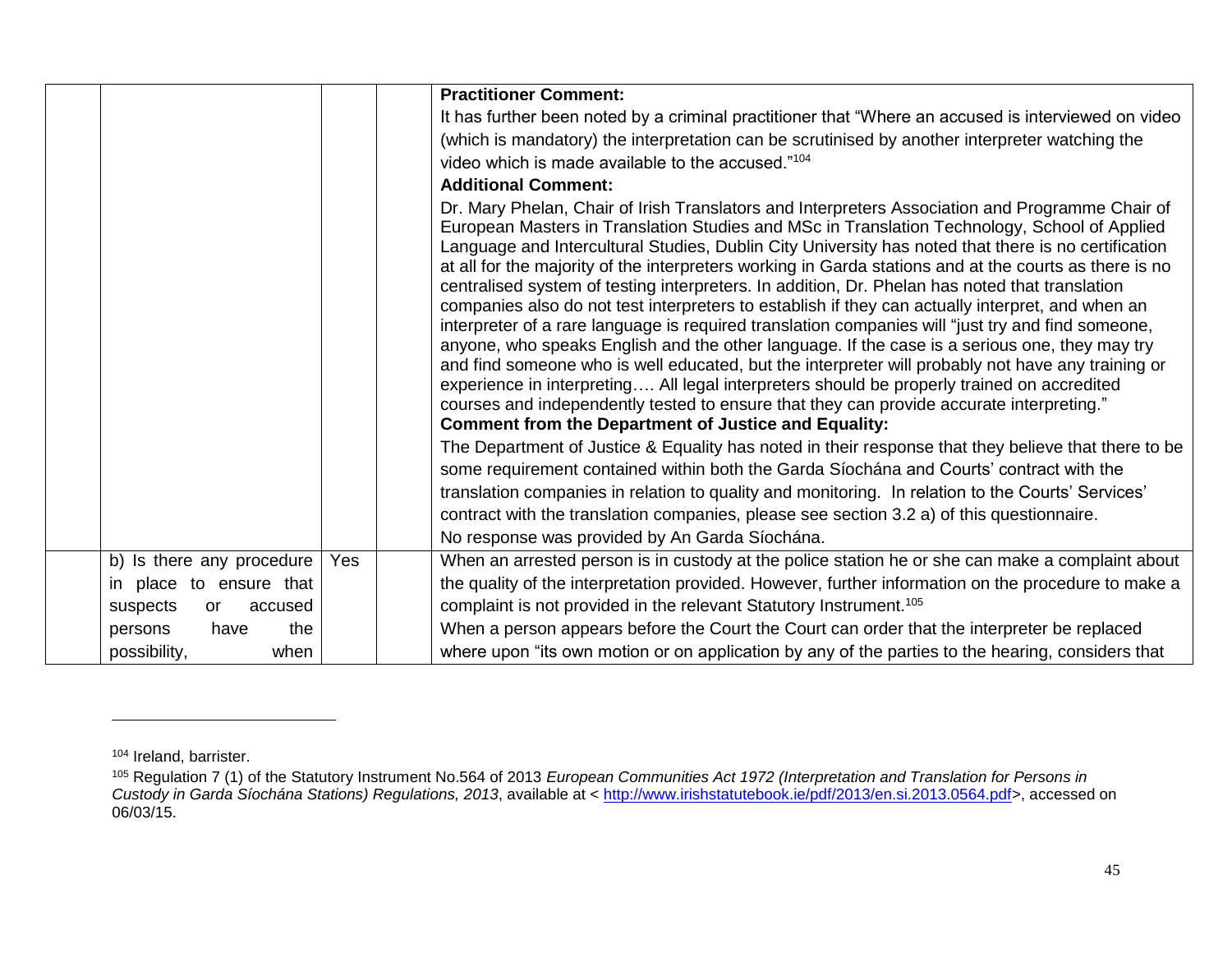| interpretation<br>and               |     | the interpretation being provided is not of such a quality as to ensure that the person before it can                 |
|-------------------------------------|-----|-----------------------------------------------------------------------------------------------------------------------|
| translation<br>has<br>been          |     | effectively exercise his or her right to a fair trial". <sup>106</sup> No further information is provided. See answer |
| provided,<br>complain<br>to         |     | to $3.2$ (a).                                                                                                         |
| about the quality<br>and            |     | Comment from the judiciary:                                                                                           |
| independence<br>οf<br>the           |     | "There is no procedure laid down in legislation but it is open to any party at any time in criminal                   |
| interpretation<br>and               |     | proceedings to raise any issue which would impact upon the trial. This would be a matter for the                      |
| translation?                        |     | judge to adjudicate on. Complaints as to the quality and independence of the                                          |
|                                     |     | interpretation/translation can be raised before the court, which is charged with ensuring that a fair                 |
|                                     |     | trial takes place."                                                                                                   |
|                                     |     | <b>NGO Comment:</b>                                                                                                   |
|                                     |     | It was noted by an NGO with experience of working with interpreters in criminal proceedings                           |
|                                     |     | stems from trafficking cases where the suspect/accused person is a suspected victim of                                |
|                                     |     | trafficking, have noted that the quality of the interpreters used in the criminal proceedings they                    |
|                                     |     | have been involved in varies greatly. In addition, it was noted that many of the suspected victims                    |
|                                     |     | in the cases they were involved in have complained about the quality of interpretation, and when it                   |
|                                     |     | was possible have attempted to find a replacement, although this is not a guarantee.                                  |
|                                     |     | No response was provided by An Garda Síochána.                                                                        |
| Are<br>$\mathsf{C}$<br>there<br>any | Yes | During police questioning the relevant Statutory Instrument provides that the member in charge (a                     |
| mechanisms in place that            |     | member of the police force who is in charge of the police station at the time the member in charge                    |
| allow for the replacement           |     | is required to do anything or cause anything to be done) will "investigate the matter and take such                   |
| appointed<br><b>of</b><br>the       |     | steps as he or she considers appropriate in the circumstances including, where appropriate and                        |
| interpreter<br>or or<br>a<br>new    |     | practicable, arranging to replace the interpreter." It should be noted that it is open for the member                 |
| translation<br>when<br>the          |     | in charge to consult with other persons when deciding what steps to take, including the solicitor for                 |
| quality of the interpretation       |     | the arrested person and the interpreter themself. 107                                                                 |
| or the independence of the          |     | When a person appears before the Court the Court can order that the interpreter be replaced                           |
| interpreter is considered           |     | where upon "its own motion or on application by any of the parties to the hearing, considers that                     |

<sup>106</sup> Regulation 7 of Statutory Instrument No.565 of 2013, *European Communities Act 1972 (Interpretation and Translation in Criminal Proceedings) Regulations, 2013*, available at [http://www.irishstatutebook.ie/pdf/2013/en.si.2013.0565.pdf,](http://www.irishstatutebook.ie/pdf/2013/en.si.2013.0565.pdf) accessed on 09/03/15.

<sup>&</sup>lt;sup>107</sup> Regulation 7(2) of the Statutory Instrument No.564 of 2013 *European Communities Act 1972 (Interpretation and Translation for Persons in Custody in Garda Síochána Stations) Regulations, 2013* , available at < [http://www.irishstatutebook.ie/pdf/2013/en.si.2013.0564.pdf>](http://www.irishstatutebook.ie/pdf/2013/en.si.2013.0564.pdf), accessed on 06/03/15.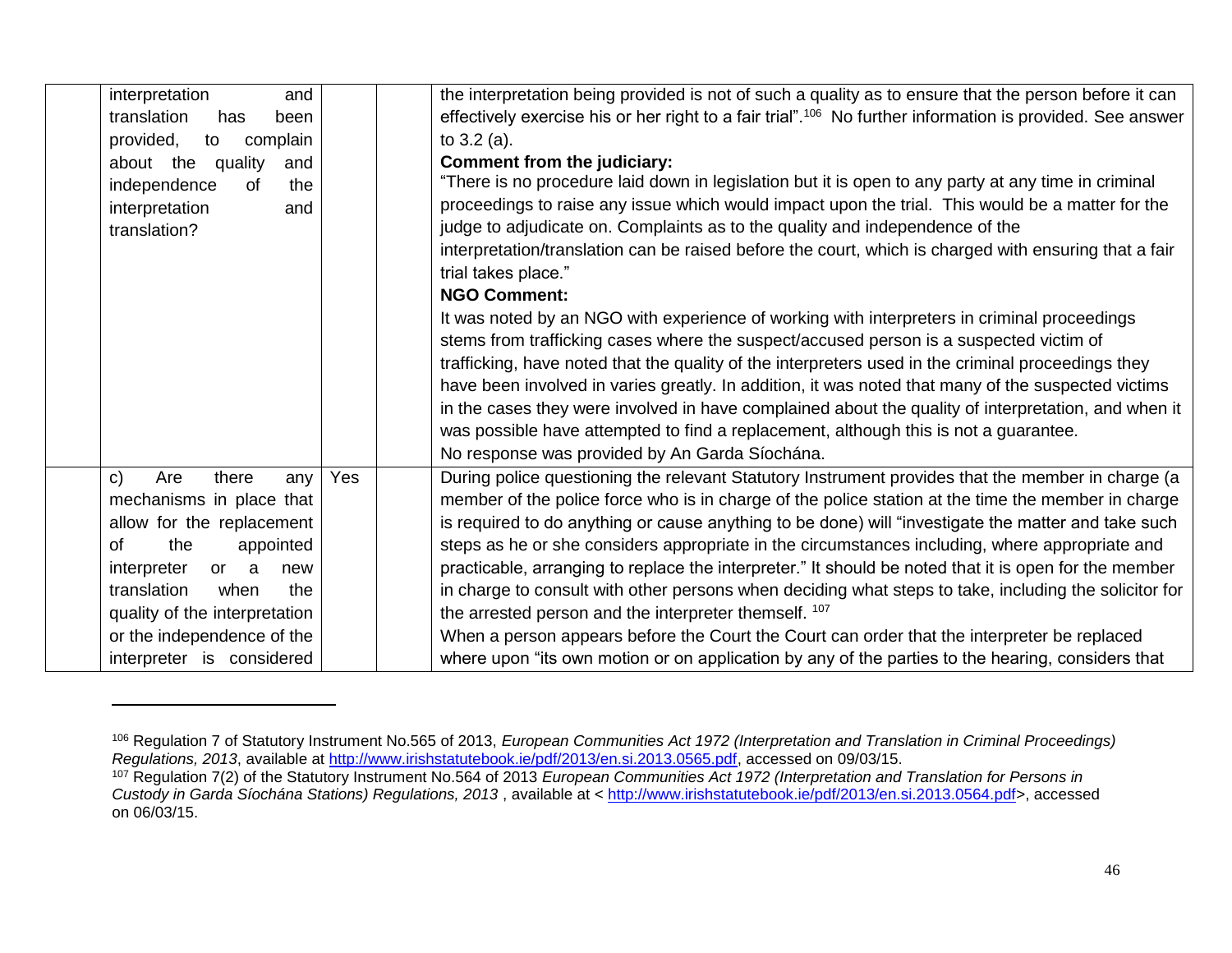|     | insufficient? If yes, briefly<br>provide information.                                                                                                                                                                                                                                                                                                                                   |     | the interpretation being provided is not of such a quality as to ensure that the person before it can<br>effectively exercise his or her right to a fair trial". <sup>108</sup> No further information is provided.<br>Comment from the judiciary:<br>" A new interpreter is booked and an incident raised with the supplier informing them of the<br>difficulty."<br>No response was provided by An Garda Síochána.                                                                                                                                                                                                               |
|-----|-----------------------------------------------------------------------------------------------------------------------------------------------------------------------------------------------------------------------------------------------------------------------------------------------------------------------------------------------------------------------------------------|-----|------------------------------------------------------------------------------------------------------------------------------------------------------------------------------------------------------------------------------------------------------------------------------------------------------------------------------------------------------------------------------------------------------------------------------------------------------------------------------------------------------------------------------------------------------------------------------------------------------------------------------------|
| 3.3 | special<br>there<br>Are<br>designed to<br>procedures<br>take into<br>account<br>the<br>special<br>needs<br>of<br>vulnerable suspects<br>or<br>vulnerable<br>accused<br>persons which affect their<br>ability to communicate<br>effectively? <sup>109</sup><br>lf<br>yes,<br>briefly provide information<br>those<br>mechanisms<br>on<br>considering the following<br>vulnerable groups: |     |                                                                                                                                                                                                                                                                                                                                                                                                                                                                                                                                                                                                                                    |
|     | a) suspect or accused<br>with<br>physical<br>persons<br>impairment or disability;                                                                                                                                                                                                                                                                                                       | Yes | In relation to arrested persons in custody at the police station, who has hearing or speech<br>impediments, "which significantly affects his or her ability to be understood", the member in charge<br>"shall make appropriate arrangements to take account of the person's circumstances." <sup>110</sup><br>However, no further information is provided on what these "appropriate arrangements" entails.<br>Comment from the judiciary:<br>In relation to court proceedings "In accordance with regulation 9 of SI 565 of 2013<br>aforementioned, where it appears to a Court that the person before it has a hearing or speech |

<sup>108</sup> Regulation 7 of Statutory Instrument No.565 of 2013, *European Communities Act 1972 (Interpretation and Translation in Criminal Proceedings) Regulations, 2013*, available at [http://www.irishstatutebook.ie/pdf/2013/en.si.2013.0565.pdf,](http://www.irishstatutebook.ie/pdf/2013/en.si.2013.0565.pdf) accessed on 09/03/15.

 $\overline{a}$ 

<sup>109</sup> See in particular recital 27 of Directive 2010/64/EU.

<sup>110</sup> Regulation 12 of Statutory Instrument No.564 of 2013 *European Communities Act 1972 (Interpretation and Translation for Persons in Custody in Garda Síochána Stations) Regulations, 2013* , available at < [http://www.irishstatutebook.ie/pdf/2013/en.si.2013.0564.pdf>](http://www.irishstatutebook.ie/pdf/2013/en.si.2013.0564.pdf), accessed on 05/03/15.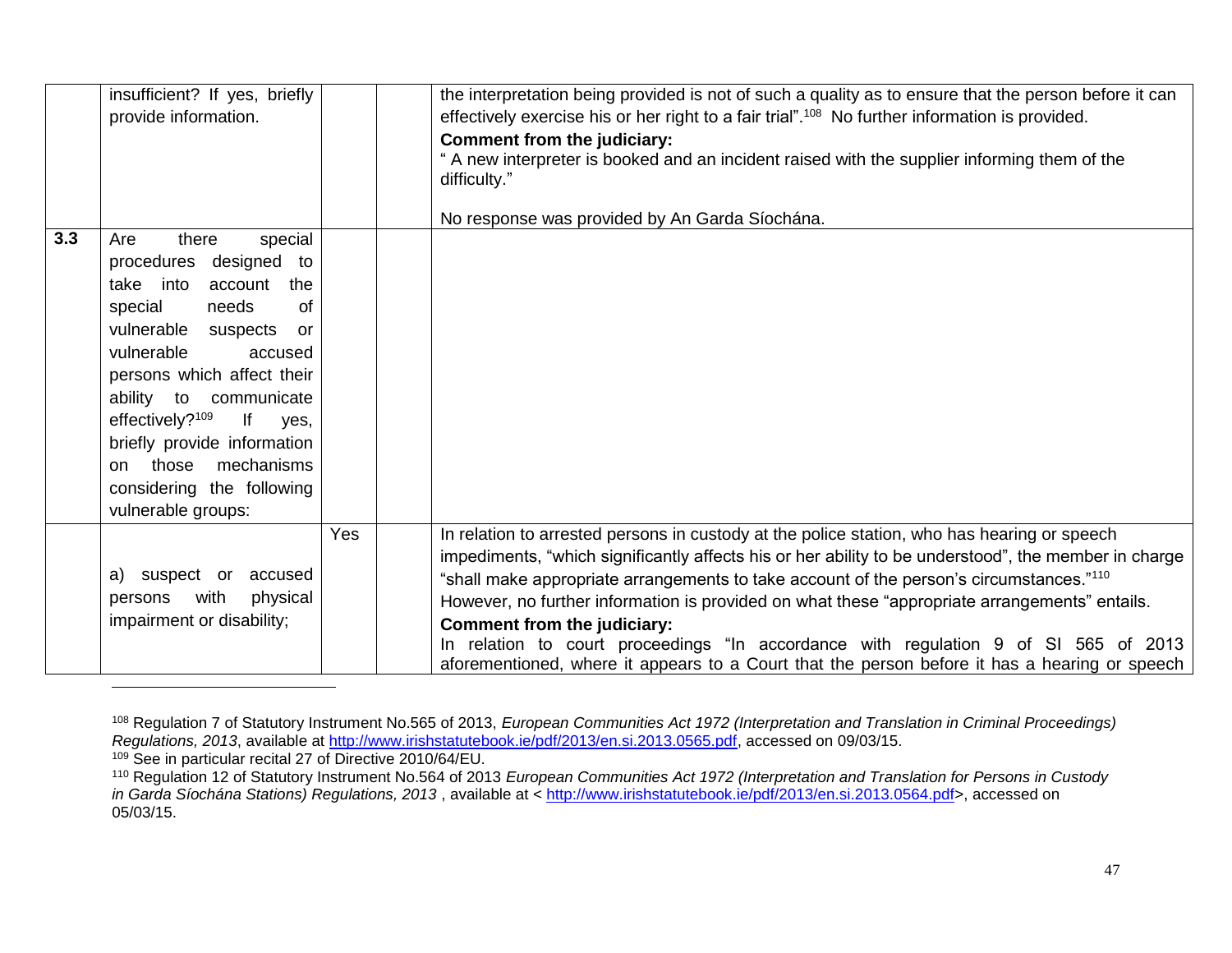|                                                                                 |           | impediment which affects that person's ability to participate fully in the proceedings and thereby<br>effectively exercise his or her right to a fair trial, the Court is required to order the attendance of an<br>interpreter or other appropriate assistance at all hearings.                                                                                                                                                                                                                                  |
|---------------------------------------------------------------------------------|-----------|-------------------------------------------------------------------------------------------------------------------------------------------------------------------------------------------------------------------------------------------------------------------------------------------------------------------------------------------------------------------------------------------------------------------------------------------------------------------------------------------------------------------|
|                                                                                 |           | The practice followed for that purpose is the same as for foreign language interpreters."<br>In relation to a person who appears before the Court, who has hearing or speech impediments,<br>"which affects that person's ability to participate fully in the proceedings and thereby effectively<br>exercise his or her rights to a fair trial, the court shall order the attendance of an interpreter or<br>other appropriate assistance at all hearings."111<br>No response was provided by An Garda Síochána. |
|                                                                                 | <b>No</b> | No information publically available.                                                                                                                                                                                                                                                                                                                                                                                                                                                                              |
|                                                                                 |           | <b>Comment from the judiciary:</b><br>In relation to court proceedings, "Under section 4(2) of the Criminal Law(Insanity) Act 2006 a<br>person is deemed unfit to be tried if (s)he is unable by reason of mental disorder to understand the<br>nature or course of the proceedings so as to-                                                                                                                                                                                                                     |
| b) suspect or accused<br>persons with intellectual<br>impairment or disability; |           | (a) plead to the charge,<br>(b) instruct a legal representative,<br>(c) in the case of an indictable offence which may be tried summarily, elect for a trial by jury,<br>(d) make a proper defence,<br>(e) in the case of a trial by jury, challenge a juror to whom he or she might wish to object, or<br>(f) understand the evidence.                                                                                                                                                                           |
|                                                                                 |           | Reference should be made to the Criminal Law (Insanity) Acts 2006 and 2010 for the procedure<br>for determination of a person's fitness to be tried."<br><b>Comment from An Garda Síochána:</b>                                                                                                                                                                                                                                                                                                                   |
|                                                                                 |           | It was noted by An Garda Síochána that "These persons as per the custody regulations are dealt<br>with as if they were under 18 years."                                                                                                                                                                                                                                                                                                                                                                           |
| children<br>who<br>C)<br>are                                                    | <b>No</b> | No information publically available. However, the part 6 of the Children's Act 200 $1112$ and section                                                                                                                                                                                                                                                                                                                                                                                                             |
| suspects/defendants,                                                            |           | 55 states that "In any investigation relating to the commission or possible commission of an                                                                                                                                                                                                                                                                                                                                                                                                                      |
|                                                                                 |           |                                                                                                                                                                                                                                                                                                                                                                                                                                                                                                                   |

<sup>111</sup> Regulation 9 of Statutory Instrument No.565 of 2013, *European Communities Act 1972 (Interpretation and Translation in Criminal Proceedings) Regulations, 2013*, available at [http://www.irishstatutebook.ie/pdf/2013/en.si.2013.0565.pdf,](http://www.irishstatutebook.ie/pdf/2013/en.si.2013.0565.pdf) accessed on 09/03/15. <sup>112</sup> No.24 of 2001, available at [http://www.irishstatutebook.ie/2001/en/act/pub/0024/,](http://www.irishstatutebook.ie/2001/en/act/pub/0024/)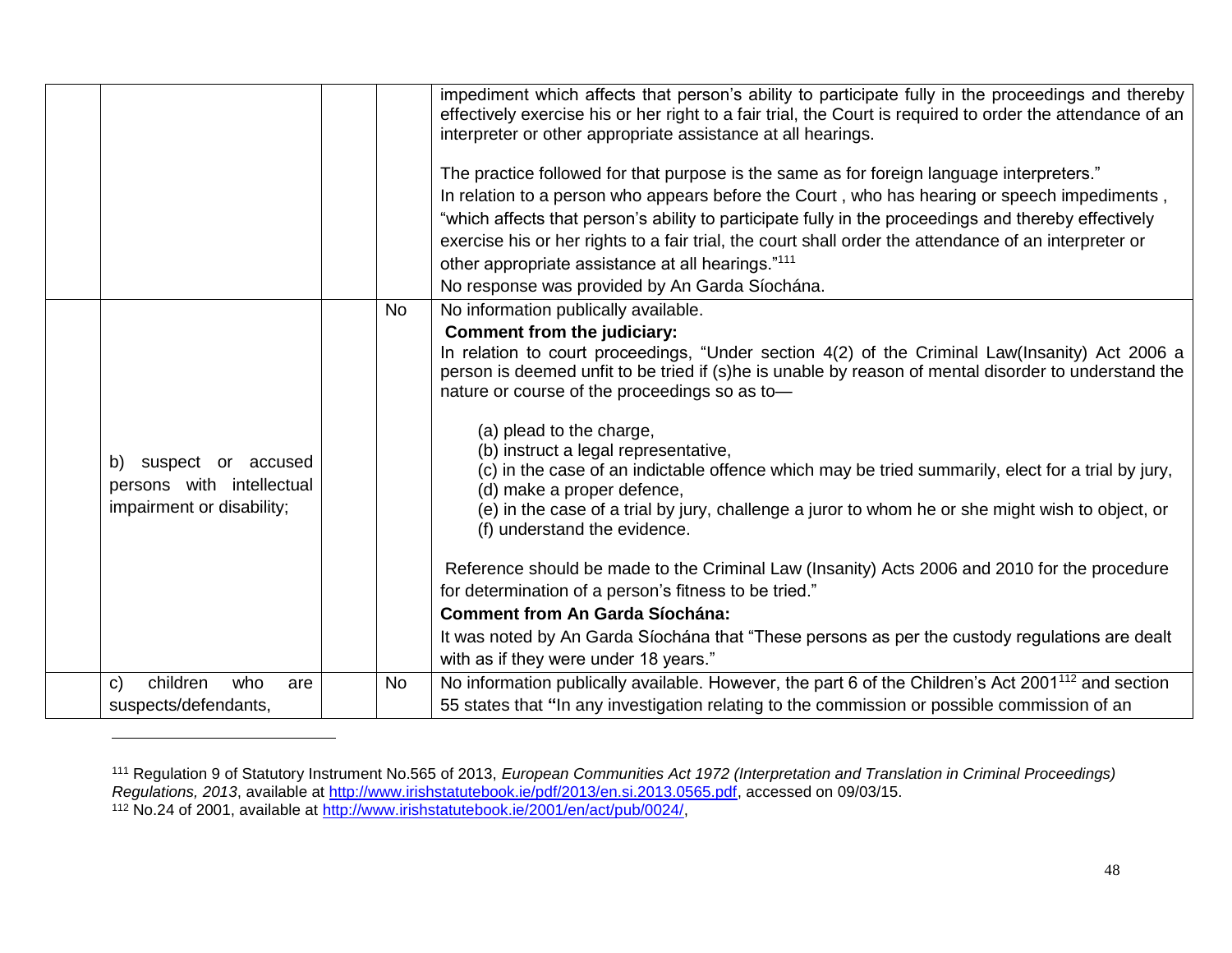| and/or<br>holders of<br>$\overrightarrow{ii}$ | offence by children, members of the Garda Síochána shall act with due respect for the personal                                                                                                                                                                                                                                                                                                                                                                                                                                                                     |
|-----------------------------------------------|--------------------------------------------------------------------------------------------------------------------------------------------------------------------------------------------------------------------------------------------------------------------------------------------------------------------------------------------------------------------------------------------------------------------------------------------------------------------------------------------------------------------------------------------------------------------|
| responsibility<br>parental                    | rights of the children and their dignity as human persons, for their vulnerability owing to their age                                                                                                                                                                                                                                                                                                                                                                                                                                                              |
| distinguish<br>(please                        | and level of maturity and for the special needs of any of them who may be under a physical or                                                                                                                                                                                                                                                                                                                                                                                                                                                                      |
| between the two).                             | mental disability, while complying with the obligation to prevent escapes from custody and                                                                                                                                                                                                                                                                                                                                                                                                                                                                         |
|                                               | continuing to act with diligence and determination in the investigation of crime and the protection                                                                                                                                                                                                                                                                                                                                                                                                                                                                |
|                                               | and vindication of the personal rights of other persons."                                                                                                                                                                                                                                                                                                                                                                                                                                                                                                          |
|                                               | Comment from the judiciary:                                                                                                                                                                                                                                                                                                                                                                                                                                                                                                                                        |
|                                               | In relation to court proceedings "Please see Part 8 (Proceedings in court) and part 9 (Powers<br>of Courts in relation to child offenders) of the Children Act 2001 for the special regime which<br>applies where a child is charged, or as the case may be, the court is satisfied as to the guilt of<br>a child charged, with an offence. In particular, section 96 of that Act provides:<br>"96. Principles relating to exercise of criminal jurisdiction over children<br>(1) Any court when dealing with children charged with offences shall have regard to- |
|                                               | (a) the principle that children have rights and freedom before the law equal to those enjoyed<br>by adults and, in particular, a right to be heard and to participate in any proceedings of the<br>court that can affect them, and<br>(b) the principle that criminal proceedings shall not be used solely to provide any assistance or                                                                                                                                                                                                                            |
|                                               | service needed to care for or protect a child.                                                                                                                                                                                                                                                                                                                                                                                                                                                                                                                     |
|                                               | (2) Because it is desirable wherever possible-                                                                                                                                                                                                                                                                                                                                                                                                                                                                                                                     |
|                                               | (a) to allow the education, training or employment of children to proceed without interruption,<br>(b) to preserve and strengthen the relationship between children and their parents and other<br>family members,                                                                                                                                                                                                                                                                                                                                                 |
|                                               | (c) to foster the ability of families to develop their own means of dealing with offending by their<br>children, and                                                                                                                                                                                                                                                                                                                                                                                                                                               |
|                                               | (d) to allow children reside in their own homes,                                                                                                                                                                                                                                                                                                                                                                                                                                                                                                                   |
|                                               | any penalty imposed on a child for an offence should cause as little interference as possible<br>with the child's legitimate activities and pursuits, should take the form most likely to maintain<br>and promote the development of the child and should take the least restrictive form that is<br>appropriate in the circumstances; in particular, a period of detention should be imposed only<br>as a measure of last resort.                                                                                                                                 |
|                                               | (3) A court may take into consideration as mitigating factors a child's age and level of maturity                                                                                                                                                                                                                                                                                                                                                                                                                                                                  |
|                                               | in determining the nature of any penalty imposed, unless the penalty is fixed by law.                                                                                                                                                                                                                                                                                                                                                                                                                                                                              |
|                                               | (4) The penalty imposed on a child for an offence should be no greater than that which would<br>be appropriate in the case of an adult who commits an offence of the same kind and may be                                                                                                                                                                                                                                                                                                                                                                          |
|                                               | less, where so provided for in this Part.                                                                                                                                                                                                                                                                                                                                                                                                                                                                                                                          |
|                                               | (5) Any measures for dealing with offending by children shall have due regard to the interests<br>of any victims of their offending.""                                                                                                                                                                                                                                                                                                                                                                                                                             |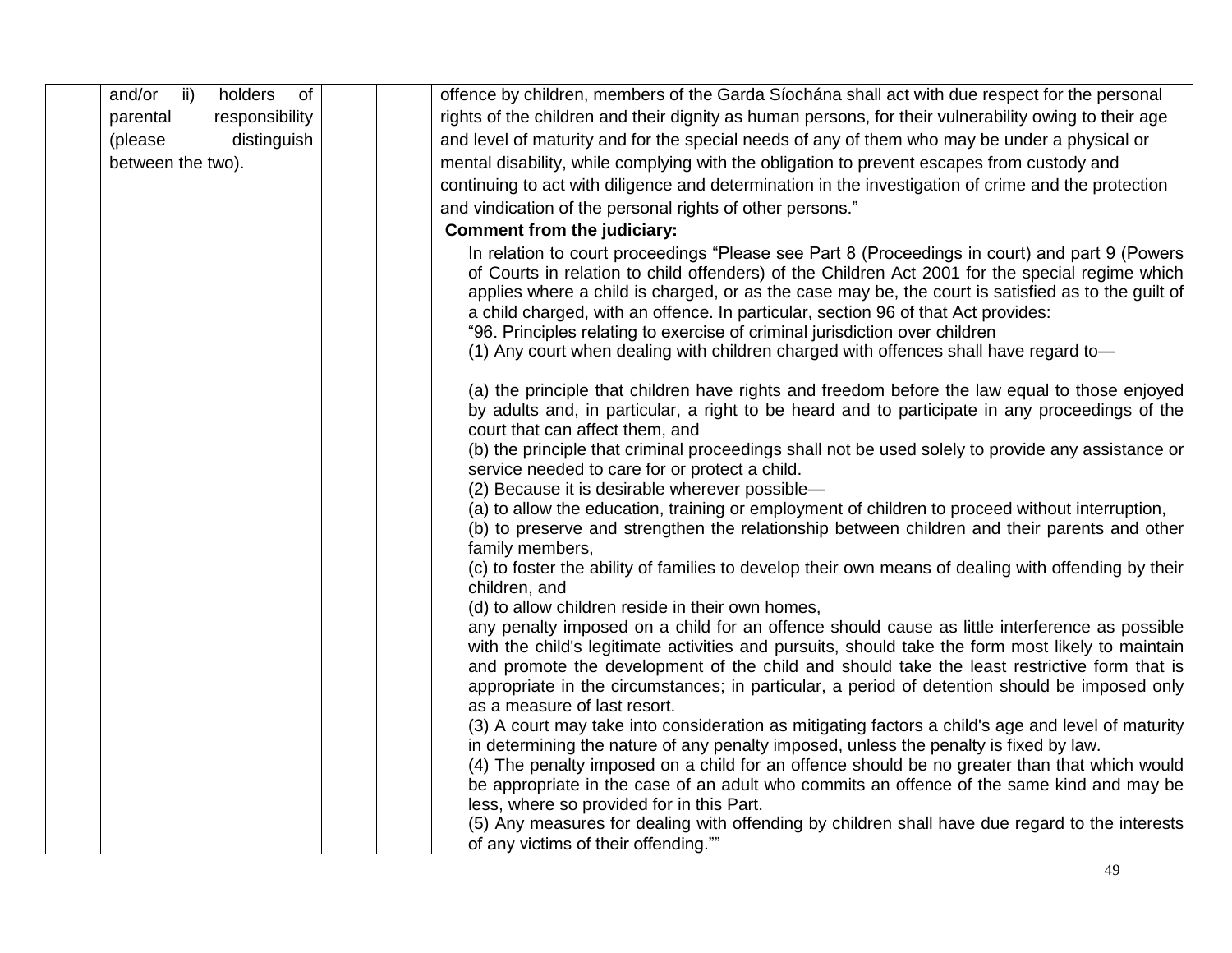|     |                                                                                                                                                                                                                                                          |           | <b>Comment from An Garda Síochána:</b><br>It was noted by An Garda Síochána that "Children (under 18) can have a responsible adult (parent<br>etc) and an interpreter present during questioning."                                                                                                                                                                                                                                                                                                                                                                                                                                                                                                                                                                                                                      |
|-----|----------------------------------------------------------------------------------------------------------------------------------------------------------------------------------------------------------------------------------------------------------|-----------|-------------------------------------------------------------------------------------------------------------------------------------------------------------------------------------------------------------------------------------------------------------------------------------------------------------------------------------------------------------------------------------------------------------------------------------------------------------------------------------------------------------------------------------------------------------------------------------------------------------------------------------------------------------------------------------------------------------------------------------------------------------------------------------------------------------------------|
| 3.4 | recording<br>there any<br>Is.<br>procedure to note that<br>interpretation<br>and<br>translation have occurred<br>and in which form? <sup>113</sup> If<br>provide<br>briefly<br>ves.<br>information on how this<br>procedure is organised in<br>practice. | <b>No</b> | In the police station once a decision has been made as to whether the assistance of the<br>interpreter is required or not is recorded in the custody record. <sup>114</sup> However, it is not clear whether it<br>is the actual decision itself, and/or the occurance of the translation that will be recorded. The<br>custody record is the record kept of the arrest person whilst he or she is in custody.<br>Comment from the judiciary:<br>In relation to court proceedings "A record is placed on the file that an interpreter has been<br>certified. Furthermore, criminal proceedings are digitally recorded."<br><b>Comment from An Garda Síochána:</b><br>It was noted by An Garda Síochána that "Any interaction that a detained person has with an<br>interpreter will be recorded in the custody record". |

<sup>113</sup> See in particular Article 7 and relevant recitals of Directive 2010/64/EU.

<sup>114</sup> Regulations 7(3), (4) of Statutory Instrument No.564 of 2013 *European Communities Act 1972 (Interpretation and Translation for Persons in Custody in Garda Síochána Stations) Regulations, 2013* , available at < [http://www.irishstatutebook.ie/pdf/2013/en.si.2013.0564.pdf>](http://www.irishstatutebook.ie/pdf/2013/en.si.2013.0564.pdf), accessed on 05/03/15.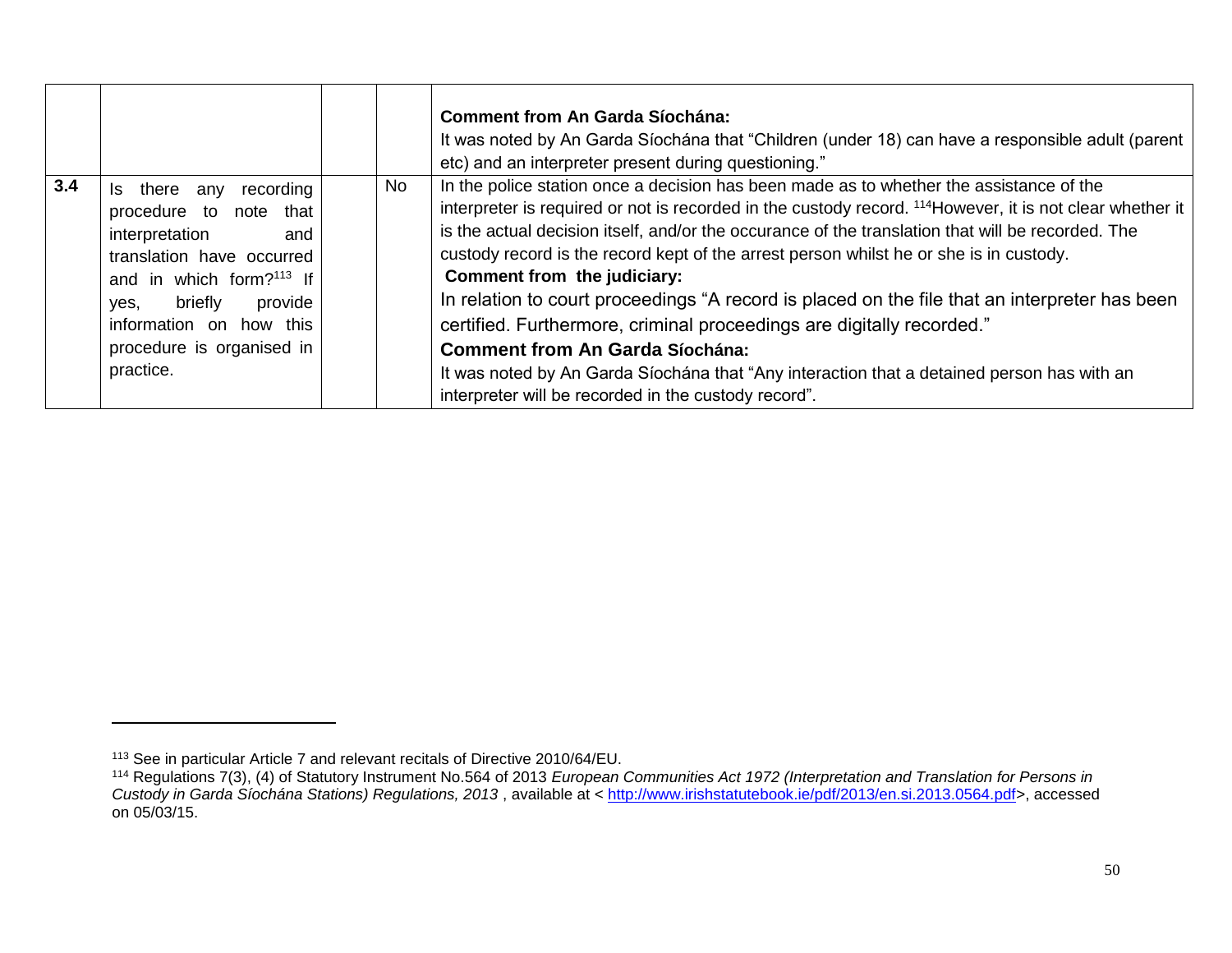## **SECTION B: Right to information in criminal proceedings**

| 1.  | <b>PROVISION OF</b><br><b>INFORMATION ON THE</b><br><b>PROCEDURAL</b><br>RIGHTS <sup>115</sup> | <b>Brief Description</b>                                                                                                                                                                                                                                                                                                                                                                                                                                                                                                                                                                                                                                                                                                                                                                                                                                                                                                                                                   |
|-----|------------------------------------------------------------------------------------------------|----------------------------------------------------------------------------------------------------------------------------------------------------------------------------------------------------------------------------------------------------------------------------------------------------------------------------------------------------------------------------------------------------------------------------------------------------------------------------------------------------------------------------------------------------------------------------------------------------------------------------------------------------------------------------------------------------------------------------------------------------------------------------------------------------------------------------------------------------------------------------------------------------------------------------------------------------------------------------|
| 1.1 |                                                                                                | Please provide answers to the following for each stage of proceedings as indicated below:                                                                                                                                                                                                                                                                                                                                                                                                                                                                                                                                                                                                                                                                                                                                                                                                                                                                                  |
|     | a) What information is provided?                                                               |                                                                                                                                                                                                                                                                                                                                                                                                                                                                                                                                                                                                                                                                                                                                                                                                                                                                                                                                                                            |
|     | b) How is it provided (e.g. orally or in writing)?                                             |                                                                                                                                                                                                                                                                                                                                                                                                                                                                                                                                                                                                                                                                                                                                                                                                                                                                                                                                                                            |
|     |                                                                                                | c) What is the timeframe (deadline) for providing information at each stage of the proceedings?                                                                                                                                                                                                                                                                                                                                                                                                                                                                                                                                                                                                                                                                                                                                                                                                                                                                            |
|     |                                                                                                | Please cross-check findings from the desk research by consulting relevant organisations and/or practitioners.                                                                                                                                                                                                                                                                                                                                                                                                                                                                                                                                                                                                                                                                                                                                                                                                                                                              |
|     | • police questioning;                                                                          | a) An arrested person who is in custody at a Garda Síochána (police) station is to be informed of the offence in<br>respect of which he/she has been arrested; the entitlement to consult a solicitor*; the entitlement to have another<br>person (named by the suspect) notified of his/her custody at the station; and, in relation to a suspect under 18 <sup>116</sup><br>years of age, that a parent/guardian/spouse has been informed about the juvenile's arrest/detention/respective<br>offence/entitlement to consult a solicitor* and that the parent/guardian/spouse is requested to attend the station. <sup>117</sup><br>In addition, the arrested person will be informed that even if these rights are not exercised immediately, they can<br>access them later. <sup>118</sup> This information is provided orally. <sup>119</sup><br>In addition, the arrested person is also provided with a written letter of rights (known as the C-72) which outlines |
|     |                                                                                                | the information relating to the right to legal advice, notification of a third party, medical treatment, telephone calls<br>and personal visits and meal provision, as well as information regarding searches, and the taking of fingerprints.                                                                                                                                                                                                                                                                                                                                                                                                                                                                                                                                                                                                                                                                                                                             |

<sup>115</sup> See in particular Article 3 and relevant recitals of Directive 2012/13/EU.

<sup>116</sup> Please note that Regulation 3 of Statutory Instrument No 641 of 2006, *Criminal Justice Act 1984 (Treatment of Persons in Custody in Garda Síochána Stations) (Amendment) Regulations 2006* available at<http://www.irishstatutebook.ie/2006/en/si/0641.html> , accessed on 31.07.15, provides that the 1984 regulations are amended by "the substitution of "eighteen" for "seventeen" wherever it occurs" in the 1984 Regulations. Available at<http://www.irishstatutebook.ie/2006/en/si/0641.html> , accessed on 31.07.15.

<sup>117</sup> Regulation 8 (1) and 9 (1) Statutory Instrument No.119/1987, *Criminal Justice Act, 1984 (Treatment of Persons in Custody in Garda Síochána Station) Regulations, 1987,* available at<http://www.irishstatutebook.ie/1987/en/si/0119.html>accessed on 12/03/15.

<sup>118</sup> Regulation 8 (1) and 9 (1) Statutory Instrument No.119/1987, *Criminal Justice Act, 1984 (Treatment of Persons in Custody in Garda Síochána Station) Regulations, 1987,* available at<http://www.irishstatutebook.ie/1987/en/si/0119.html>accessed on 12/03/15.

<sup>119</sup> Regulation 8 (1) and 9 (1) Statutory Instrument No.119/1987, *Criminal Justice Act, 1984 (Treatment of Persons in Custody in Garda Síochána Station) Regulations, 1987,* available at<http://www.irishstatutebook.ie/1987/en/si/0119.html>accessed on 12/03/15.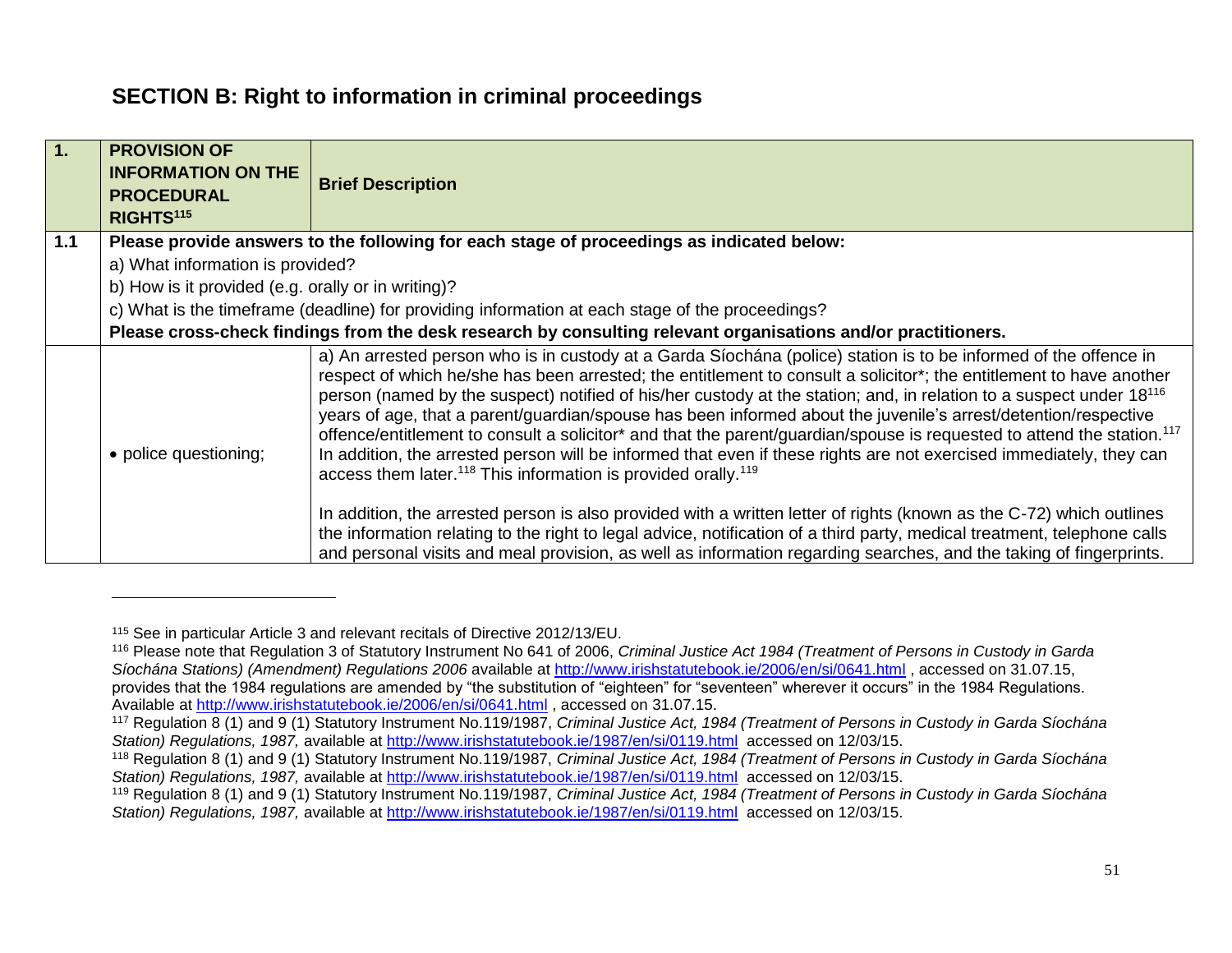|  | Current challenges have been identified in relation to receiving information regarding the allegation at the pre-<br>arrest stage, as well as with those who voluntarily attend the Garda (police) station to participate in police<br>questioning, but may not yet have been arrested. <sup>120</sup><br>When taking bodily samples in a Garda (police) station, but before a sample is taken, the suspect or accused                                                                                                                                                                                                                                                                                                    |
|--|---------------------------------------------------------------------------------------------------------------------------------------------------------------------------------------------------------------------------------------------------------------------------------------------------------------------------------------------------------------------------------------------------------------------------------------------------------------------------------------------------------------------------------------------------------------------------------------------------------------------------------------------------------------------------------------------------------------------------|
|  | person must be informed of the nature of the offence in accordance with section 2 (6) of the Criminal Justice<br>(Forensic Evidence) Act 1990 <sup>121</sup> as amended.                                                                                                                                                                                                                                                                                                                                                                                                                                                                                                                                                  |
|  | *Please note that following the 6 March 2014 Irish Supreme Court judgment in the case of DPP v Gormley and<br>White <sup>122</sup> the Director of Public Prosecutions issued guidance <sup>123</sup> to An Garda Síochána (police) indicating that<br>people in Garda custody who request should be permitted to have their lawyer present during police questioning.<br>In addition, An Garda Síochána (police) are in the process of drafting a Code of Practice on Access to a Solicitor<br>by Persons in Garda Custody.                                                                                                                                                                                              |
|  | The right to remain silent is outlined in the initial caution during the actual arrest. It should be noted, however, that<br>under Irish law inferences can be drawn from a suspected person's silence and the form of initial caution given on<br>arrest has yet to be amended to reflect this.                                                                                                                                                                                                                                                                                                                                                                                                                          |
|  | An Garda Síochána, Code of Practice on Access to a Solicitor by Persons in Garda Custody notes that "Members<br>should be aware that solicitors may seek information which they consider essential to assist them to act in the<br>best interests of their client. An Garda Síochána is not obliged to disclose any information that could prejudice an<br>investigation. In this regard, the premature disclosure of information/details may sometimes impede or interfere<br>with the investigation. It must be remembered that an interview is part of the investigation process and there must<br>be some spontaneity about the actual interview. If information is handed out first, the suspect can make up his/her |
|  | answers and there is no spontaneity about the matter. The information which is readily available and which should<br>as a general principle be provided to solicitors include the following:                                                                                                                                                                                                                                                                                                                                                                                                                                                                                                                              |
|  | • Confirmation of the suspect's identity;                                                                                                                                                                                                                                                                                                                                                                                                                                                                                                                                                                                                                                                                                 |
|  | • The alleged offence;                                                                                                                                                                                                                                                                                                                                                                                                                                                                                                                                                                                                                                                                                                    |
|  | • The suspect's state of health or physical condition (information concerning medical or vulnerability issues relating                                                                                                                                                                                                                                                                                                                                                                                                                                                                                                                                                                                                    |

<sup>&</sup>lt;sup>120</sup> Jean Tomkin, Solicitor, Sheehan and Partners, *The Rights to Know your Rights & Wrongs Alleged,* presentation at *JUSTICIA* European Rights Network Seminar *Know Your Rights Legal Training Event¸* on 23/09/13 at Law Society, Dublin, Ireland.

<sup>&</sup>lt;sup>121</sup> No.34 of 1990, available at<http://www.irishstatutebook.ie/1990/en/act/pub/0034/>, accessed on 08/05/15.

<sup>122</sup> Ireland (2014), *People (DPP) v. Gormley and White* [2014] IESC 17,6 March 2014.

<sup>123</sup> No official documentation is available from the DPP. A draft protocol was issued to solicitors.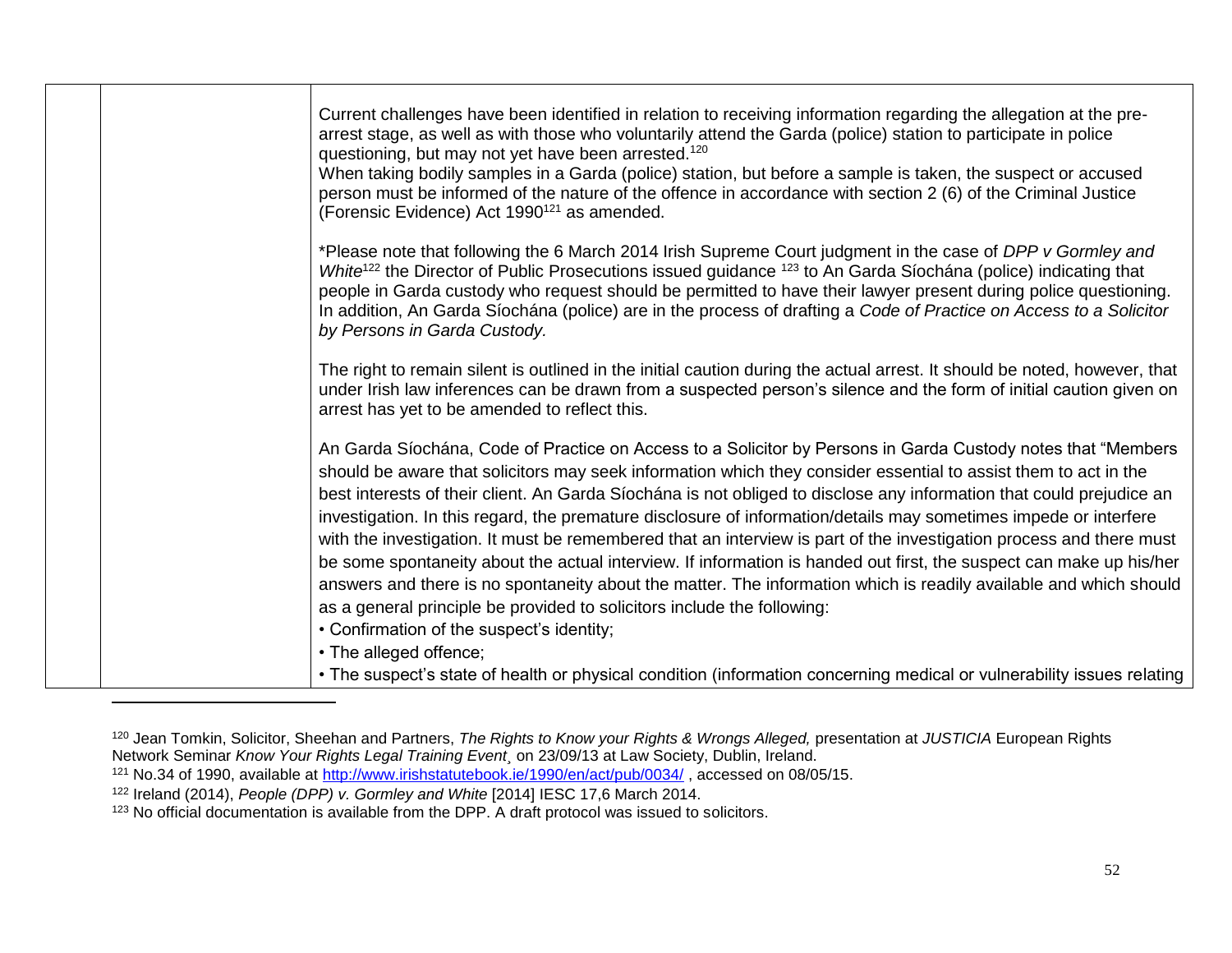| to the suspect which may have a bearing on the solicitor's contact with the suspect or have a bearing on the                                                                                                                              |
|-------------------------------------------------------------------------------------------------------------------------------------------------------------------------------------------------------------------------------------------|
| safety of the solicitor); • The names of the arresting member(s);                                                                                                                                                                         |
| • Time of arrest:                                                                                                                                                                                                                         |
| • Reason for arrest;                                                                                                                                                                                                                      |
| • Time of arrival at the Garda station;                                                                                                                                                                                                   |
| . Whether an interview has already taken place;                                                                                                                                                                                           |
| . When legal advice was first requested;                                                                                                                                                                                                  |
| · Salient points - admissions/denials made by the suspect;                                                                                                                                                                                |
| . Any available material evidence provided it does not prejudice an investigation.                                                                                                                                                        |
| Solicitors should, where possible, be advised when samples are to be taken from their client. Ideally where                                                                                                                               |
| samples have been taken, they should be mentioned in the next recorded interview as having been taken                                                                                                                                     |
| There is no legal requirement to have a meeting with a suspect's solicitor, or to provide information prior to                                                                                                                            |
| interview. Whilst there is no requirement to meet or share information with a suspect's solicitor, not doing so may                                                                                                                       |
| increase the likelihood of a 'no comment' interview, or interviews being interrupted by the suspect requesting a                                                                                                                          |
| consultation with his/her solicitor."124                                                                                                                                                                                                  |
| The aforesaid Code, which is dated April 2015, does not contain any reference to the relevant Directive.                                                                                                                                  |
| <b>Comment from The Department of Justice &amp; Equality (unofficial):</b>                                                                                                                                                                |
| The Department of Justice & Equality have noted in their response that the C72 (letter of rights) is the means by                                                                                                                         |
| which the information required under Articles 3 and 4 of the Directive is given to a suspect and therefore the                                                                                                                            |
| information on procedural rights is included. It is not a two-step process. Further clarification was provided that no                                                                                                                    |
| legislative amendment is or was required. The C72 is governed by the 1987 Custody Regulations and can be                                                                                                                                  |
| amended at any time without any legislative measure.                                                                                                                                                                                      |
| <b>Practitioner Comment:</b>                                                                                                                                                                                                              |
|                                                                                                                                                                                                                                           |
| A criminal practitioner noted "If a person attends a station voluntarily, i.e. they are not arrested and subsequently<br>deprived of their liberty, they are not covered by the same safeguards in terms of receiving a notice of rights, |
| custody records, Member-in-Charge, advised on the right to a solicitor. None of those safeguards are required,                                                                                                                            |
| and it is on a case by case basis how much information one would receive from Gardaí and if a solicitor had been                                                                                                                          |
| contacted prior to an invitation to attend a Garda station voluntarily. In this regard, the new directive in relation to                                                                                                                  |

l

<sup>124</sup> An Garda Síochána, Code of Practice on Access to a Solicitor by Persons in Garda Custody, April 2015, available at [http://garda.ie/Documents/User/Code%20of%20Practice%20on%20Access%20to%20a%20Solicitor%20by%20Persons%20in%20Garda%20Cust](http://garda.ie/Documents/User/Code%20of%20Practice%20on%20Access%20to%20a%20Solicitor%20by%20Persons%20in%20Garda%20Custody.pdf) [ody.pdf](http://garda.ie/Documents/User/Code%20of%20Practice%20on%20Access%20to%20a%20Solicitor%20by%20Persons%20in%20Garda%20Custody.pdf), accessed on 21/06/15, P. 5-6.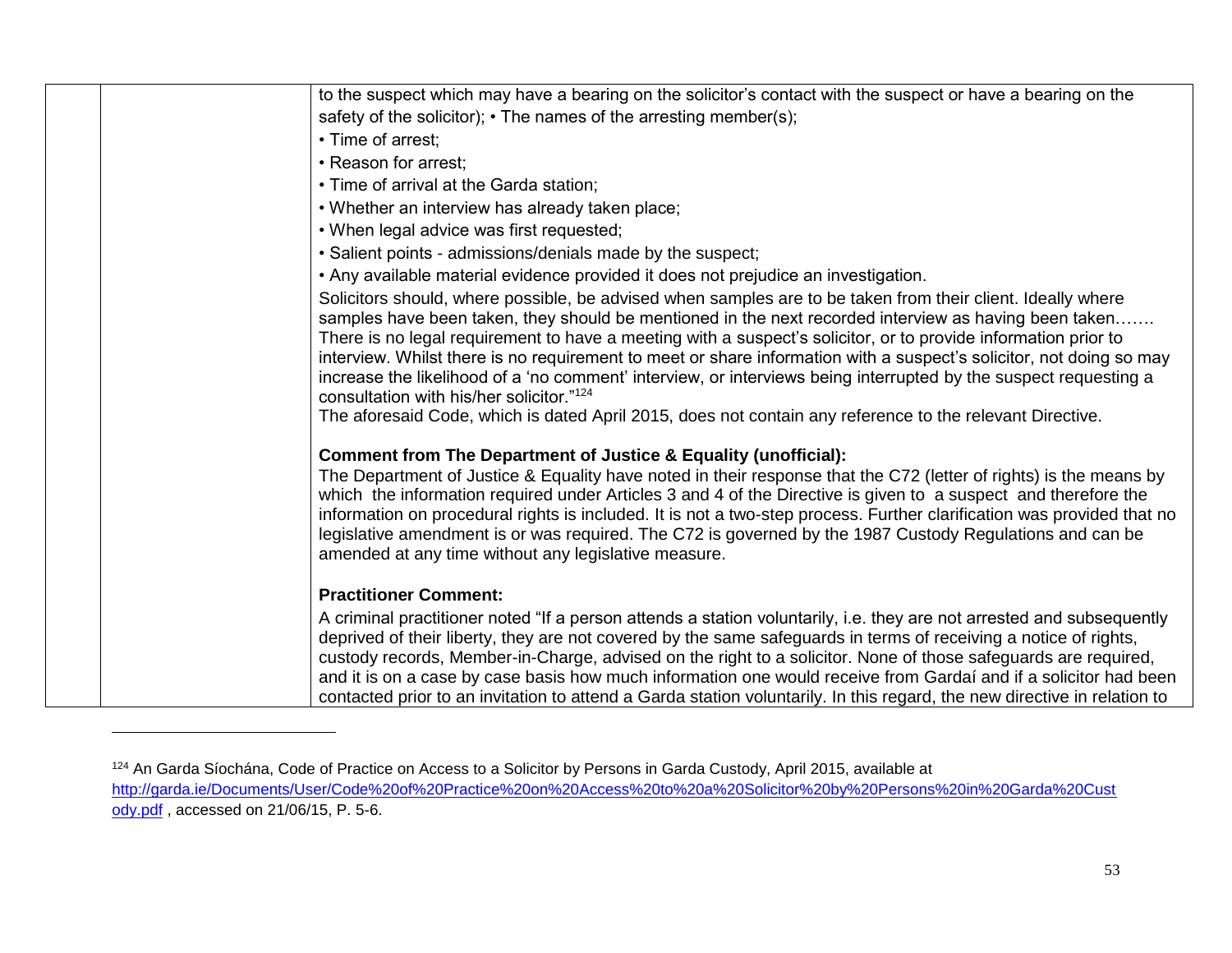|                   | the right to information is a welcome development as it applies to arrested and suspected persons. Although, the<br>directive so far has not really been incorporated in practice by An Garda Síochána." <sup>125</sup>                                            |
|-------------------|--------------------------------------------------------------------------------------------------------------------------------------------------------------------------------------------------------------------------------------------------------------------|
|                   | <b>Comment from An Garda Síochána:</b>                                                                                                                                                                                                                             |
|                   | It was noted by An Garda Síochána that the age has been raised from 17 to 18. In addition, it was noted that "On<br>arrival at the Garda station, a custody record is filled out for the prisoner and he/she has their rights read over and<br>explained to them." |
|                   | b) Orally and in writing. See answer to 1.1 (a).<br><b>Comment from An Garda Síochána:</b>                                                                                                                                                                         |
|                   | It was noted by An Garda Síochána that "The person to be interviewed has a notice read over and<br>explained to them before the interview (which is conducted on video) – Regulation 5 of the Criminal                                                             |
|                   | Justice Act 1984 (Electronic Recording of Interviews) Regulations 1997 SI 74/1997".                                                                                                                                                                                |
|                   | c) The information outlined in answer 1.1 (a) is to be provided "without delay". $126$ No further guidance is given.<br><b>Comment from An Garda Síochána:</b>                                                                                                     |
|                   | It was noted by An Garda Síochána that "the notice of rights and information is supplied on arrival at the<br>Garda Station when the custody record in being completed. The video recording information is provided<br>before the commencement of the interview".  |
|                   | a) a) What information is provided?                                                                                                                                                                                                                                |
|                   | This is a function which is placed on the presiding judge by Article 38 of the Constitution. See State (Healy) v                                                                                                                                                   |
| • court hearings; | O'Donoghue [1976] 1 I.R 325. <sup>127</sup> Article 38.1 States "No person shall be tried on any criminal charge save in due<br>course of law."                                                                                                                    |
|                   | <b>Comment from Office of DPP official:</b>                                                                                                                                                                                                                        |
|                   | It was noted that at the 1 <sup>st</sup> date of court appearance evidence of the arrest, charge and caution of the suspect or                                                                                                                                     |

<sup>125</sup> Ireland, solicitor.

l

<sup>126</sup> Regulation 8 (1) and (2) Statutory Instrument No.119/1987, *Criminal Justice Act, 1984 (Treatment of Persons in Custody in Garda Síochána Station) Regulations, 1987,* available at<http://www.irishstatutebook.ie/1987/en/si/0119.html>accessed on 12/03/15.

<sup>127</sup> *State (Healy) v O'Donoghue* [1976] 1 I.R 325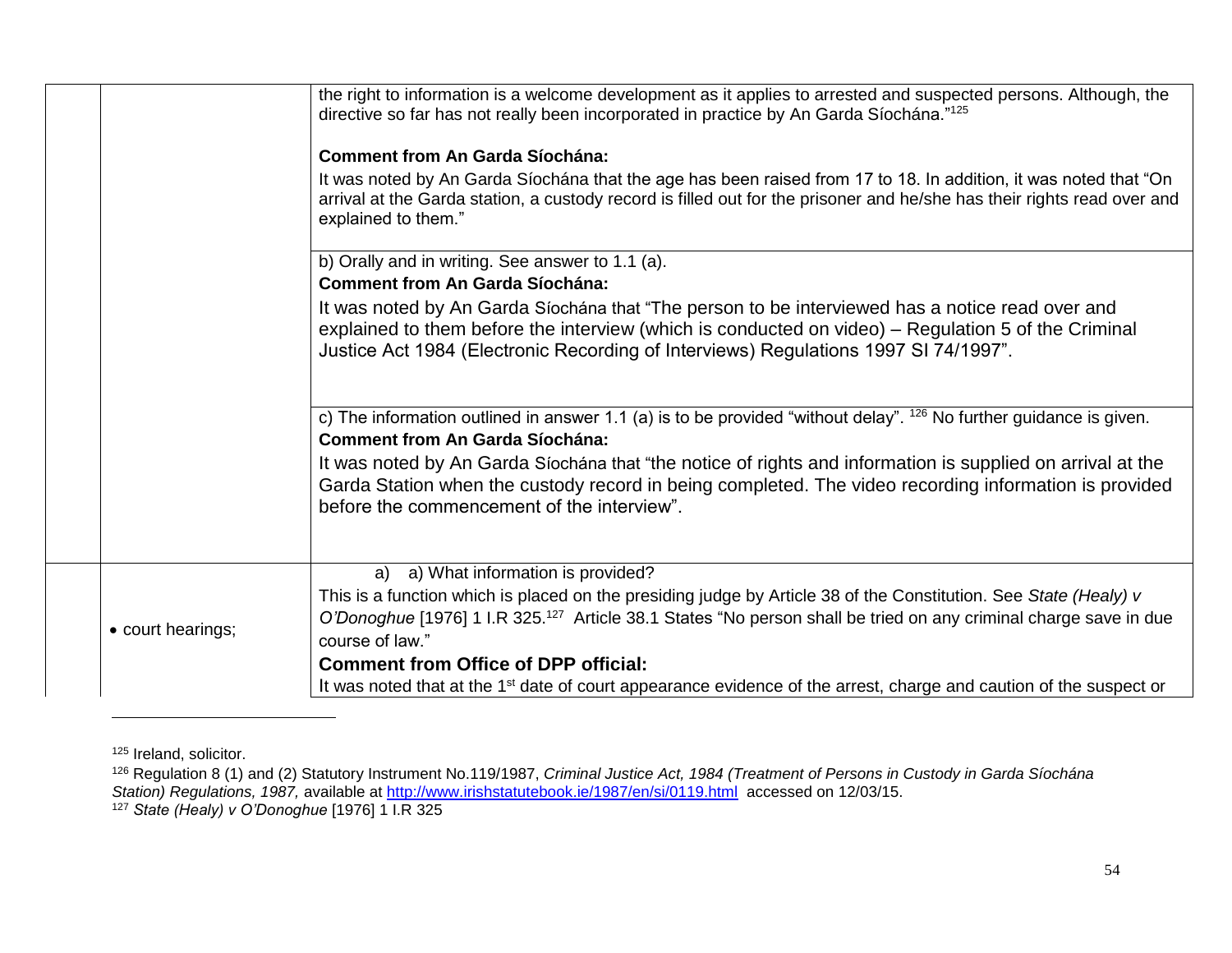| accused person are given by the arresting Garda. The judge typically makes enquiries as to whether a solicitor is<br>required, if a solicitor not already representing the accused; whether legal aid is to be assigned and whether<br>interpretation and translation services are required.                                                                                                                                                                                                                                                                                                                                                                                                                                                                                                                                                                                                                                                                                                                                  |
|-------------------------------------------------------------------------------------------------------------------------------------------------------------------------------------------------------------------------------------------------------------------------------------------------------------------------------------------------------------------------------------------------------------------------------------------------------------------------------------------------------------------------------------------------------------------------------------------------------------------------------------------------------------------------------------------------------------------------------------------------------------------------------------------------------------------------------------------------------------------------------------------------------------------------------------------------------------------------------------------------------------------------------|
| No further information is provided during the court hearings in relation to the provision of additional information on<br>procedural rights. The notice of rights (C72), provides this additional information during the detention and police<br>questioning stage. However, at no time does the judge reiterate the procedural rights afforded to the suspect or<br>accused person as outlined in the notice of rights (C72) during the court proceedings.                                                                                                                                                                                                                                                                                                                                                                                                                                                                                                                                                                   |
| <b>Practitioner Comment:</b><br>One criminal practitioner noted that "In relation to court proceedings, there is no statutory right to be told of a right<br>to a lawyer but there is a common law right to be told of his right to a solicitor. When an accused is liable to<br>receive a custodial sentence he should be advised of his right to a solicitor without which the subsequent<br>detention may be deemed unlawful. An accused has a statutory right to a summons or charge sheet which is<br>required to set out in ordinary language the nature of the allegation in general terms. The right to an interpreter<br>appears to have no statutory basis but in practice an accused who has not got proficiency in English will be<br>afforded an interpreter for both proceedings and consulting with his lawyers. The right to remain silent is more<br>something that an accused is told by the police. When the case reaches court in a common law jurisdiction the<br>investigation is usually complete."128 |
| One criminal practitioner noted that at the District Court if an accused person arrives without a solicitor, usually,<br>the Court will advise that the person is entitled to have access to a solicitor and for a solicitor to act on their<br>behalf. <sup>129</sup> The Judge will normally also advise that they may be entitled to free legal advice, as well as the right for<br>an interpreter to be present if one is required.<br>However, another criminal practitioner noted "It is left up to the individual lawyer to explain procedural rights in the                                                                                                                                                                                                                                                                                                                                                                                                                                                           |
| vast majority of cases. Where a defendant is representing themselves, judges will to varying degrees explain the<br>process to them. They are almost always told they are entitled to be legally represented. There are some<br>obligations to explain certain procedures e.g the right of election on theft and fraud charges and an alibi caution<br>when a defendant is sent from the district to the circuit court.                                                                                                                                                                                                                                                                                                                                                                                                                                                                                                                                                                                                       |
| In District Court, you are generally provided with a precis of the evidence and in certain cases you can apply for<br>copy statement, custody record, notebook entries, cctv footage etc. A defendant or his or her solicitor can apply                                                                                                                                                                                                                                                                                                                                                                                                                                                                                                                                                                                                                                                                                                                                                                                       |

<sup>128</sup> Ireland, barrister.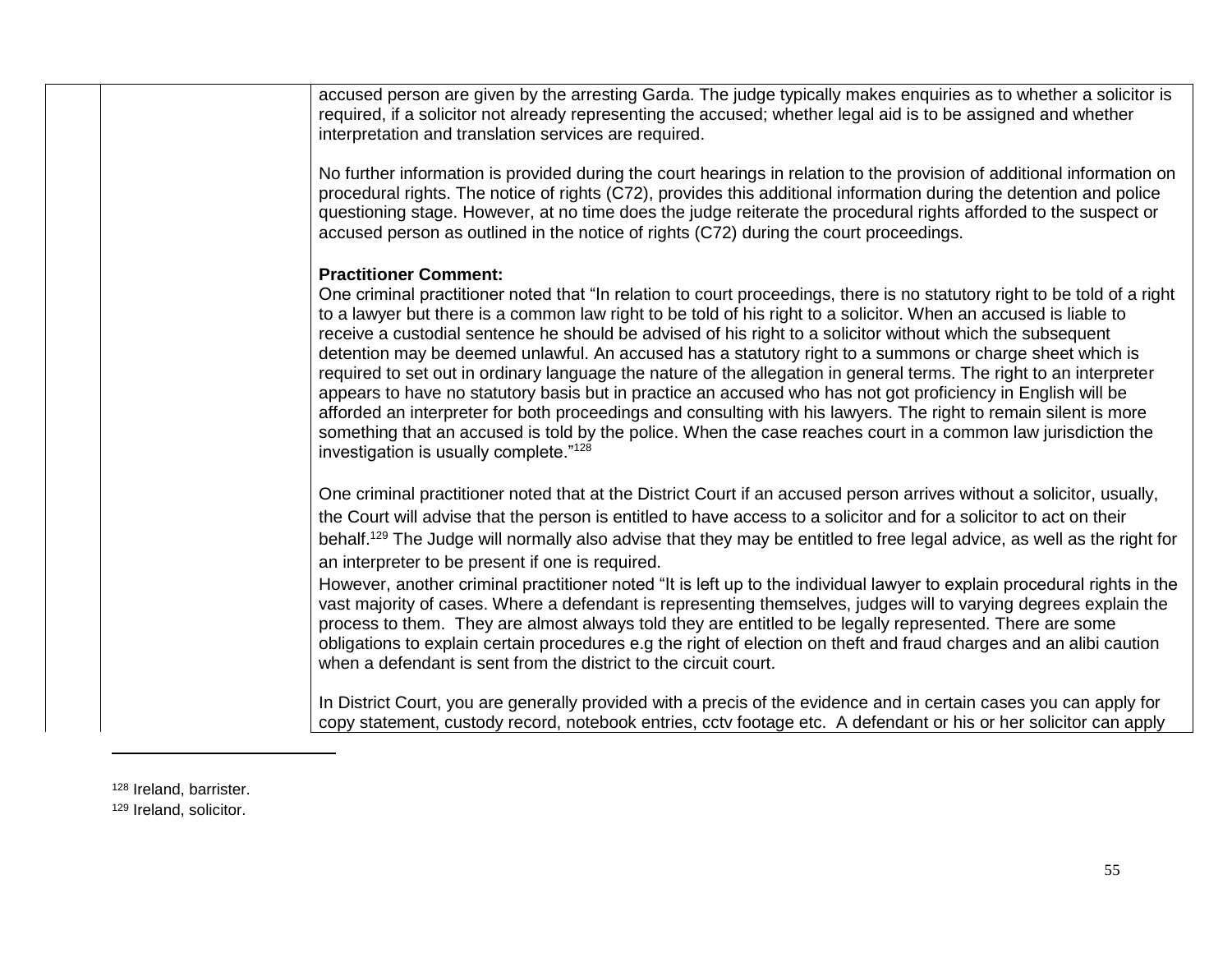| for a court order for this information. There is no statutory right to this information and it is governed by case-law<br>and right to fair procedures, due process etc. It is often the case that a scant precis will be furnished and when an<br>application for statements is made, the prosecution will say that none were taken, in which case most judges will<br>say the defence are not entitled to statements. In the Circuit Court, Central and Special a book of evidence is given<br>to the accused. Later additional evidence is served on the defendant and/or his solicitor. Disclosure is furnished<br>to the solicitor."130            |
|---------------------------------------------------------------------------------------------------------------------------------------------------------------------------------------------------------------------------------------------------------------------------------------------------------------------------------------------------------------------------------------------------------------------------------------------------------------------------------------------------------------------------------------------------------------------------------------------------------------------------------------------------------|
| To clarify a criminal practitioner noted "If the case is a minor offence being tried summarily (with a judge and no<br>jury) there is a right to direct disclosure which derives from the common law. See the case of DPP v Gary Doyle<br>[1994] 2 I.R. 286. It remains in the discretion of the trial judge as to whether statements or indeed other<br>documents held by the prosecution, which will be evidence in his trial should be furnished to the accused. It is for<br>the District Judge to determine whether it is necessary in the interests of justice and fair procedures for the<br>accused to be furnished pre-trial with information. |
| If the case is to be tried on indictment, there is a statutory right to be given a book of evidence well in advance of<br>the trial. The book of evidence contains the following:                                                                                                                                                                                                                                                                                                                                                                                                                                                                       |
| a statement of the charges against the accused;<br>(i)<br>a copy of any sworn information in writing upon which the proceedings were initiated;<br>(ii)<br>(iii)<br>a list of the witnesses the prosecutor proposes to call at the trial;<br>a statement of the evidence that is expected to be given by each of them;<br>(iv)<br>a copy of any documentary evidence;<br>(v)<br>where appropriate, a copy of a certificate authenticating any documentary evidence;<br>(vi)<br>a list of the exhibits (if any).<br>(vii)                                                                                                                                |
| There can be additional evidence and exhibits served on the accused right up to and during the trial but it cannot<br>be called unless it has first been served.                                                                                                                                                                                                                                                                                                                                                                                                                                                                                        |
| The statutory duty to serve a book of evidence combines with a common law duty of disclosure of all relevant<br>evidence, parol or otherwise, in its possession, so that if the prosecution does not adduce such evidence, the<br>defence may, if it wishes, do so. The courts have gone a considerable distance in extending the application of fair<br>procedures to include various forms of disclosure in criminal litigation. A statutory code is being introduced but<br>there remains no protocol for obtaining disclosure from non-parties to criminal litigation." <sup>131</sup>                                                              |

130 Ireland, solicitor.

l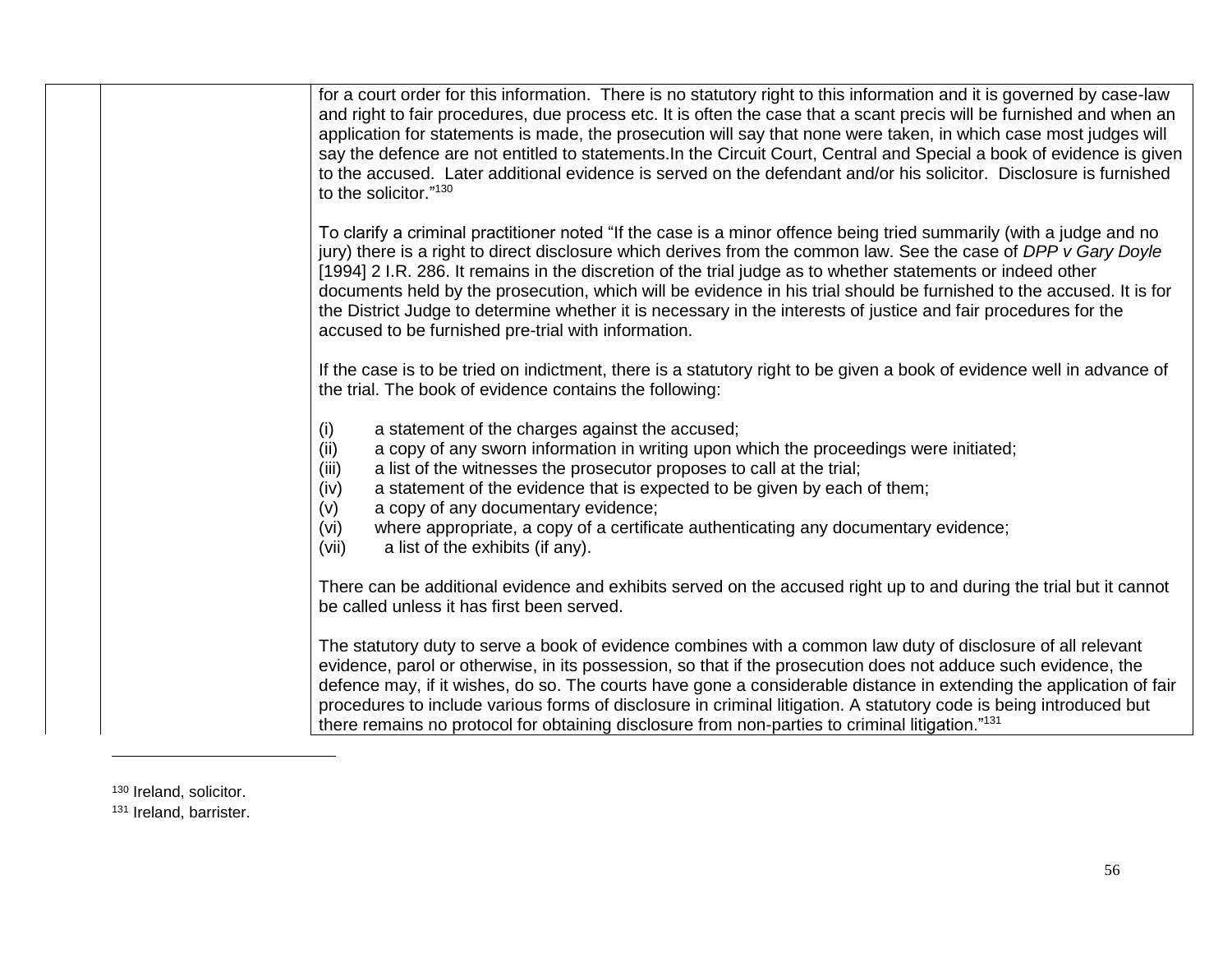| b) How is it provided (e.g. orally or in writing)?                                                                                 |
|------------------------------------------------------------------------------------------------------------------------------------|
| <b>Comment from Office of DPP official:</b>                                                                                        |
| It was noted that any information provided during court hearings is provided orally during court hearings. See                     |
| answer to 1.1 a) above.                                                                                                            |
|                                                                                                                                    |
| <b>Practitioner Comment:</b>                                                                                                       |
| Criminal practitioners have noted that generally this is left up to the defence lawyer to explain and it is always                 |
| orally by the presiding judge. <sup>132</sup>                                                                                      |
|                                                                                                                                    |
| It has been noted by a criminal practitioner that "In summary proceedings, usually the information is provided in                  |
| the form of statements and other documents. In simpler cases it can take the form of a written précis of the                       |
| evidence. Occasionally the court will direct the provision of an 'oral précis' but this is rare. In proceedings on                 |
| indictment, the book of evidence is in documentary form as is the disclosure of other material."133                                |
|                                                                                                                                    |
| c) What is the timeframe (deadline) for providing information at each stage of the proceedings?                                    |
|                                                                                                                                    |
| <b>Comment from Office of DPP official:</b>                                                                                        |
| It was noted that this is provided on the 1 <sup>st</sup> date of court appearance. However, see answer provided to 1              |
| a) above.                                                                                                                          |
| <b>Practitioner Comment:</b>                                                                                                       |
| A criminal practitioner noted that there is no timeframe, although it usually happens immediately upon being                       |
| brought before the Court. <sup>134</sup> Another criminal practitioner noted that provision of information occurs at the outset of |
| the first hearing. A failure to do so would render the further detention of the accused unlawful. <sup>135</sup>                   |
| It has been noted by a criminal practitioner that "Implicit in the duty to disclose is that disclosure is made in good             |
| time with the opportunity given to the defence to consider it. See the decision of People (DPP) v A.C. [2005]                      |
| IECCA 69 [2005] 2 I.R. 217. Where there is late disclosure the case will usually be adjourned to allow the defence                 |
| ample opportunity to consider it. In proceedings on indictment the book of evidence must be served before the                      |
|                                                                                                                                    |

l

<sup>132</sup> Ireland, solicitor.

<sup>&</sup>lt;sup>133</sup> Ireland, barrister.

<sup>134</sup> Ireland, solicitor.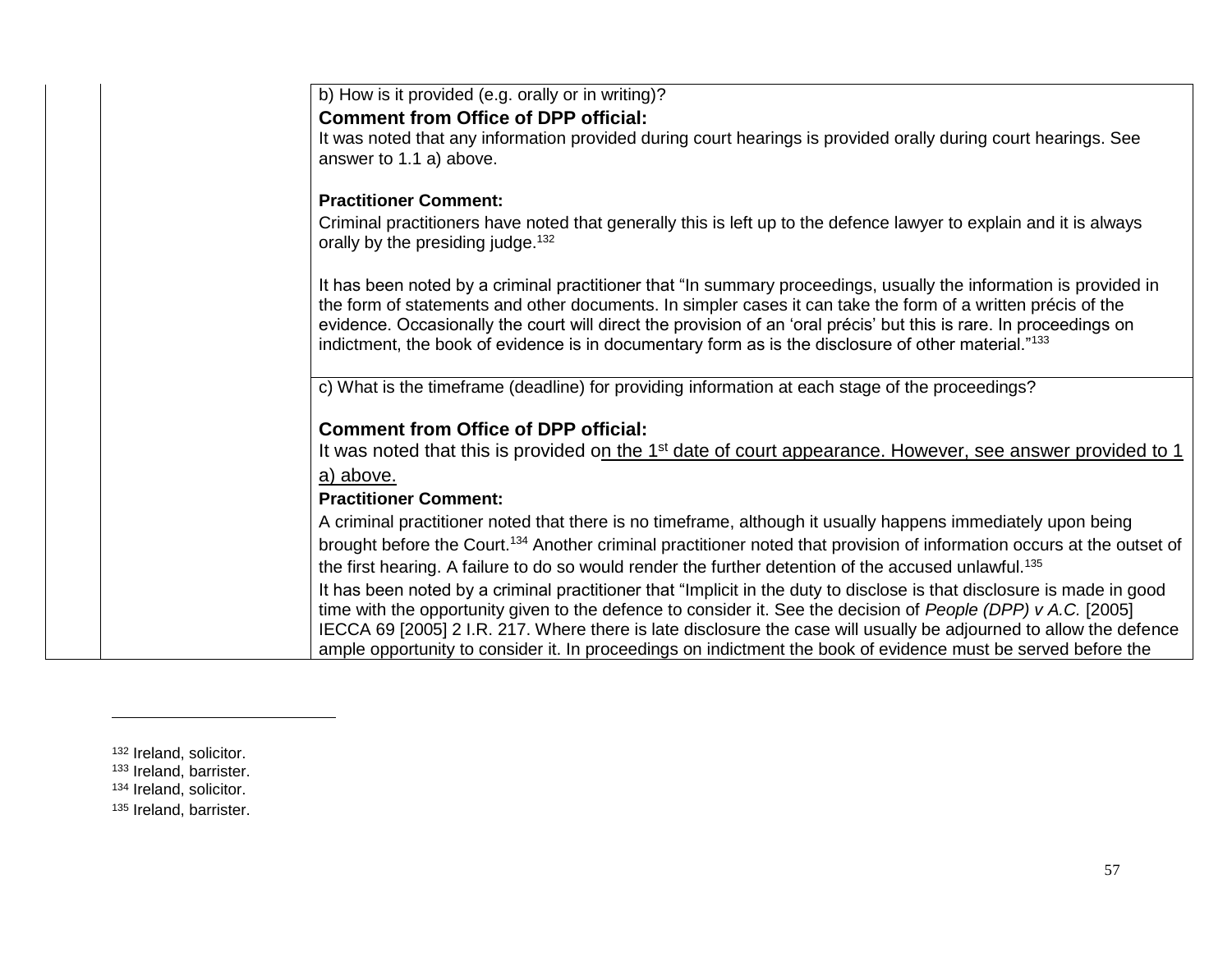|                                      | accused is sent forward for trial. This is usually about 7 weeks before he will be asked how he proposes to<br>plead."136                                                                                                                                                                                                                                                                                                                                                                                                                                                                                                                                                                                                                                                                                                                                                                                                                                                                                                                                                                                                                                                                                                                                                                                                                                                                                                                                                                                                                                                    |
|--------------------------------------|------------------------------------------------------------------------------------------------------------------------------------------------------------------------------------------------------------------------------------------------------------------------------------------------------------------------------------------------------------------------------------------------------------------------------------------------------------------------------------------------------------------------------------------------------------------------------------------------------------------------------------------------------------------------------------------------------------------------------------------------------------------------------------------------------------------------------------------------------------------------------------------------------------------------------------------------------------------------------------------------------------------------------------------------------------------------------------------------------------------------------------------------------------------------------------------------------------------------------------------------------------------------------------------------------------------------------------------------------------------------------------------------------------------------------------------------------------------------------------------------------------------------------------------------------------------------------|
| • any necessary interim<br>hearings; | a) What information is provided?<br>This is a function which is placed on the presiding judge by Article 38 of the Constitution. See State (Healy) v<br>O'Donoghue [1976] 1 I.R. 325<br><b>Comment from Office of DPP official:</b><br>See information provided under "court hearings" above.<br><b>Practitioner Comment:</b><br>It has been noted by a criminal practitioner that in terms of interim court appearances, the accused person is<br>usually represented, and the Court would not usually advise throughout proceedings on rights or procedures. 137<br>b) How is it provided (e.g. orally or in writing)?<br><b>Comment from Office of DPP official:</b><br>See information provided under "court hearings" above.<br><b>Practitioner Comment:</b><br>It was confirmed by a criminal practitioner that this is provided orally by the presiding judge. <sup>138</sup><br>It has been noted by a criminal practitioner that when a person is being sent forward for trial to the circuit court<br>they are advised by the Court in relation to the alibi warning. <sup>139</sup><br>It has been noted by a criminal practitioner that "In summary proceedings, usually the information is provided in<br>the form of statements and other documents. In simpler cases it can take the form of a written précis of the<br>evidence. Occasionally the court will direct the provision of an 'oral précis' but this is rare. In proceedings on<br>indictment, the book of evidence is in documentary form as is the disclosure of other material." <sup>140</sup> |

<sup>136</sup> Ireland, barrister.

 $\overline{\phantom{a}}$ 

<sup>137</sup>Ireland, solicitor.

138 Ireland, barrister.

139 Ireland, solicitor.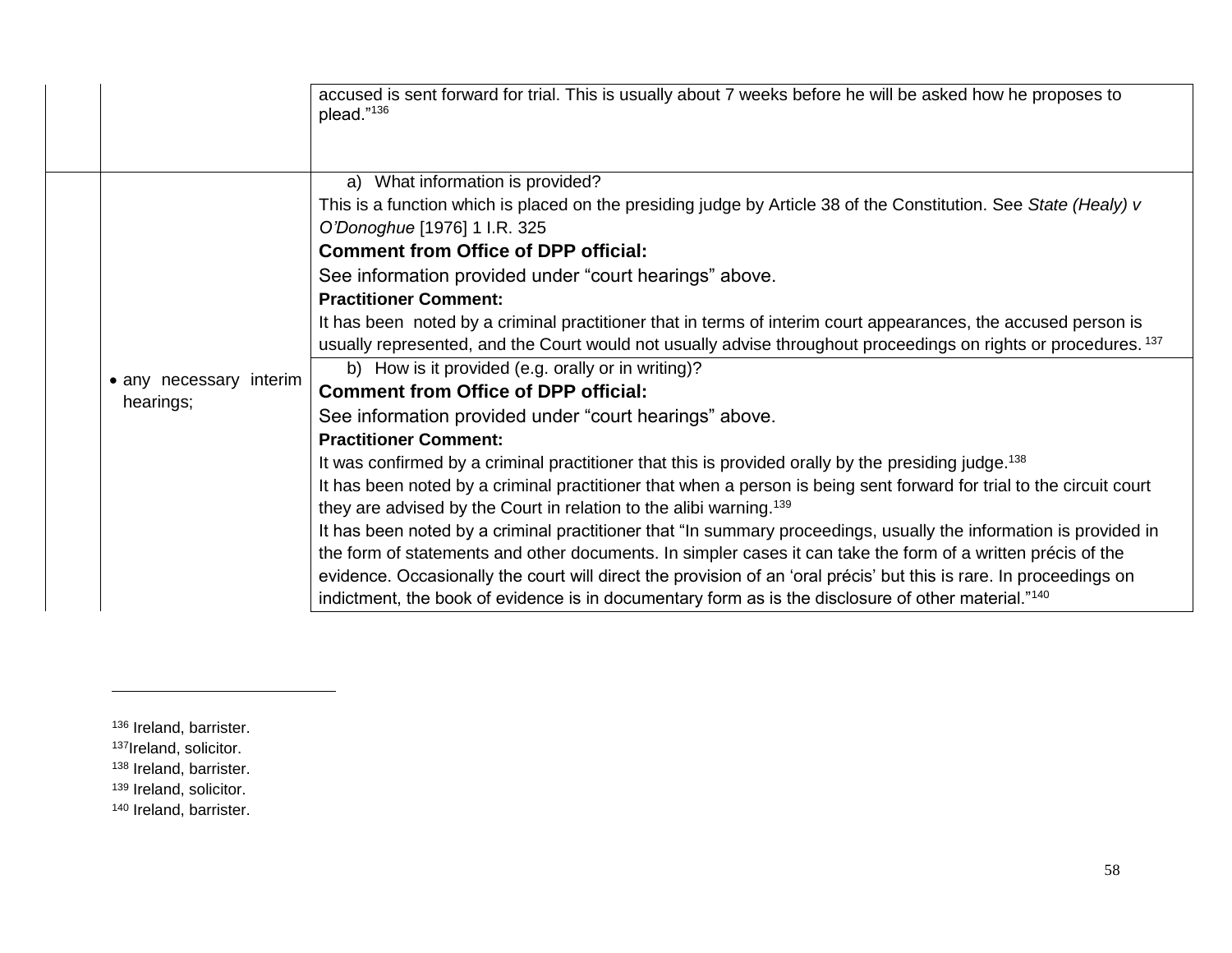|                                                                                                                                                | c) What is the timeframe (deadline) for providing interpretation at each stage of the proceedings?                                                                                                                                                                                                                                                                                                                                                                                                                                                                                                          |
|------------------------------------------------------------------------------------------------------------------------------------------------|-------------------------------------------------------------------------------------------------------------------------------------------------------------------------------------------------------------------------------------------------------------------------------------------------------------------------------------------------------------------------------------------------------------------------------------------------------------------------------------------------------------------------------------------------------------------------------------------------------------|
|                                                                                                                                                | <b>Comment from Office of DPP official:</b>                                                                                                                                                                                                                                                                                                                                                                                                                                                                                                                                                                 |
|                                                                                                                                                | See information provided under "court hearings" above.                                                                                                                                                                                                                                                                                                                                                                                                                                                                                                                                                      |
|                                                                                                                                                | <b>Practitioner Comment</b>                                                                                                                                                                                                                                                                                                                                                                                                                                                                                                                                                                                 |
|                                                                                                                                                | There appears to be no deadline, this has been confirmed by criminal practitioners. <sup>141</sup>                                                                                                                                                                                                                                                                                                                                                                                                                                                                                                          |
|                                                                                                                                                | Another criminal practitioner noted that provision of information occurs at the outset of the first hearing. A failure to                                                                                                                                                                                                                                                                                                                                                                                                                                                                                   |
|                                                                                                                                                | do so would render the further detention of the accused unlawful. <sup>142</sup>                                                                                                                                                                                                                                                                                                                                                                                                                                                                                                                            |
|                                                                                                                                                | It has been noted by a criminal practitioner that "Implicit in the duty to disclose is that disclosure is made in good<br>time with the opportunity given to the defence to consider it. See the decision of People (DPP) v A.C. [2005]<br>IECCA 69 [2005] 2 I.R. 217. Where there is late disclosure the case will usually be adjourned to allow the defence<br>ample opportunity to consider it. In proceedings on indictment the book of evidence must be served before the<br>accused is sent forward for trial. This is usually about 7 weeks before he will be asked how he proposes to<br>plead."143 |
|                                                                                                                                                | a) What information is provided?                                                                                                                                                                                                                                                                                                                                                                                                                                                                                                                                                                            |
|                                                                                                                                                | <b>Practitioner Comment:</b>                                                                                                                                                                                                                                                                                                                                                                                                                                                                                                                                                                                |
| communication<br>$\bullet$ any<br>between suspects and<br>accused persons and<br>their legal counsel in<br>direct connection with<br>any<br>or | It has been noted by a criminal practitioner in relation to "Contact throughout proceedings. If an accused person is<br>giving any evidence then they cannot discuss the case while under cross examination with their legal team or any<br>person. This is the same for any person who is giving evidence. Where a witness giving evidence [that] may self<br>incriminate the Could would provide an opportunity to contact a solicitor during proceedings." <sup>144</sup>                                                                                                                                |
| the                                                                                                                                            | c) How is it provided (e.g. orally or in writing)?                                                                                                                                                                                                                                                                                                                                                                                                                                                                                                                                                          |
|                                                                                                                                                | <b>Practitioner Comment:</b>                                                                                                                                                                                                                                                                                                                                                                                                                                                                                                                                                                                |
|                                                                                                                                                | It has been confirmed by criminal practitioners that this has been provided orally. <sup>145</sup>                                                                                                                                                                                                                                                                                                                                                                                                                                                                                                          |
|                                                                                                                                                |                                                                                                                                                                                                                                                                                                                                                                                                                                                                                                                                                                                                             |
|                                                                                                                                                |                                                                                                                                                                                                                                                                                                                                                                                                                                                                                                                                                                                                             |
|                                                                                                                                                | questioning<br>during<br>hearing<br>proceedings?                                                                                                                                                                                                                                                                                                                                                                                                                                                                                                                                                            |

141 Ireland, solicitors.

 $\overline{\phantom{a}}$ 

<sup>142</sup> Ireland, barrister. <sup>143</sup> Ireland, barrister.

144 Ireland, solicitors.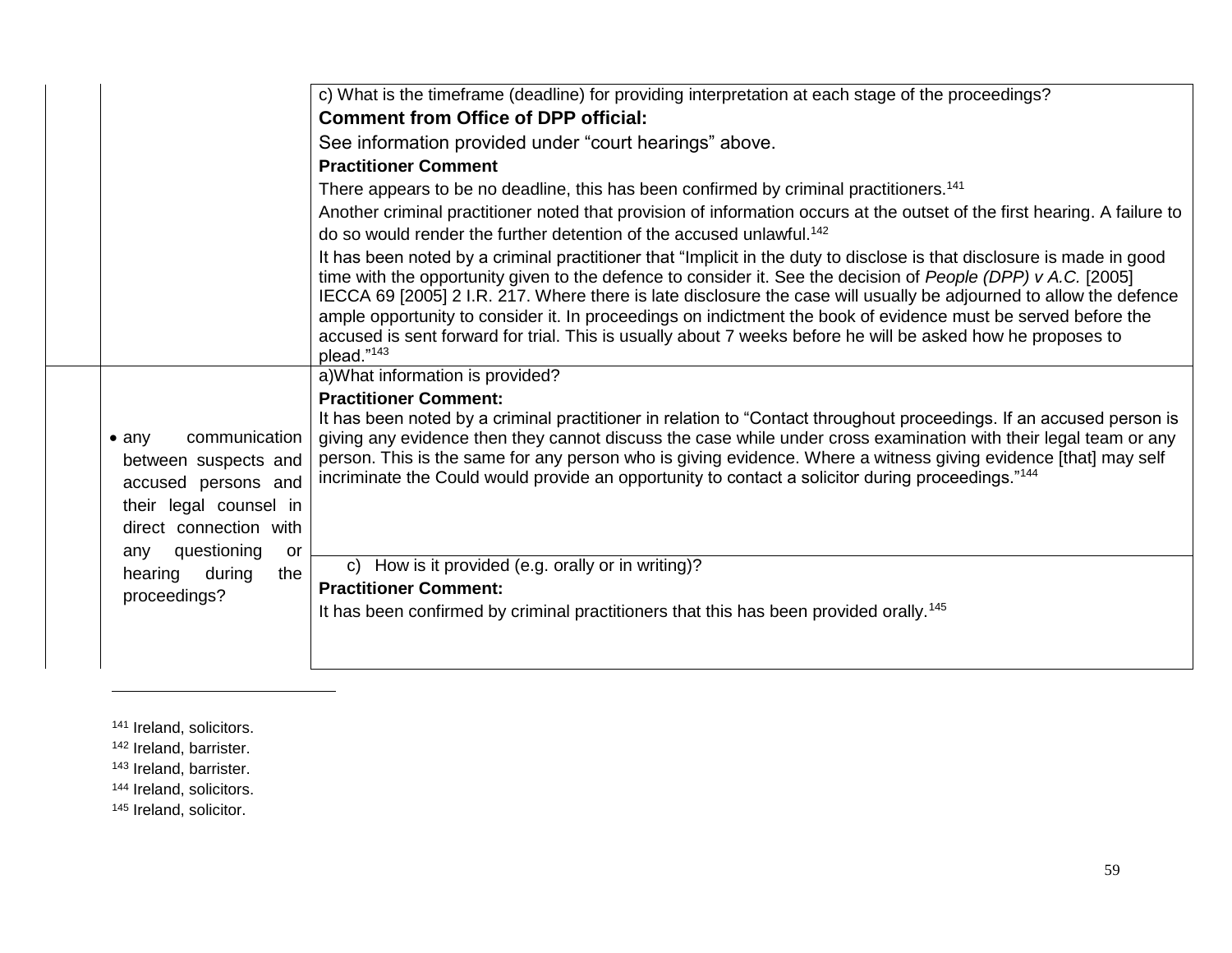|     |                                                                                                                                                                                              | c) c) What is the timeframe (deadline) for providing information at each stage of the proceedings?<br><b>Practitioner Comment:</b><br>It has been confirmed by criminal practitioners that there is no deadline. <sup>146</sup>                                                                                                                                                                                                                                                                                                                                                                                                                                                                                                                                                                                                                                                                                                                                                                                                                                                                                                                                                   |
|-----|----------------------------------------------------------------------------------------------------------------------------------------------------------------------------------------------|-----------------------------------------------------------------------------------------------------------------------------------------------------------------------------------------------------------------------------------------------------------------------------------------------------------------------------------------------------------------------------------------------------------------------------------------------------------------------------------------------------------------------------------------------------------------------------------------------------------------------------------------------------------------------------------------------------------------------------------------------------------------------------------------------------------------------------------------------------------------------------------------------------------------------------------------------------------------------------------------------------------------------------------------------------------------------------------------------------------------------------------------------------------------------------------|
| 1.2 | Do authorities provide<br>information about any<br>other procedural rights<br>(apart from those<br>established in Article 3 of<br>the Directive)? If yes,<br>briefly provide<br>information. | No information provided.<br><b>Comment from An Garda Síochána:</b><br>No response was provided by An Garda Síochána.<br><b>Comment from Office of DPP official:</b><br>No, however, see answer provided to 1.1.                                                                                                                                                                                                                                                                                                                                                                                                                                                                                                                                                                                                                                                                                                                                                                                                                                                                                                                                                                   |
| 2.  | <b>LETTER OF RIGHTS147</b>                                                                                                                                                                   | <b>Brief Description</b>                                                                                                                                                                                                                                                                                                                                                                                                                                                                                                                                                                                                                                                                                                                                                                                                                                                                                                                                                                                                                                                                                                                                                          |
|     |                                                                                                                                                                                              |                                                                                                                                                                                                                                                                                                                                                                                                                                                                                                                                                                                                                                                                                                                                                                                                                                                                                                                                                                                                                                                                                                                                                                                   |
| 2.1 | What rights does the<br>letter of rights provide<br>information about? What<br>information is included in<br>the letter of rights when<br>children are arrested or<br>detained?              | The arrested person is also provided with a written letter of rights (known as the C-72) which outlines the<br>information relating to the right to legal advice, notification of a third party, medical treatment, telephone calls and<br>personal visits and meal provision, as well as information regarding searches, and the taking of forensic samples<br><b>Practitioner Comment:</b><br>A criminal practitioner noted "No extra information. In fact we ran a case on the basis that the letter of rights was<br>not suitable for children, or for those who are intellectually impaired, but the court, although it admitted that there<br>should be something for children, was unable to find in our favour as no adapted letter of rights exists. Secondly,<br>often rather than a parent, an 'appropriate adult' is contacted which can be (and has been) a local adult, i.e. The<br>next door security guard in a shop, who attends the interview to ensure that the child is treated well. This has<br>changed now that a solicitor can also attend interviews, although there remains the provision for 'an appropriate<br>adult' to attend also." <sup>148</sup> |

146 Ireland, solicitor.

l

<sup>147</sup> See in particular Article 4 and relevant recitals of Directive 2012/13/EU.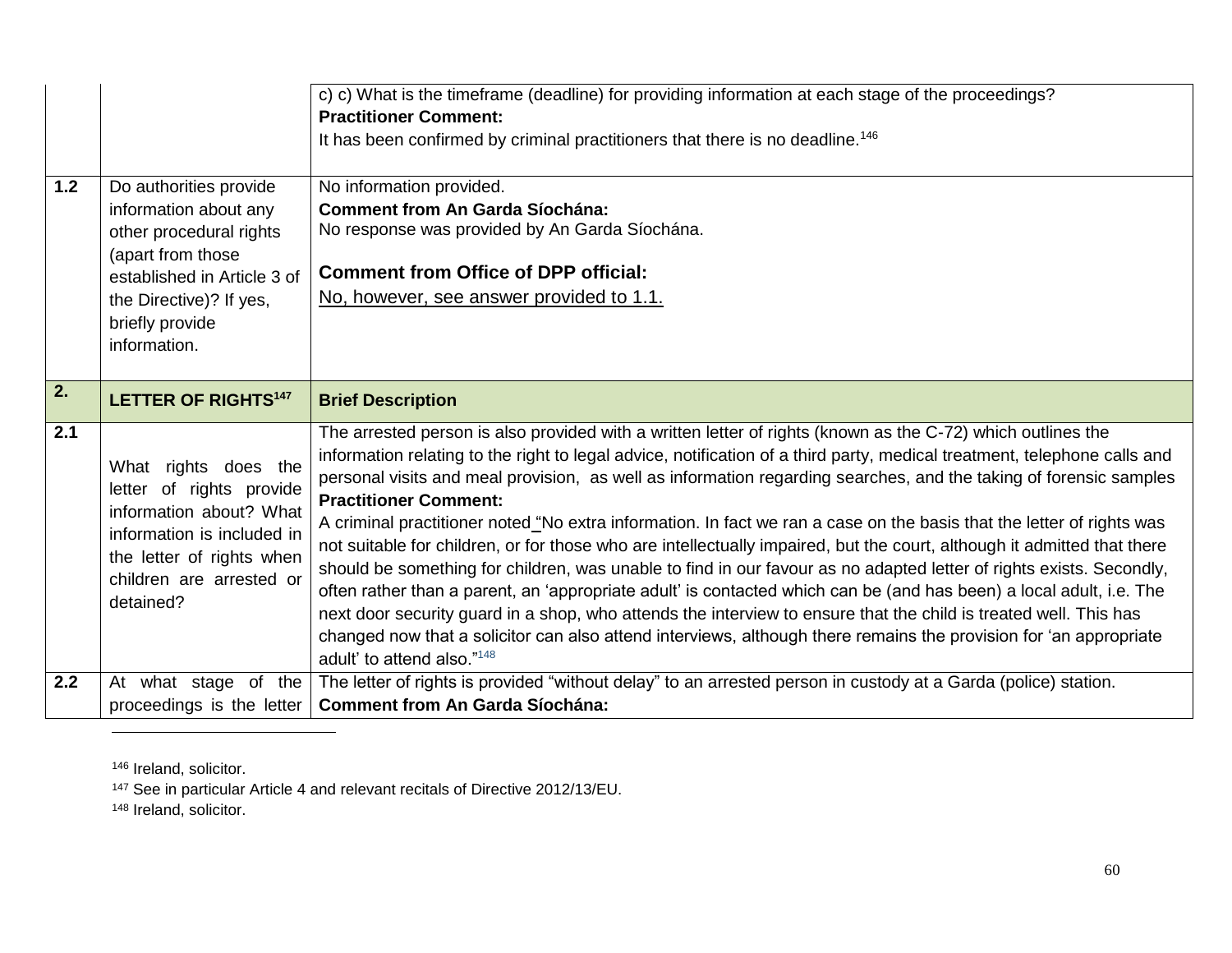| of<br>rights<br>provided?<br>cross-check<br><b>Please</b><br>findings from the desk<br>research by consulting<br>relevant organisations<br>and/or practitioners.                                                                                                                                                                                                                                                                                                                                     | No response was provided by An Garda Síochána.                                                                                                                                                                                                                                                                                                                                                         |
|------------------------------------------------------------------------------------------------------------------------------------------------------------------------------------------------------------------------------------------------------------------------------------------------------------------------------------------------------------------------------------------------------------------------------------------------------------------------------------------------------|--------------------------------------------------------------------------------------------------------------------------------------------------------------------------------------------------------------------------------------------------------------------------------------------------------------------------------------------------------------------------------------------------------|
| 2.3<br>letter of rights<br>Is the<br>drafted in simple and<br>accessible<br>language?<br>competent<br>How<br>do<br>authorities verify whether<br>language is simple<br>the<br>and accessible enough<br>the<br>suspects<br>for<br><b>or</b><br>accused persons and/or<br>that the suspects<br>or<br>accused<br>persons<br>the<br>understand<br>language?<br><b>Please</b><br>cross-check<br>findings<br>from the desk research<br>by consulting relevant<br>and/or<br>organisations<br>practitioners. | The letter of rights (C72) is not drafted in simple and accessible language.<br><b>Comment from An Garda Síochána:</b><br>It was noted by An Garda Síochána that "There are different versions of the notice available depending on the<br>primary language of the prisoner. The notice is also explained to the prisoner. A new version of the C72 is<br>currently at an advanced stage of drafting." |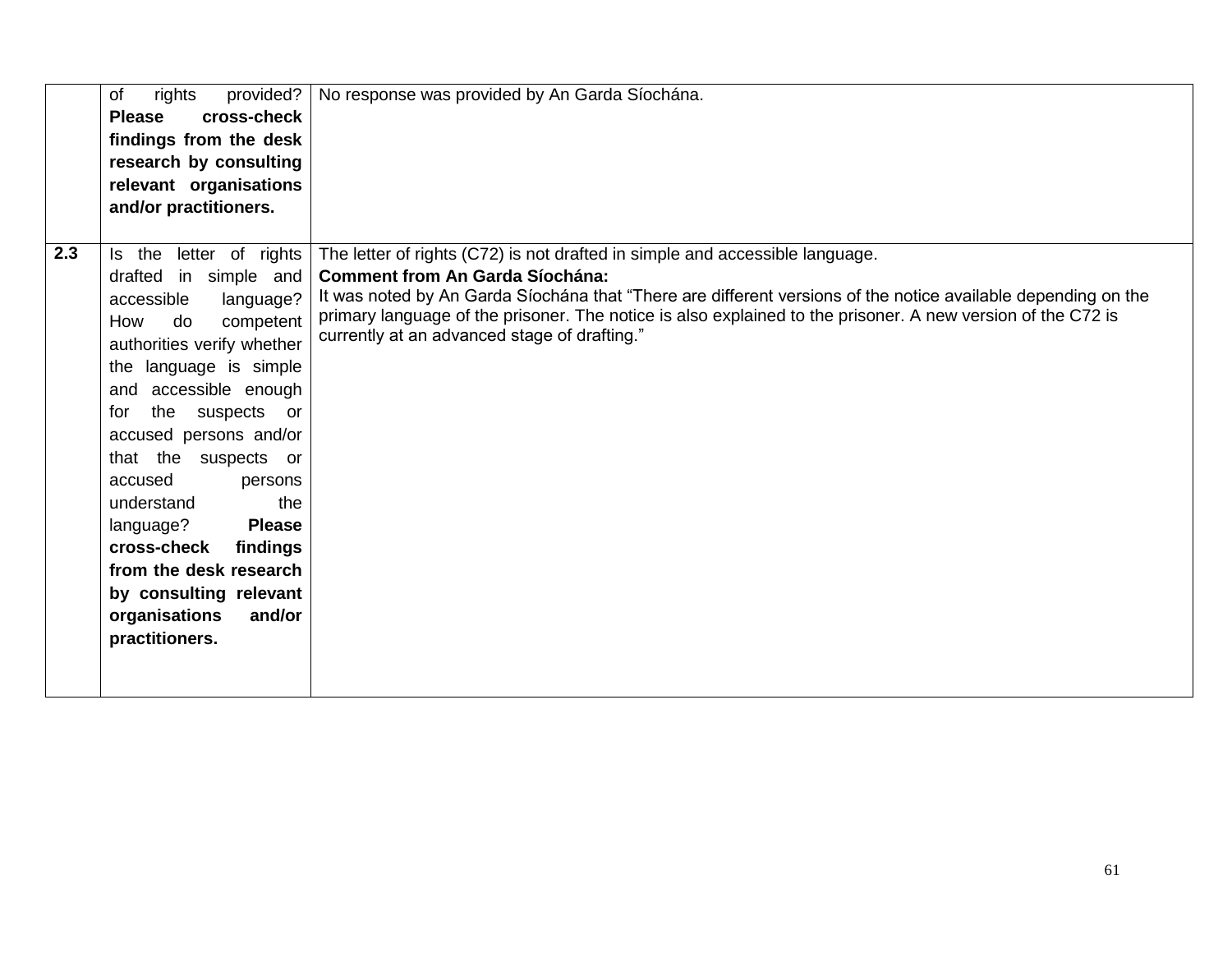| 3.  | <b>RIGHT TO</b><br><b>INFORMATION ABOUT</b><br><b>THE ACCUSATION149</b>                                                                                                                                               | <b>Brief Description</b>                                                                                                                                                                                                                                                                                                                                                                                                                                                                                                                                                                                                                                                                                                                                                                                                                                                                                                                                                                                                                                                                                                                                                                                                                                                                                                                                                                                                                                                                                                                                                                                                                                   |
|-----|-----------------------------------------------------------------------------------------------------------------------------------------------------------------------------------------------------------------------|------------------------------------------------------------------------------------------------------------------------------------------------------------------------------------------------------------------------------------------------------------------------------------------------------------------------------------------------------------------------------------------------------------------------------------------------------------------------------------------------------------------------------------------------------------------------------------------------------------------------------------------------------------------------------------------------------------------------------------------------------------------------------------------------------------------------------------------------------------------------------------------------------------------------------------------------------------------------------------------------------------------------------------------------------------------------------------------------------------------------------------------------------------------------------------------------------------------------------------------------------------------------------------------------------------------------------------------------------------------------------------------------------------------------------------------------------------------------------------------------------------------------------------------------------------------------------------------------------------------------------------------------------------|
| 3.1 | information<br>is<br>What<br>provided to the suspects<br>accused<br>persons<br>or<br>regarding what they have<br>been accused of and<br>how is it provided (e.g.<br>orally or in writing)                             | The arrested person will be informed orally in ordinary language of the offence without delay. <sup>150</sup><br><b>Practitioner Comment</b><br>A criminal practitioner noted that no information is provided to suspects or accused persons not arrested regarding<br>the information about the criminal act they are suspected of having committed before their first official interview by<br>the police. $151$<br><b>Comment from An Garda Síochána:</b><br>It was noted by An Garda Síochána that "If a person is charged with an offence they are provided with copies of<br>the charge sheet and any associated bail bond."                                                                                                                                                                                                                                                                                                                                                                                                                                                                                                                                                                                                                                                                                                                                                                                                                                                                                                                                                                                                                         |
| 3.2 | At which stage of the<br>proceedings<br>the<br>is.<br>information<br>provided?<br>cross-check<br><b>Please</b><br>findings from the desk<br>research by consulting<br>relevant organisations<br>and/or practitioners. | In the case of Health Service Executive v White [2009] IEHC 242 where Edwards J notes "Strictly speaking there<br>is no such remedy as a disclosure order known to the criminal law. <sup>152</sup> Disclosure is a legal duty that rests on the<br>prosecuting authorities in a criminal trial. It is a duty to disclose evidence in good time with the opportunity given to<br>the defence to consider it. An accused is entitled to be served with a copy of the book of evidence prior to his<br>being sent forward for trial. Notices of additional evidence must be served in advance of that evidence being<br>tendered. In People (DPP) v A.C.,- The defence had requested a copy of the Garda file relating to a complaint<br>made against the accused by the complainant's cousin which had not been the subject of a prosecution. The<br>material had been sought some months before the start of the trial but only disclosed minutes before the start of<br>the trial. Denham J. set out factors that should be taken into account in assessing whether a trial is rendered<br>unfair by later disclosure:<br>"1. the court should consider, by reference to the principles already established in respect of cases where<br>evidence emerges subsequent to trial, the materiality of the new evidence;<br>2. by analogy with the principles already established in such cases, the court should consider the extent to<br>which the unavailability of the evidence in question until a late stage in the criminal process was<br>contributed to, on the one hand, by any default on the part of the prosecution, and, on the other hand, any |

<sup>149</sup> See in particular Article 6 and relevant recitals of Directive 2012/13/EU.

<sup>150</sup> Regulation 8 (1) and 9 (1) Statutory Instrument No.119/1987, *Criminal Justice Act, 1984 (Treatment of Persons in Custody in Garda Síochána Station) Regulations, 1987,* available at<http://www.irishstatutebook.ie/1987/en/si/0119.html>accessed on 12/03/15. <sup>151</sup> Solicitor, (No.6)

<sup>152</sup> [Abrahamson, Dwyer and Fitzpatrick;](https://wlie.kingsinns.ie/maf/wlie/api/tocectory?tocguid=I12179432731A4B26B6980202C0F2F089&ndd=2&sttype=stdtemplate&context=5) *Discovery and Disclosure*, 2nd Ed., 2013, Thompson Roundhall, Chapter 22 Procedure for seeking discovery, at pp 22.09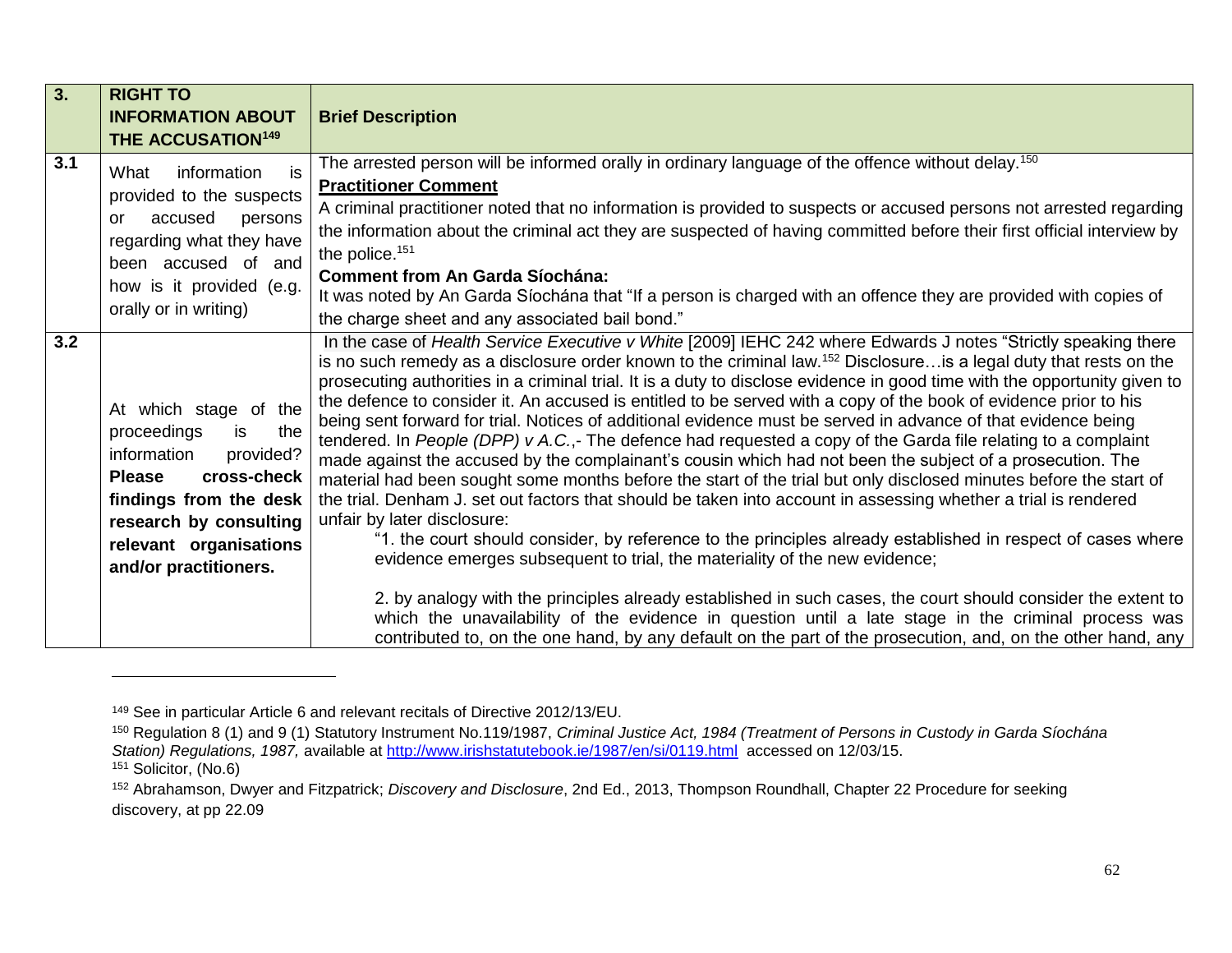|     |                          | failure on the part of the defendant; and                                                                                                                                                                                                                                                                                                                                                                                                                                                                         |
|-----|--------------------------|-------------------------------------------------------------------------------------------------------------------------------------------------------------------------------------------------------------------------------------------------------------------------------------------------------------------------------------------------------------------------------------------------------------------------------------------------------------------------------------------------------------------|
|     |                          | 3. where some of the failure to ensure that the relevant evidence was available in a timely fashion is<br>attributable to the defence and/or where the defence may have been culpable, notwithstanding the late<br>disclosure of availability of such evidence, in failing to utilise such evidence, the court should consider the<br>extent to which it may be reasonable to infer that the failure to call or exploit such evidence may have been<br>due to a tactical decision on the part of the defence."153 |
|     |                          | <b>Practitioner Comment:</b>                                                                                                                                                                                                                                                                                                                                                                                                                                                                                      |
|     |                          | In addition, it has been noted by a criminal practitioner that at the point of the charge a charge sheet is served on<br>the accused or they receive a summons outlining the alleged offence(s). <sup>154</sup> In the District Court a precis of the<br>evidence is sometimes served on the first day or an order is made for it on the first or second day in court. In<br>addition, an application can be made for more detailed disclosure where it is appropriate and available.                             |
|     |                          | See above for circuit court.                                                                                                                                                                                                                                                                                                                                                                                                                                                                                      |
|     |                          | A criminal practitioner has noted that there is no timeframe during pre-trial proceedings in relation to the<br>information provision. <sup>155</sup>                                                                                                                                                                                                                                                                                                                                                             |
|     |                          | <b>Comment from An Garda Síochána:</b>                                                                                                                                                                                                                                                                                                                                                                                                                                                                            |
|     |                          | No response was provided by An Garda Síochána.                                                                                                                                                                                                                                                                                                                                                                                                                                                                    |
|     |                          |                                                                                                                                                                                                                                                                                                                                                                                                                                                                                                                   |
|     |                          |                                                                                                                                                                                                                                                                                                                                                                                                                                                                                                                   |
| 3.3 | How are suspects or      | <b>Comment from Office of DPP official:</b>                                                                                                                                                                                                                                                                                                                                                                                                                                                                       |
|     | accused<br>persons       |                                                                                                                                                                                                                                                                                                                                                                                                                                                                                                                   |
|     | informed when, in the    | It was noted that this doesn't usually arise in practice and if it does the accused is further charged and                                                                                                                                                                                                                                                                                                                                                                                                        |
|     | course of the criminal   | given copies of the new charges                                                                                                                                                                                                                                                                                                                                                                                                                                                                                   |
|     | proceedings, the details | <b>Practitioner Comment:</b>                                                                                                                                                                                                                                                                                                                                                                                                                                                                                      |
|     | the<br>accusation<br>Ωf  | It has been noted by the criminal practitioner that the accused is entitled to be on notice of any evidence that may                                                                                                                                                                                                                                                                                                                                                                                              |

l

<sup>153</sup> *Health Service Executive v White* [2009] IEHC 242

<sup>154</sup> Ireland, solicitor.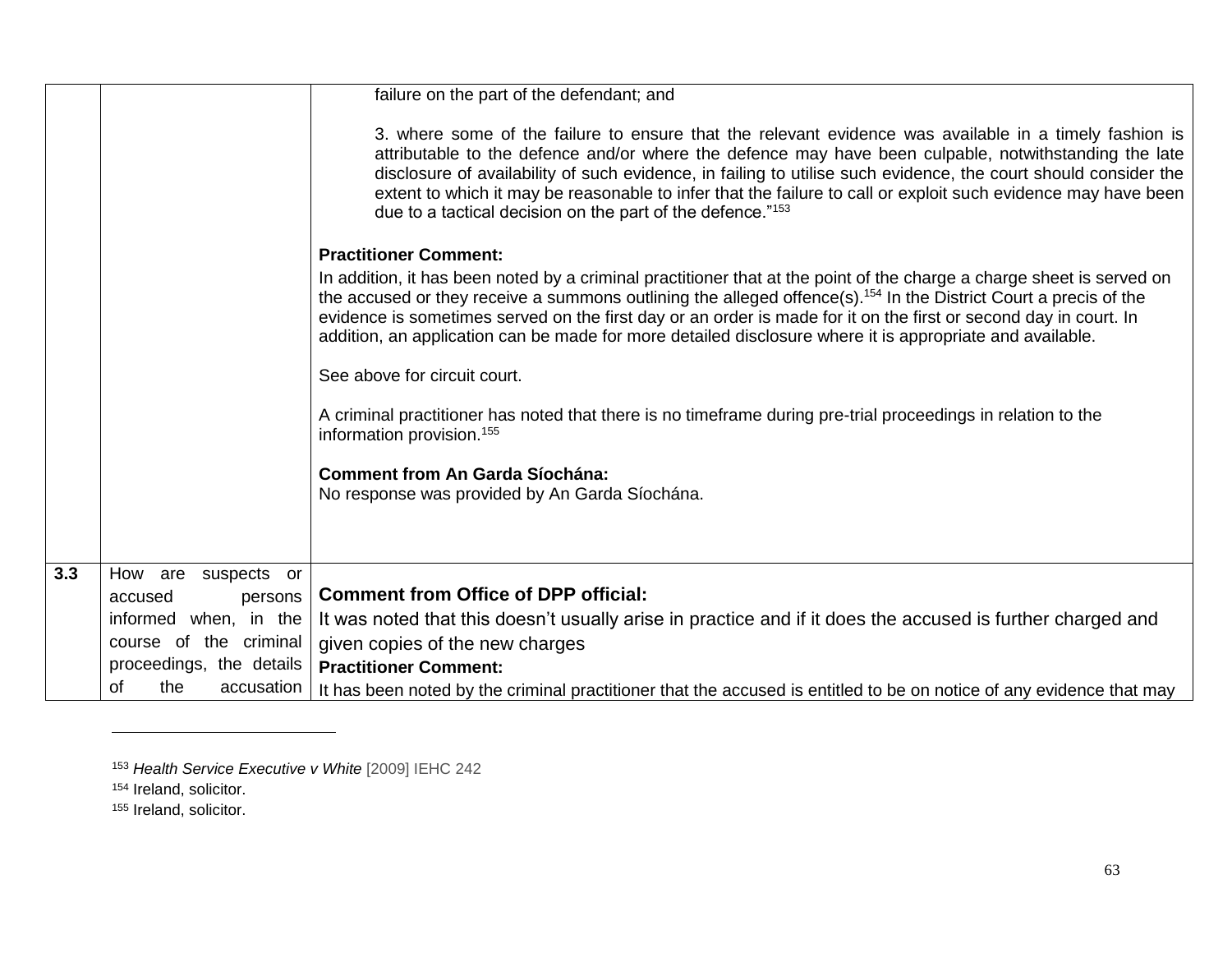| change? | be given, prior to it being given and will be provided with written 'notice of additional evidence'. It was further<br>noted by a criminal practitioner that if there is a fundamental change to the accusation, then an application to<br>amend the charge sheet or summons will be made in court at any time prior to the conclusion of the prosecution<br>evidence. Amendments can also be made to the indictment in the higher courts. Additional evidence can be<br>served in the higher courts right up to the conclusion of the prosecution case. This happens very frequently. It<br>was further noted that in the District Court you frequently hear evidence for the first time in the witness box due to<br>the fact that the Gardaí are not obliged to take or make statements in every instance and if there are no<br>statements there is no obligation to furnish them. <sup>156</sup>        |
|---------|--------------------------------------------------------------------------------------------------------------------------------------------------------------------------------------------------------------------------------------------------------------------------------------------------------------------------------------------------------------------------------------------------------------------------------------------------------------------------------------------------------------------------------------------------------------------------------------------------------------------------------------------------------------------------------------------------------------------------------------------------------------------------------------------------------------------------------------------------------------------------------------------------------------|
|         | A criminal practitioner noted that "The indictment (which sets out the charges before the court) can be changed at<br>any stage during the course of the trial (and often is) where it is found to be defective. It cannot be changed in<br>circumstances where it would be prejudicial to the defence, but my experience has been to date that when they<br>seek to change the indictment during a trial they are allowed to do so by the trial judge on foot of an application by<br>the defence." In addition, a criminal practitioner noted that "the defence must be provided with written notice of any<br>evidence that may be called during the course of the trial. This can be done throughout the trial. So for example,<br>they may decide to call an extra witness, but they must serve us with notice of additional evidence enclosing the<br>statement before the evidence can be called."157 |
|         | In addition, it has been noted by a criminal practitioner that "In summary proceedings further charges can be<br>preferred. This is subject to a 6-month time limit for summary-only offences. This will not be allowed after the trial<br>starts. There are no strict rules in relation to this but is governed by the law on abuse of process. In proceedings<br>on indictment further charges can be added to the indictment at any time until the trial begins.<br>In summary trials and trials on indictment a charge can be amended at any time up to and during the trial provided<br>there is no prejudice to the accused.<br>On a trial on indictment as a general rule, no evidence can be given of which the accused has not been given<br>notice. This is not the case in summary proceedings which are governed by the more flexible principles set out in                                      |
|         | the case of Gary Doyle." 158<br><b>Comment from An Garda Síochána:</b><br>It was noted by An Garda Síochána that "Should the reason for the person's detention be extended or amended to                                                                                                                                                                                                                                                                                                                                                                                                                                                                                                                                                                                                                                                                                                                     |

<sup>156</sup> Ireland, barrister.

157 Ireland, solicitor.

l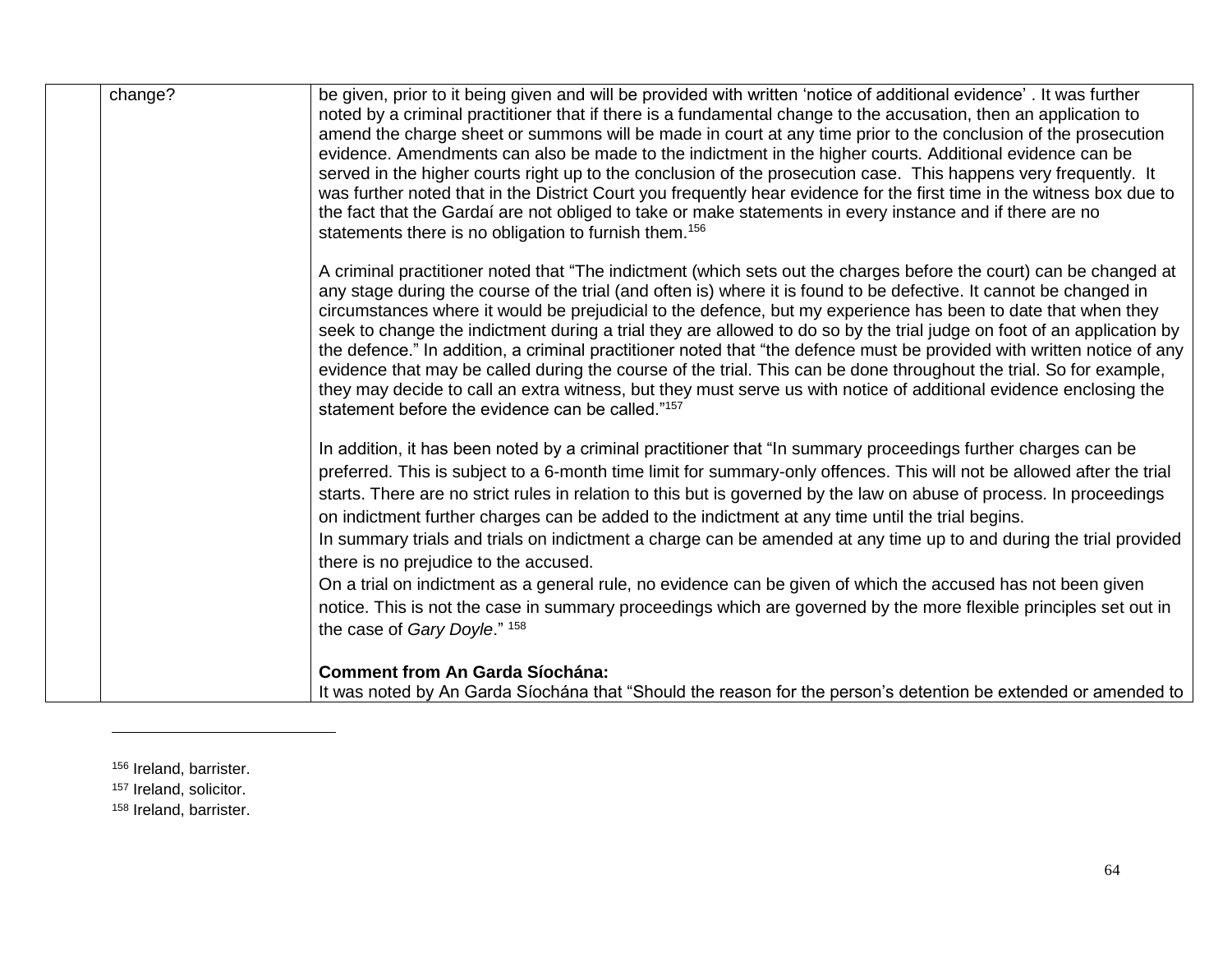|                  |                                                                                                                                                              | include an offence for which they were not initially detained for then this will be explained to them by the member<br>in charge. The relevant legislation under which the person is detained contains its own provision for extensions/<br>time frames and continued detention for other offences".                                                                                                                                                                                                                                                                                                                                                                                                                                                                                                                                                                                                                                                                                                                                                                                                                                                                                                                                          |
|------------------|--------------------------------------------------------------------------------------------------------------------------------------------------------------|-----------------------------------------------------------------------------------------------------------------------------------------------------------------------------------------------------------------------------------------------------------------------------------------------------------------------------------------------------------------------------------------------------------------------------------------------------------------------------------------------------------------------------------------------------------------------------------------------------------------------------------------------------------------------------------------------------------------------------------------------------------------------------------------------------------------------------------------------------------------------------------------------------------------------------------------------------------------------------------------------------------------------------------------------------------------------------------------------------------------------------------------------------------------------------------------------------------------------------------------------|
| $\overline{4}$ . | <b>RIGHT OF ACCESS TO</b><br><b>CASE MATERIALS<sup>159</sup></b>                                                                                             | <b>Brief Description</b>                                                                                                                                                                                                                                                                                                                                                                                                                                                                                                                                                                                                                                                                                                                                                                                                                                                                                                                                                                                                                                                                                                                                                                                                                      |
| 4.1              | What material evidence<br>be accessed by<br>can<br>suspected<br>or accused<br>persons<br>(e.g.<br>documents,<br>photographs,<br>audio,<br>video, summaries)? | During the investigation stage access is granted to the charge sheets, <sup>160</sup> custody records, <sup>161</sup> interview statements<br>and videos of the interview <sup>162</sup> .<br>There is a difference between what material evidence can be accessed in relation to summary prosecutions<br>versus prosecutions on indictment.<br>With regards to summary prosecutions the material evidence that can be accessed is limited and is defined by the<br>Supreme Court in Director of Public Prosecutions v. Gary Doyle [1994] 2 IR 286. As a result of which there is no<br>general duty on the prosecution in a summary case to provide the statements of the intended witnesses in<br>advance unless, upon application by the defence, the court believes "in the interests of justice on the facts of the<br>particular case" that this should be done.<br>In relation to prosecutions on indictment the prosecution has a statutory duty to provide the accused or his lawyer<br>with the "book of evidence" pursuant to section 4 B and 4 C of the Criminal Procedure Act, 1967, as inserted by<br>section 9 of the Criminal Justice Act 1999. <sup>163</sup> Pursuant to section 4B the book of evidence should include the |
|                  |                                                                                                                                                              | following:<br>(a) a statement of the charges against the accused;<br>(b) a copy of any sworn information in writing upon which the proceedings were initiated;<br>(c) a list of the witnesses the prosecutor proposes to call at the trial;                                                                                                                                                                                                                                                                                                                                                                                                                                                                                                                                                                                                                                                                                                                                                                                                                                                                                                                                                                                                   |

<sup>159</sup> See in particular Article 7 and relevant recitals of Directive 2012/13/EU.

01.04.15.

<sup>160</sup> Regulation 15 (1) S.I No. 119/1987 CRIMINAL JUSTICE ACT, 1984 (TREATMENT OF PERSONS IN CUSTODY IN GARDA SÍOCHÁNA STATIONS) REGULATIONS, 1987. CRIMINAL JUSTICE ACT, 1984 (TREATMENT OF PERSONS IN CUSTODY IN GARDA SÍOCHÁNA STATIONS) REGULATIONS, 1987.Available at<http://www.irishstatutebook.ie/1987/en/si/0119.html> , accessed on 01.04.15. <sup>161</sup> Regulation 6 S.I No. 119/1987 CRIMINAL JUSTICE ACT, 1984 (TREATMENT OF PERSONS IN CUSTODY IN GARDA SÍOCHÁNA STATIONS) REGULATIONS, 1987. CRIMINAL JUSTICE ACT, 1984 (TREATMENT OF PERSONS IN CUSTODY IN GARDA SÍOCHÁNA STATIONS) REGULATIONS, 1987.Available at<http://www.irishstatutebook.ie/1987/en/si/0119.html> , accessed on 01.04.15. <sup>162</sup> Section 56 of the *Criminal Justice Act 2007*, No. 29 of 2007, available at [http://www.irishstatutebook.ie/2007/en/act/pub/0029/,](http://www.irishstatutebook.ie/2007/en/act/pub/0029/) accessed on

<sup>163</sup> Criminal Procedure Act 1976, as inserted by section 9 of the *Criminal Justice Act 1999*, No.10 of 1999, available at [http://www.irishstatutebook.ie/1999/en/act/pub/0010/index.html,](http://www.irishstatutebook.ie/1999/en/act/pub/0010/index.html) accessed on 01.04.15.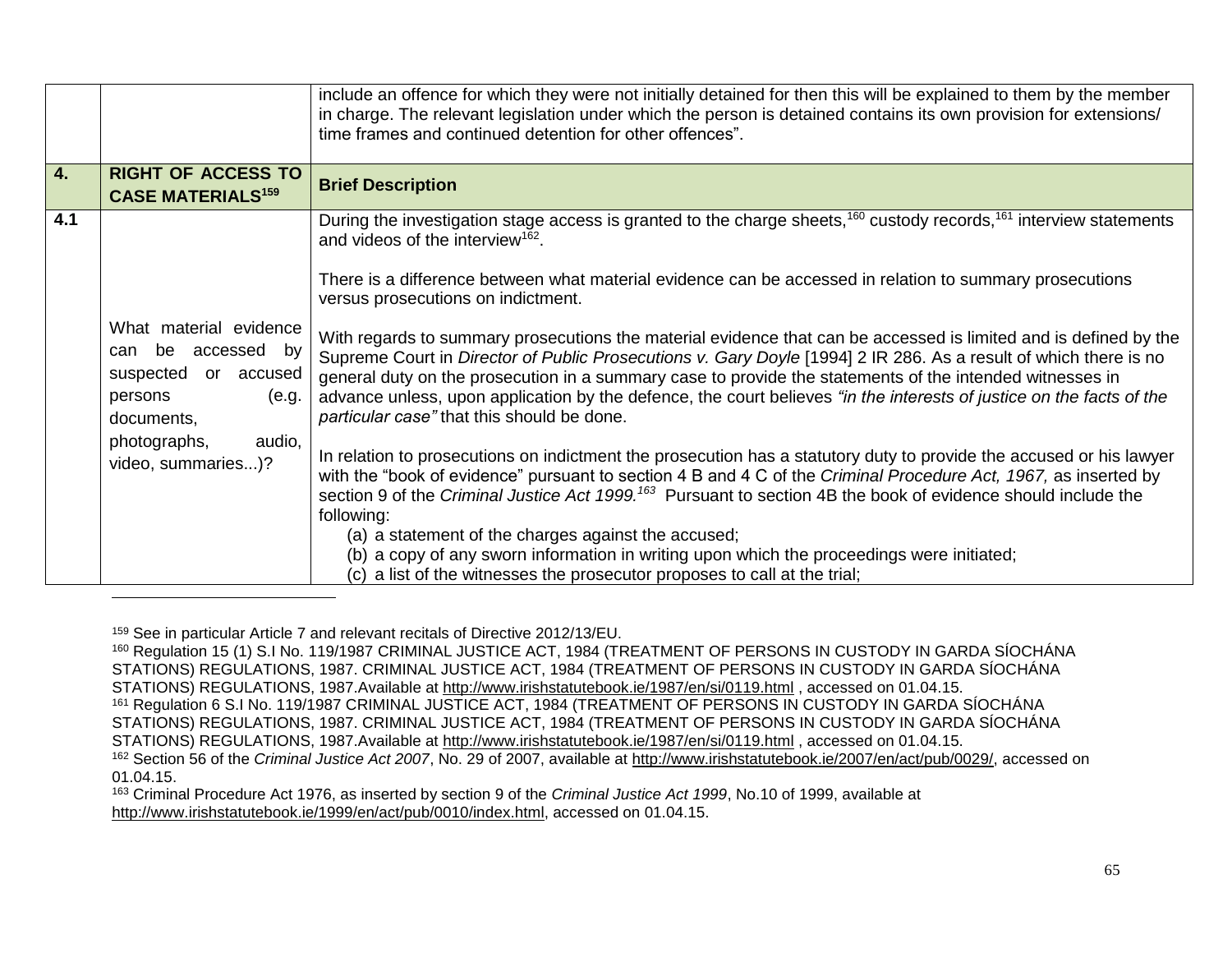| (d) a statement of the evidence that is expected to be given by each of them;                                                                                                                                                                               |
|-------------------------------------------------------------------------------------------------------------------------------------------------------------------------------------------------------------------------------------------------------------|
| (e) a copy of any document containing information which it is proposed to give in evidence by virtue of Part II<br>of the Criminal Evidence Act, 1992.                                                                                                      |
| (f) Where appropriate, a copy of a certificate under section $6(1)$ of that Act;                                                                                                                                                                            |
| (g) A list of the exhibits (if any).                                                                                                                                                                                                                        |
| Section 4 C applies if the prosecutor wishes to call additional evidence or witnesses. There is also provision for                                                                                                                                          |
| the disclosure of evidence which is relevant to the case but the prosecution has decided not to use at trial. In                                                                                                                                            |
| relation to prosecution on indictment the accused has the right to inspect all exhibits mentioned in the list of                                                                                                                                            |
| exhibited served on the accused or his lawyer pursuant to section 4 B/4C.                                                                                                                                                                                   |
| There are also a number of statutory rights to disclosure which permeate the criminal code, including the right to                                                                                                                                          |
| disclosure of a custody record pertaining to a period of detention in a Garda station, 164 the right to a copy of a                                                                                                                                         |
| video of interview of a prisoner in a garda station, <sup>165</sup> a probation report created in relation to a child accused, <sup>166</sup> a<br>certificate of analysis of the concentration of alcohol in a drunken driving prosecution. <sup>167</sup> |
|                                                                                                                                                                                                                                                             |
| <b>Comment from Office of DPP official:</b>                                                                                                                                                                                                                 |
| With regards to summary proceedings it was noted that usually the prosecutor will disclose the material                                                                                                                                                     |
| evidence if it is relevant whether a court order has been made or not. It was further noted that if an                                                                                                                                                      |
| application is made in relation to access of material evidence, the judge will adjudicate whether to<br>disclose this evidence on the basis of "relevance".                                                                                                 |
|                                                                                                                                                                                                                                                             |
| <b>Practitioner Comment:</b>                                                                                                                                                                                                                                |
| It was noted by a criminal practitioner that "On trials on indictment there is a well-established right to materials                                                                                                                                        |
| other than in the book of evidence which assist the defence, damage the prosecution or provide a lead on either of                                                                                                                                          |
| those things. This is subject to a valid claim of privilege. There is a duty on the Gardaí arising out of their unique<br>function to seek out and preserve relevant evidence whether exculpatory or inculpatory."168                                       |
|                                                                                                                                                                                                                                                             |

<sup>168</sup> Ireland, barrister.

 $\overline{a}$ 

<sup>164</sup> Regulation 24(2) of the Criminal Justice Act 1984 (Treatment of Persons in Custody in Garda Síochána Stations) Regulations 1987 (S.I. 119 of 1987). See *DPP (Sheridan) v Dempsey* unreported High Court, Kinlen J., July 2, 1997.

<sup>&</sup>lt;sup>165</sup> Regulation 16 of the Criminal Justice Act 1984 (Electronic Recording of Interviews) Regulations 1997 (S.I. 74 of 1997). See also s. 56 of the Criminal Justice Act 2007.

<sup>166</sup> s. 103 of the Children Act 2001.

 $167$  ss. 17(2) and 19(3) of the Criminal Justice Act 1994.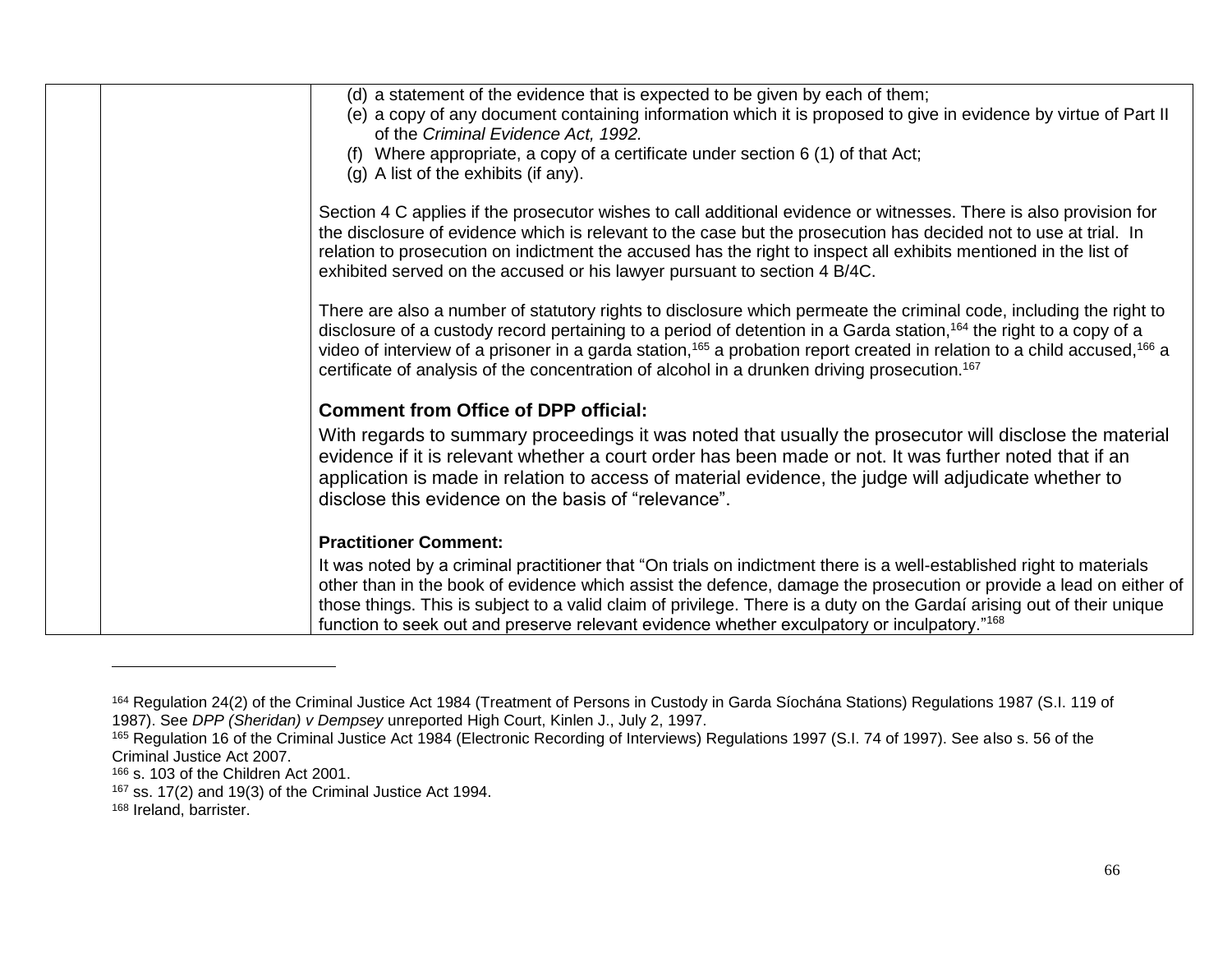|     |                                                                                                             | Another criminal practitioner noted that in relation to inspection, "the solicitor for the Plaintiff will have to write to<br>request to inspect the documents and then a date and time will be arranged. Very often this inspection will happen<br>in court on an informal basis. I had one case where I inspected cigarettes which they were alleged they were<br>counter fit. I had to go to customs in Dublin to examine them. [They actually had stamp duty and tax paid on most<br>of them and therefore the charges were incorrect]. <sup>169</sup> |
|-----|-------------------------------------------------------------------------------------------------------------|------------------------------------------------------------------------------------------------------------------------------------------------------------------------------------------------------------------------------------------------------------------------------------------------------------------------------------------------------------------------------------------------------------------------------------------------------------------------------------------------------------------------------------------------------------|
|     |                                                                                                             | In addition, a criminal practitioner noted that "An accused person is entitled to the videotape of interview and they<br>are also entitled to disclosure of any CCTV footage. There have been instances where CCTV footage has not<br>been obtained by the Gardaí even though it existed. When an accused person went to look for it, the CCTV<br>footage can be destroyed due to the delay in seeking same."170                                                                                                                                           |
|     |                                                                                                             | Moreover, it has been noted by a criminal practitioner that very often additional information can be disclosed after<br>the book of evidence has been served. If this occurs then the Defence can seek and adjournment to consider<br>same. I have seen this happen on the day the case has been listed for trial.                                                                                                                                                                                                                                         |
|     |                                                                                                             | Comment by The Department of Justice & Equality (unofficial):<br>The Department of Justice & Equality have noted in their response the heavy burden of disclosure on prosecutors.<br><b>Comment from An Garda Síochána:</b>                                                                                                                                                                                                                                                                                                                                |
|     |                                                                                                             | It was noted by An Garda Síochána that "The duty to disclose includes the provision of all relevant materials in the<br>possession of the prosecution which proves the guilt/ innocence of the accused. It is set out at Chapter 9 of the<br>Director of Public Prosecutions' Guidelines for Prosecutors."171                                                                                                                                                                                                                                              |
| 4.2 | At what stage of the<br>proceedings is access to                                                            | In relation to summary prosecution the defence can make a pre-trial application for disclosure of the intended<br>witness statements in accordance with the Gary Doyle case. <sup>172</sup>                                                                                                                                                                                                                                                                                                                                                                |
|     | case materials granted?<br>cross-check<br><b>Please</b><br>findings from the desk<br>research by consulting | In relation to prosecution upon indictment, the book of evidence, as laid out under section 4 B, should be served<br>on the accused person within 42 days of the accused's first appearance in the District Court, although this time<br>period can be extended.                                                                                                                                                                                                                                                                                           |
|     | relevant organisations<br>and/or practitioners.                                                             | During the investigation stage the appointed lawyer is allowed access to documents as soon as practicable.                                                                                                                                                                                                                                                                                                                                                                                                                                                 |

<sup>169</sup> Ireland, barrister.

<sup>&</sup>lt;sup>170</sup> Ireland, barrister.

<sup>171</sup> see DPP Guidelines for Prosecutors, Revised November 2010, available at [https://www.dppireland.ie/filestore/documents/GUIDELINES\\_-](https://www.dppireland.ie/filestore/documents/GUIDELINES_-_Revised_NOV_2010_eng.pdf) Revised\_NOV\_2010\_eng.pdf, accessed on 15/07/15.

<sup>&</sup>lt;sup>172</sup> Director of Public Prosecutions v. Gary Doyle [1994] 2 IR 286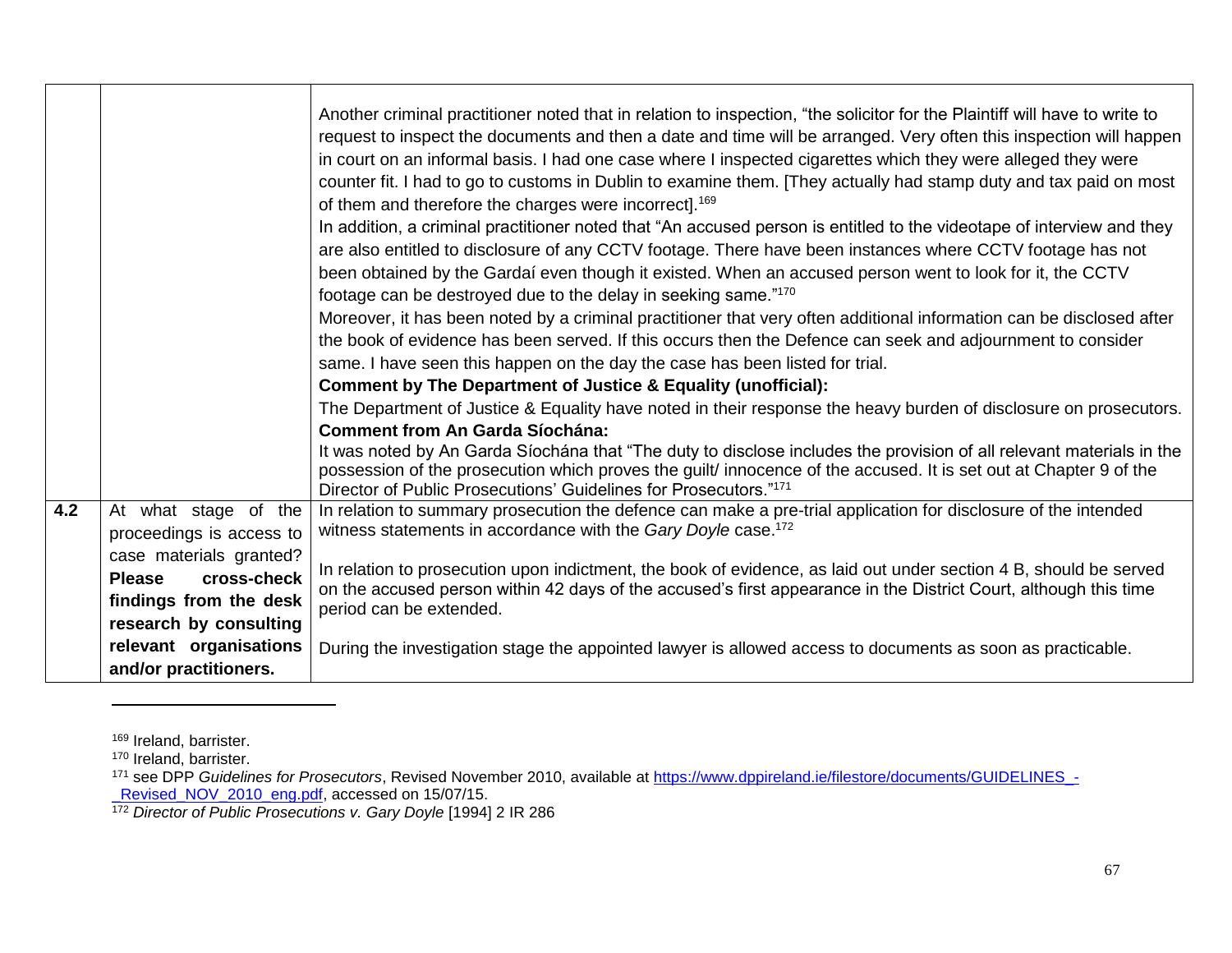|     |                                                                                                        | Section 4C of the Act of 1967 permits the prosecution to serve additional evidence on the accused at any time<br>after the service of the book of evidence.<br><b>Comment from Office of DPP official:</b><br>It was noted in relation to summary proceedings that access to case materials is usually provided after                                                                                                                                                                                                                                                                                                                                                                                                                                                                                                                                                                                                                                                                                                                                                                                                                                                                                                                                                                                                                                                                                                                                                                              |
|-----|--------------------------------------------------------------------------------------------------------|----------------------------------------------------------------------------------------------------------------------------------------------------------------------------------------------------------------------------------------------------------------------------------------------------------------------------------------------------------------------------------------------------------------------------------------------------------------------------------------------------------------------------------------------------------------------------------------------------------------------------------------------------------------------------------------------------------------------------------------------------------------------------------------------------------------------------------------------------------------------------------------------------------------------------------------------------------------------------------------------------------------------------------------------------------------------------------------------------------------------------------------------------------------------------------------------------------------------------------------------------------------------------------------------------------------------------------------------------------------------------------------------------------------------------------------------------------------------------------------------------|
|     |                                                                                                        | the 1 <sup>st</sup> remand and before the accused has to indicate a plea. This often happens at the 2 <sup>nd</sup> court<br>appearance, but not always. In relation to indictable proceedings, the aforementioned information on the<br>book of evidence has been confirmed.                                                                                                                                                                                                                                                                                                                                                                                                                                                                                                                                                                                                                                                                                                                                                                                                                                                                                                                                                                                                                                                                                                                                                                                                                      |
|     |                                                                                                        | <b>Comment from An Garda Síochána:</b><br>It was noted by An Garda Síochána that "Access to case materials is granted following charge/ summons. It is not<br>permitted during the investigation stage as stated above."                                                                                                                                                                                                                                                                                                                                                                                                                                                                                                                                                                                                                                                                                                                                                                                                                                                                                                                                                                                                                                                                                                                                                                                                                                                                           |
| 4.3 | Under what<br>circumstances is access<br>to material refused? Who<br>takes the decision of<br>refusal? | In relation to summary prosecution the Court makes the decision of whether to order the prosecution to disclose<br>intended witness statements to the defence taking into consideration the following matters as outlined by the<br>Supreme Court in the Gary Doyle case:<br>"(a) the seriousness of the charge;<br>(a) the importance of the statements or documents;<br>the fact that the accused has already been adequately informed of the natures and substance of the<br>(b)<br>accusation;<br>the likelihood that there is no risk of injustice in failing to furnish the statements of documents in issue to<br>(C)<br>the accused."173<br>In relation to prosecution upon indictment, as already noted a statutory duty to furnish the book of evidence within<br>a certain time period exists. However, the prosecution is not required to disclose a confidential statement by a<br>Garda (police) informant where this statement would identify the informant, or the "identity of a potential witness<br>who has assisted the Garda Síochána without intending to be witness and the prosecution has agreed not to call<br>the person unless that person has evidence which would assist the defence".<br><b>Practitioner Comment:</b><br>It was noted by a criminal practitioner that "Objections can be made on the grounds of public interest privilege<br>which includes informer privilege, where there a risk to the life of another, where there is an ongoing investigation, |

 $\overline{a}$ 

<sup>173</sup> *Director of Public Prosecutions v. Gary Doyle* [1994] 2 IR 286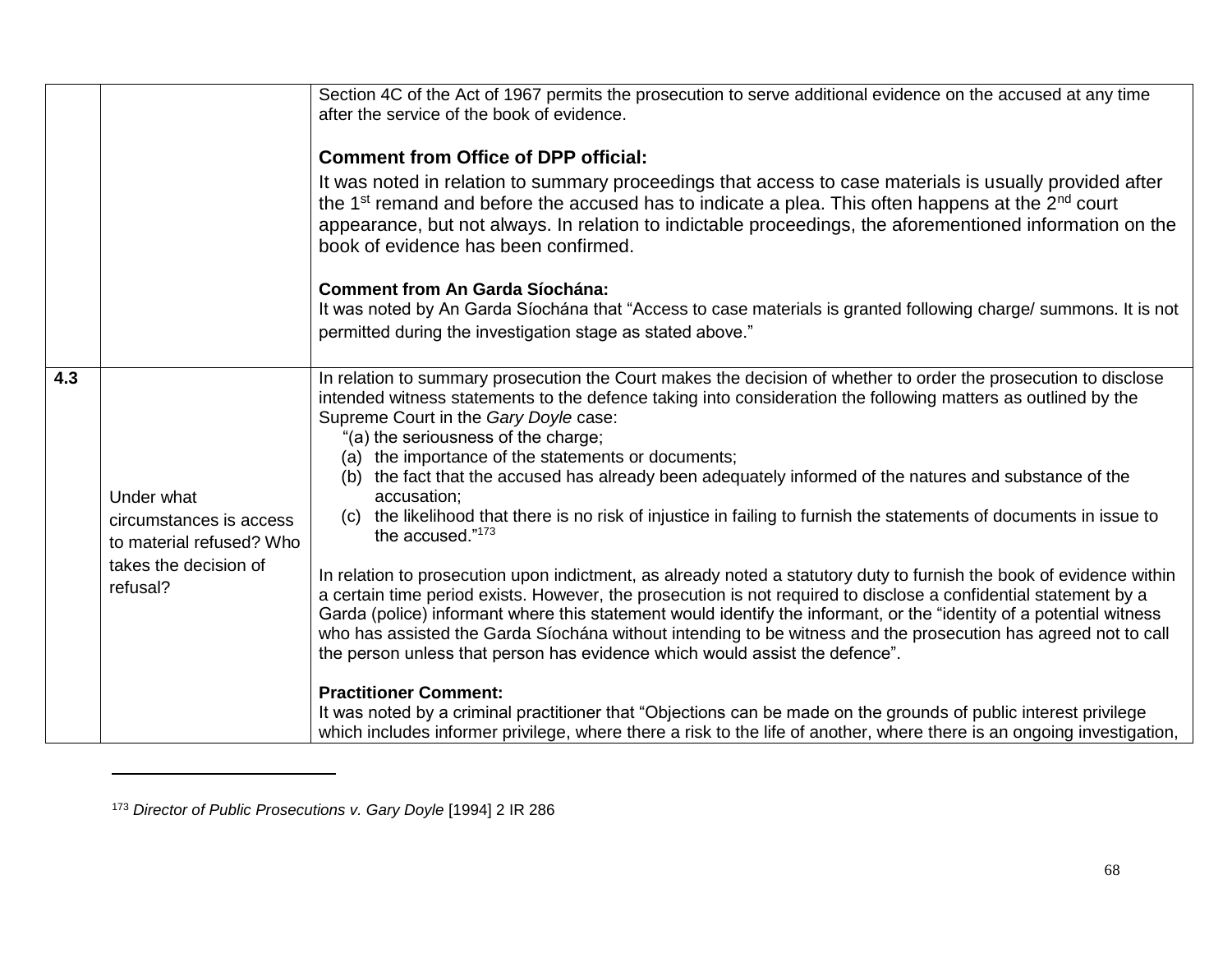|     |                                                                                                                                                               | $etc.$ "174                                                                                                                                                                                                                                                                                                                                                                                                                                                                                                                                                                                                                                                                                                                                                                           |
|-----|---------------------------------------------------------------------------------------------------------------------------------------------------------------|---------------------------------------------------------------------------------------------------------------------------------------------------------------------------------------------------------------------------------------------------------------------------------------------------------------------------------------------------------------------------------------------------------------------------------------------------------------------------------------------------------------------------------------------------------------------------------------------------------------------------------------------------------------------------------------------------------------------------------------------------------------------------------------|
|     |                                                                                                                                                               | <b>Comment from Office of DPP official:</b><br>In relation to summary proceedings the DPP provides the majority of what is relevant to the defence. If<br>the DPP does not provide certain information, an application can be made to a judge for disclosure, who<br>will make a decision based on "relevance".<br>In relation to indicatable offences, in general the DPP provides all relevant evidence, <sup>175</sup> even without a<br>written request by the defence solicitor. However, failing this, the defence lawyer can make an<br>application to the court and ask that it be disclosed on basis of "relevance"<br><b>Comment from An Garda Síochána:</b><br>It was noted by An Garda Síochána that "A claim of privilege will ultimately be decided upon by the Court." |
| 5.  | <b>CROSS-CUTTING</b><br><b>ISSUES: LANGUAGES,</b><br><b>COMPLAINT</b><br><b>MECHANISMS,</b><br><b>RECORDING &amp;</b><br><b>SPECIAL</b><br><b>MEASURES176</b> | <b>Brief Description</b>                                                                                                                                                                                                                                                                                                                                                                                                                                                                                                                                                                                                                                                                                                                                                              |
| 5.1 | In which languages can<br>information be provided<br>for the following?                                                                                       | <b>Practitioner Comment:</b><br>It has been noted by a criminal practitioner that this information is generally provided in the first language of the<br>accused if they do not have adequate proficiency in English. <sup>177</sup> However, a criminal practitioner has noted that<br>regardless an interpreter will interpret into any language orally. Requests for assistance were made to the Garda                                                                                                                                                                                                                                                                                                                                                                             |

<sup>174</sup> Ireland, barrister.

<sup>175</sup> For more information see DPP *Guidelines for Prosecutors*, Revised November 2010, available at [https://www.dppireland.ie/filestore/documents/GUIDELINES\\_-\\_Revised\\_NOV\\_2010\\_eng.pdf,](https://www.dppireland.ie/filestore/documents/GUIDELINES_-_Revised_NOV_2010_eng.pdf) accessed on 15/07/15.

<sup>&</sup>lt;sup>176</sup> See in particular Articles 3 - 8 and relevant recitals of Directive 2012/13/EU.

<sup>&</sup>lt;sup>177</sup> Ireland, barrister.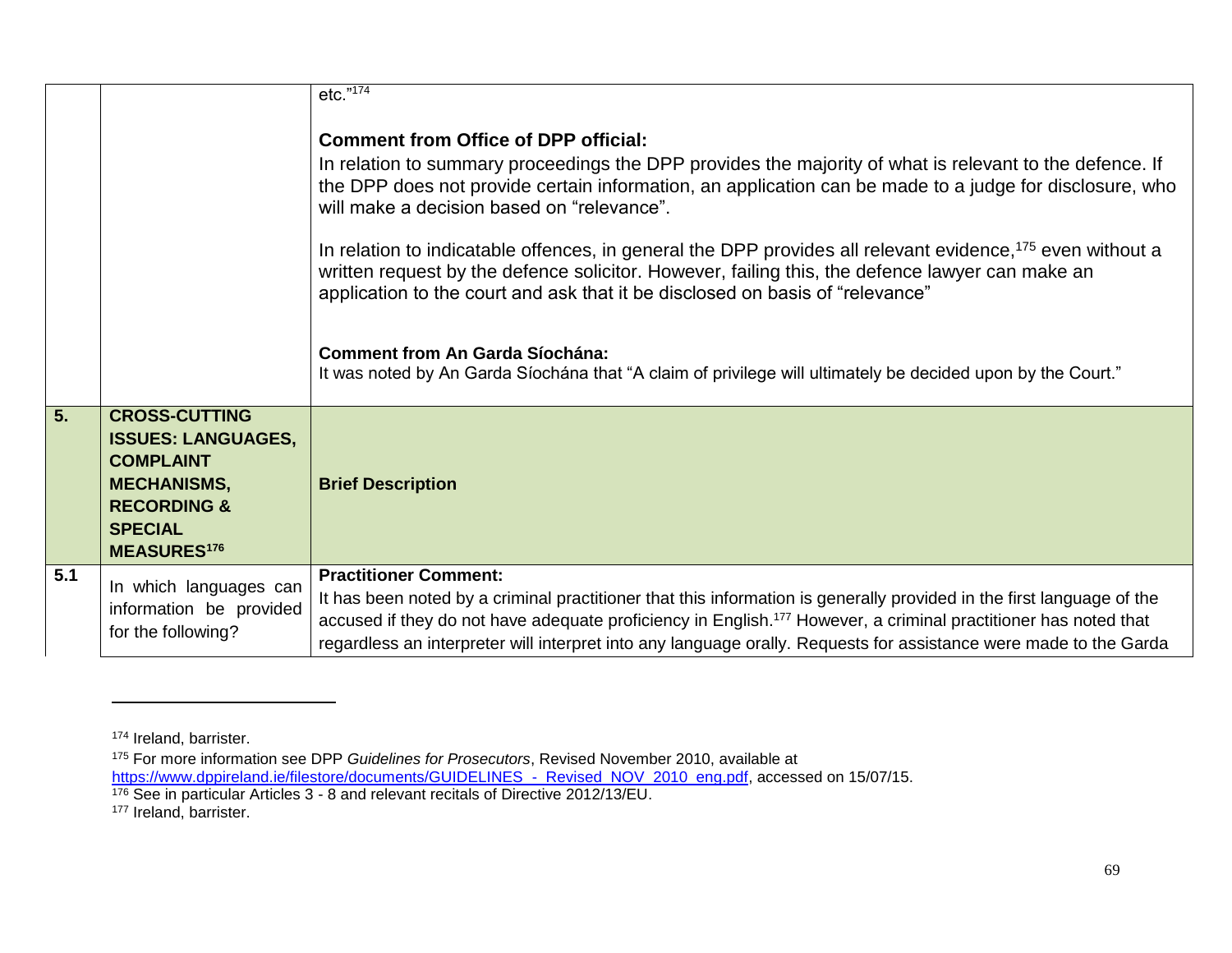|     |                           |                                                                                                                                | (police) Commissioner, however no commitment has yet been made permitting members of the force to                                 |                                                                                                                     |  |  |
|-----|---------------------------|--------------------------------------------------------------------------------------------------------------------------------|-----------------------------------------------------------------------------------------------------------------------------------|---------------------------------------------------------------------------------------------------------------------|--|--|
|     |                           | participate in the research. Any late response will be inputted accordingly during the next round of revisions. <sup>178</sup> |                                                                                                                                   |                                                                                                                     |  |  |
|     |                           |                                                                                                                                |                                                                                                                                   |                                                                                                                     |  |  |
|     |                           |                                                                                                                                |                                                                                                                                   | <b>Comment from Office of DPP official:</b>                                                                         |  |  |
|     |                           |                                                                                                                                |                                                                                                                                   | It was noted in response to 5.1 a) c) that the information is provided in the first instance in English and         |  |  |
|     |                           |                                                                                                                                |                                                                                                                                   | Irish, and then at a later stage translation is provided, in particular in relation to the "book of evidence" in    |  |  |
|     |                           |                                                                                                                                |                                                                                                                                   | indictable cases.                                                                                                   |  |  |
|     |                           |                                                                                                                                |                                                                                                                                   |                                                                                                                     |  |  |
|     | information<br>a)<br>on l |                                                                                                                                |                                                                                                                                   | <b>Comment from An Garda Síochána:</b>                                                                              |  |  |
|     | procedural rights         |                                                                                                                                | No response was provided by An Garda Síochána.                                                                                    |                                                                                                                     |  |  |
|     |                           |                                                                                                                                |                                                                                                                                   |                                                                                                                     |  |  |
|     | b) letter of rights       |                                                                                                                                | <b>Comment from An Garda Síochána:</b><br>It was noted by An Garda Síochána that "The C72 is available in a number of languages". |                                                                                                                     |  |  |
|     |                           |                                                                                                                                |                                                                                                                                   |                                                                                                                     |  |  |
|     | c) information about the  |                                                                                                                                | <b>Comment from An Garda Síochána:</b>                                                                                            |                                                                                                                     |  |  |
|     | accusation                | No response was provided by An Garda Síochána.                                                                                 |                                                                                                                                   |                                                                                                                     |  |  |
|     |                           |                                                                                                                                |                                                                                                                                   |                                                                                                                     |  |  |
|     | d) case materials         |                                                                                                                                |                                                                                                                                   | <b>Comment from An Garda Síochána:</b>                                                                              |  |  |
|     |                           | It was noted by An Garda Síochána that "The information is supplied in English or Irish only."                                 |                                                                                                                                   |                                                                                                                     |  |  |
|     |                           | Ye                                                                                                                             | <b>No</b>                                                                                                                         | <b>Brief Description</b>                                                                                            |  |  |
|     |                           | s                                                                                                                              |                                                                                                                                   |                                                                                                                     |  |  |
| 5.2 | Is there any procedure to | Y                                                                                                                              |                                                                                                                                   | <b>Practitioner Comment:</b>                                                                                        |  |  |
|     | ensure that suspects or   |                                                                                                                                |                                                                                                                                   | It has been noted by a criminal practitioner <sup>179</sup> that in relation to information about the accusation or |  |  |
|     | accused persons have      |                                                                                                                                |                                                                                                                                   | case materials a judicial review is last resort to go to the high court, or more usually an application             |  |  |

178 Ireland, solicitor.

l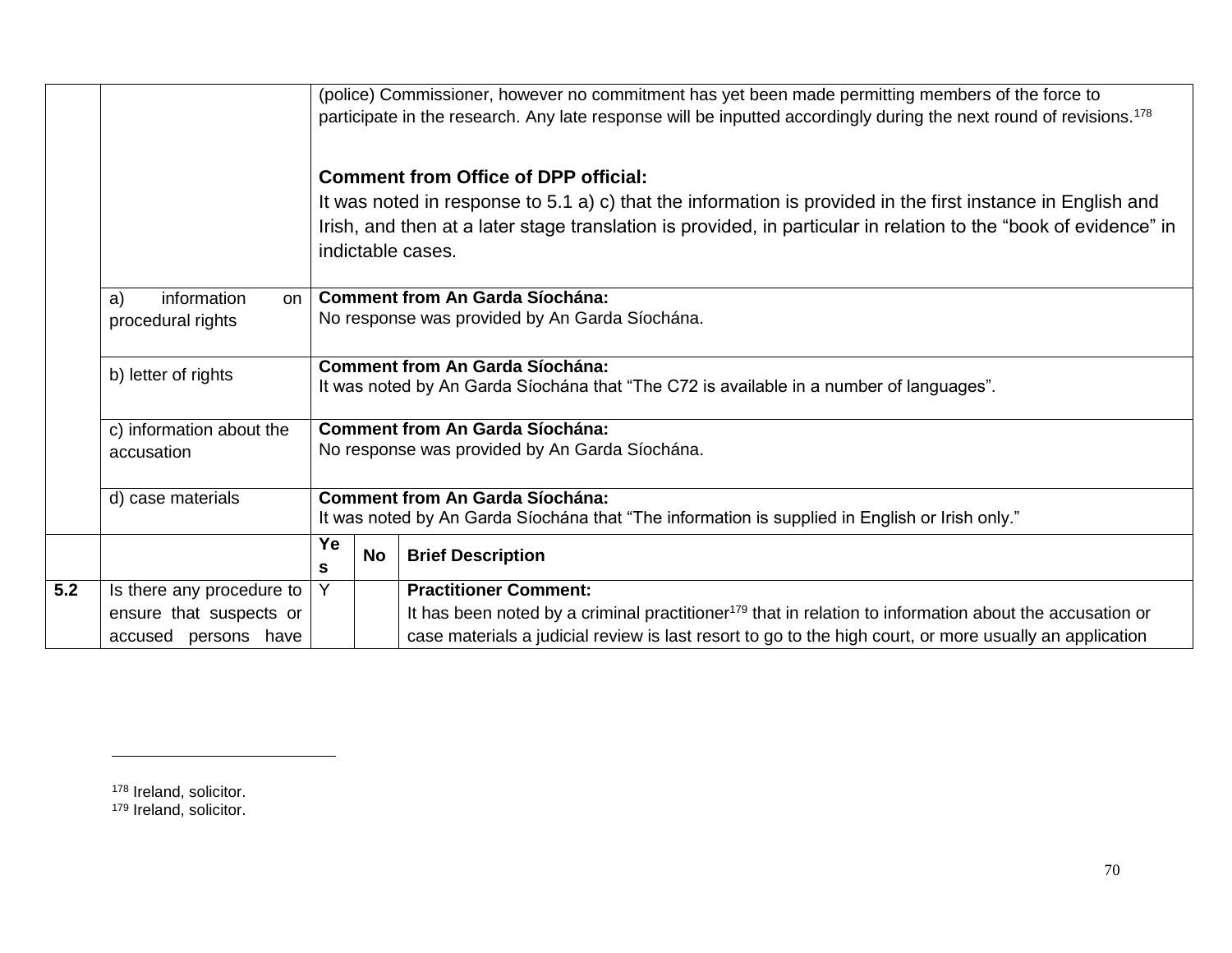| the right to challenge the | before the trial judge in accordance with PG v DPP [2006] IESC 19 [2007] 3 I.R. 39 as outlined                             |
|----------------------------|----------------------------------------------------------------------------------------------------------------------------|
| failure or refusal<br>to   | Discovery and Disclosure (Abrahamson, Dwyer & Fitzpatrick) book <sup>180</sup> , which contains up to date                 |
| provide information on     | information as of August $1st$ 2013, where the following extract is given:                                                 |
| the following?             | "The trial judge must be and is in law, bound to arrange the progress of the trial so as to render                         |
| If yes, briefly describe   | justice and to guarantee fair procedure to all parties, especially the accused. I agree with the                           |
| the procedure where        | submission of the respondent that matters of disclosure are within the province of the trial                               |
| relevant.                  | judge. They are not matters for judicial review except to the extent that an accused person can                            |
|                            | show that, having taken all reasonable steps to obtain disclosure, necessary material has been                             |
|                            | withheld from him to such an extent as to give rise to a real risk of an unfair trial." <sup>181</sup>                     |
|                            | In relation to the letter of rights and other procedural rights, it is very much a case by case basis, and                 |
|                            | would usually form the basis of legal argument in the absence of the jury before the trial judge.                          |
|                            | Another criminal practitioner has noted that this can be done by way of application to the trial court for                 |
|                            | a disclosure order, and that where a failure to disclose or a failure to seek out and preserve evidence                    |
|                            | gives rise to a real risk of an unfair trial, an accused can apply to the High Court to prohibit his trial. <sup>182</sup> |
|                            | <b>Comment from Office of DPP official:</b>                                                                                |
|                            | It was noted in response to 5.2 (a)(c) and (d) that again any challenge to the failure or refusal                          |
|                            | to provide such information takes place in the form of a "relevance hearing" <sup>183</sup> before a judge.                |
|                            | <b>Comment from An Garda Síochána:</b>                                                                                     |
|                            | It was noted by An Garda Síochána that "Article 38.1 of the Constitution of Ireland states that no one                     |
|                            | shall be tried except in due course of law. The Constitution also guarantees fair procedures. As part of                   |
|                            | this an accused is entitled to full disclosure of information of case against him/ her to allow them                       |
|                            | prepare a defence. Failure to comply with this may result in an order of prohibition by the High Court in                  |
|                            | respect of any criminal proceedings. A failure to provide a notice of rights and relevant information                      |
|                            | may result in a Court ruling that the detention was unlawful."                                                             |

<sup>180</sup> Abrahamson, Dwyer and Fitzpatrick; Discovery and Disclosure, 2nd Ed., 2013, Thompson Roundhall, Chapter 22 Procedure for seeking discovery, at pp 22.23

<sup>181</sup> See at pp. 55-56, para. 53. See also Berry v Hickson [2012] IEHC 320, unreported High Court, Hedigan J., July 26, 2012, Dowling v Brennan [2010] IEHC 522, unreported High Court, O'Keeffe J., November 11, 2010.

<sup>182</sup> Ireland, barrister.

<sup>&</sup>lt;sup>183</sup> Relevant hearing is not an official term. It is used by the DPP official to describe the application the defence brings before the court for disclosure of information when not already provided by the prosecution.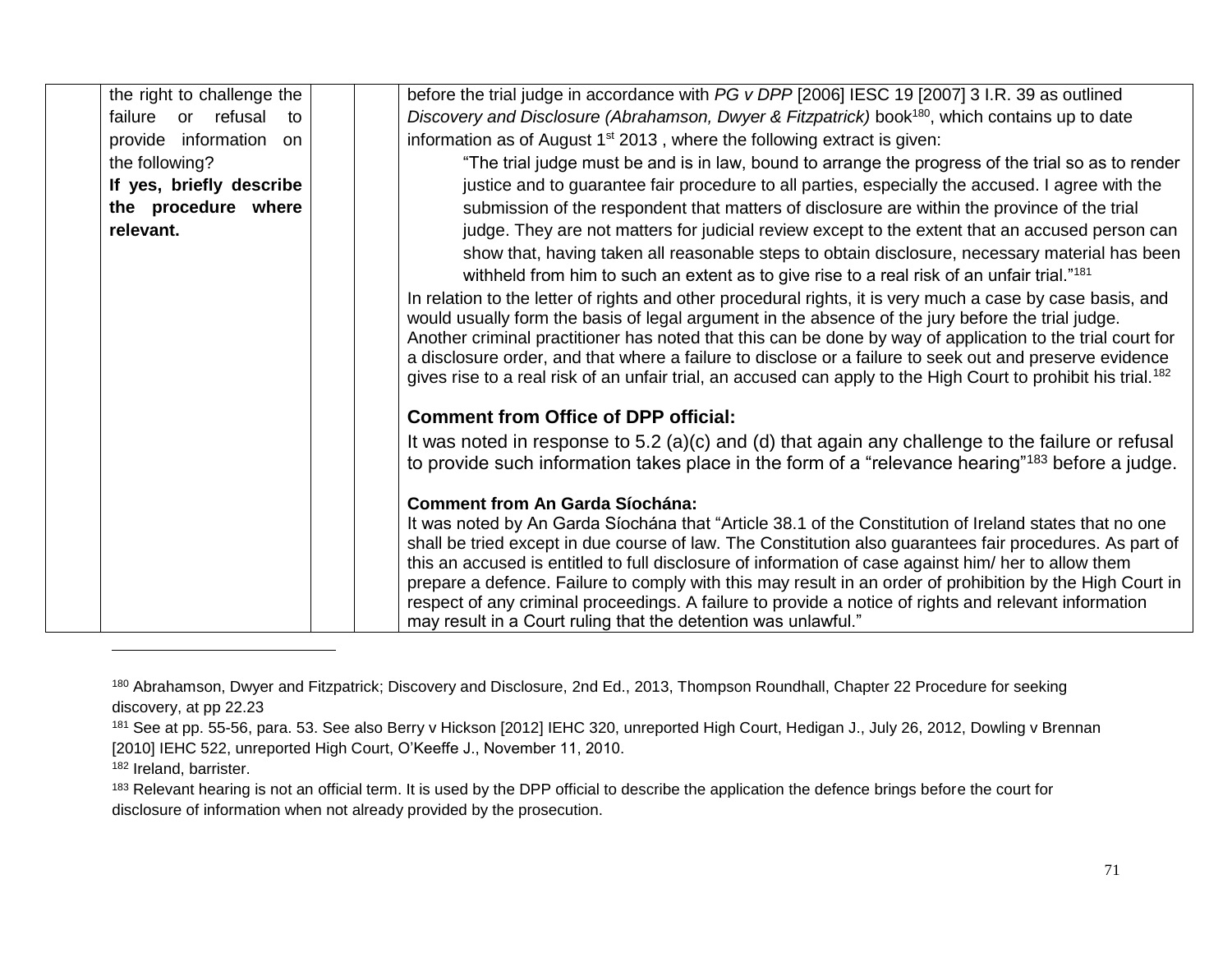|     | a) information on<br>procedural rights                                                                                                        |   | See overall answers in 2 and 5.2.<br><b>Comment from An Garda Síochána:</b><br>No response was provided by An Garda Síochána.                                                                                                                                                                                                                                                                                                                                                                                                                                                                                                                                                                                                                                                                                                               |
|-----|-----------------------------------------------------------------------------------------------------------------------------------------------|---|---------------------------------------------------------------------------------------------------------------------------------------------------------------------------------------------------------------------------------------------------------------------------------------------------------------------------------------------------------------------------------------------------------------------------------------------------------------------------------------------------------------------------------------------------------------------------------------------------------------------------------------------------------------------------------------------------------------------------------------------------------------------------------------------------------------------------------------------|
|     | b) letter of rights                                                                                                                           |   | See overall answers in 2 and 5.2.<br><b>Comment from An Garda Síochána:</b><br>No response was provided by An Garda Síochána.                                                                                                                                                                                                                                                                                                                                                                                                                                                                                                                                                                                                                                                                                                               |
|     | c) information about the<br>accusation                                                                                                        |   | See overall answers in 2 and 5.2.<br><b>Comment from An Garda Síochána:</b><br>No response was provided by An Garda Síochána.                                                                                                                                                                                                                                                                                                                                                                                                                                                                                                                                                                                                                                                                                                               |
|     | d) access to case<br>materials                                                                                                                |   | See overall answers in 2 and 5.2.<br><b>Comment from An Garda Síochána:</b><br>No response was provided by An Garda Síochána.                                                                                                                                                                                                                                                                                                                                                                                                                                                                                                                                                                                                                                                                                                               |
| 5.3 | Is any official record kept<br>to note the provision of<br>information about the<br>following?<br>If yes, briefly describe<br>where relevant. | Y | <b>Practitioner Comment:</b><br>It has been noted by a criminal practitioner that any information which is provided to the accused in<br>custody will appear in the custody record. This will include whether the information was translated<br>or the information was translated via the phone to the accused person. <sup>184</sup><br>A criminal practitioner noted that "a person who is not arrested does not have the benefits of the<br>custody records". <sup>185</sup><br><b>Comment from Office of DPP official:</b><br>It was noted in response to 5.3 a) c) and d) that yes a record should be kept in relation to the<br>provision of information but that it is dependent on who provides the said information.<br>However, it was further noted that the Court will not keep this record, but that the prosecutor<br>should. |
|     | a) information on                                                                                                                             | Y | <b>Practitioner Comment:</b>                                                                                                                                                                                                                                                                                                                                                                                                                                                                                                                                                                                                                                                                                                                                                                                                                |

<sup>184</sup> Ireland, barrister.

 $\overline{\phantom{a}}$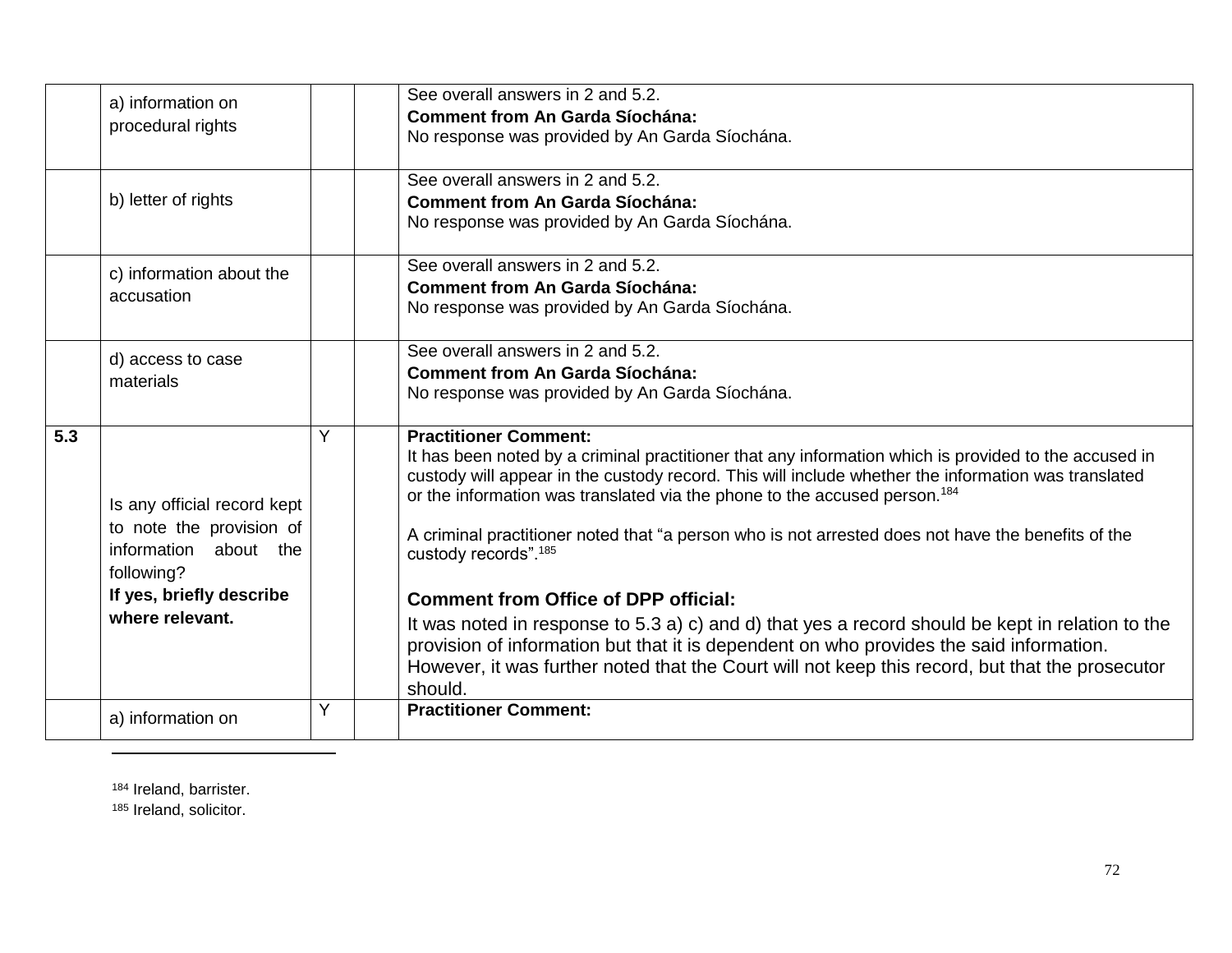| procedural rights                      |   | Yes, the custody record records this. In addition, the caution read out at interview stage is as follows:<br>"You are not obliged to say anything unless you wish to do so but whatever you say will be taken down<br>in writing and may be given in evidence. As you are aware this interview is being recorded and the<br>DVD may be used in evidence". Moreover, where inferences are invoked they too are explained. This<br>information was obtained from a criminal practitioner. See answer to (b) below. <sup>186</sup><br><b>Comment from An Garda Síochána:</b><br>It was noted by An Garda Síochána that "Extensions of detentions/ authorisations for forensic samples<br>etc will be recorded in the custody record". |
|----------------------------------------|---|------------------------------------------------------------------------------------------------------------------------------------------------------------------------------------------------------------------------------------------------------------------------------------------------------------------------------------------------------------------------------------------------------------------------------------------------------------------------------------------------------------------------------------------------------------------------------------------------------------------------------------------------------------------------------------------------------------------------------------|
| b) letter of rights                    | Y | The Garda (member in charge) will "ask the arrested person or cause him to be asked to sign the<br>custody record in acknowledgement of receipt of the notice. If he refuses to sign, the refusal shall be<br>recorded."187 In accordance with the Custody Records Part C the time, date and signature of the<br>arrested person is required on the custody record. <sup>188</sup><br><b>Comment from An Garda Síochána:</b><br>No response was provided by An Garda Síochána.                                                                                                                                                                                                                                                     |
| c) information about the<br>accusation | N | See answer to (b) above. Criminal practitioners have noted that no information is provided and that in<br>practice a solicitor usually asks prior to advising client for the details of the case. One can ask that<br>information be recorded by the member in charge also, but usually a solicitor would record the details<br>themselves. <sup>189</sup><br><b>Comment from An Garda Síochána:</b><br>It was noted by An Garda Síochána that "The reason for the arrest/ detention will be set out in the<br>Custody Regulations".                                                                                                                                                                                               |
| d) access to case<br>materials         | N | See answer to 5.3 (c)<br><b>Practitioner Comment:</b><br>Although it has been noted by a criminal practitioner that this will usually be done by correspondence<br>between the prosecutor and accused's solicitor. <sup>190</sup>                                                                                                                                                                                                                                                                                                                                                                                                                                                                                                  |

186 Ireland, solicitor.

 $\overline{\phantom{a}}$ 

187 Regulation 8 .4 Criminal Justice Act 1984 (Treatment of Persons in Custody in Garda Síochána Stations) Regulations 1987 (S.I. 119 of 1987).

188 Ireland, solicitor.

189 Ireland, solicitors.

<sup>190</sup> Ireland, barrister.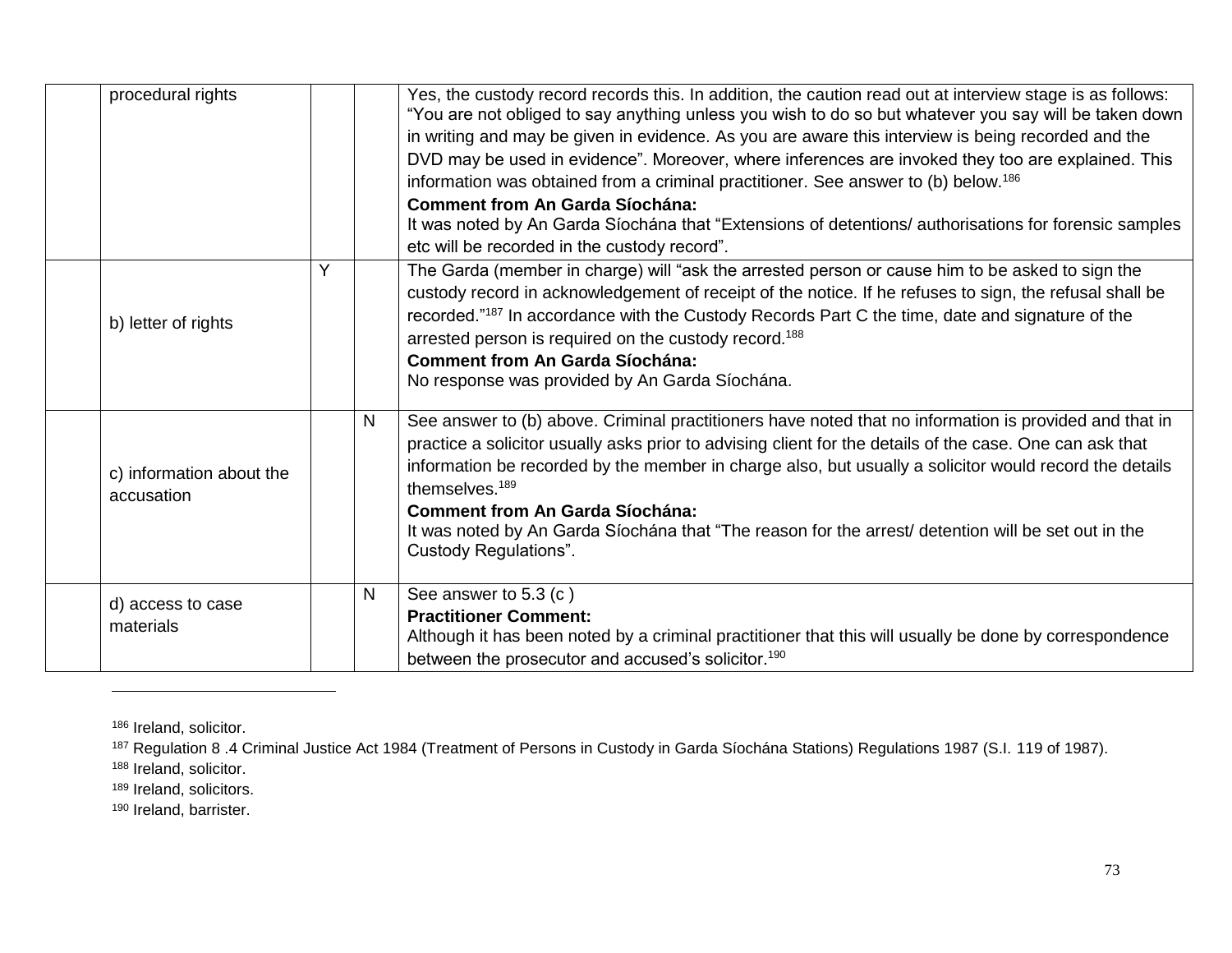|     |                                                                                                                                                                                                                                                                                                                                                                                                                                                                                                                                                                                                                                                                                                         | <b>Comment from An Garda Síochána:</b><br>It was noted by An Garda Síochána that "Items for disclosure are itemised and recorded in the file,<br>including the date/ time of delivery/ hand over and the person/ office delivered to."                                                                                                                                                                                                                                                                                                                                                                                                                                                                                                                                                                                                                                                                                                                                                                                                                                                                                                                                                                                                                         |
|-----|---------------------------------------------------------------------------------------------------------------------------------------------------------------------------------------------------------------------------------------------------------------------------------------------------------------------------------------------------------------------------------------------------------------------------------------------------------------------------------------------------------------------------------------------------------------------------------------------------------------------------------------------------------------------------------------------------------|----------------------------------------------------------------------------------------------------------------------------------------------------------------------------------------------------------------------------------------------------------------------------------------------------------------------------------------------------------------------------------------------------------------------------------------------------------------------------------------------------------------------------------------------------------------------------------------------------------------------------------------------------------------------------------------------------------------------------------------------------------------------------------------------------------------------------------------------------------------------------------------------------------------------------------------------------------------------------------------------------------------------------------------------------------------------------------------------------------------------------------------------------------------------------------------------------------------------------------------------------------------|
| 5.4 | there<br>special<br>Are<br>procedures designed to<br>take into account the<br>special<br>needs<br><b>of</b><br>vulnerable suspects<br>or<br>vulnerable<br>accused<br>persons (e.g. because of<br>any physical impairments<br>which affect their ability<br>communicate<br>to<br>effectively (persons with<br>hearing, sight or speech<br>impediments),<br>intellectual disabilities or<br>in case of children and<br>the holder of parental<br>responsibility) in relation<br>to:<br>a) suspect or accused<br>persons with<br>physical<br>impairment or disability;<br>b) suspect or accused<br>intellectual<br>persons<br>impairment or disability;<br>c) suspect or accused<br>children<br>who<br>are | <b>Practitioner Comment:</b><br>It has been noted by a criminal practitioner that there are no specific procedures in place but the<br>power and duty of a trial judge to take measures to ensure a fair trial allows such measures to be<br>taken as are appropriate to ensure an accused with particular needs receives a fair trial. <sup>191</sup><br><b>Comment from An Garda Síochána:</b><br>No response was provided by An Garda Síochána.<br><b>Comment from Office of DPP official:</b><br>In response to 5.4a) and b) it was noted that during the court proceedings it is dependent on<br>the judge presiding over a case to have the sensitivity to recognise any special needs of<br>vulnerable suspects or accused persons, or upon the lawyer to make enquiries. In response<br>to 5.4 c) it was noted that when a case involves a child suspect or accused person the court<br>will sit as a Children's Court and <i>in camera</i> . It was further noted that at the Garda station at<br>the arrest there is a requirement that the child suspect or accused person cannot be<br>questioned in the absence of a responsible adult. In addition, the child has a right to have<br>their rights explained to them in the presence of an adult. |

191 Ireland, barrister.

 $\overline{a}$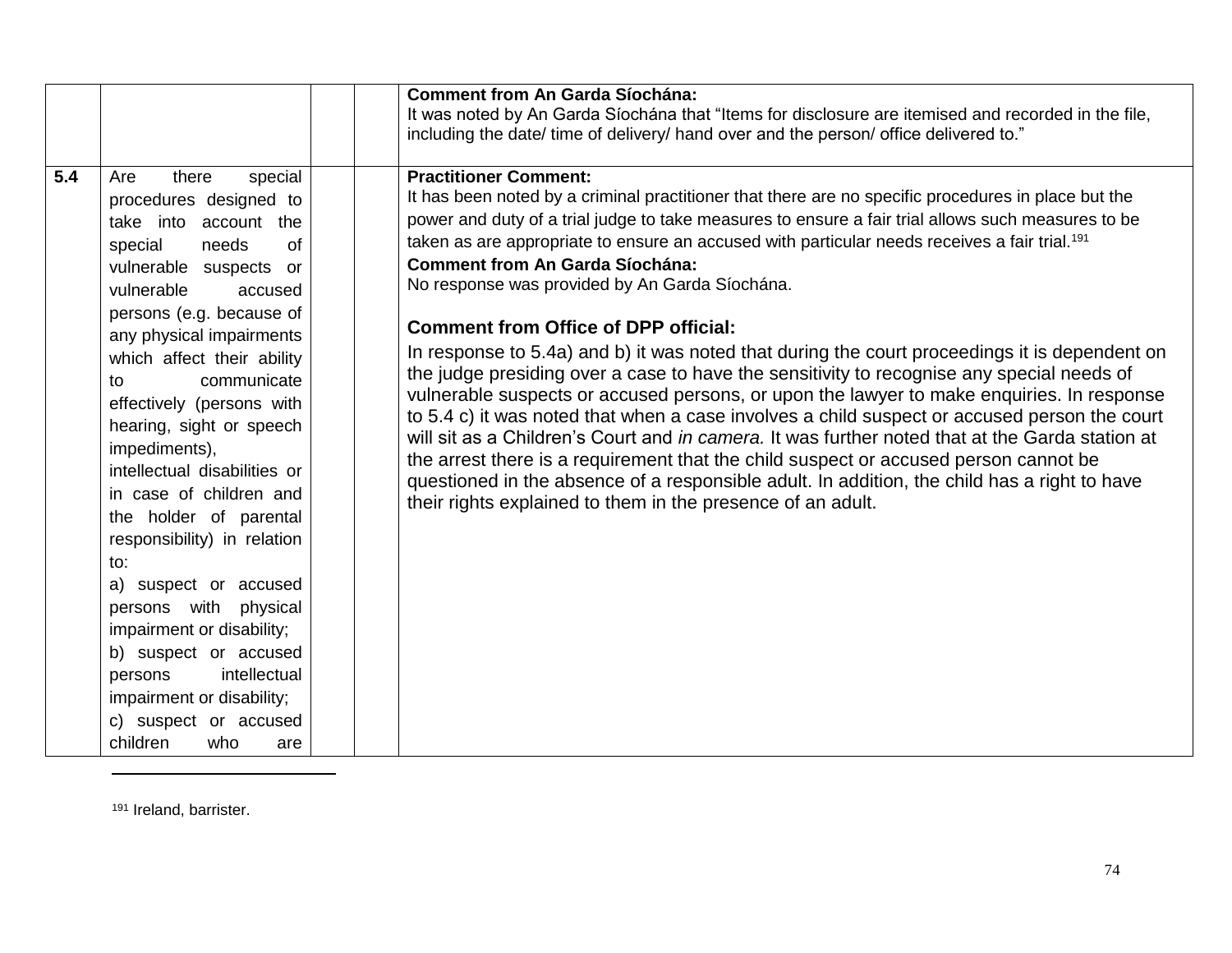| suspects/defendants<br>and/or the holder of<br>parental responsibility.<br>If yes, briefly provide<br>information on those<br>mechanisms in<br>relation to each of the<br>listed vulnerable<br>groups. Is this<br>information in simple<br>and accessible<br>language? |    |         |                                                                                                                                                                                                                                                                                                                                                                                                                                                                                                       |
|------------------------------------------------------------------------------------------------------------------------------------------------------------------------------------------------------------------------------------------------------------------------|----|---------|-------------------------------------------------------------------------------------------------------------------------------------------------------------------------------------------------------------------------------------------------------------------------------------------------------------------------------------------------------------------------------------------------------------------------------------------------------------------------------------------------------|
| • information on<br>procedural rights                                                                                                                                                                                                                                  | a) | N<br>N. | No information available.<br><b>Practitioner Comment:</b><br>It has been confirmed by a criminal practitioner that there are no special procedures are in place, but a<br>sign language interpreter will be provided where it is necessary and will sign as requested by the<br>court, the accused and the defence solicitor. <sup>192</sup><br><b>Comment from An Garda Síochána:</b><br>No response was provided by An Garda Síochána.<br>No information available.<br><b>Practitioner Comment:</b> |
|                                                                                                                                                                                                                                                                        | b) |         | It has been confirmed by a criminal practitioner that there is no special procedure in place. <sup>193</sup><br><b>Comment from An Garda Síochána:</b>                                                                                                                                                                                                                                                                                                                                                |

<sup>192</sup> Ireland, solicitor.

 $\overline{\phantom{a}}$ 

<sup>193</sup> Ireland, solicitor.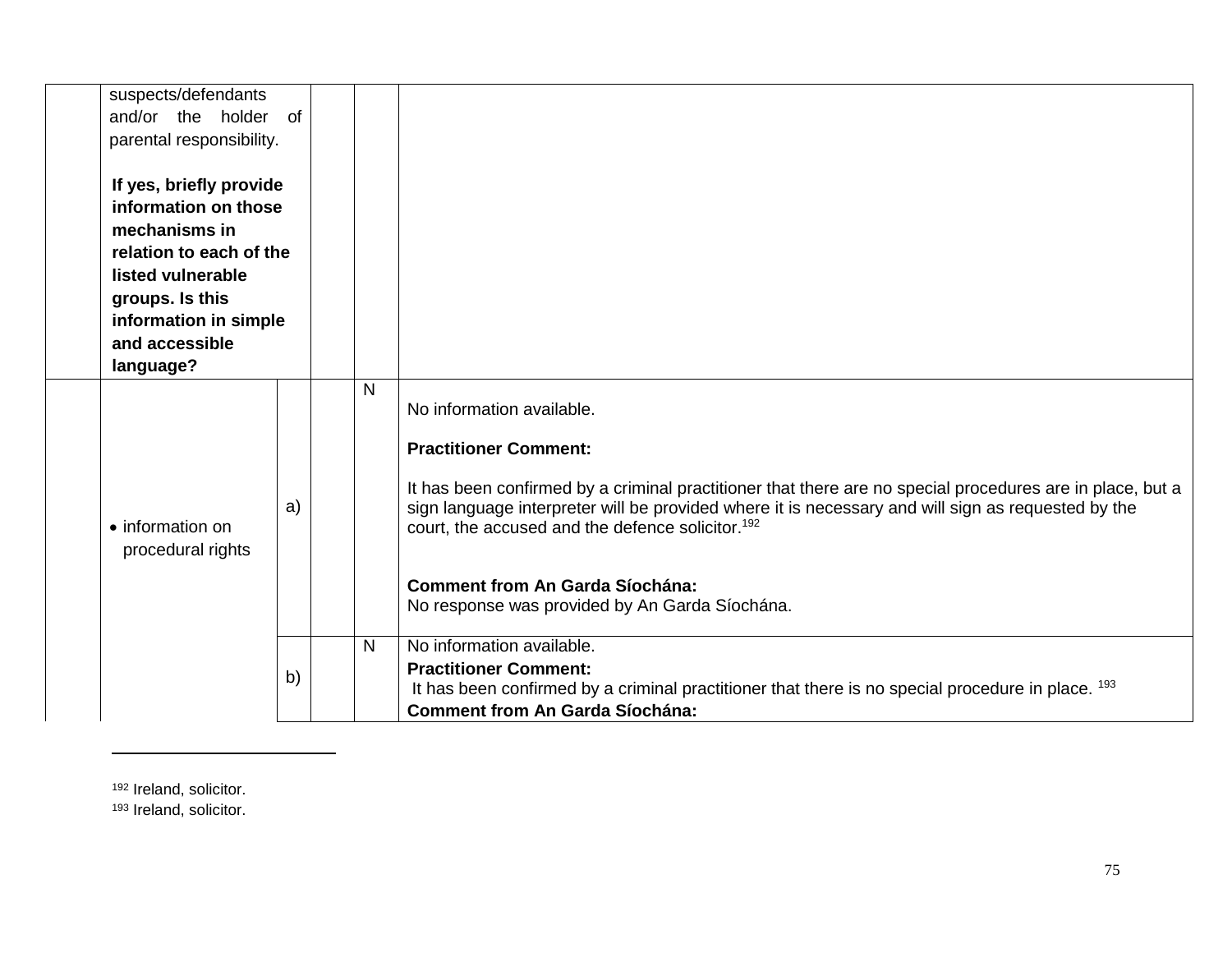|                    | $\mathbf{C}$ | N  | It was noted by An Garda Síochána that "Regulation 22 of the Criminal Justice Act, 1984 (Treatment<br>of Persons in Custody in Garda Síochána Stations) Regulations, 1987 sets out that such persons will<br>be dealt with as if they are under 18".<br>In relation to a suspect under 18 years of age <sup>194</sup> , that a parent/guardian/spouse has been informed<br>about the juvenile's arrest/detention/respective offence/entitlement to consult a solicitor* and that the<br>parent/guardian/spouse is requested to attend the station. <sup>195</sup> |
|--------------------|--------------|----|-------------------------------------------------------------------------------------------------------------------------------------------------------------------------------------------------------------------------------------------------------------------------------------------------------------------------------------------------------------------------------------------------------------------------------------------------------------------------------------------------------------------------------------------------------------------|
| • letter of rights | a)           |    | No information available.<br><b>Practitioner Comment:</b><br>It has been noted by a criminal practitioner that there are no special procedures are in place, but a<br>sign language interpreter will be provided where it is necessary and will sign as requested by the<br>court, the accused and the defence solicitor <sup>196</sup> .<br><b>Comment from An Garda Síochána:</b><br>No response was provided by An Garda Síochána.                                                                                                                             |
|                    | b)           | N. | No information available.<br><b>Practitioner Comment:</b><br>It has been confirmed by a criminal practitioner that there is no special procedure in place. <sup>197</sup><br><b>Comment from An Garda Síochána:</b><br>It was noted by An Garda Síochána that "Regulation 22 of the Criminal Justice Act, 1984 (Treatment<br>of Persons in Custody in Garda Síochána Stations) Regulations, 1987 sets out that such persons will<br>be dealt with as if they are under 18".                                                                                       |

l

<sup>194</sup> Please note that Regulation 3 of Statutory Instrument No 641 of 2006, *Criminal Justice Act 1984 (Treatment of Persons in Custody in Garda Síochána Stations) (Amendment) Regulations 2006* available at<http://www.irishstatutebook.ie/2006/en/si/0641.html> , accessed on 31.07.15, provides that the 1984 regulations are amended by "the substitution of "eighteen" for "seventeen" wherever it occurs" in the 1984 Regulations. Available at<http://www.irishstatutebook.ie/2006/en/si/0641.html> , accessed on 31.07.15.

<sup>195</sup> Regulation 8 (1) and 9 (1) Statutory Instrument No.119/1987, *Criminal Justice Act, 1984 (Treatment of Persons in Custody in Garda Síochána Station) Regulations, 1987,* available at<http://www.irishstatutebook.ie/1987/en/si/0119.html>accessed on 12/03/15. <sup>196</sup> Ireland, solicitor.

<sup>197</sup> Ireland, solicitor.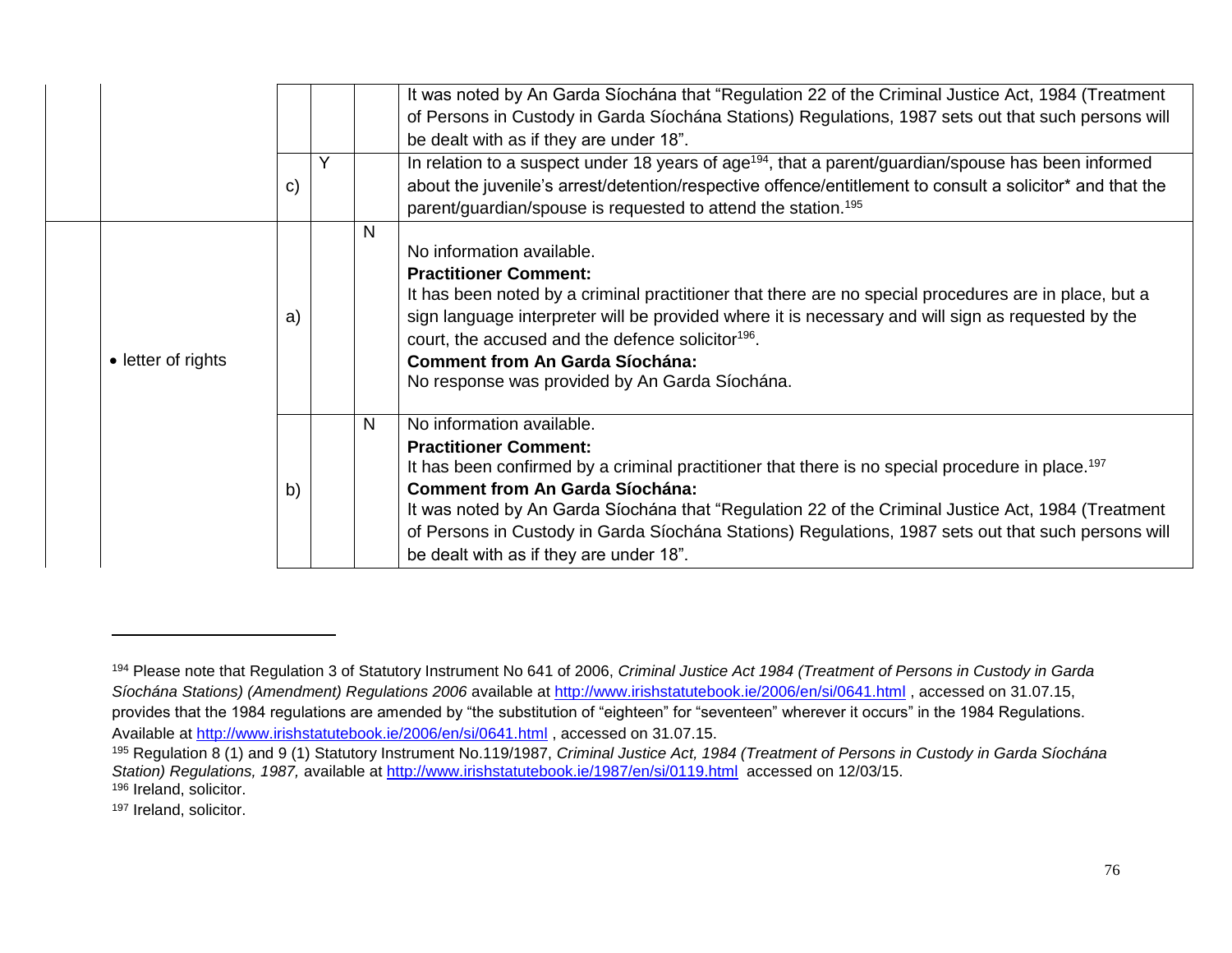|                                       | $\mathsf{c}$ |   | There is an entitlement to have the notice of rights sent to another person. 198<br><b>Comment from An Garda Síochána:</b><br>No response was provided by An Garda Síochána.                                                                                                                                                                                                                                                                                                |
|---------------------------------------|--------------|---|-----------------------------------------------------------------------------------------------------------------------------------------------------------------------------------------------------------------------------------------------------------------------------------------------------------------------------------------------------------------------------------------------------------------------------------------------------------------------------|
| • information about<br>the accusation | a)           | N | No information available.<br><b>Practitioner Comment:</b><br>It has been noted by a criminal practitioner that there are no special procedures are in place, but a<br>sign language interpreter will be provided where it is necessary and will sign as requested by the<br>court, the accused and the defence solicitor. <sup>199</sup><br><b>Comment from An Garda Síochána:</b><br>No response was provided by An Garda Síochána.                                        |
|                                       | b)           | N | No information available.<br><b>Practitioner Comment:</b><br>It has been confirmed by a criminal practitioner that there is no special procedure in place. <sup>200</sup><br><b>Comment from An Garda Síochána:</b><br>It was noted by An Garda Síochána that "Regulation 22 of the Criminal Justice Act, 1984 (Treatment<br>of Persons in Custody in Garda Síochána Stations) Regulations, 1987 sets out that such persons will<br>be dealt with as if they are under 18". |
|                                       | C)           | N | No information available.<br><b>Practitioner Comment:</b><br>This has been confirmed by a criminal practitioner. 201<br><b>Comment from An Garda Síochána:</b><br>No response was provided by An Garda Síochána.                                                                                                                                                                                                                                                            |
| access to case<br>materials           | a)           | N | No information available.<br><b>Practitioner Comment:</b>                                                                                                                                                                                                                                                                                                                                                                                                                   |

<sup>198</sup> Regulation 9 (1) (b) custody regs

199 Ireland, solicitor.

<sup>200</sup> Ireland, solicitor.

 $\overline{a}$ 

<sup>201</sup> Ireland, solicitor.